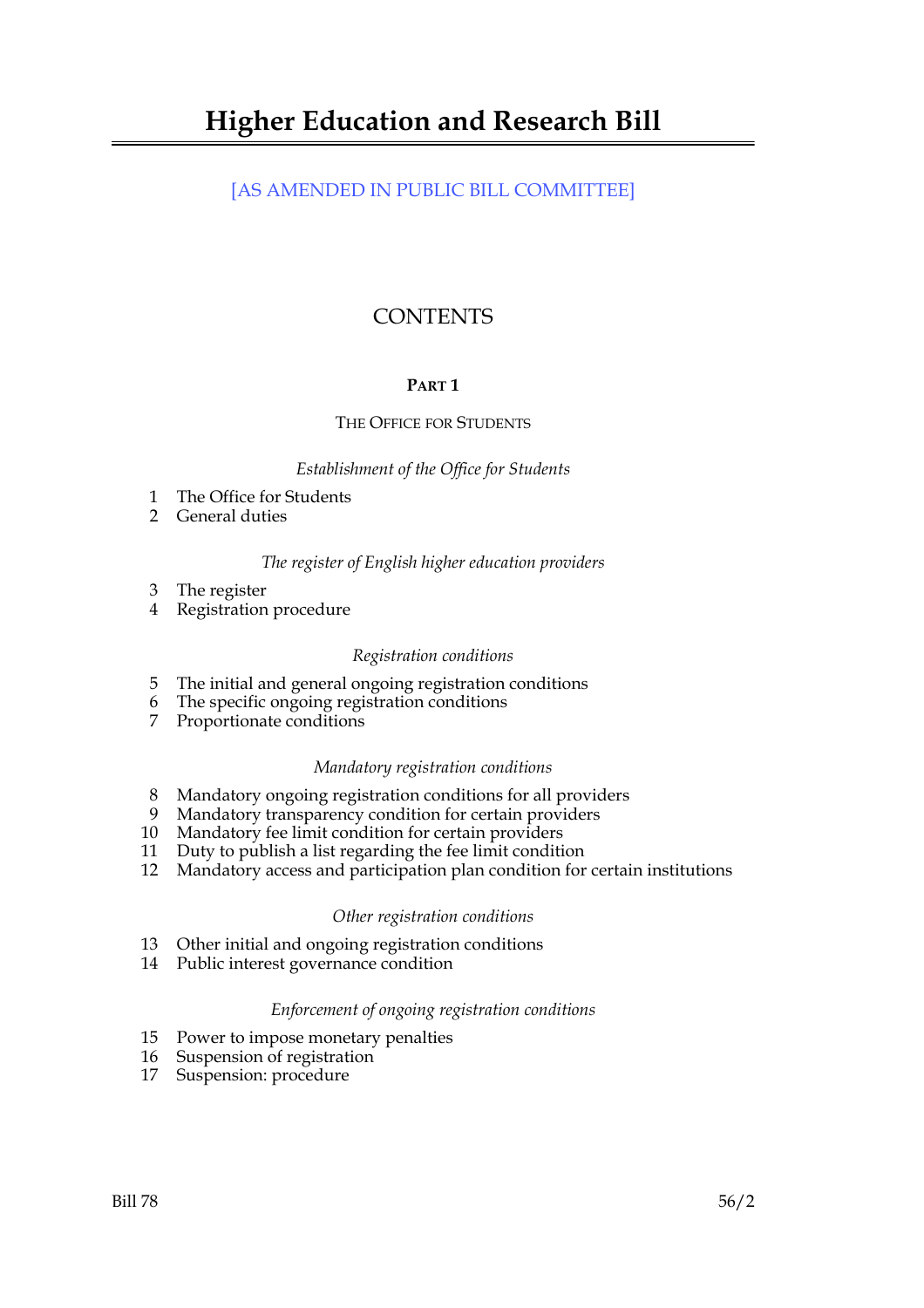- 18 De-registration by the OfS
- 19 De-registration by the OfS: procedure
- 20 De-registration: appeals
- 21 Refusal to renew an access and participation plan

#### *Voluntary de-registration*

22 Voluntary de-registration

#### *Quality and standards*

- 23 Assessing the quality of and the standards of applied to higher education
- 24 Quality Assessment Committee
- 25 Rating the quality  $of$ , and the standards  $of$ -applied to, higher education
- 26 Performance of assessment functions by a designated body
- 27 Power of designated body to charge fees

#### *Access and participation*

- 28 Power to approve an access and participation plan
- 29 Duration of a plan
- 30 Content of a plan: fees
- 31 Content of a plan: equality of opportunity
- 32 Variation of a plan
- 33 Review of decisions on approval or variation
- 34 Advice on good practice
- 35 Duty to protect academic freedom
- 36 Power of Secretary of State to require a report

### *Powers to give financial support*

- 37 Financial support for registered higher education providers
- 38 Financial support for certain institutions
- 39 Financial support: terms and conditions

#### *Powers to grant degrees etc*

- 40 Authorisation to grant degrees etc
- 41 Supplementary powers with authorisation
- 42 Variation or revocation of section 40 authorisation
- 43 Variation or revocation of other authorisations to grant degrees etc
- 44 Variation or revocation of authorisation: procedure
- 45 Appeals against variation or revocation of authorisation
- 46 Validation by authorised providers
- 47 Validation by the OfS
- 48 Sections 40 to 47: consequential amendments
- 49 Unrecognised degrees
- 50 Unrecognised degrees: supplementary

#### *Powers in relation to "university" title*

- 51 Use of "university" in title of institution
- 52 Unauthorised use of "university" in title of institution etc
- 53 Revocation of authorisation to use "university" title

 $\overline{\phantom{a}}$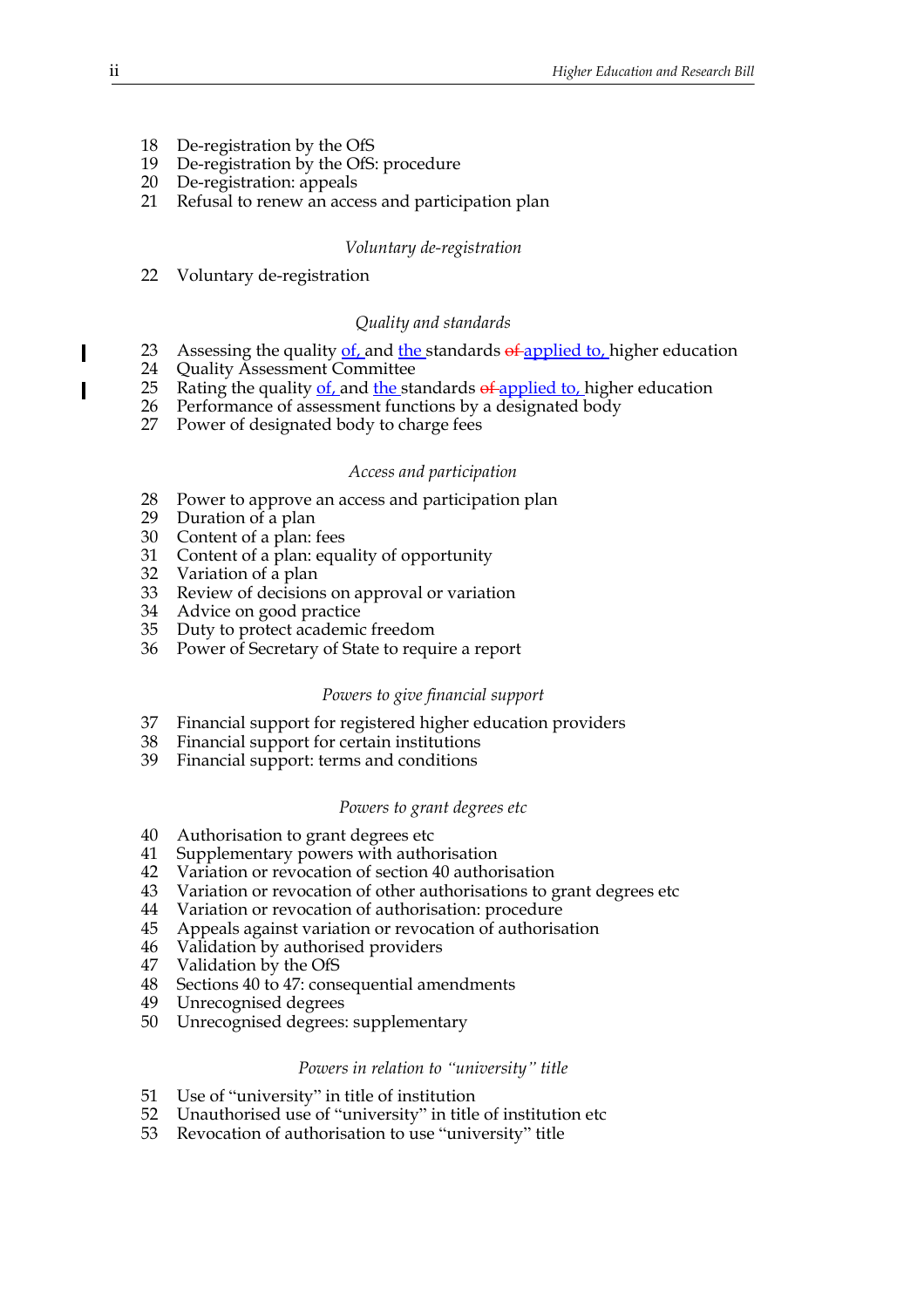- 54 Revocation of authorisation: procedure
- 55 Appeals against revocation of authorisation

### *Powers of entry and search*

56 Entering and searching premises with a warrant

#### *Information powers*

- 57 Power to require information from unregistered providers
- 58 Cooperation and information sharing by the OfS

#### *Publication of information*

- 59 Duty to publish English higher education information
- 60 Designated body

61 Power of designated body to charge fees

### *Efficiency studies etc*

62 Studies for improving economy, efficiency and effectiveness

### *Funding of the OfS*

- 63 Registration fees
- 64 Other fees
- 65 Retention of fee related income
- 66 Costs recovery
- 67 Grants from the Secretary of State

#### *Regulatory framework*

68 Regulatory framework

## *Supplementary functions*

69 Secretary of State's power to confer supplementary functions

#### *Directions*

70 Secretary of State's power to give directions

#### *Powers of Secretary of State to obtain information or advice*

- 71 Power to require information or advice from the OfS
- 72 Power to require application-to-acceptance datainformation
- 73 Use of application-to-acceptance data information for research purposes

## *HEFCE and the DFA*

- 74 Higher Education Funding Council for England
- 75 The Director of Fair Access to Higher Education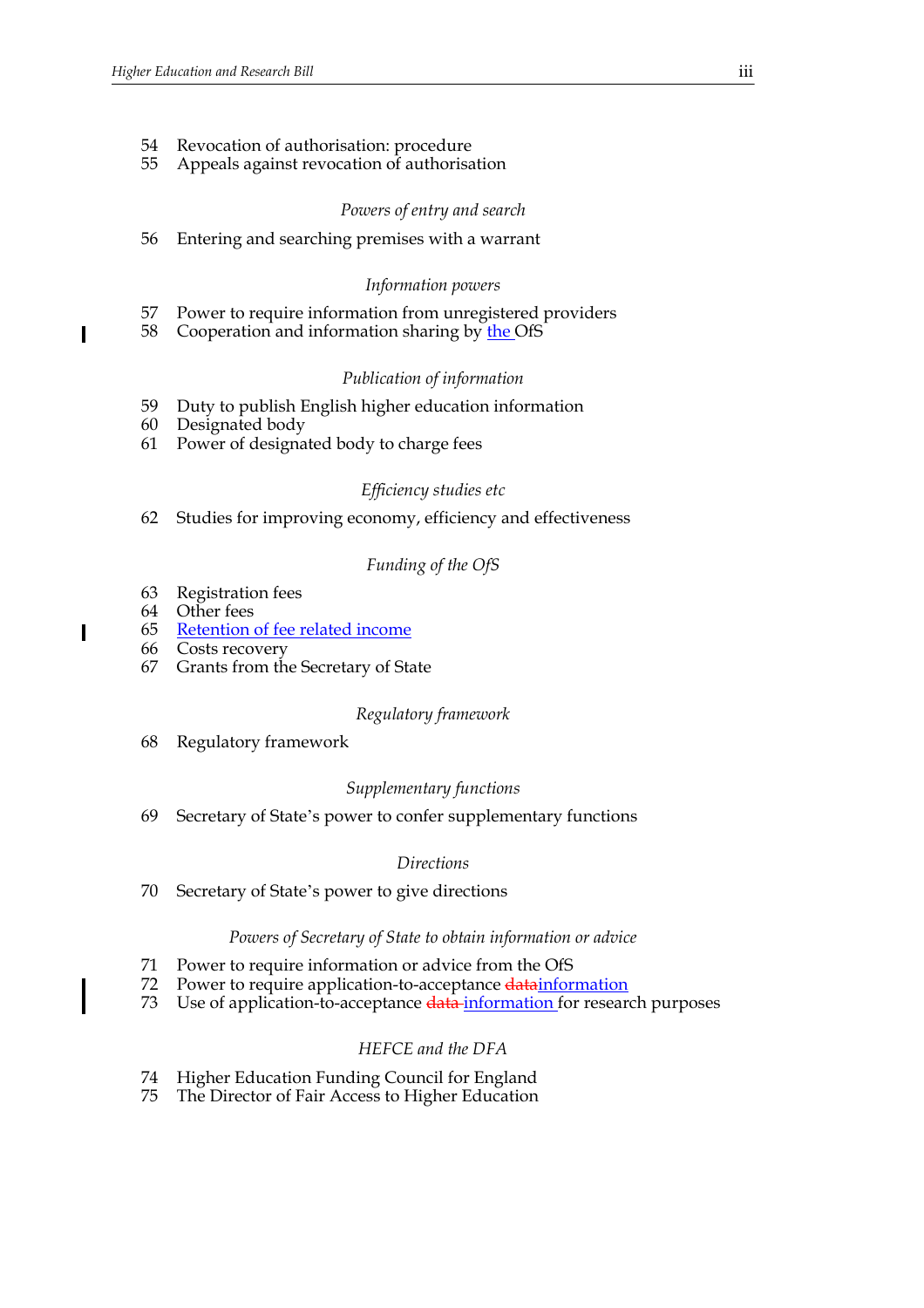#### *Interpretation*

- 76 Meaning of "English higher education provider" etc
- 77 Designation of other providers of higher education
- 78 Other definitions

#### **PART 2**

## OTHER EDUCATION MEASURES

#### *Financial support for students*

- 79 Power to make alternative payments
- 80 Section 7879: consequential amendments
- 81 Power to determine the maximum amount of loan etc
- 82 Other amendments relating to financial support

#### *Student complaints regimescheme*

83 Qualifying institutions for purposes of student complaints scheme

#### *Deregulation of higher education corporations*

84 Higher education corporations in England

## **PART 3**

#### **RESEARCH**

#### *Establishment of United Kingdom Research and Innovation*

- 85 United Kingdom Research and Innovation
- 86 The Councils of UKRI

#### *Research and innovation functions and role of the Councils*

- 87 UK research and innovation functions
- 88 Financial support: supplementary provision
- 89 Exercise of functions by science and humanities Councils<br>90 Exercise of functions by Innovate UK
- Exercise of functions by Innovate UK
- 91 Exercise of functions by Research England
- 92 Exercise of functions by the Councils: supplementary

#### *Strategies and strategic delivery plans*

- 93 UKRI's research and innovation strategy
- 94 Councils' strategic delivery plans

#### *Funding and directions*

- 95 Grants to UKRI from the Secretary of State
- 96 Secretary of State's power to give directions to UKRI
- 97 Balanced funding and advice from UKRI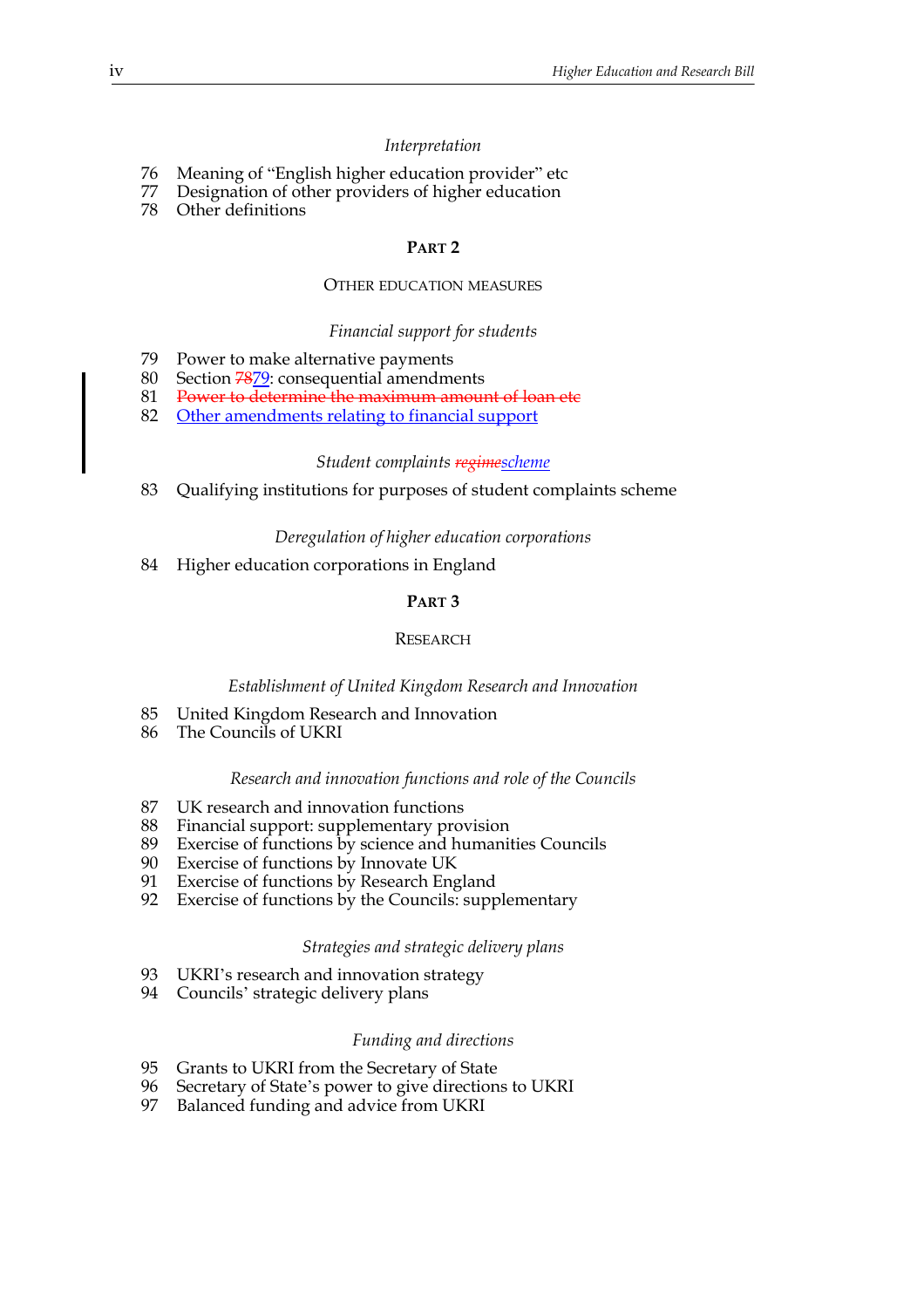#### *General functions*

- 98 General duties
- 99 Power to require information and advice from UKRI
- 100 Studies for improving economy, efficiency and effectiveness
- 101 Provision of research services
- 102 Representing the United Kingdom

#### *Supplementary*

- 103 Predecessor bodies and preservation of symbolic property
- 104 Amendments to powers to support research

#### *Interpretation*

105 Definitions

#### **PART 4**

#### **GENERAL**

#### *General*

- 106 Cooperation and information sharing between the OfS and UKRI
- 107 **Joint working**
- 108 Advice to Northern Ireland departments
- 109 Transfer schemes
- 110 Power to make consequential provision etc
- 111 Transitional, transitory or saving provision
- 112 Pre-commencement consultation
- 113 Regulations
- 114 Directions
- 115 General interpretation
- 116 Minor and consequential amendments
- 117 Extent
- 118 Commencement
- 119 Short title
	- Schedule 1 The Office for Students
	- Schedule 2 The fee limit
	- Schedule 3 Monetary penalties: procedure, appeals and recovery

Schedule 4 — Assessing higher education: designated body

- Part 1 Designation
- Part 2 Oversight by the OfS
- Part 3 Interpretation
- Schedule 5 Powers of entry and search etc
- Schedule 6 English higher education information: designated body
	- Part 1 Designation
	- Part 2 Oversight by the OfS
	- Part 3 Interpretation
- Schedule 7 Costs recovery: procedure, appeals and recovery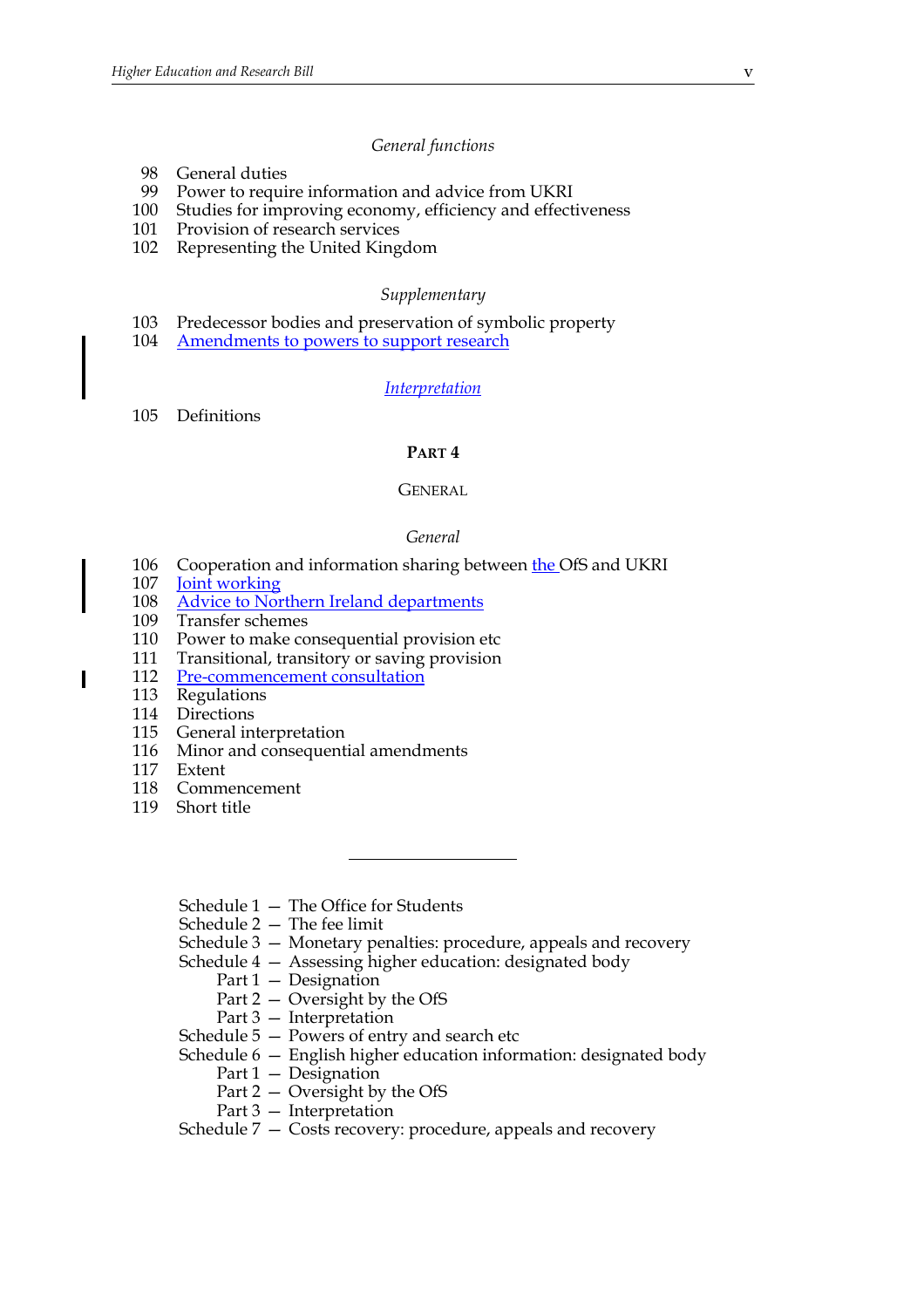- Schedule 8 Higher education corporations in England Schedule 9 — United Kingdom Research and Innovation Schedule 10 — Transfer schemes Schedule 11 — Minor and consequential amendments relating to Part 1
- Schedule 12 Minor and consequential amendments relating to Part 3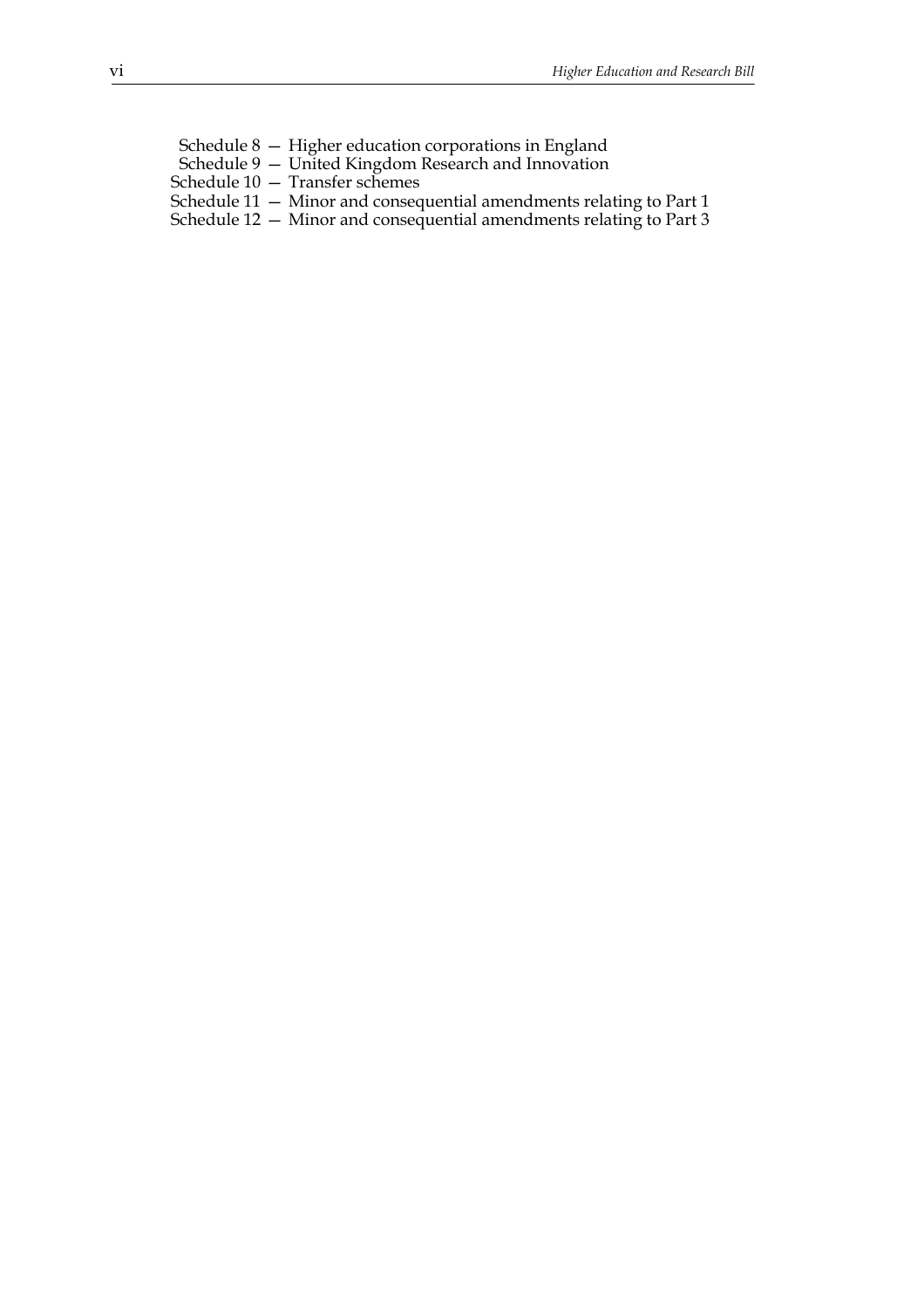$\overline{\phantom{a}}$ 

# A **BILL**

## [AS AMENDED IN PUBLIC BILL COMMITTEE]

#### TO

Make provision about higher education and research; and to make provision about alternative payments to students in higher or further education.

E IT ENACTED by the Queen's most Excellent Majesty, by and with the advice and consent of the Lords Spiritual and Temporal, and Commons, in this present **B** E IT ENACTED by the Queen's most Excellent Majesty, by and with consent of the Lords Spiritual and Temporal, and Commons, Parliament assembled, and by the authority of the same, as follows:  $-$ 

#### **PART 1**

## THE OFFICE FOR STUDENTS

#### *Establishment of the Office for Students*

## **1 The Office for Students**

- (1) A body corporate called the Office for Students is established.
- (2) In this Act that body is referred to as "the OfS".
- (3) Schedule 1 contains further provision about the OfS.

## **2 General duties**

- (1) In performing its functions, the OfS must have regard to  $-$ 
	- (a) the need to promote quality, and greater choice and opportunities for students, in the provision of higher education by English higher education providers, *10*
	- (b) the need to encourage competition between English higher education providers in connection with the provision of higher education where that competition is in the interests of students and employers,
	- (c) the need to promote value for money in the provision of higher education by English higher education providers,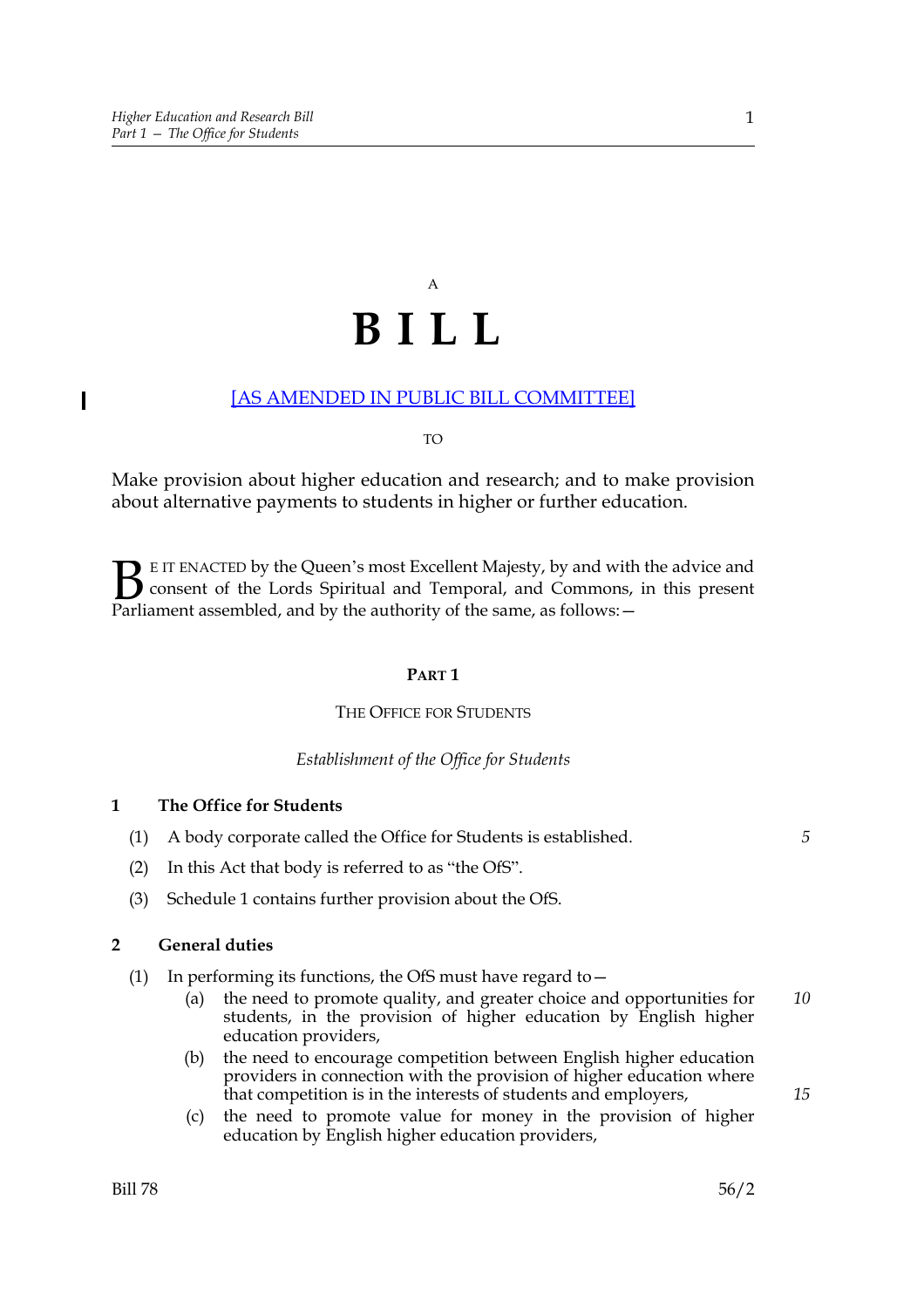(d) the need to promote equality of opportunity in connection with access to and participation in higher education provided by English higher education providers, (e) the need to use the OfS's resources in an efficient, effective and economic way, and (f) so far as relevant, the principles of best regulatory practice, including the principles that regulatory activities should be— (i) transparent, accountable, proportionate and consistent, and (ii) targeted only at cases in which action is needed. (2) In performing its functions, including its duties under subsection (1), the OfS must have regard to guidance given to it by the Secretary of State. (3) In giving such guidance, the Secretary of State must have regard to the need to protect academic freedom, including, in particular, the freedom of English higher education providers— (a) to determine the content of particular courses and the manner in which they are taught, supervised and assessed, (b) to determine the criteria for the selection, appointment and dismissal of academic staff and apply those criteria in particular cases, and (c) to determine the criteria for the admission of students and apply those criteria in particular cases. (4) The guidance may, in particular, be framed by reference to particular courses of study but it must not relate to— (a) particular parts of courses of study, (b) the content of such courses, (c) the manner in which they are taught, supervised or assessed, (d) the criteria for the selection, appointment or dismissal of academic staff, or how they are applied, or (e) the criteria for the admission of students students, or how they are applied. (5) Guidance given by the Secretary of State to the OfS which relates to English higher education providers must apply to such providers generally or to a description of such providers. *5 10 15 20 25 30*

*The register of English higher education providers*

## **3 The register**

I

- (1) The OfS must establish and maintain a register of English higher education providers (referred to in this Part as "the register"). *35*
- (2) The register may be divided by the OfS into different parts representing such different categories of registration as the OfS may determine.
- (3) The OfS must register an institution in the register (or, where it has been divided into parts, in a particular part of the register) if  $-$ 
	- (a) its governing body applies for it to be registered in the register (or in that part),
	- (b) it is, or intends to become, an English higher education provider,
	- (c) it satisfies the initial registration conditions applicable to it in respect of the registration sought (see section 5), and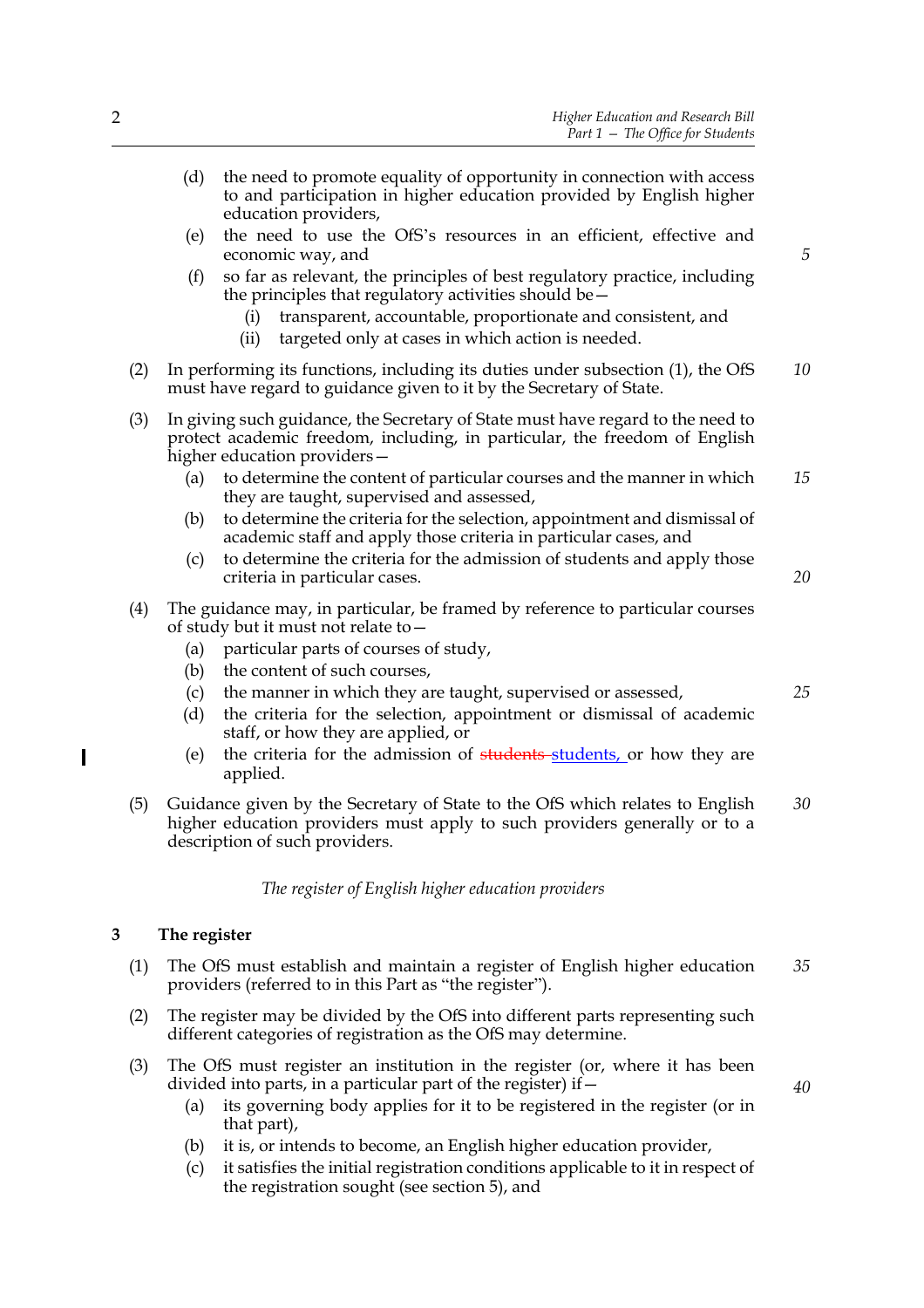- (d) the application complies with any requirements imposed under subsection (5).
- (4) The OfS may not otherwise register an institution in the register.
- (5) The OfS may determine—
	- (a) the form of an application for registration in the register (or in a particular part of the register),
	- (b) the information to be contained in it or provided with it, and
	- (c) the manner in which an application is to be submitted.
- (6) The Secretary of State may by regulations make provision about the information which must be contained in an institution's entry in the register.
- (7) Once registered, an institution's ongoing registration is subject to satisfying—
	- (a) the general ongoing registration conditions applicable to it at the time of its registration and as they may be later revised (see section 5), and
	- (b) the specific ongoing registration conditions (if any) imposed on it at the time of its registration and as they may be later varied (see section 6).
- (8) References in this Part to the ongoing registration conditions of an institution are to the conditions mentioned in subsections subsection  $(7)(a)$  and  $(b)$ .
- (9) The OfS must make the information contained in the register, and the information previously contained in it, publicly available by such means as it considers appropriate.
- (10) In this Part—
	- (a) a "registered higher education provider" means an institution which is registered in the register, and
	- (b) references to "registration" are to be read accordingly.

## **4 Registration procedure**

- (1) Before refusing an application to register an institution, the OfS must notify the governing body of the institution of its intention to do so.
- (2) The notice must—
	- (a) specify the OfS's reasons for proposing to refuse to register the institution,
	- (b) specify the period during which the governing body of the institution may make representations about the proposal ("the specified period"), and
	- (c) specify the way in which those representations may be made.
- (3) The specified period must not be less than 28 days beginning with the date on which the notice is received. *35*
- (4) The OfS must have regard to any representations made by the governing body of the institution during the specified period in deciding whether to register it in the register.
- (5) Having decided whether or not to register the institution, the OfS must notify the governing body of the institution of its decision. *40*
- (6) Where the decision is to register the institution, the notice must—
	- (a) specify the date of entry in the register, and

*5*

*10*

*15*

*20*

*30*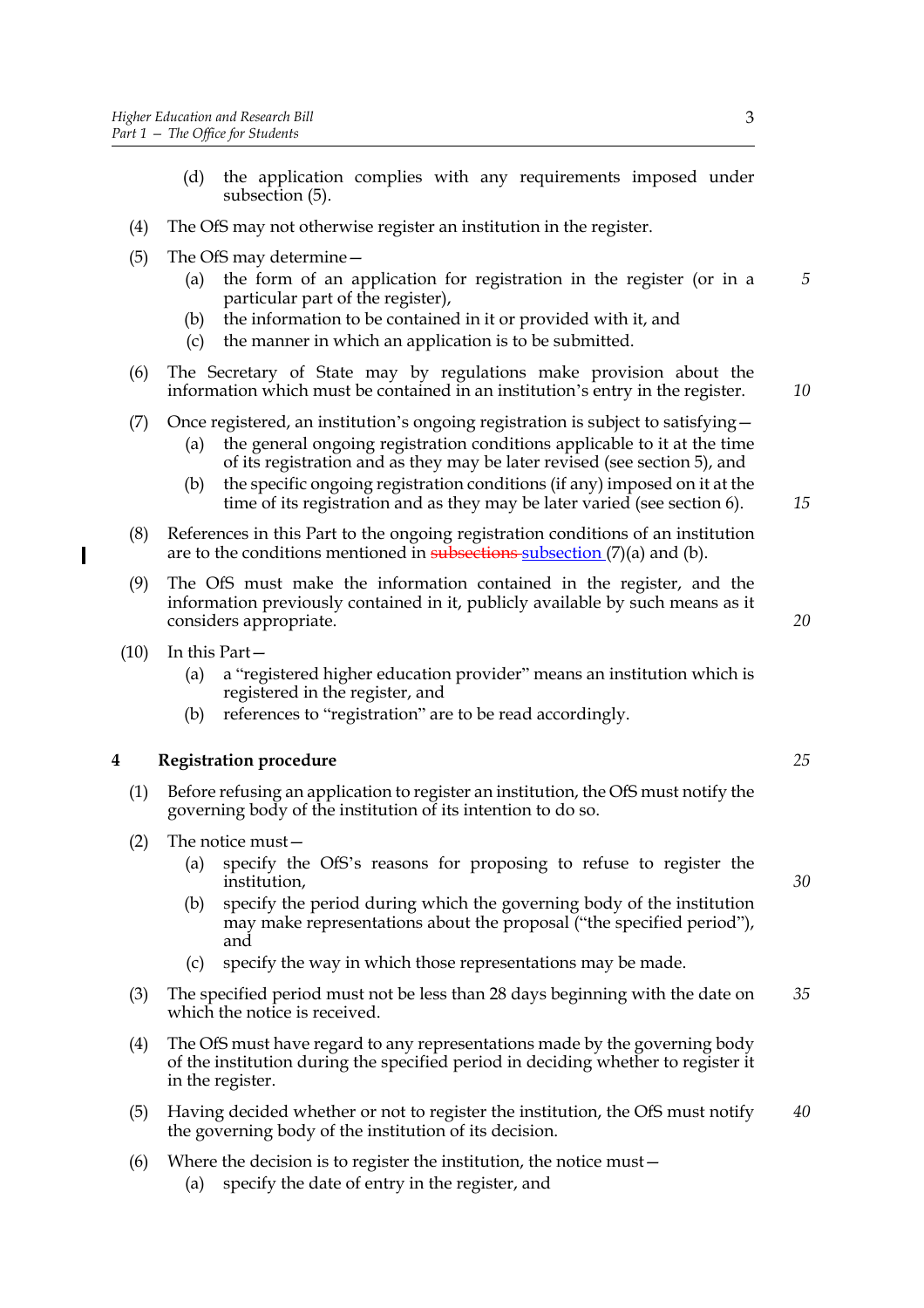- (b) specify the ongoing registration conditions of the institution at that time.
- (7) Where the decision is to refuse to register the institution, the notice must contain information as to the grounds for the refusal.

|                                                                                         | Registration conditions                                                                                                                                                                                                                                   | 5  |
|-----------------------------------------------------------------------------------------|-----------------------------------------------------------------------------------------------------------------------------------------------------------------------------------------------------------------------------------------------------------|----|
| 5                                                                                       | The initial and general ongoing registration conditions                                                                                                                                                                                                   |    |
| (1)                                                                                     | The OfS must determine and publish –<br>the initial registration conditions, and<br>(a)<br>the general ongoing registration conditions.<br>(b)                                                                                                            |    |
| (2)                                                                                     | Different conditions may be determined –<br>for different descriptions of provider;<br>(a)<br>for registration in different parts of the register.<br>(b)                                                                                                 | 10 |
| (3)                                                                                     | The OfS may revise the conditions.                                                                                                                                                                                                                        |    |
| (4)                                                                                     | If the OfS revises the conditions, it must publish them as revised.                                                                                                                                                                                       |    |
| (5)                                                                                     | Before determining or revising the conditions, the OfS must, if it appears to it<br>appropriate to do so, consult bodies representing the interests of English<br>higher education providers which appear to the OfS to be concerned.                     |    |
| (6)                                                                                     | The OfS may, at the time of an institution's registration or later, decide that a<br>particular general ongoing registration condition is not applicable to it.                                                                                           |    |
| (7)                                                                                     | Where the decision is made after the institution's registration, the OfS must<br>notify the governing body of the institution of its decision.                                                                                                            | 20 |
| 6                                                                                       | The specific ongoing registration conditions                                                                                                                                                                                                              |    |
| (1)                                                                                     | The OfS may, at the time of an institution's registration or later, impose such<br>conditions on its registration as the OfS may determine ("the specific ongoing<br>registration conditions").                                                           |    |
|                                                                                         | (2)<br>The OfS may at any time vary or remove a specific ongoing registration<br>condition.                                                                                                                                                               |    |
| (3)                                                                                     | Before-<br>varying or removing a specific ongoing registration condition on an<br>(a)<br>institution's registration, or<br>imposing a new specific ongoing registration condition on its<br>(b)<br>registration,                                          | 30 |
| the OfS must notify the governing body of the institution of its intention to do<br>SO. |                                                                                                                                                                                                                                                           |    |
| (4)                                                                                     | The notice must-<br>specify the OfS's reasons for proposing to take the step in question,<br>(a)<br>specify the period during which the governing body of the institution<br>(b)<br>may make representations about the proposal ("the specified period"), | 35 |

(c) specify the way in which those representations may be made.

and

*5*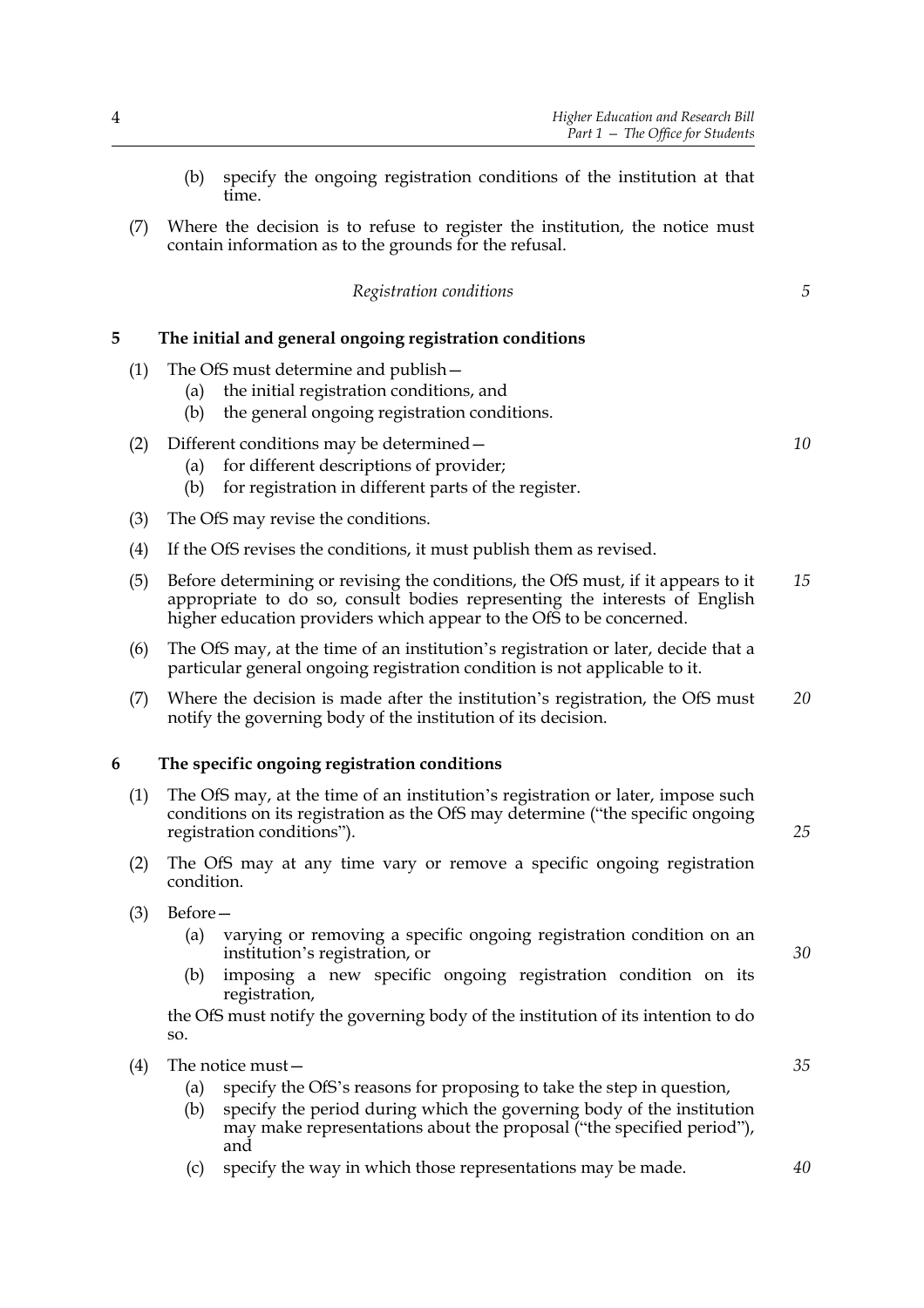- (5) The specified period must not be less than 28 days beginning with the date on which the notice is received.
- (6) The OfS must have regard to any representations made by the governing body of the institution during the specified period in deciding whether to take the step in question.
- (7) Having decided whether or not to take the step in question, the OfS must notify the governing body of the institution of its decision.
- (8) If the OfS decides to vary or remove a specific ongoing registration condition or impose a new specific ongoing registration condition, the notice must—
	- (a) specify the condition (as varied), the condition being removed or the new condition (as the case may be), and *10*
	- (b) specify the date when the variation, removal or imposition takes effect.
- (9) For the purposes of this section, a specific ongoing registration condition is "new" if it is imposed otherwise than at the time of the institution's registration.

## **7 Proportionate conditions**

- (1) The OfS must ensure that the initial registration conditions applicable to an institution and its ongoing registration conditions are proportionate to the OfS's assessment of the regulatory risk posed by the institution.
- (2) "Regulatory risk" means the risk of the institution, when it is registered, failing to comply with regulation by the OfS. *20*
- (3) In light of its duty under subsection (1), the OfS must keep the initial registration conditions applicable to an institution and its ongoing registration conditions under review.

*Mandatory registration conditions*

#### **8 Mandatory ongoing registration conditions for all providers**

- (1) The OfS must ensure that the ongoing registration conditions of each registered higher education provider include—
	- (a) a condition that requires the governing body of the provider to notify the OfS of any change of which it becomes aware which affects the accuracy of the information contained in the provider's entry in the register,
	- (b) a condition that requires the governing body of the provider to provide the OfS with such information for the purposes of the performance of the OfS's functions as the OfS may require it to provide, and
	- (c) a condition that requires the governing body of the provider to provide a designated body with such information for the purposes of the performance of its duty under section 59(1) (duty to publish English higher education information) as the body may require it to provide.
- (2) In subsection (1)(c), "designated body" means a body for the time being designated under Schedule 6. *40*

5

*5*

*15*

*25*

*35*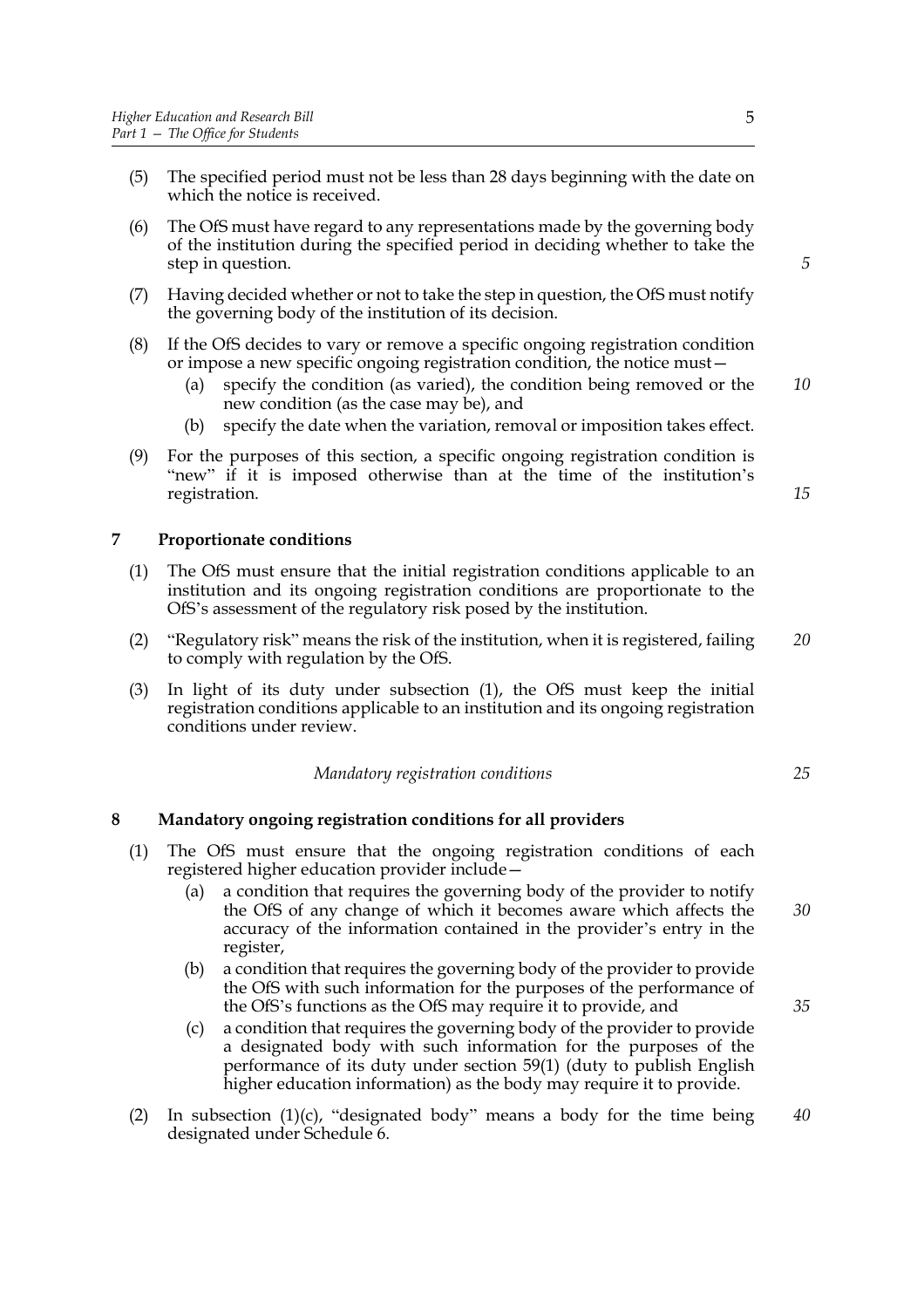## **9 Mandatory transparency condition for certain providers**

- (1) The OfS must ensure that the ongoing registration conditions of each registered higher education provider of a prescribed description include a transparency condition.
- (2) A transparency condition is a condition that requires the governing body of a registered higher education provider to provide to the OfS, and publish, such information as the OfS requests in relation to one or more of the following— *5*
	- (a) the number of applications for admission on to higher education courses that the provider has received;
	- (b) the number of those applications that were received according to  $-$ 
		- (i) gender,
		- (ii) ethnicity, and
		- (iii) socio-economic background;
	- (c) the number of offers made by the provider in relation to those applications;
	- (d) the number of those offers that were accepted;
	- (e) the number of students who accepted those offers that completed their course with the provider.
- (3) "Prescribed" means prescribed by regulations made by the Secretary of State for the purposes of this section.

#### **10 Mandatory fee limit condition for certain providers**

- (1) The OfS must ensure that the ongoing registration conditions of each registered higher education provider of a prescribed description include a fee limit condition.
- (2) In this Part, "a fee limit condition" means a condition that requires the governing body of the provider to secure that regulated course fees do not exceed the fee limit. *25*
- (3) "Regulated course fees" are fees payable to the provider by a qualifying person—
	- (a) in connection with his or her undertaking a qualifying course, and
	- (b) in respect of an academic year applicable to that course which begins at the same time as, or while, the provider is registered in the register.
- (4) A "qualifying person" means a person who—
	- (a) is not an international student, and
	- (b) is within a prescribed description of persons.
- (5) An "international student" means a person who is not within any description of persons prescribed under section 1 of the Education (Fees and Awards) Act 1983 (charging of higher fees in case of students without prescribed connection with the UK) for the purposes of subsection (1) or (2) of that section.
- (6) A "qualifying course" means a higher education course of a prescribed description. *40*
- (7) The power to prescribe descriptions of higher education course under subsection (6) may not be exercised in such a way as to discriminate—
	- (a) in relation to courses of initial teacher training, between different courses on the basis of the subjects in which such training is given, and *45*

*30*

*35*

*10*

*15*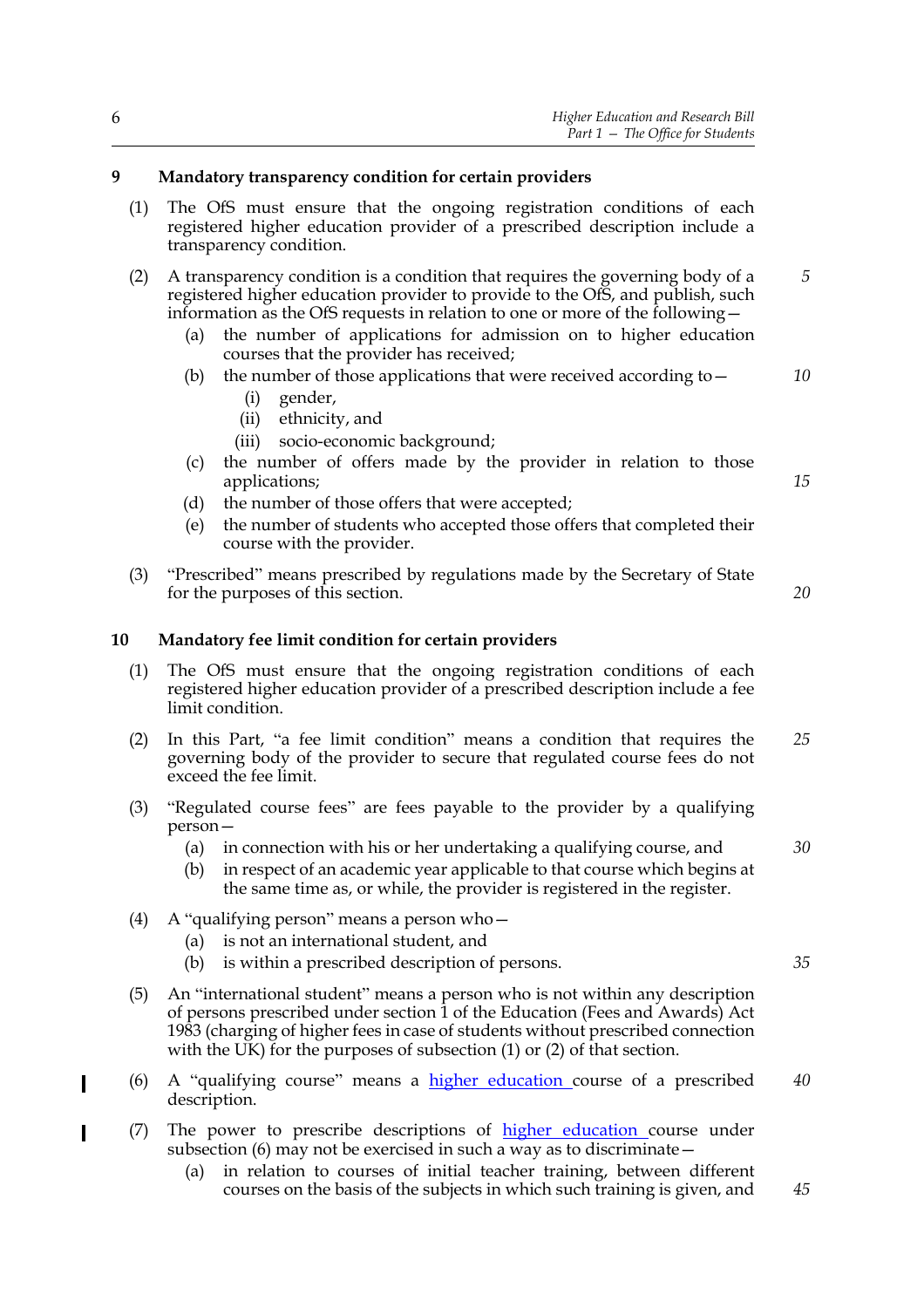- (b) in relation to other courses, between different courses at the same or a comparable level on the basis of the areas of study or research to which they relate.
- (8) The OfS has no power, apart from this section, to limit the fees payable to an English higher education provider.
- (9) In this section—

- "higher education course" does not include any postgraduate course other than a course of initial teacher training;
- "prescribed" means prescribed by regulations made by the Secretary of State for the purposes of this section.
- (10) Schedule 2 contains provision about determining "the fee limit"; see section 7778(2) for the meaning of "fees".

## **11 Duty to publish a list regarding the fee limit condition**

- (1) The OfS must publish in each year a list of  $-$ 
	- (a) the registered higher education providers who have a fee limit condition as an ongoing registration condition, and *15*
	- (b) the fee limits as determined under Schedule 2 in relation to each of those providers for fees in connection with each qualifying course provided by the provider in respect of each relevant academic year.
- (2) A "relevant academic year", in relation to a qualifying course, is an academic year which is applicable to the course and which is due to start in the calendar year after the calendar year in which the list is published. *20*
- (3) The OfS must send a copy of each published list to the Secretary of State who must lay it before Parliament.
- (4) The Secretary of State may by regulations prescribe the date by which a list under this section must be published by the OfS. *25*

## **12 Mandatory access and participation plan condition for certain institutions**

- (1) This section applies where—
	- (a) a fee limit condition will be or is one of the ongoing registration conditions of an institution, and
	- (b) the governing body of the institution requests the imposition of an access and participation plan condition in order to access the higher fee limits available in respect of the fee limit condition for institutions who have such a plan.

#### (2) An access and participation plan condition—

- (a) may be an initial registration condition that is applicable to the institution, and
- (b) must be one of its ongoing registration conditions.
- (3) In this Part, "an access and participation plan condition", in relation to an institution, means a condition requiring that—
	- (a) there is an access and participation plan in relation to the institution which—
		- (i) has been approved by the OfS under section 28 (power to approve an access and participation plan), and

*5*

*10*

*30*

*35*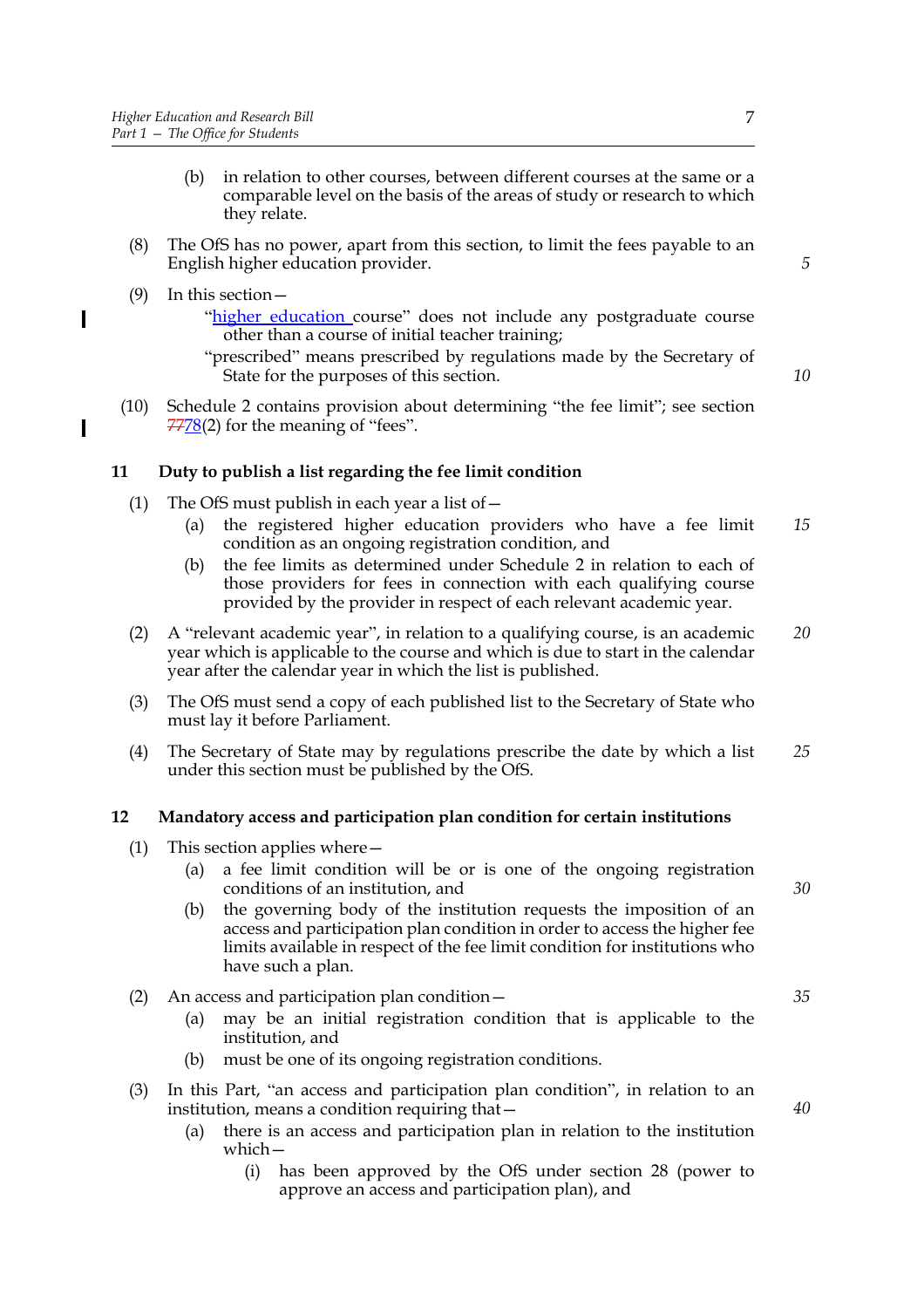- (ii) is in force, and
- (b) the governing body of the institution complies with the general provisions of that plan (within the meaning of section 31).
- (4) A governing body of an institution is not to be regarded as having failed to comply with the requirement mentioned in subsection (3)(b) by reason of its failure to comply with a general provision of the plan if it shows that it has taken all reasonable steps to comply with the provision.

#### *Other registration conditions*

#### **13 Other initial and ongoing registration conditions**

- (1) The initial or ongoing registration conditions may, in particular, include—
	- (a) a condition relating to the quality of, or the standards applied to, the higher education provided by the provider (including requiring the quality to be of a particular level or particular standards to be applied);
	- (b) a public interest governance condition (see section 14);
	- (c) a condition relating to the provider having a student protection plan which has the OfS's approval (including requiring the provider to have such a plan); *15*
	- (d) a condition requiring the payment of a fee charged under section 63(1) (initial fee and annual fee for ongoing registration);
	- (e) a condition requiring the payment of a fee charged under section 27 or 61 (fees charged by designated bodies) or section 64(1) (other fees charged by the OfS). *20*
- (2) For the purposes of subsection  $(1)(a)$ , "standards" means the standards used by an institution to ascertain the level of achievement attained by a student undertaking a higher education course provided by it.
- (3) For the purposes of subsection  $(1)(c)$ , "a student protection plan" is a plan for the protection of students if an event specified by the OfS were to occur (for example, the closure of a course).

#### **14 Public interest governance condition**

- (1) For the purposes of section 13(1)(b), "a public interest governance condition" in relation to a provider means a condition requiring the provider's governing documents to be consistent with the principles in the list published under this section, so far as applicable to the provider. *30*
- (2) The OfS must determine and publish a list of principles applicable to the governance of English higher education providers.
- (3) The principles must be those that the OfS considers will help to ensure that English higher education providers perform their functions in the public interest.
- (4) The list may include different principles for different descriptions of English higher education providers.
- (5) The OfS may revise the list.
- (6) If the OfS revises the list, it must publish it as revised.

*10*

*5*

*25*

*35*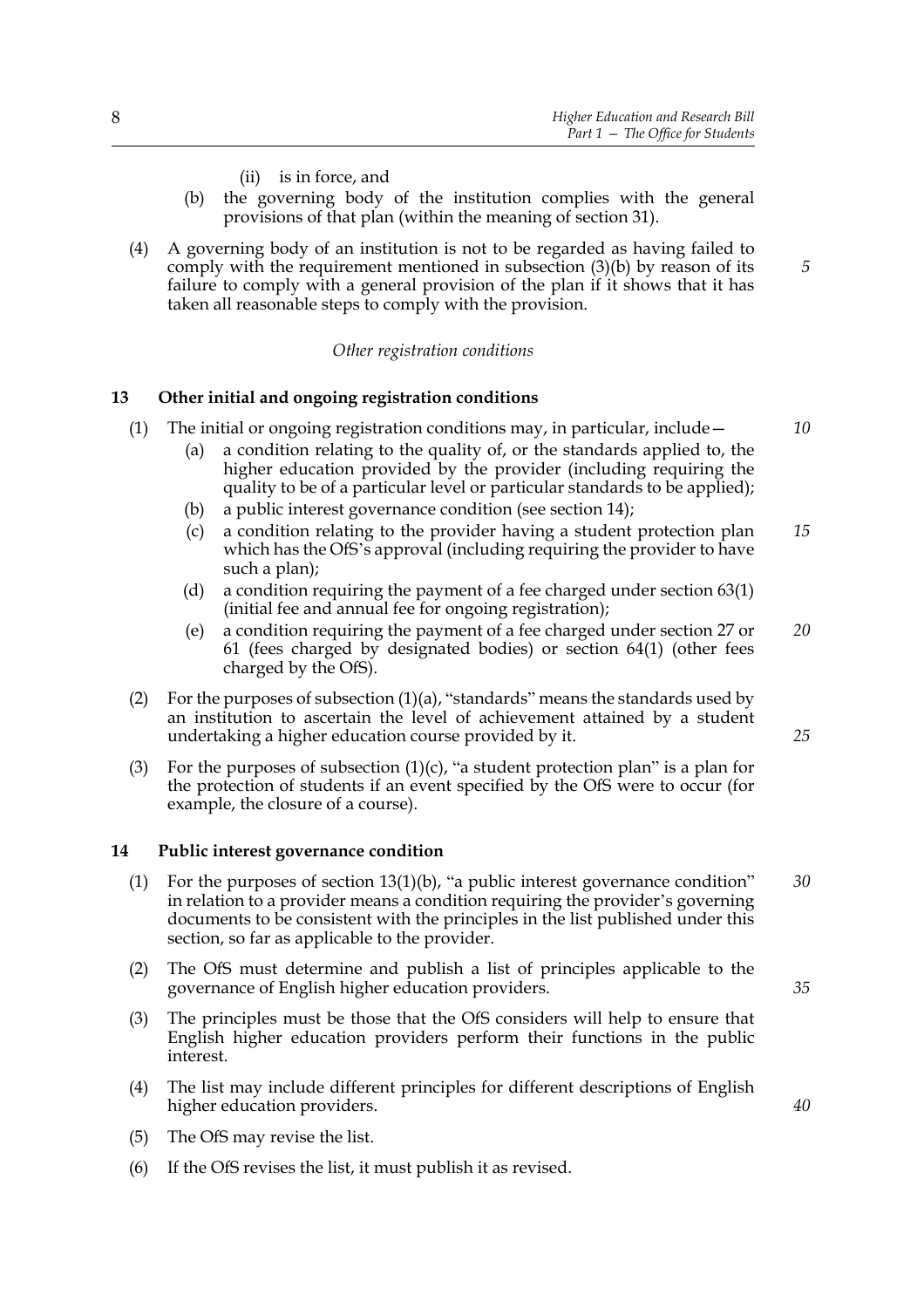- (7) The list (as originally determined and as revised) must include the principle that academic staff at an English higher education provider have freedom within the law—
	- (a) to question and test received wisdom, and

(b) to put forward new ideas and controversial or unpopular opinions, without placing themselves in jeopardy of losing their jobs or privileges they may have at the provider.

- (8) Before determining or revising the list, the OfS must consult—
	- (a) bodies representing the interests of English higher education providers which appear to the OfS to be concerned,
	- (b) the Secretary of State, and
	- (c) such other persons as the OfS considers appropriate.

### *Enforcement of ongoing registration conditions*

### **15 Power to impose monetary penalties**

- (1) The OfS may impose a monetary penalty on a registered higher education provider if it appears to the OfS that there is or has been a breach of one of its ongoing registration conditions. *15*
- (2) A "monetary penalty" is a requirement to pay the OfS a penalty of an amount determined by the OfS in accordance with regulations made by the Secretary of State.
- (3) The Secretary of State may by regulations make provision about matters to which the OfS must, or must not, have regard in exercising its power under subsection (1).
- (4) Schedule 3 contains provision about—
	- (a) the procedure for imposing a monetary penalty,
	- (b) rights of appeal,  $\frac{1}{\text{and}}$
	- (c) the recovery of the penalty and interest<sub> $\tau$ </sub>, and
	- (d) the recovery retention of the penalty and interest sums received.

#### **16 Suspension of registration**

- (1) The OfS may suspend a registered higher education provider's registration if it appears to the OfS that there is or has been a breach of one of its ongoing registration conditions. *30*
- (2) Where a provider's registration is suspended, the OfS—
	- (a) must specify the purposes for which the provider is not to be treated as a registered higher education provider during the suspension ("the excepted purposes"), and *35*
	- (b) may impose conditions on the governing body of the provider which, if satisfied, will result in the OfS lifting the suspension ("the remedial conditions").
- (3) During the suspension of a provider's registration—
	- (a) the provider is treated as a registered higher education provider for all purposes other than the excepted purposes, and
	- (b) the provider's entry in the register remains but must specify  $-$

*5*

*10*

*20*

*25*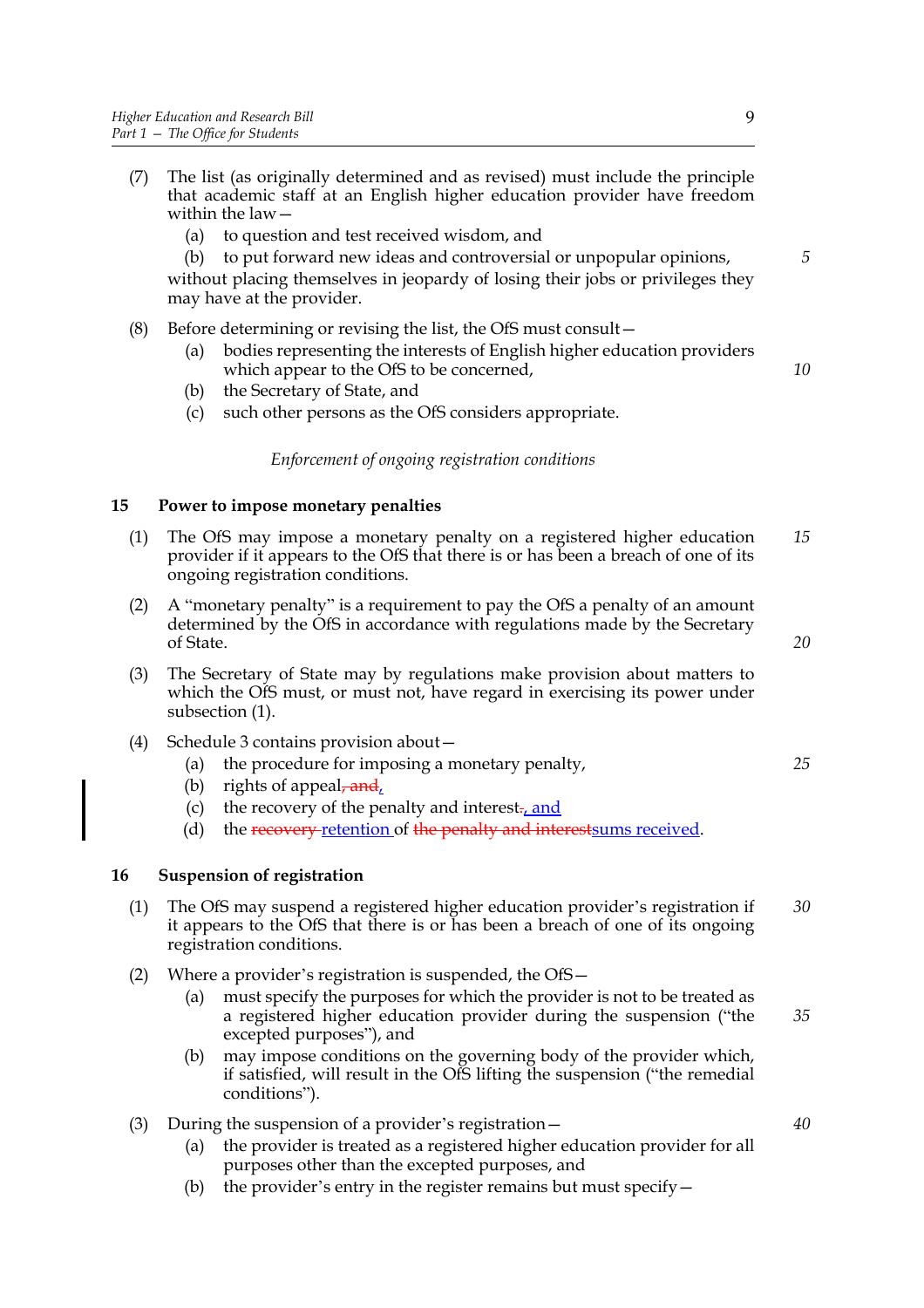- (i) that the registration is suspended, and
- (ii) the excepted purposes.
- (4) The suspension of a provider's registration ends—
	- (a) when the suspension is lifted by the OfS because the remedial conditions have been satisfied or for any other reason, or
	- (b) if earlier, when the provider is removed from the register under section 18 (de-registration by the OfS) or section 22 (voluntary de-registration).
- (5) The OfS may vary the excepted purposes or the remedial conditions at any time during the suspension.
- (6) Where it decides to vary the excepted purposes or the remedial conditions, the OfS must notify the governing body of the provider of its decision. *10*
- (7) The notice must specify the excepted purposes, or remedial conditions, as varied.
- (8) Where the excepted purposes are varied, the OfS must update the provider's entry in the register with the excepted purposes (as varied).
- (9) Where the suspension of a provider's registration endsends otherwise than when the provider is removed from the register, the OfS must enter the date on which it ends in the provider's entry in the register.

#### **17 Suspension: procedure**

- (1) Before suspending a registered higher education provider's registration under section 16, the OfS must notify the governing body of the provider of its intention to do so. *20*
- (2) The notice must—
	- (a) specify the OfS's reasons for proposing to suspend the registration,
	- (b) specify the proposed excepted purposes and the proposed remedial conditions (if any), *25*
	- (c) specify the period during which the governing body of the provider may make representations about the proposal ("the specified period"), and
	- (d) specify the way in which those representations may be made.
- (3) The specified period must not be less than 28 days beginning with the date on which the notice is received.
- (4) The OfS must have regard to any representations made by the governing body of the provider during the specified period in deciding whether to suspend its registration.
- (5) Having decided whether or not to suspend the provider's registration, the OfS must notify the governing body of the provider of its decision.
- (6) Where the decision is to suspend the provider's registration, the notice must—
	- (a) specify the date on which the suspension takes effect,
	- (b) specify the excepted purposes,
	- (c) specify the remedial conditions (if any), and
	- (d) contain information as to the grounds for the suspension.

*5*

*15*

*30*

*35*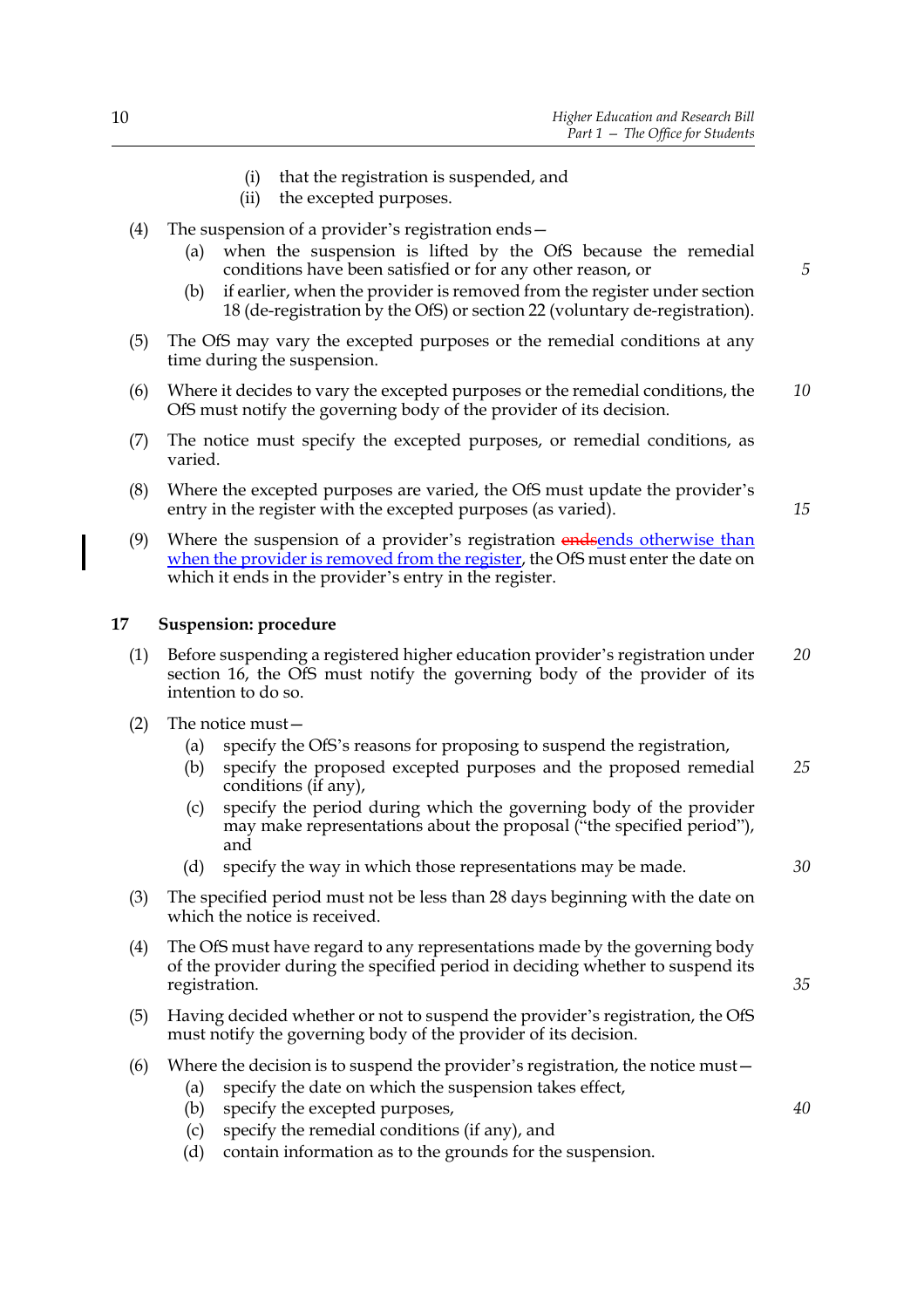- (7) The OfS may vary the date specified under subsection  $(6)(a)$  at any time before that date by notifying the governing body of the provider.
- (8) Subsections (1) to (7) do not apply where the OfS considers that a suspension should take effect immediately because there is an urgent need to protect public money, including, in particular, payments made under—
	- (a) section 37 or 38 (financial support for providers),  $\frac{\partial \mathbf{r}}{\partial \mathbf{r}}$ ,
	- (b) section 86 in the exercise of UKRI's power under that section to give financial support, or
	- (c) section 22 of the Teaching and Higher Education Act 1998 (financial support for students).
- (9) In such a case—
	- (a) the OfS must notify the governing body of the provider of its decision to suspend the provider's registration, and
	- (b) that notice must comply with the requirements of subsection (6).

## **18 De-registration by the OfS**

- (1) The OfS must remove a registered higher education provider from the register if the OfS becomes aware that the provider no longer is, or intends to become, an English higher education provider.
- (2) The OfS may remove a registered higher education provider from the register if condition A or B is satisfied.
- (3) Condition A is satisfied if  $-$ 
	- (a) the OfS has previously exercised its powers under section 15 (monetary penalties) or section 16 (suspension) in relation to breach of one of the provider's ongoing registration conditions, and
	- (b) it appears to the OfS that—
		- (i) there is again a breach, or a continuing breach, of that condition, or
		- (ii) there is or has been a breach of a different one of the provider's ongoing registration conditions.

## (4) Condition B is satisfied if it appears to the OfS that—

- (a) there is or has been a breach of one of the provider's ongoing registration conditions, and
- (b) its powers under section 15 and 16 are insufficient to deal with the failure.
- (b) its powers under sections 15 and 16 are insufficient to deal with the breach (whether or not they have been, are being or are to be, exercised in relation to it). *35*
- (5) The OfS may make transitional or saving provision in connection with the removal of a provider from the register under this section.
- (6) That provision may include treating the provider as a registered higher education provider for such purposes as the OfS may specify. *40*
- (7) The OfS must—
	- (a) maintain a list of providers removed from the register under this section,

*15*

*20*

*5*

*10*

*25*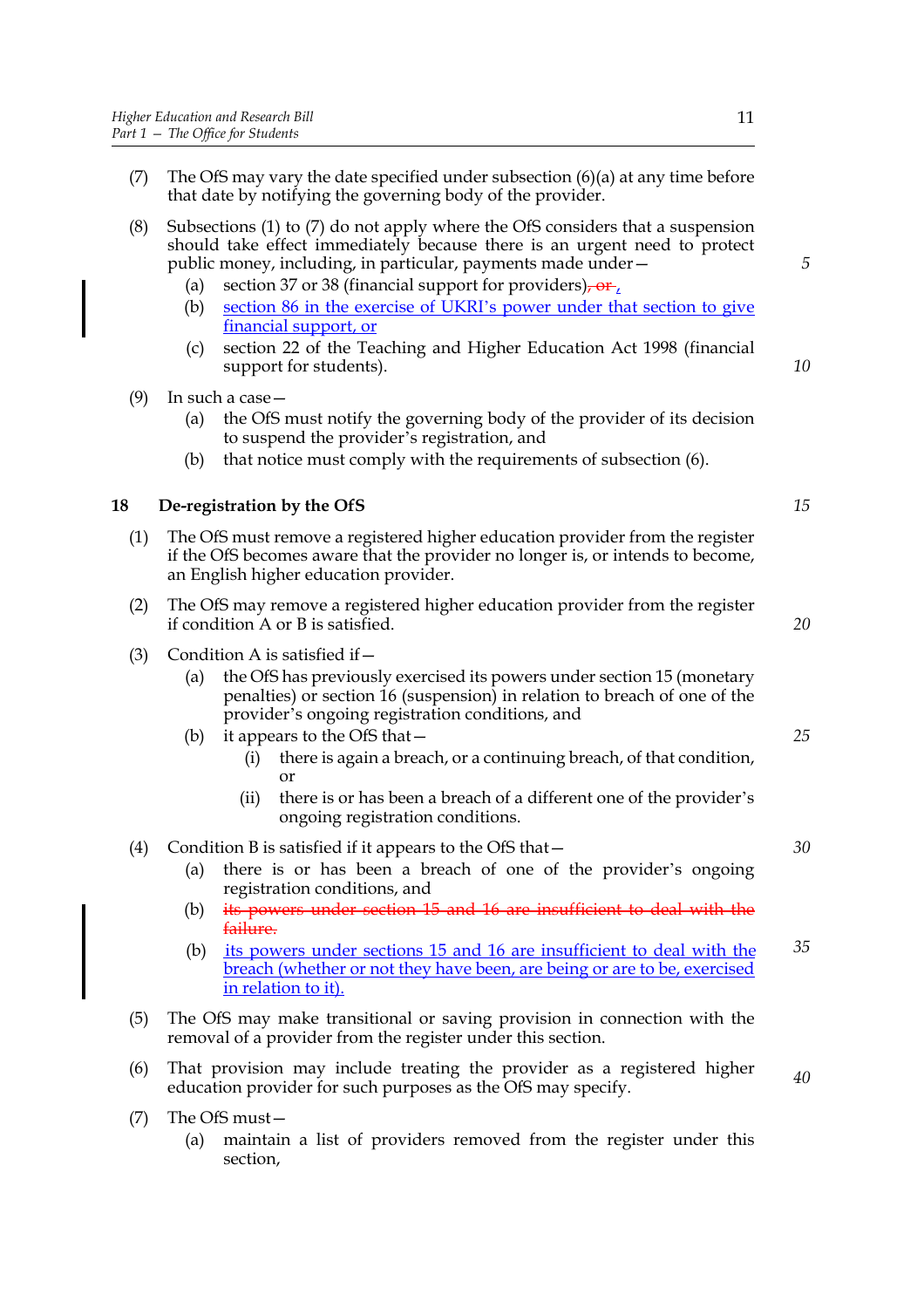- (b) include in that list the details of any provision made under subsection (5), and
- (c) make the list publicly available by such means as it considers appropriate.

### **19 De-registration by the OfS: procedure**

- (1) Before removing a registered higher education provider from the register under section 18, the OfS must notify the governing body of the provider of its intention to do so.
- (2) The notice must—
	- (a) specify the OfS's reasons for proposing to remove the provider from the register, *10*
	- (b) specify the period during which the governing body of the provider may make representations about the proposal ("the specified period"), and
	- (c) specify the way in which those representations may be made.
- (3) The specified period must not be less than 28 days beginning with the date on which the notice is received.
- (4) The OfS must have regard to any representations made by the governing body of the provider during the specified period in deciding whether to remove it from the register.
- (5) Having decided whether or not to remove the provider from the register, the OfS must notify the governing body of the provider of its decision.
- (6) Where the decision is to remove the provider from the register, the notice must specify the date on which the removal takes effect.

| (7) | The notice must also contain information as to $-$ |  |  |  |
|-----|----------------------------------------------------|--|--|--|
|     |                                                    |  |  |  |

- (a) the grounds for the removal,
- (b) rights of appeal, and
- (c) the period within which an appeal may be made.
- (8) The OfS may vary the date specified under subsection (6) at any time before that date by notifying the governing body of the provider.
- (9) A removal under section 18 may not take effect at any time when an appeal could be brought against the decision to remove or such an appeal is pending.
- (10) But that does not prevent a removal taking effect if the governing body of the provider notifies the OfS that it does not intend to appeal.

## **20 De-registration: appeals**

- (1) The governing body of an institution may appeal to the First-tier Tribunal against a decision of the OfS to remove it from the register under section 18.
- (2) An appeal may be on the grounds—
	- (a) that the decision was based on an error of fact;
	- (b) that the decision was wrong in law;
	- (c) that the decision was unreasonable.
- (3) On an appeal, the Tribunal may  $-$

*40*

*35*

*15*

*5*

*20*

*25*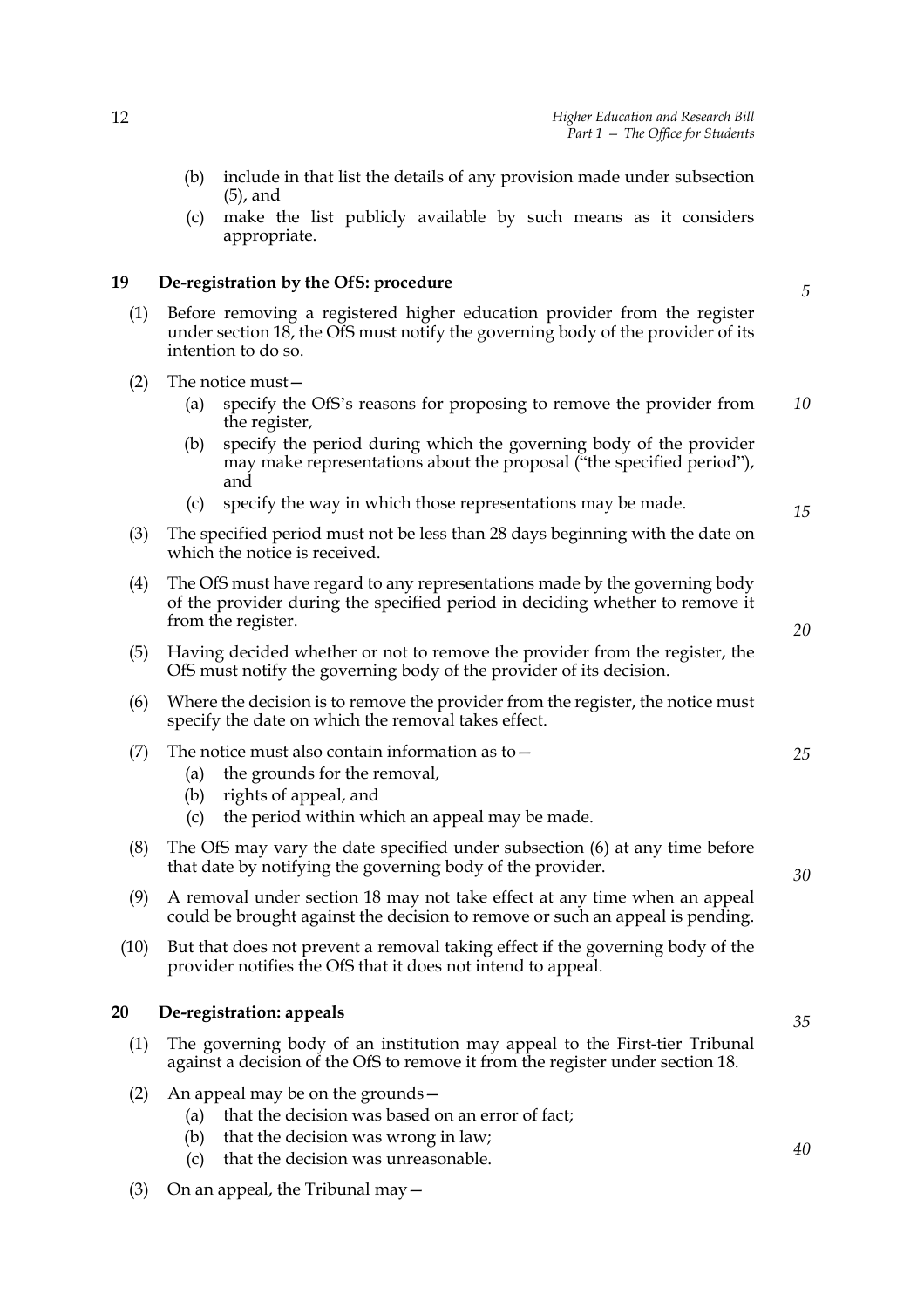- (a) withdraw the removal;
- (b) confirm the removal;
- (c) vary the date on which the removal takes effect;
- (d) remit the decision whether to confirm the removal, or any matter relating to that decision, to the OfS.

#### **21 Refusal to renew an access and participation plan**

- (1) This section applies where—
	- (a) an access and participation plan condition is one of the ongoing registration conditions of a registered higher education provider, and
	- (b) it appears to the OfS that there is or has been a failure by the governing body of the provider to comply with— *10*
		- (i) the requirement of that condition mentioned in section  $12(3)(b)$ (failure to comply with general provisions of access and participation plan), or
		- (ii) a fee limit condition which is one of its ongoing registration conditions. *15*
- (2) The OfS may notify the governing body of the provider that, on the expiry of the access and participation plan in relation to the provider which is currently in force, it will refuse to approve a new plan under section 28 during such period as the OfS may specify in the notice.

#### (3) The Secretary of State may by regulations make provision about—

- (a) matters to which the OfS must, or must not, have regard in exercising its powers under subsection (2);
- (b) the procedure to be followed in connection with the giving of notification under subsection (2);
- (c) the effect of such a notification.
- (4) The regulations must include provision—
	- (a) requiring any decision of the OfS under subsection (2) affecting the governing body of a provider to have effect in the first instance as a provisional decision,
	- (b) enabling the governing body to apply for a review of the provisional decision to a person, or panel of persons, appointed by the Secretary of State in accordance with the regulations,
	- (c) enabling the Secretary of State to pay remuneration and allowances to any person so appointed,
	- (d) prescribing the grounds on which an application for the review of a provisional decision may be made, and
	- (e) requiring the OfS to reconsider its provisional decision, and make a final decision, having regard to any recommendation of the person or panel.
- (5) The OfS's powers in sections 15 to 19 (penalties, suspension and deregistration) are also available in the event of the breach of a condition described in subsection (1)(b).

*5*

*35*

*20*

*25*

*30*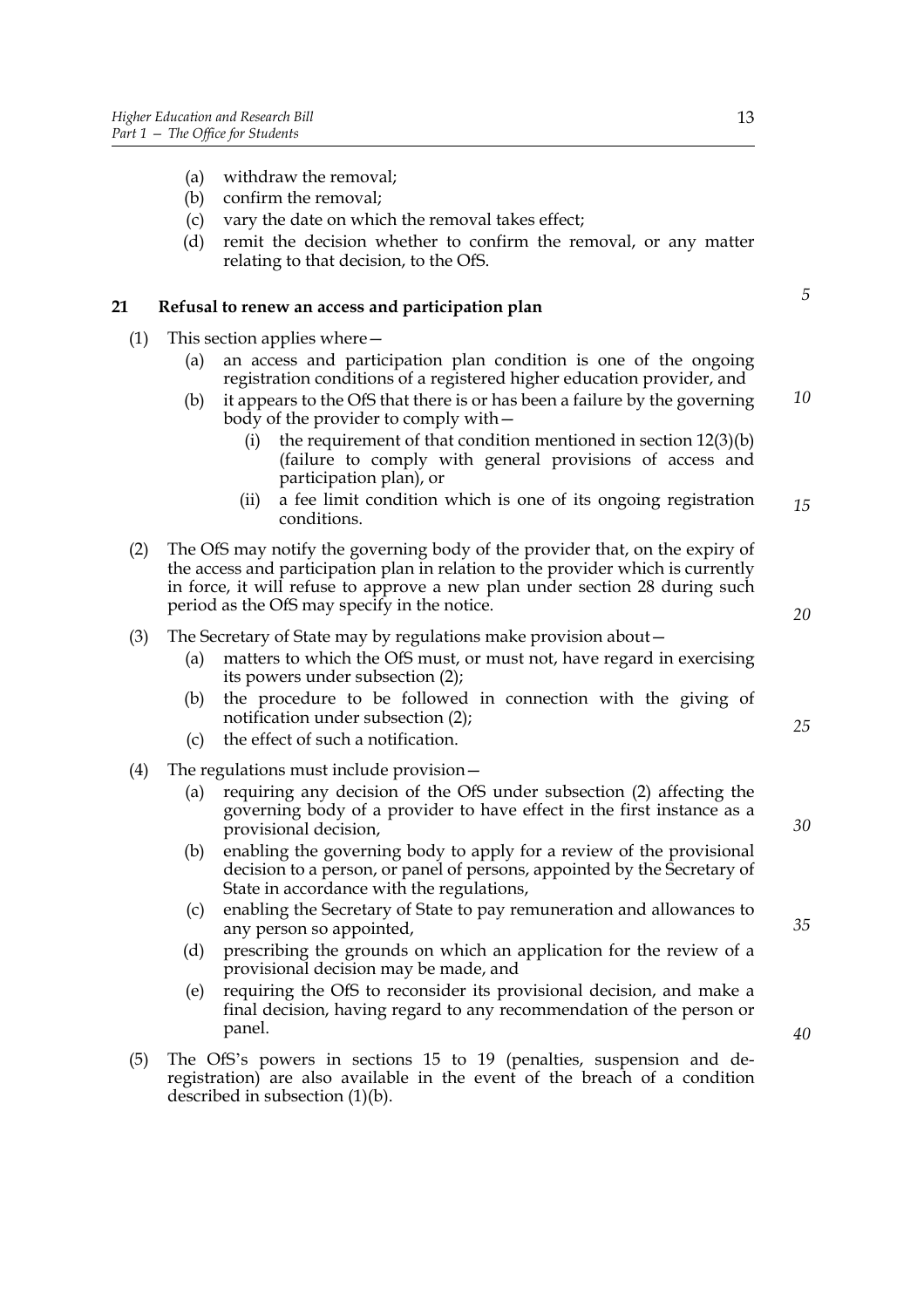## *Voluntary de-registration*

## **22 Voluntary de-registration**

- (1) The OfS must remove a registered higher education provider from the register  $if -$ 
	- (a) the governing body of the provider applies to the OfS for the provider to be removed from the register, and *5*
	- (b) the application complies with any requirements imposed under subsection (2).
- (2) The OfS may determine—
	- (a) the form of an application under subsection (1),

*10*

- (b) the information to be contained in it or provided with it, and
- (c) the manner in which an application is to be submitted.
- (3) The OfS must notify the governing body of the provider of the date on which the provider is removed from the register ("the removal date").
- (4) The OfS may vary the removal date at any time before that date by notifying the governing body of the provider. *15*
- (5) The OfS may make transitional or saving provision in connection with the removal of a provider from the register under this section.
- (6) That provision may include treating the provider as a registered higher education provider for such purposes as the OfS may specify.
- (7) The OfS must—

- (a) maintain a list of providers removed from the register under this section,
- (b) include in that list the details of any provision made under subsection (5), and
- (c) make the list publicly available by such means as it considers appropriate.

#### *Quality and standards*

## **23 Assessing the quality of, and the standards of applied to, higher education**

- (1) The OfS may assess, or make arrangements for the assessment of, the quality of, and the standards applied to, higher education provided by English higher education providers. *30*
- (2) But the OfS must assess, or make arrangements for the assessment of, the quality of, and the standards applied to, higher education provided by  $-$ 
	- (a) institutions who have applied to be registered in the register for the purposes of determining whether they satisfy any initial registration condition applicable to them relating to the quality of, or the standards applied to, higher education provided by them (see section 13(1)(a)), and *35*
	- (b) registered higher education providers for the purposes of determining whether they satisfy any ongoing registration condition of theirs relating to the quality of, or the standards applied to, higher education provided by them (see section 13(1)(a)). *40*

*20*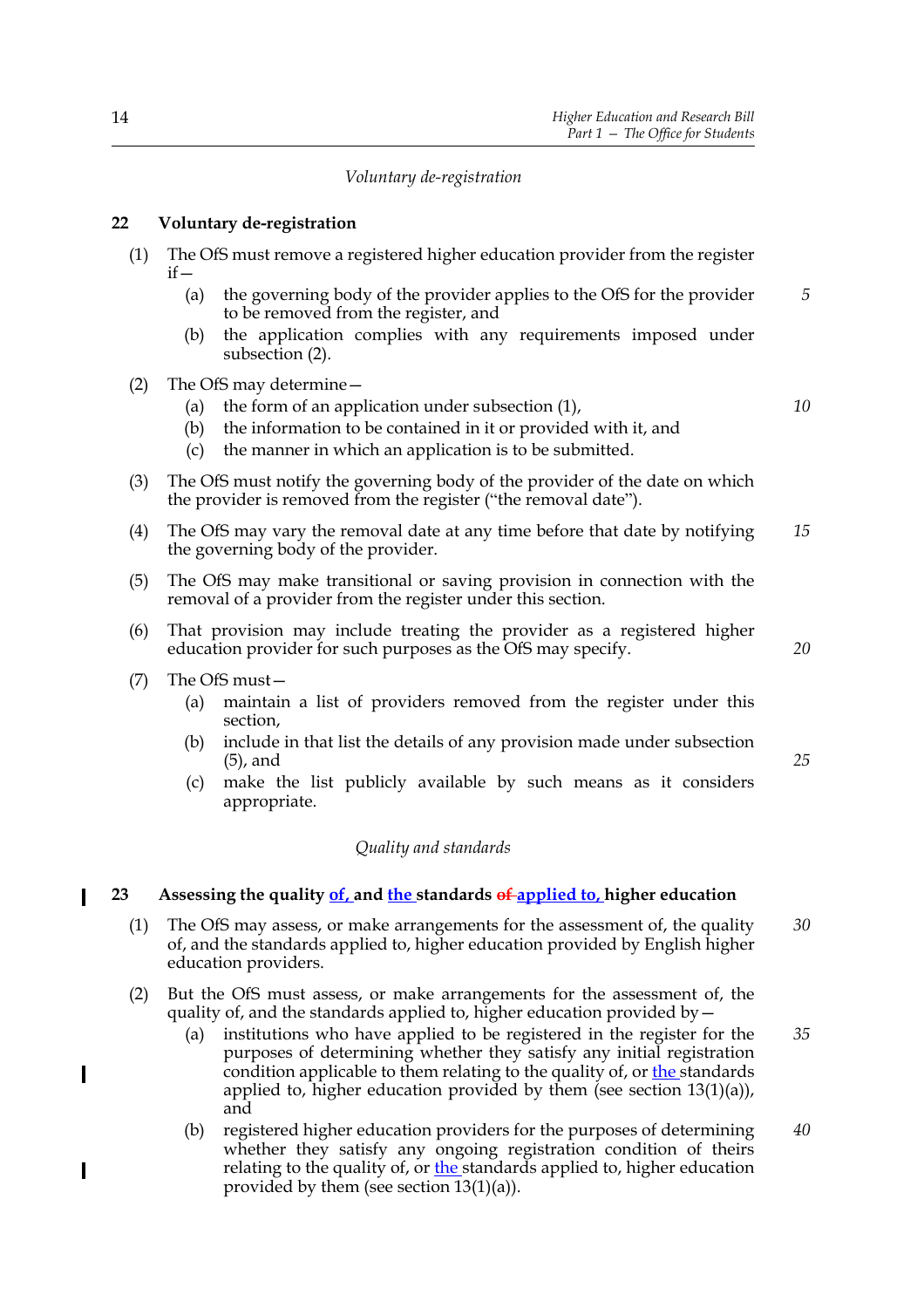(3) "Standards" has the same meaning as in section  $13(1)(a)$ .

## **24 Quality Assessment Committee**

- (1) The OfS must establish a committee called the "Quality Assessment Committee".
- (2) The Committee has—
	- (a) the function of giving the OfS advice on the exercise of its functions under section 23, and
	- (b) such other functions that the OfS may confer on it.
- (3) While a body is designated under Schedule 4 to perform the OfS's functions under section 23, the Committee also has the function of giving to the OfS advice on the exercise by the designated body of those functions.
- (4) The majority of the members of the Committee must be individuals who appear to the OfS to have experience of providing higher education on behalf of an English higher education provider or being responsible for the provision of higher education by such a provider.
- (5) In appointing members of the Committee who meet those criteria, the OfS must have regard to the desirability of their being currently engaged at the time of their appointment in the provision of higher education or in being responsible for such provision.
- (6) The majority of the members of the Committee must be individuals who are not members of the OfS. *20*
- (7) Schedule 1 applies to the Quality Assessment Committee as it applies to committees established under paragraph 8 of that Schedule.

## **25 Rating the quality of, and the standards of applied to, higher education**

- (1) The OfS may make arrangements for a scheme to give ratings—
	- (a) The OfS may make arrangements for a scheme to give ratings to English higher education providers regarding the quality of, and the standards applied to, the higher education that they provide where they apply for such a rating<sub>-</sub>, and
	- (b) The OfS may make arrangements for a scheme to give ratings to English higher education providers in Wales, Scotland or Northern Ireland, in respect of whom the appropriate consent is given, regarding the quality of, and the standards applied to, the higher education that they provide where they apply for such a rating. *30*
- (2) "The appropriate consent" means—
	- (a) in the case of a higher education provider in Wales, the consent of the Welsh Ministers to the application of subsection (1) to the provider;
	- (b) in the case of a higher education provider in Scotland, the consent of the Scottish Ministers to the application of subsection (1) to the provider;
	- (c) in the case of a higher education provider in Northern Ireland, the consent of the Department for the Economy in Northern Ireland to the application of subsection (1) to the provider. *40*
- (3) Such consent—

*5*

*10*

*15*

*25*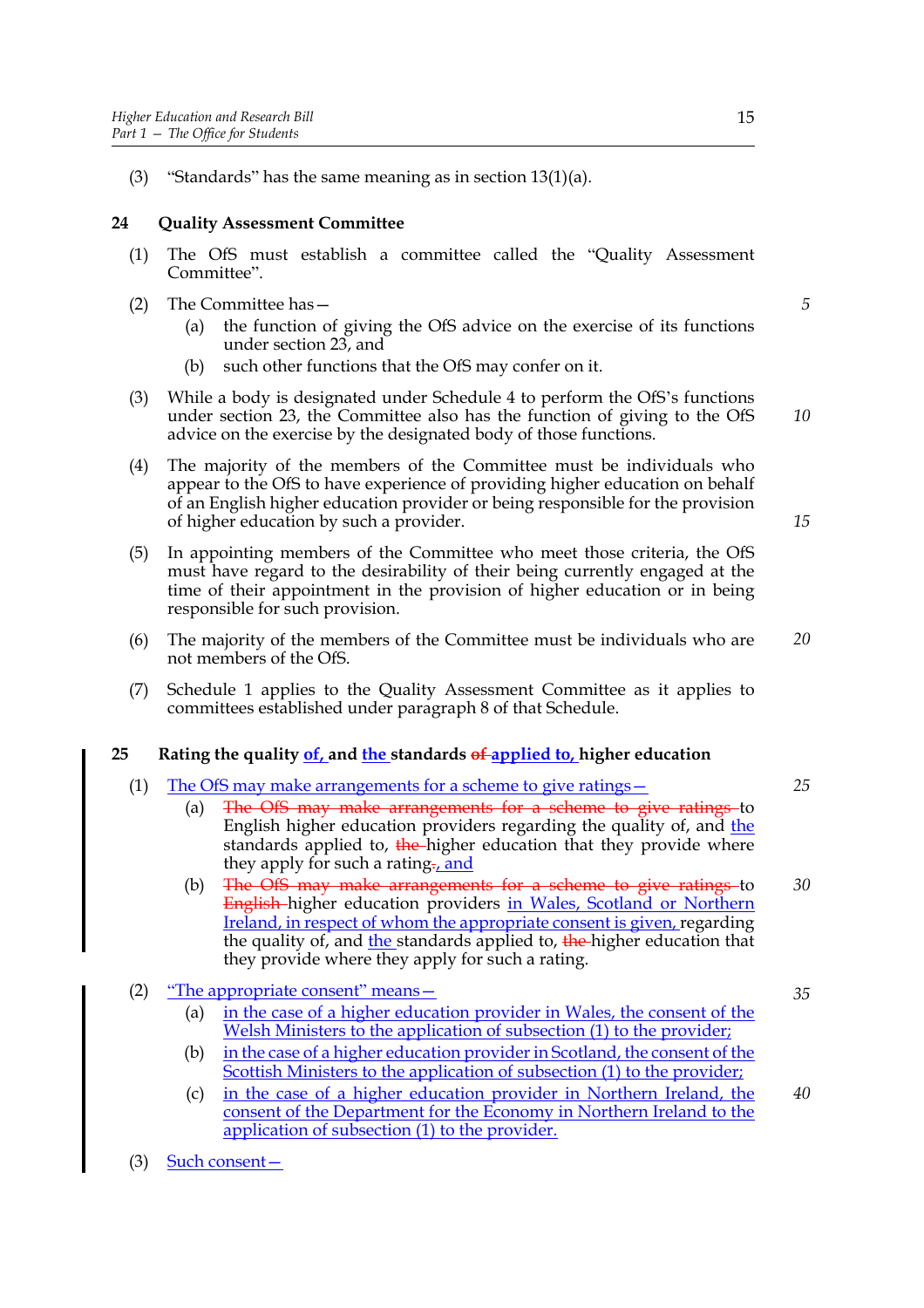|     | (a) | may be given either generally in respect of all providers or in respect of<br>providers of a particular description or named providers,                                                                 |                |
|-----|-----|---------------------------------------------------------------------------------------------------------------------------------------------------------------------------------------------------------|----------------|
|     | (b) | is given by notifying the Chair of the OfS, and                                                                                                                                                         |                |
|     | (c) | is valid until it is revoked by notifying the Chair.                                                                                                                                                    |                |
| (4) |     | For the purposes of applying the definition of "higher education provider" in<br>section $\overline{76(1)}$ to subsections $(1)(b)$ and (2), the reference to "higher education"<br>in that definition- | $\overline{5}$ |
|     | (a) | in the case of an institution in Wales, has the meaning given in section<br>$76(1)$ ;                                                                                                                   |                |
|     | (b) | in the case of an institution in Scotland, has the same meaning as in<br>section 38 of the Further and Higher Education (Scotland) Act 1992;                                                            | 10             |
|     | (c) | in the case of an institution in Northern Ireland, has the same meaning<br>as in Article 2(2) of the Further Education (Northern Ireland) Order<br>1997 (S.I. 1997/1772 (N.I. 15));                     |                |
|     |     | and the reference to "higher education" in subsection (1)(b) is to be read<br>accordingly.                                                                                                              | 15             |
| (5) |     | "Standards" has the same meaning as in section $13(1)(a)$ .                                                                                                                                             |                |
| (6) |     | For the purposes of applying that definition of "standards" to subsection $(1)(b)$ ,<br>the reference to a "higher education course" in that definition-                                                |                |
|     | (a) | in the case of an institution in Wales, has the meaning given in section<br>$76(1)$ ;                                                                                                                   | 20             |
|     | (b) | in the case of an institution in Scotland, means a course falling within<br>section 38 of the Further and Higher Education (Scotland) Act 1992;                                                         |                |
|     | (c) | in the case of an institution in Northern Ireland, means a course of any<br>description mentioned in Schedule 1 to the Further Education<br>(Northern Ireland) Order 1997 (S.I. 1997/1772 (N.I. 15)).   | 25             |
| 26  |     | Performance of assessment functions by a designated body                                                                                                                                                |                |
| (1) |     | In Schedule 4-                                                                                                                                                                                          |                |
|     | (a) | Part 1 makes provision about the designation of a body to perform<br>either or both of the assessment functions, and                                                                                    | 30             |
|     | (b) | Part 2 makes provision about oversight of the designated body by the<br>OfS.                                                                                                                            |                |
|     |     |                                                                                                                                                                                                         |                |

- (2) The assessment functions are—
- (3) The assessment functions are the functions of the OfS under section  $2523$ .
- (4) Where a body has been designated under Schedule 4 to perform  $an$ -the assessment functionfunctions, the function does functions do not cease to be exercisable by the OfS. *35*
- (5) The OfS may by notice require a body for the time being designated under Schedule 4 (a "designated body") to provide the OfS with information which is held by the designated body for the purposes of the performance of the assessment functions.
- (6) The OfS may give a notice under subsection (4) only in respect of information which is required by the OfS for the purposes of the performance of any of its functions.
- (7) A notice under subsection (4) may require the information to be provided—

 $\overline{\phantom{a}}$ 

 $\mathbf I$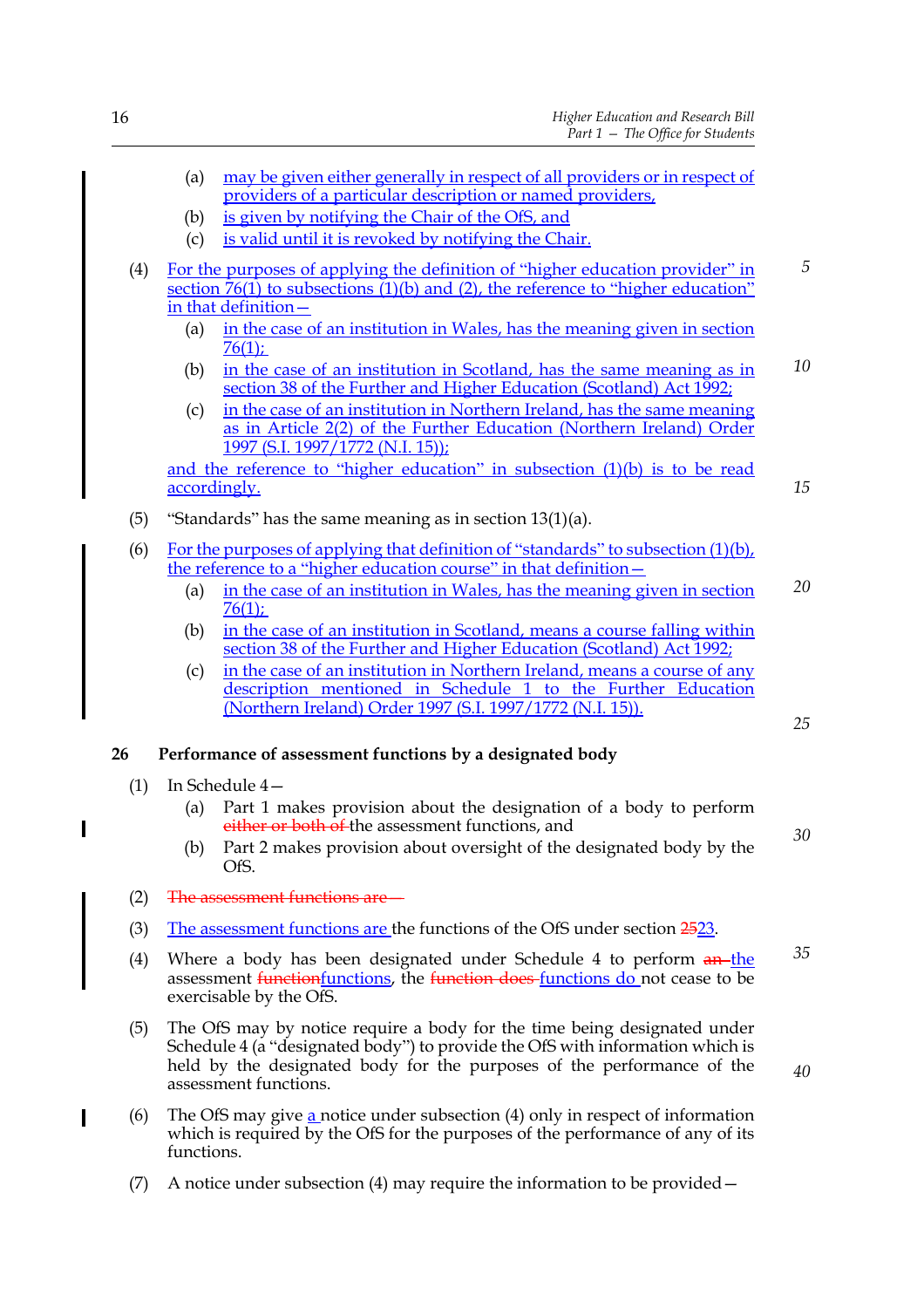$\overline{\phantom{a}}$ 

- (a) by a time specified in the notice, and
- (b) in a form and manner specified in the notice.
- (8) If a designated body fails to comply with a notice under subsection (4) and does not satisfy the OfS that it is unable to provide the information, the OfS may enforce the duty to comply with the notice in civil proceedings for an injunction.

*5*

*10*

*15*

*20*

## **27 Power of designated body to charge fees**

- (1) In this section "designated body" means a body for the time being designated under Schedule 4.
- (2) A designated body which is designated under that Schedule to perform the functions of the OfS under section 23 may—
	- (a) charge an institution a fee for any activity undertaken, or service provided, by the body in assessing the institution in the performance by the body of functions under section  $23(2)(a)$  (assessments duty to assess to determine if initial registration condition relating to quality or standards is met), and
	- (b) charge an annual fee to any registered higher education provider in respect of costs incurred, or to be incurred, by the body in the performance by the body of functions under section 23(2)(b) (*assessments* duty to assess to determine if ongoing registration condition relating to quality or standards is met).
- (3) A designated body which is designated under Schedule 4 to perform the functions of the OfS under section 25 may charge an English higher education provider a fee for any activity undertaken, or service provided, by the body in assessing the provider in the performance by the body of functions under section 25.
- (4) The amount of a fee payable under subsection (2)(a)  $\theta$   $\theta$  + (3) by an institution or provider may be calculatedprovider—
	- (a) in the case of subsection  $(2)(a)$ , may be calculated by reference to costs incurred by the designated body in the performance by the body of functions under section 23(2)(a) in relation to a different institution or of its general functions<sub> $\frac{1}{4}$ </sub> and
	- (b)  $\frac{1}{2}$  in the case of subsection (3), may not be calculated by reference to costs incurred by the designated body in the performance by the body of functions under section 25 in relation to a different provider or of its general any other functions;
- (5) and the amount of a fee-The total fees payable under subsection (2)(a)  $or (3)$ **may must not be calculated by reference to exceed in any period of 12 months** the total costs incurred by the designated body in that period in the performance by the body of the functions under section  $23(2)$ (a) and of any other its general functions.
- (6) The total fees payable under subsection  $(2)(a)$  or  $(3)$  must not exceed in any period of 12 months—
	- (a) in the case of subsection  $(2)(a)$ , the total costs incurred by the body in that period in the performance by the body of the functions under section 23(2)(a) and of its general functions;

*25*

*30*

*35*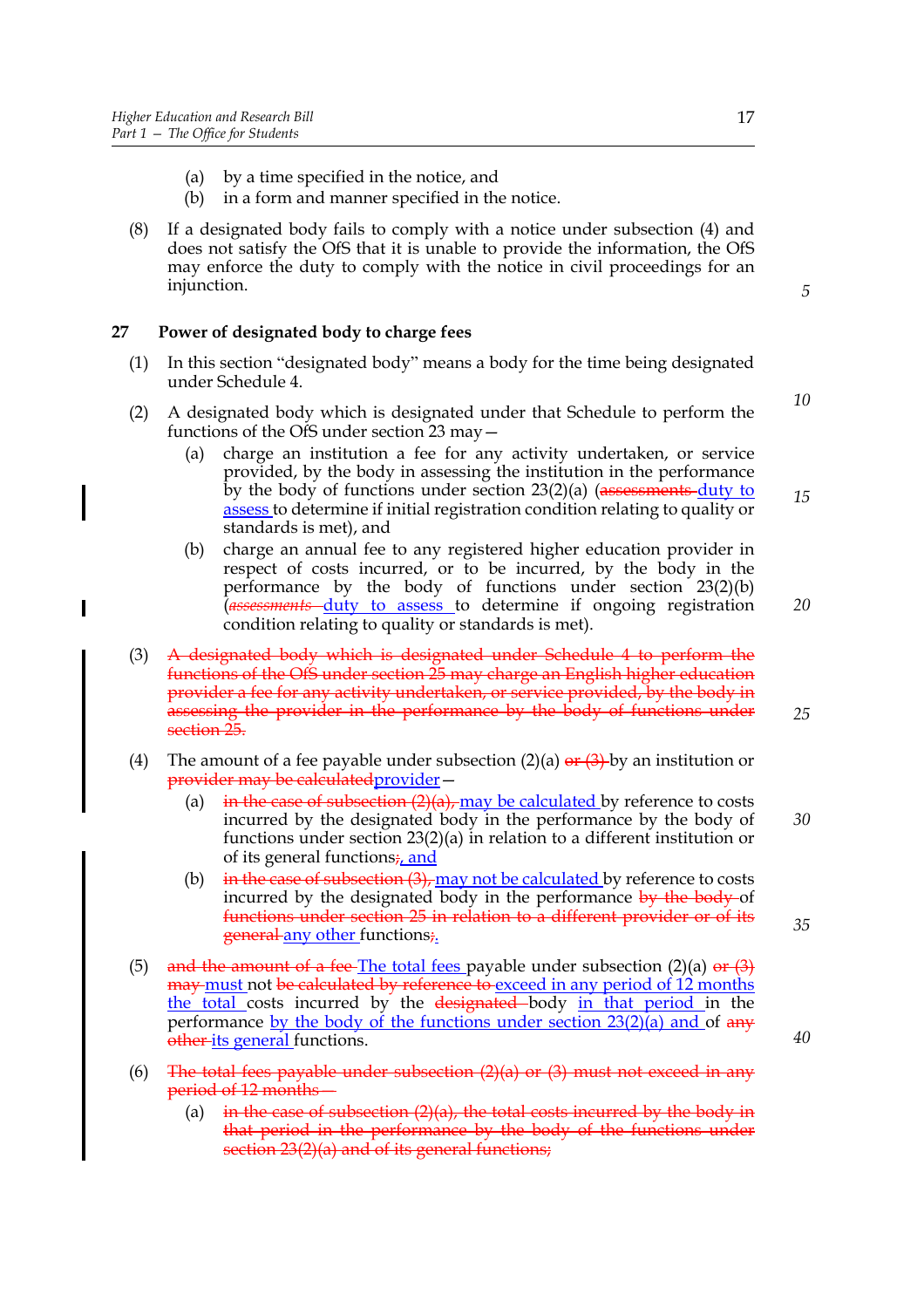- (b)  $\frac{1}{2}$  in the case of subsection (3), the total costs incurred by the body in the period in the performance by the body of the functions under section 25 and of its general functions.
- (7) The amount of a fee payable under subsection (2)(b) may be calculated by reference to costs incurred, or to be incurred, by the body in the performance by the body of functions under section 23(2)(b) which are unconnected with the provider or of its general functions.
- (8) The total fees payable under subsection (2)(b) in any period of 12 months must not exceed the total costs incurred by the body in that period in the performance by the body of the functions under section 23(2)(b) and of its general functions.
- (9) A designated body must publish—
	- (a) a statement of the amount of the fees which it charges under this section and the basis on which they are calculated, and
	- (b) revised statements where the amount of the fees or the basis on which they are calculated changes.
- (10) In this section, "section references to the general  $\frac{f$  functions of a designated body are  $to$  its functions under section 26(4) or paragraph 8(1) of</u> Schedule 4 (duty to provide information and an annual report). *15*

#### *Access and participation*

#### **28 Power to approve an access and participation plan**

- (1) The governing body of an institution may apply to the OfS for the OfS's approval of a proposed access and participation plan relating to the institution for the purposes of satisfying an access and participation plan condition. *20*
- (2) An access and participation plan is a plan that complies with sections 29 to 31.
- (3) The OfS may, if it thinks fit, approve the plan.
- (4) The OfS may issue guidance as to the matters to which the OfS will have regard in deciding whether to approve plans.
- (5) The Secretary of State may by regulations make provision about the procedure to be followed in connection with the giving of approval under this section.
- (6) The regulations may, in particular, specify matters to which the OfS is, or is not, to have regard in making any determination relating to approval.
- (7) The regulations may require the institution to which any plan approved under this section relates to publish the plan in the manner prescribed by the regulations.

#### **29 Duration of a plan**

- (1) An access and participation plan must specify the period during which it is to be in force.
- (2) The length of that period must not exceed such maximum as may be prescribed by regulations made by the Secretary of State.

 $\overline{\phantom{a}}$ 

*5*

*10*

*25*

*35*

*40*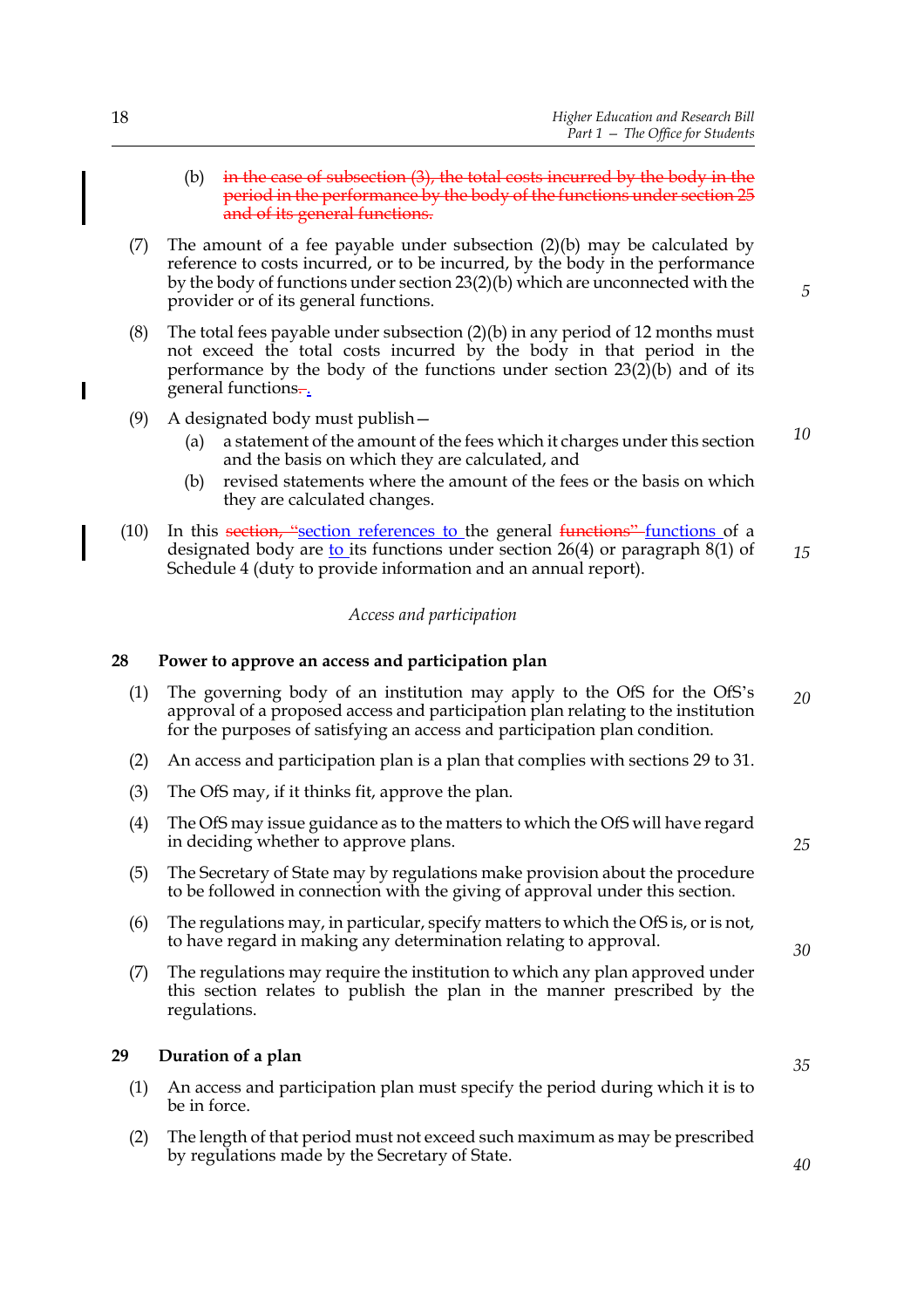(3) Subsections (1) and (2) do not prevent the approval of a new plan taking effect on the expiry of a previous plan.

## **30 Content of a plan: fees**

- (1) An access and participation plan relating to an institution must, in relation to each qualifying course in connection with which fees are to be payable to the institution by qualifying persons and in respect of each relevant academic year, specify or provide for the determination of a limit which those fees are not permitted to exceed.
- (2) The limit must not exceed—
	- (a) the higher amount, if the institution has a high level quality rating at the time the plan is approved, or *10*
	- (b) in any other case, the applicable sub-level amount.
- (3) In this section—
	- "the applicable sub-level amount" in relation to an institution means the amount determined from time to time under paragraph 22 of Schedule 2 as the sub-level amount applicable to that institution; *15*
	- "high level quality rating" has the same meaning as in that paragraph;
	- "the higher amount" means the amount from time to time prescribed as the higher amount under that paragraph;
	- "qualifying course" and "qualifying person" have the same meaning as in section 10; *20*
	- "relevant academic year", in relation to a qualifying course, is an academic year—
		- (a) which is applicable to the course,
		- (b) in respect of which fees are payable to the institution, and *25*
		- (c) which begins when the plan comes into force or while it is in force.

## **31 Content of a plan: equality of opportunity**

- (1) An access and participation plan relating to an institution—
	- (a) must also include such provisions relating to the promotion of equality of opportunity as are required by regulations made by the Secretary of State to be included in the plan, and
	- (b) may also include further provisions relating to the promotion of equality of opportunity. *35*
- (2) In this section, any reference to the "general provisions" of an access and participation plan is a reference to the provisions included in the plan by virtue of subsection (1).
- (3) The general provisions that may be required by regulations made under subsection (1) include, in particular, provisions— *40*
	- (a) requiring the governing body of the institution to take, or secure the taking of, measures to attract applications from prospective students who are members of groups which, at the time when the plan is approved, are under-represented in higher education,
	- (b) requiring the governing body of the institution to provide, or secure the provision of, financial assistance to students,

*5*

*45*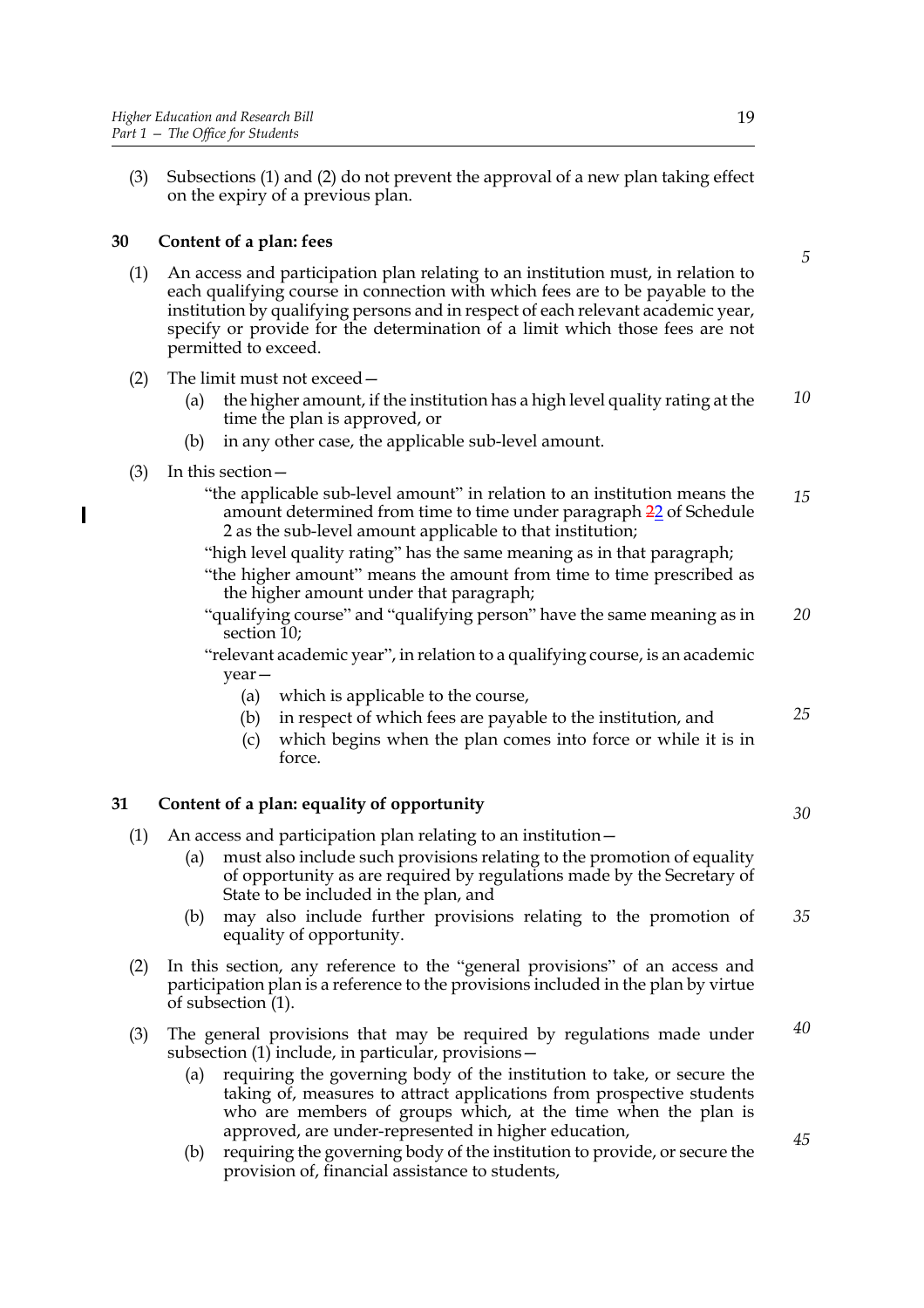- (c) requiring the governing body of the institution to make available to students and prospective students information about financial assistance available to students from any source,
- (d) setting out objectives relating to the promotion of equality of opportunity,
- (e) relating to the monitoring by the governing body of the institution of  $$ 
	- its compliance with the provisions of the plan, and
	- (ii) its progress in achieving any objectives set out in the plan by virtue of paragraph (d), and
- (f) requiring the provision of information to the OfS.
- (4) Regulations under subsection (1) may not require a plan—
	- (a) to include among the general provisions of the plan any provision referring to particular courses or to the manner in which courses are taught, supervised or assessed, or *10*
	- (b) to include any provision relating to the criteria for the admission of students.
- (5) In this section—
	- (a) "equality of opportunity" means equality of opportunity in connection with access to and participation in higher education provided by English higher education providers, and *15*
	- (b) references to higher education do not include education provided by means of any postgraduate course other than a course of initial teacher training.

#### **32 Variation of a plan**

- (1) The Secretary of State may, by regulations, make provision enabling an access and participation plan which has been approved by the OfS under section 28 to be varied.
- (2) The regulations must provide for a variation to take effect only if approved by the OfS.

#### **33 Review of decisions on approval or variation**

Regulations made by virtue of section 28 or 32 must include provision—

- (a) requiring any decision of the OfS under section 28 or 32 affecting the governing body of an institution to have effect in the first instance as a provisional decision,
- (b) enabling the governing body to apply for a review of the provisional decision to a person, or panel of persons, appointed by the Secretary of State in accordance with the regulations,
- (c) enabling the Secretary of State to pay remuneration and allowances to any person so appointed, *35*
- (d) prescribing the grounds on which an application for the review of a provisional decision may be made, and
- (e) requiring the OfS to reconsider its provisional decision, and make a final decision, having regard to any recommendation of the person or panel.

*5*

*20*

*25*

*40*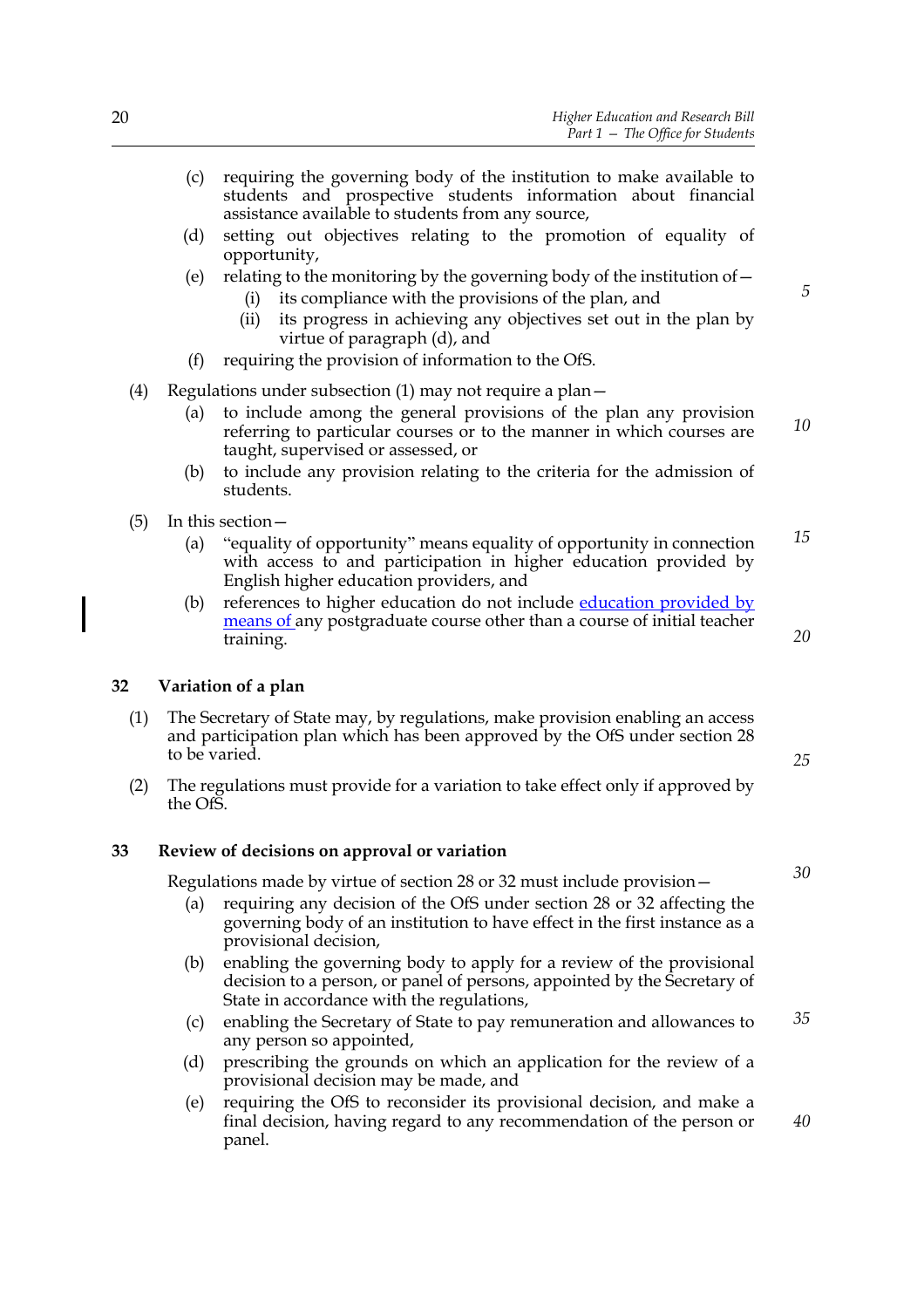## **34 Advice on good practice**

(1) The OfS may  $-$ 

 $\overline{\phantom{a}}$ 

- (a) identify good practice relating to the promotion of equality of opportunity, and
- (b) give advice about such practice to registered higher education providers.
- (2) "Equality of opportunity" has the same meaning as in section 31.

## **35 Duty to protect academic freedom**

- (1) In performing its access and participation functions, the OfS has a duty to protect academic freedom including, in particular, the freedom of institutions— *10*
	- (a) to determine the contents content of particular courses and the manner in which they are taught, supervised and assessed,
	- (b) to determine the criteria for the selection, appointment and dismissal of academic staff and apply those criteria in particular cases, and
	- (c) to determine the criteria for the admission of students and apply those criteria in particular cases.
- (2) For the purposes of this section, the OfS's "access and participation functions" are the functions conferred on it by or under— *15*
	- (a) section 21 (refusal to renew an access and participation plan), and
	- (b) sections 28 to 33 (access and participation plans).

## **36 Power of Secretary of State to require a report**

- (1) The Secretary of State may, by direction, require the OfS to report to the Secretary of State—
	- (a) in its annual report under paragraph  $\frac{1313}{13}$  of Schedule 1, or
	- (b) in a special report,
	- on such matters relating to equality of opportunity as may be specified in the direction.
- (2) "Equality of opportunity" has the same meaning as in section 31.
- (3) Where the Secretary of State is provided with a special report, the Secretary of State must lay it before Parliament. *30*
- (4) See paragraph  $\frac{1313}{13}$  of Schedule 1 for the laying of the OfS's annual reports.

## *Powers to give financial support*

## **37 Financial support for registered higher education providers**

- (1) The OfS may make grants, loans or other payments to the governing body of an eligible higher education provider in respect of expenditure incurred, or to be incurred, by the provider or a qualifying connected institution, for the purposes of either or both of the following—
	- (a) the provision of education by the provider or by another eligible higher education provider;

*20*

*5*

*25*

*35*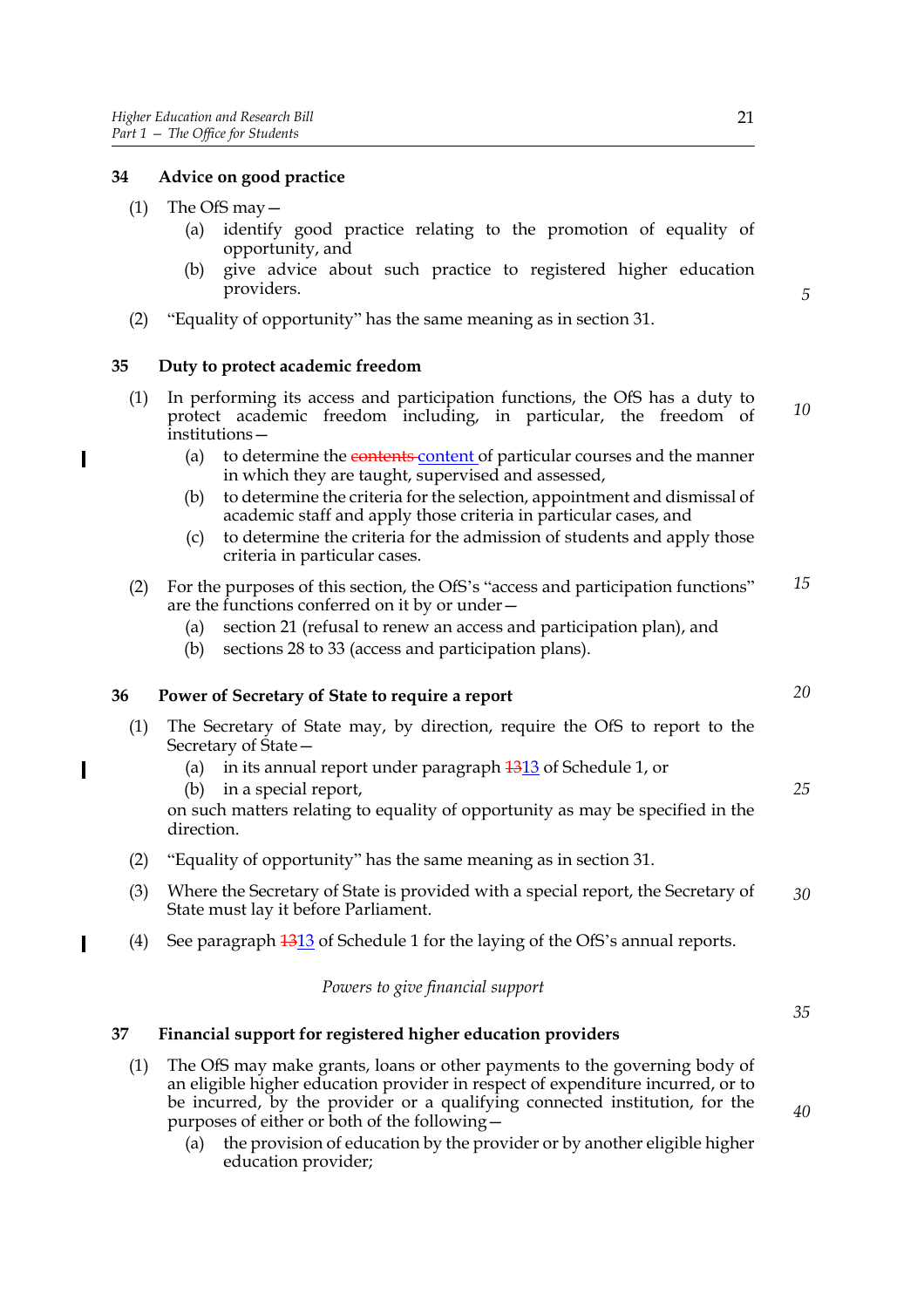- (b) the provision of facilities, and the carrying on of other activities, by the provider, or by another eligible higher education provider, which its governing body considers it is necessary or desirable to provide or carry on for the purposes of, or in connection with, education.
- (2) The OfS may make grants, loans or other payments to any person in respect of expenditure incurred, or to be incurred, by the person for the purposes of the provision by any person of services for the purposes of, or in connection with, the provision of education by eligible higher education providers receiving financial support under subsection (1).
- (3) "Eligible higher education provider" means a registered higher education provider of a description prescribed by regulations made by the Secretary of State for the purposes of subsection (1).
- (4) "Qualifying connected institution", in relation to an eligible higher education provider, means a college, school, hall or other institution—
	- (a) to which the provider's governing body  $\frac{1}{\text{propose}}$  proposes to pay, with the consent of the OfS, all or some of the payments made to it under subsection (1), and
	- (b) which the OfS is satisfied has a sufficient connection with the provider for the purposes of that subsection.
- (5) "School" has the same meaning as in the Education Act 1996 (see section 4 of that Act) but also includes a 16 to 19 Academy (as defined in section 1B(3) of the Academies Act 2010).
- (6) See section 39 regarding the terms and conditions of financial support under this section. *20*

## **38 Financial support for certain institutions**

- (1) The OfS may make grants, loans or other payments to any person in respect of expenditure incurred, or to be incurred, by the person for the purposes of the provision of eligible higher education courses by— *25*
	- (a) institutions in England maintained or assisted by local authorities in England or Wales, or
	- (b) English further education providers.
- (2) "Eligible higher education course" means a higher education course prescribed by regulations made by the Secretary of State for the purposes of subsection (1).
- (3) In subsection  $(1)(a)$ 
	- (a) an institution "assisted" by a local authority has the same meaning as in the Education Act 1996 (see section 579(5) to (7) of that Act), and
	- (b) the reference to a local authority in England or Wales has the same meaning as in that Act (see section  $579(1)$  of that Act). *35*
- (4) See section 39 regarding the terms and conditions of financial support under this section.

#### **39 Financial support: terms and conditions**

- (1) A grant, loan or other payment under section 37 or 38 may be made on such terms and conditions as the OfS considers appropriate.
- (2) The terms and conditions may, in particular—

 $\overline{\phantom{a}}$ 

*10*

*15*

*30*

*40*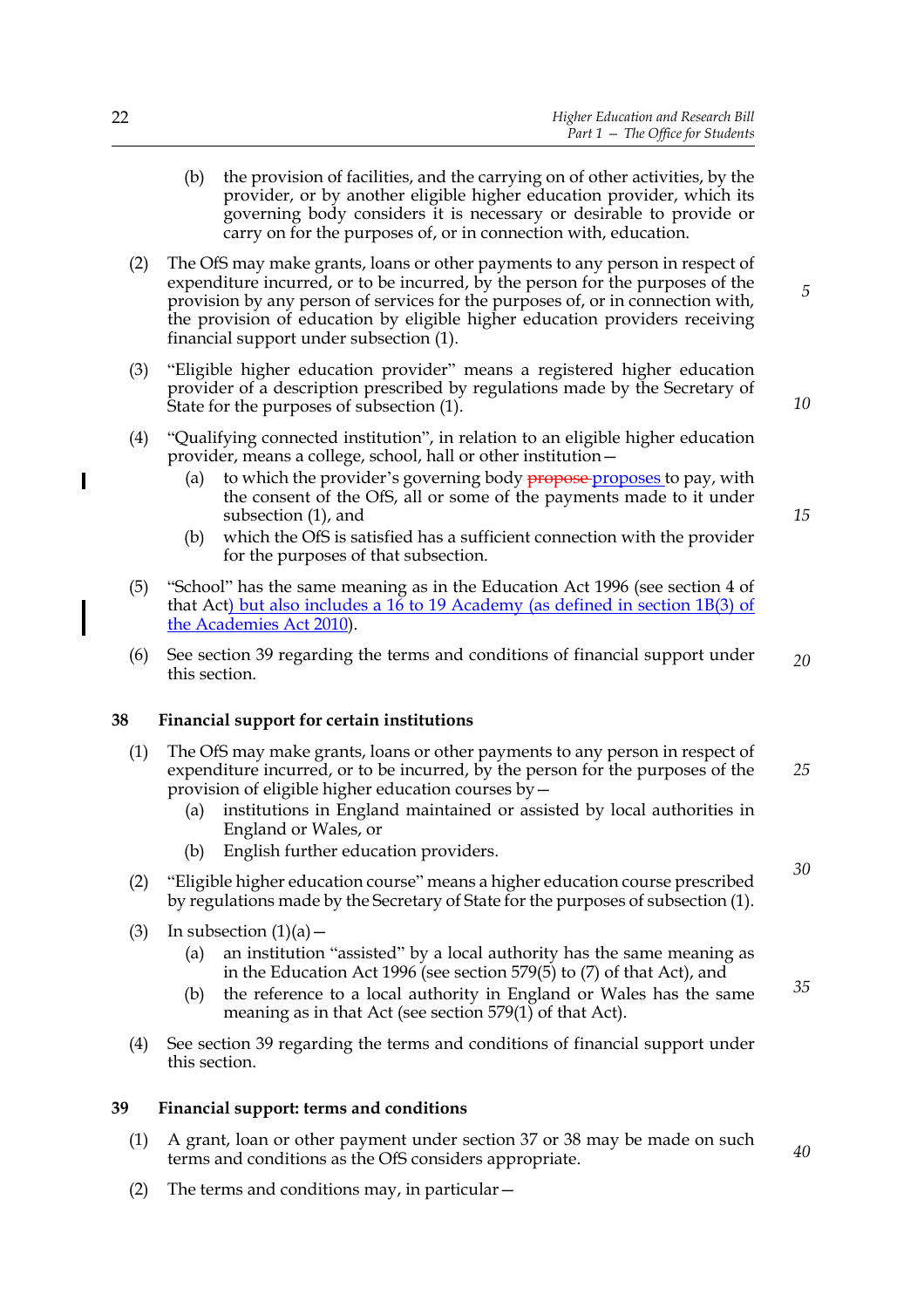sums were paid is not complied with, (b) require the payment of interest in respect of any period during which a sum due to the OfS in accordance with any of the terms and conditions remains unpaid, and

- (c) require a person to whom sums are paid by the OfS to provide the OfS with any information it requests for the purpose of the exercise of any of its functions.
- (3) But the terms and conditions must not relate to the application of sums which are not derived from the OfS by the provider or any other person to whom the grant, loan or other payment is made. *10*
- (4) Before determining the terms and conditions to be imposed on a grant, loan or other payment, the OfS must consult such persons as it considers appropriate.

*Powers to grant degrees etc*

## **40 Authorisation to grant degrees etc**

- (1) The OfS may by order authorise— (a) a registered higher education provider to grant taught awards or research awards or both; (b) a qualifying further education provider to grant foundation degrees. (2) An authorisation under subsection (1) may authorise a provider to grant, as the case may be— *20*
	- (a) taught awards, research awards or foundation degrees of any description;
	- (b) specified taught awards, research awards or foundation degrees;
	- (c) taught awards, research awards or foundation degrees of a specified description.
- (3) In this Part—
	- "taught award" means a degree, diploma, certificate or other academic award or distinction granted to persons who complete an appropriate course of study and satisfy an appropriate assessment;
	- "research award" means a degree, diploma, certificate or other academic award or distinction granted to persons who complete an appropriate programme of supervised research and satisfy an appropriate assessment; *35*
	- "foundation degree" means a foundation degree granted to persons who complete an appropriate course of study and satisfy an appropriate assessment.
- (4) The OfS may not authorise a provider under subsection  $(1)(b)$  unless  $-$ 
	- (a) the provider gives the OfS a progression statement, and
	- (b) the OfS considers that the proposals set out in that statement are satisfactory and are likely to be carried out.
- (5) A "progression statement" is a statement setting out what the provider proposes to do as regards making arrangements for securing that any person granted a foundation degree in pursuance of the authorisation (other than by

*5*

*25*

*15*

*30*

*40*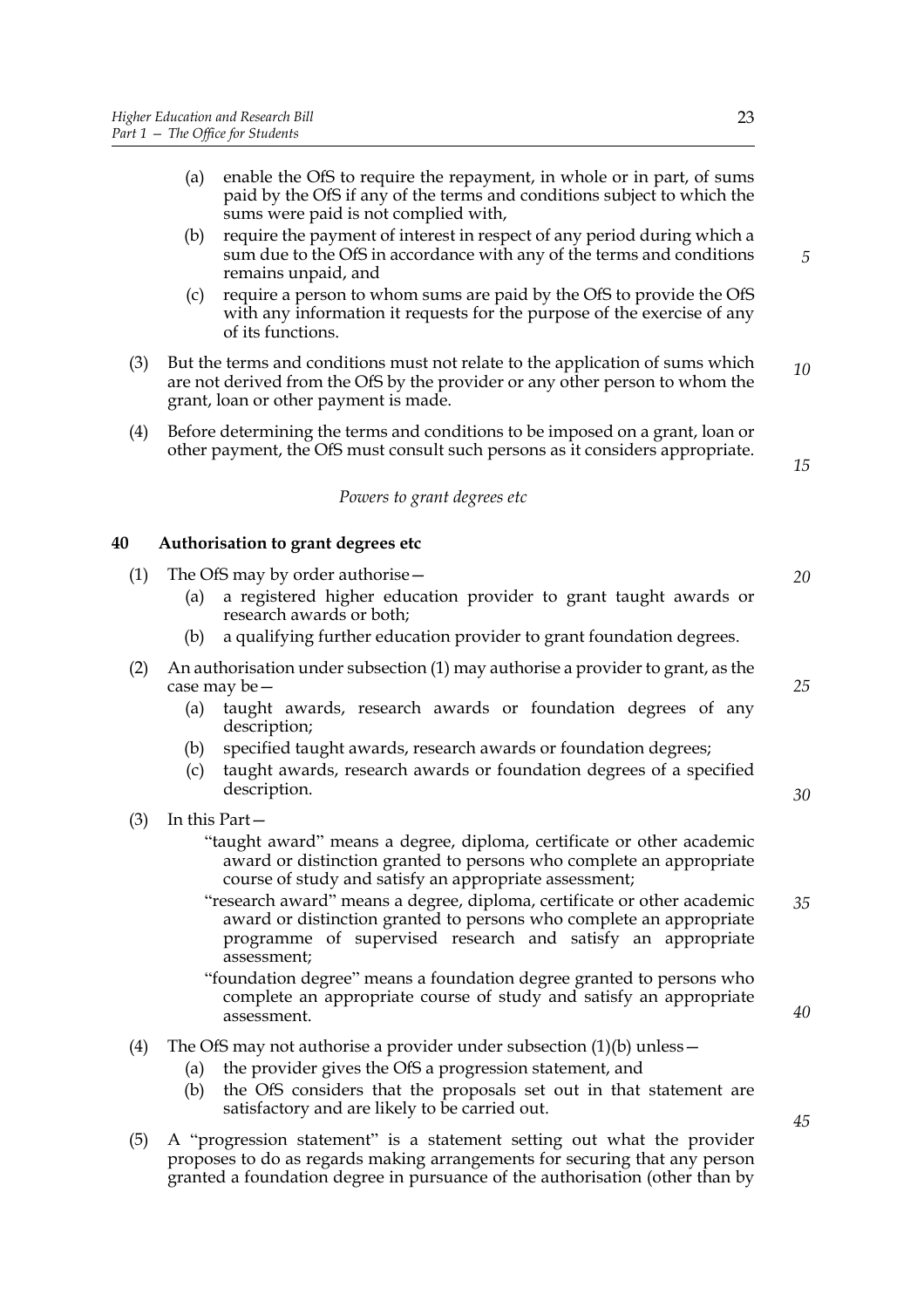virtue of section  $41(3)(c)$  or (d) (honorary and staff degrees)) has an opportunity to progress to one or more particular courses of more advanced study.

- (6) An authorisation under subsection (1) must specify  $-$ 
	- (a) the date when it takes effect, and
	- (b) the period during which it has effect (which may be an indefinite period).
- (7) A provider authorised under subsection (1) has power to grant the authorised taught awards, research awards or foundation degrees (as the case may be) to persons who complete the appropriate course of study, or programme of supervised research, on or after the date the authorisation takes effect.
- (8) It is for the provider to determine, in accordance with any relevant provisions of the instruments relating to or regulating the provider—
	- (a) the courses of study or programmes of supervised research, and the assessments, which are appropriate for the grant of an authorised taught award, research award or foundation degree, and
	- (b) the terms and conditions on which any of the powers conferred by the authorisation may be exercised.
- (9) An authorisation under subsection (1) may restrict the power to grant an authorised taught award, research award or foundation degree to persons enrolled with the provider at the time they complete the course of study or programme of supervised research for which the award is granted.
- (10) The OfS's power to make an order under subsection (1) is exercisable by statutory instrument; and the Statutory Instruments Act 1946 is to apply to such an instrument as if the order had been made by a Minister of the Crown.
- (11) An order under subsection (1) may make incidental, supplementary, transitional or saving provision. *25*
- (12) In this section—

"assessment" includes examination and test;

"authorised" means authorised by the authorisation under subsection (1); "qualifying further education provider" means an English further education provider which is a registered higher education provider; "specified" means specified in the order under subsection (1) giving the authorisation. *30*

## **41 Supplementary powers with authorisation**

- (1) An authorisation under section 40(1) may include power for the provider to authorise other institutions to grant on the provider's behalf—
	- (a) all the authorised taught awards, research awards and foundation degrees, or
	- (b) such of those awards and degrees as are specified or are of a specified description.
- (2) An authorisation under section  $40(1)(a)$  includes -
	- (a) power to grant the authorised taught awards or research awards, or such of those awards as are specified or are of a specified description, jointly with another institution, *45*

*5*

*10*

*15*

*20*

*35*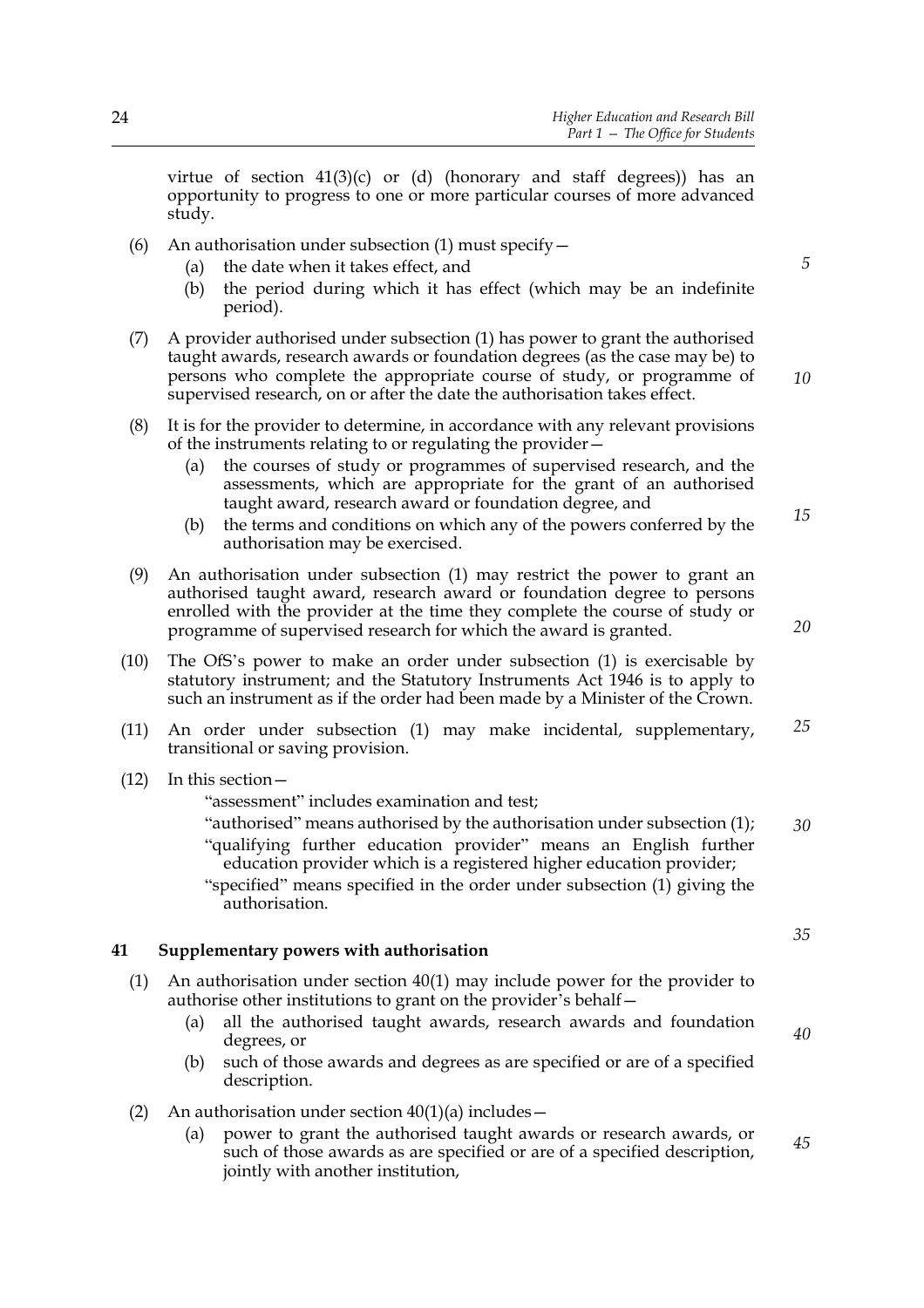- (b) power to deprive a person of an authorised taught award or research award granted by or on behalf of the provider in pursuance of the authorisation,
- (c) power to grant honorary degrees of any description, or specified honorary degrees, or honorary degrees of a specified description, and
- (d) power to grant degrees of any description, or specified degrees, or degrees of a specified description, to members of the academic or other staff of the provider.
- (3) An authorisation under section  $40(1)(b)$  includes
	- (a) power to grant the authorised foundation degrees, or such of those degrees as are specified or are of a specified description, jointly with another institution,
	- (b) power to deprive a person of an authorised foundation degree granted by or on behalf of the provider in pursuance of the authorisation,
	- (c) power to grant honorary foundation degrees of any description, or specified honorary foundation degrees, or honorary foundation degrees of a specified description, and
	- (d) power to grant foundation degrees of any description, or specified foundation degrees, or foundation degrees of a specified description, to members of the academic or other staff of the provider.
- (4) In the case of an authorised taught award, research award or foundation degree granted jointly with another institution, the power to deprive mentioned in subsection  $(2)(b)$  and  $(3)(b)$  is only exercisable jointly with that institution.
- (5) In this section, "authorised" and "specified" have the same meaning as in section 40. *20*

## **42 Variation or revocation of section 40 authorisation**

- (1) The OfS may, at any time, by a further order under section 40(1), vary or revoke an authorisation given by a previous order under that provision.
- (2) That is the case even if the authorisation was given for an indefinite period.
- (3) The OfS may, in particular, make such an order revoking an authorisation if the provider ceases to be a registered higher education provider.

## **43 Variation or revocation of other authorisations to grant degrees etc**

- (1) The OfS may by order vary or revoke an authorisation given to an English higher education provider or an English further education provider—
	- (a) by or under an Act of Parliament, other than under section 40(1) of this Act, or
	- (b) by Royal Charter,

to grant taught awards, research awards or foundation degrees.

- (2) That is the case even if the authorisation was given for an indefinite period.
- (3) An order under subsection (1) varying an authorisation may only make such provision as could be made by an order giving authorisation under section 40(1).

*10*

*5*

*25*

*35*

*40*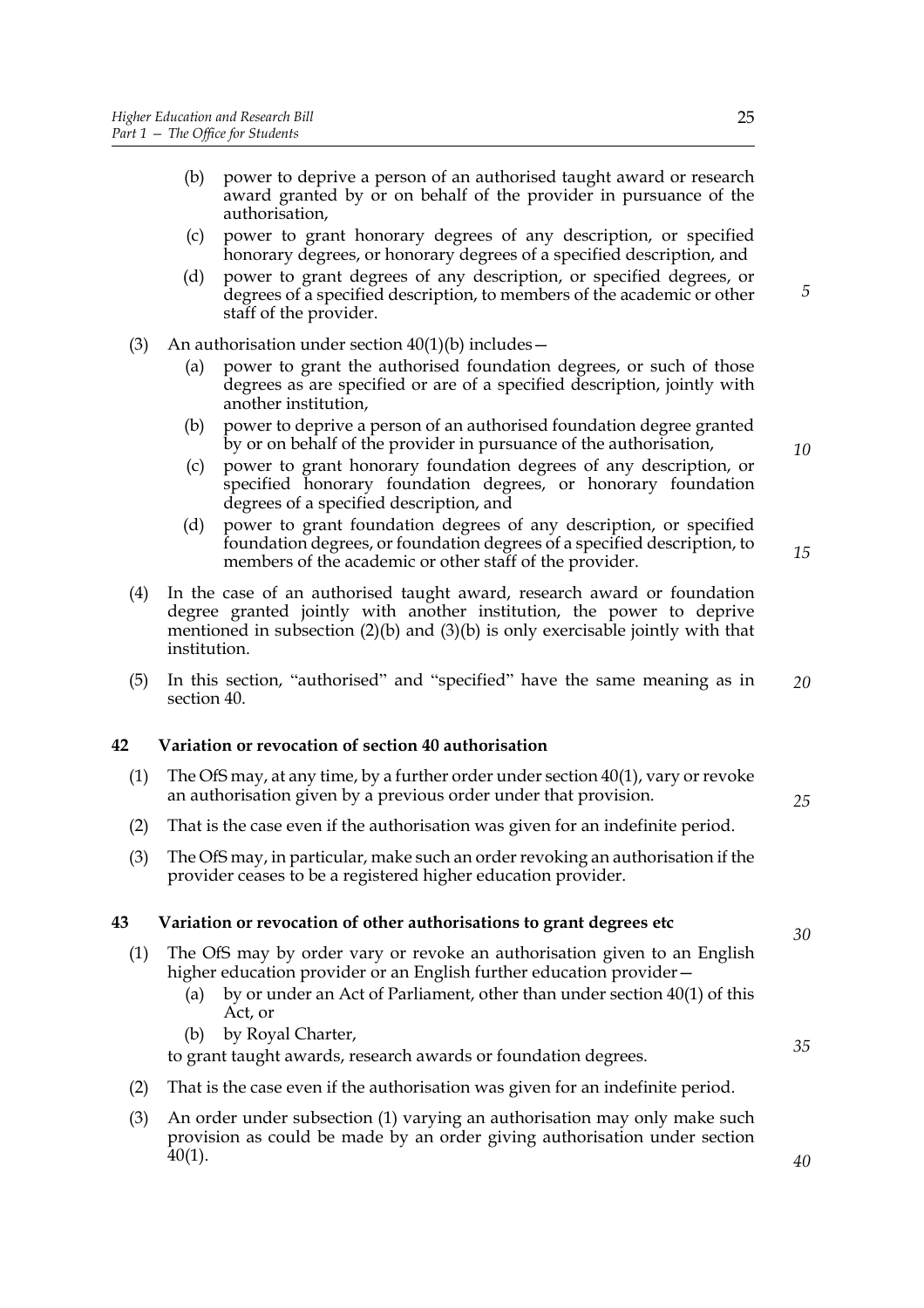- (4) The OfS may, in particular, make an order under subsection (1) revoking an authorisation if the provider is not a registered higher education provider.
- (5) The OfS's power to make an order under subsection (1) is exercisable by statutory instrument; and the Statutory Instruments Act 1946 is to apply to such an instrument as if the order had been made by a Minister of the Crown.
- (6) An order under subsection (1) may make incidental, supplementary, transitional or saving provision.
- (7) Any power to vary or revoke an authorisation mentioned in subsection (1), which is a power which exists immediately before the coming into force of this section, ceases to exist on that coming into force.

#### **44 Variation or revocation of authorisation: procedure**

- (1) Before—
	- (a) making a further order under section 40(1) varying or revoking a provider's authorisation, or
	- (b) making an order under section 43(1) varying or revoking a provider's authorisation,

the OfS must notify the governing body of the provider of its intention to do so.

- (2) The notice must—
	- (a) specify the OfS's reasons for proposing to take the step in question,
	- (b) specify the period during which the governing body may make representations about the proposal ("the specified period"), and *20*
	- (c) specify the way in which those representations may be made.
- (3) The specified period must not be less than 28 days beginning with the date on which the notice is received.
- (4) The OfS must have regard to any representations made by the governing body of the provider during the specified period in deciding whether to take the step in question. *25*
- (5) Having decided whether or not to take the step in question, the OfS must notify the governing body of the provider of its decision.
- (6) If the OfS decides to vary or revoke a provider's authorisation, the further order under section 40(1) or the order under section 43(1) must specify the date when the variation or revocation takes effect. *30*
- (7) The notice must also contain information as to  $-$ 
	- (a) the rights of appeal, and
	- (b) the period within which an appeal may be made.
- (8) The variation or revocation may not take effect at any time when an appeal could be brought against the decision to vary or revoke or such an appeal is pending. *35*
- (9) But that does not prevent the variation or revocation taking effect if the governing body of the provider notifies the OfS that it does not intend to appeal.

*5*

*10*

*15*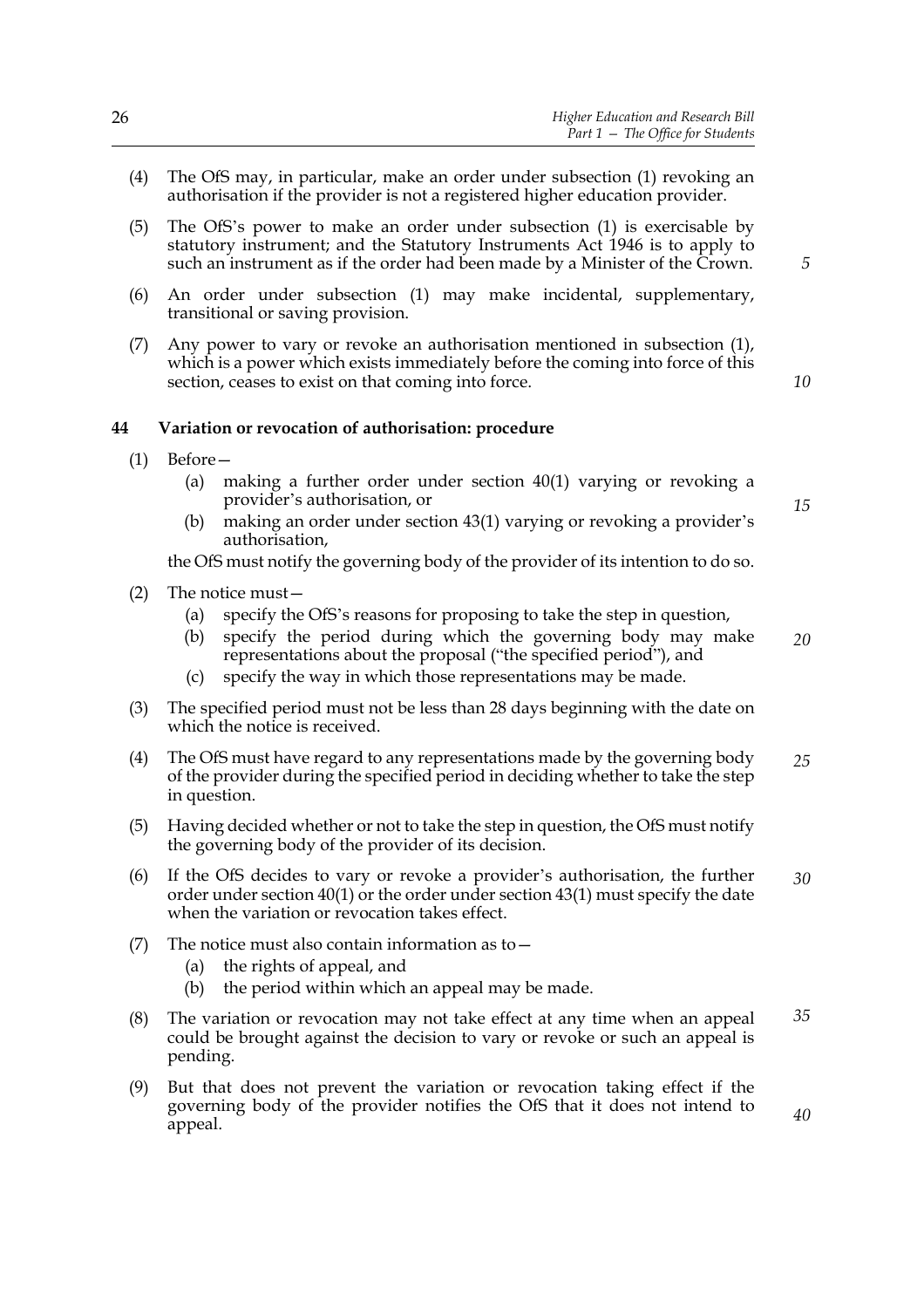| 45  | Appeals against variation or revocation of authorisation                                                                                                                                                                                                                                                                                                                                                                                                                                                                                                            |          |
|-----|---------------------------------------------------------------------------------------------------------------------------------------------------------------------------------------------------------------------------------------------------------------------------------------------------------------------------------------------------------------------------------------------------------------------------------------------------------------------------------------------------------------------------------------------------------------------|----------|
| (1) | The governing body of a provider may appeal to the First-tier Tribunal against<br>a decision of the OfS to vary or revoke, by a further order under section $40(1)$<br>or an order under section 43(1), an authorisation given to it.                                                                                                                                                                                                                                                                                                                               |          |
| (2) | An appeal may be on the grounds $-$<br>that the decision was based on an error of fact;<br>(a)<br>that the decision was wrong in law;<br>(b)<br>that the decision was unreasonable.<br>(c)                                                                                                                                                                                                                                                                                                                                                                          | 5        |
| (3) | On an appeal, the Tribunal may $-$<br>withdraw the decision;<br>(a)<br>confirm the decision;<br>(b)<br>remit the decision whether to confirm the decision, or any matter<br>(c)<br>relating to that decision, to the OfS.                                                                                                                                                                                                                                                                                                                                           | 10<br>15 |
| 46  | Validation by authorised providers                                                                                                                                                                                                                                                                                                                                                                                                                                                                                                                                  |          |
| (1) | The OfS may enter into arrangements ("commissioning arrangements") with<br>an authorised registered higher education provider requiring the provider to<br>offer to enter into validation arrangements in respect of -<br>all the authorised taught awards and foundation degrees, or<br>(a)<br>all the taught awards and foundation degrees that the provider is<br>(b)<br><u>authorised</u> to grant, or<br>such of those taught awards and foundation degrees as are specified in<br>(c)<br>the commissioning arrangements or are of a description so specified. | 20       |
| (2) | Commissioning arrangements may require a provider to offer to enter into<br>validation arrangements subject to conditions specified by the OfS.                                                                                                                                                                                                                                                                                                                                                                                                                     |          |
| (3) | Commissioning arrangements may not require a provider to offer to enter into<br>validation arrangements that the provider is not authorised to enter into.                                                                                                                                                                                                                                                                                                                                                                                                          |          |
| (4) | In this section, "validation arrangements" means arrangements between one<br>registered higher education provider and another registered higher education<br>provider under which the first provider-                                                                                                                                                                                                                                                                                                                                                               | 30       |

- (a) grants a taught award or a foundation degree to a person who is a student at the other provider, or
- (b) authorises the other provider to grant a taught award or a foundation degree on behalf of the first provider.
- (5) In this section, "authorised", in relation to a registered higher education provider, means authorised to grant taught awards or foundation degrees, and to enter into validation arrangements,  $by$   $-$ *35*
	- (a) an authorisation given—
		- (i) under section 40(1),
		- (ii) by or under any other provision of an Act of Parliament, or
		- (iii) by Royal Charter, or
	- (b) an authorisation varied under section 43(1).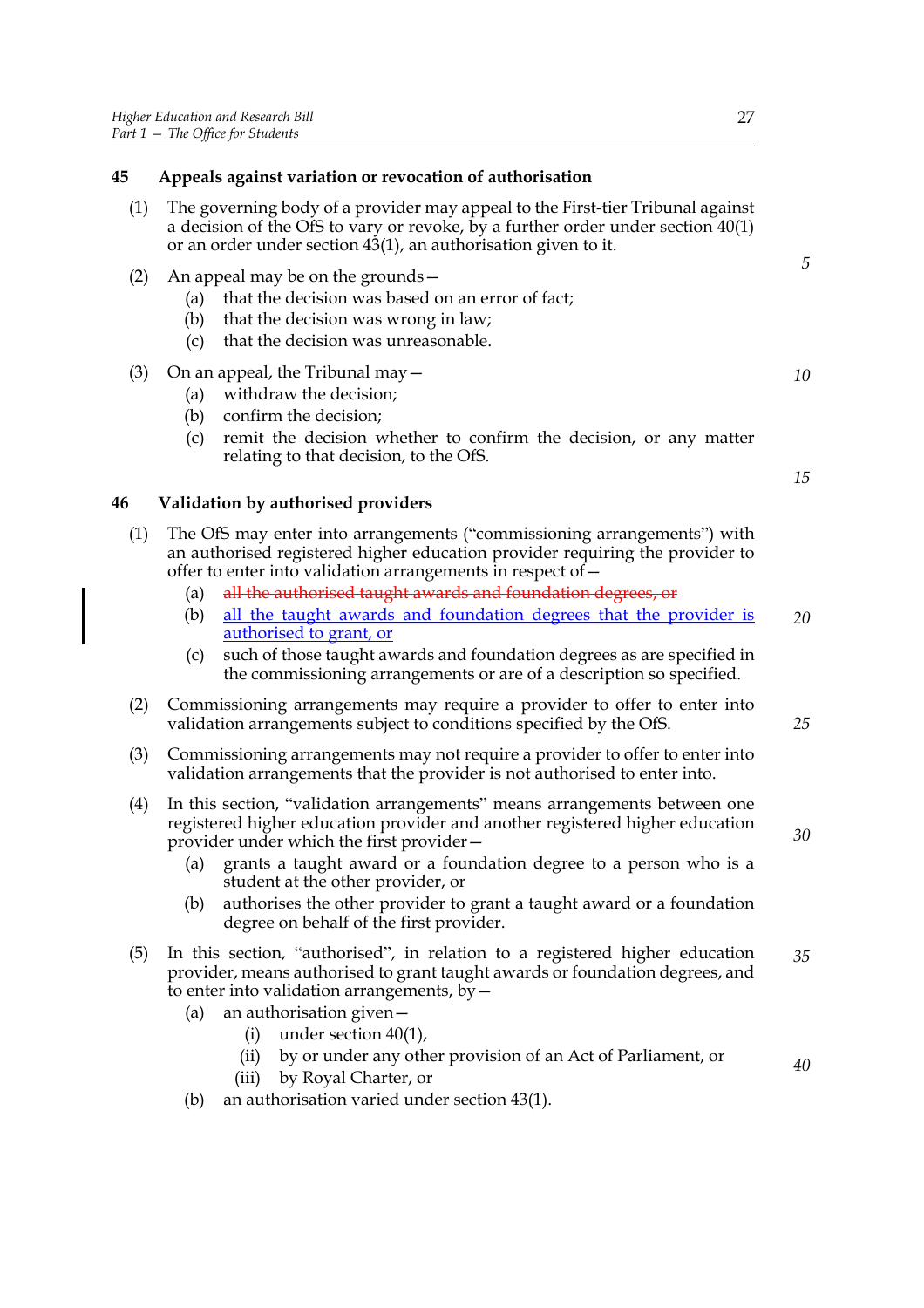## **47 Validation by the OfS**

| (1) If (having regard to advice from the OfS) the Secretary of State considers it |
|-----------------------------------------------------------------------------------|
| necessary or expedient, the Secretary of State may by regulations -               |

- (a) authorise the OfS to enter into validation arrangements, and
- (b) require the OfS to offer to do so with—
	- (i) registered higher education providers generally, or
	- (ii) such registered higher education providers as are specified in the regulations or are of a description so specified.
- (2) Regulations under subsection (1) may authorise the OfS to enter into validation arrangements in respect of— *10*
	- (a) all taught awards and foundation degrees, or
	- (b) such taught awards and foundation degrees as are specified in the regulations or are of a description so specified.
- (3) Regulations under subsection (1) may require the OfS to offer to enter into validation arrangements subject to conditions specified in the regulations. *15*
- (4) Regulations under subsection (1) may include power for the OfS to authorise authorised registered higher education providers to enter on its behalf into—
	- (a) all the validation arrangements that the OfS is authorised to enter into by the regulations, or
	- (b) such of those validation arrangements as are specified in the regulations or are of a description so specified. *20*
- (5) Regulations But regulations under subsection (1) may not include power for the OfS to deprive authorise a person of a taught award or foundation degree granted by or provider to enter on its behalf of the OfS under into validation arrangements.arrangements which are -
	- (a) arrangements in respect of taught awards or foundation degrees that the provider is not authorised to grant, or *25*
	- (b) arrangements that the provider is not authorised to enter into.
- (6) Regulations under subsection (1) may include power for the OfS to deprive a person of a taught award or foundation degree granted by or on behalf of the OfS under validation arrangements.
- (7) In this section section, "validation arrangements" means arrangements between the OfS and a registered higher education provider under which the OfS— *30*
	- (a) grants a taught award or a foundation degree to a person who is a student at the provider, or
	- (b) authorises the provider to grant a taught award or a foundation degree on behalf of the OfS.
- (8) In this section, "authorised", in relation to a registered higher education provider, means authorised to grant taught awards or foundation degrees, and to enter into validation arrangements,  $by -$ 
	- (a) an authorisation given—
		- (i) under section 40(1),
		- (ii) by or under any other provision of an Act of Parliament, or
		- (iii) by Royal Charter, or
	- (b) an authorisation varied under section 43(1).

T

*35*

*40*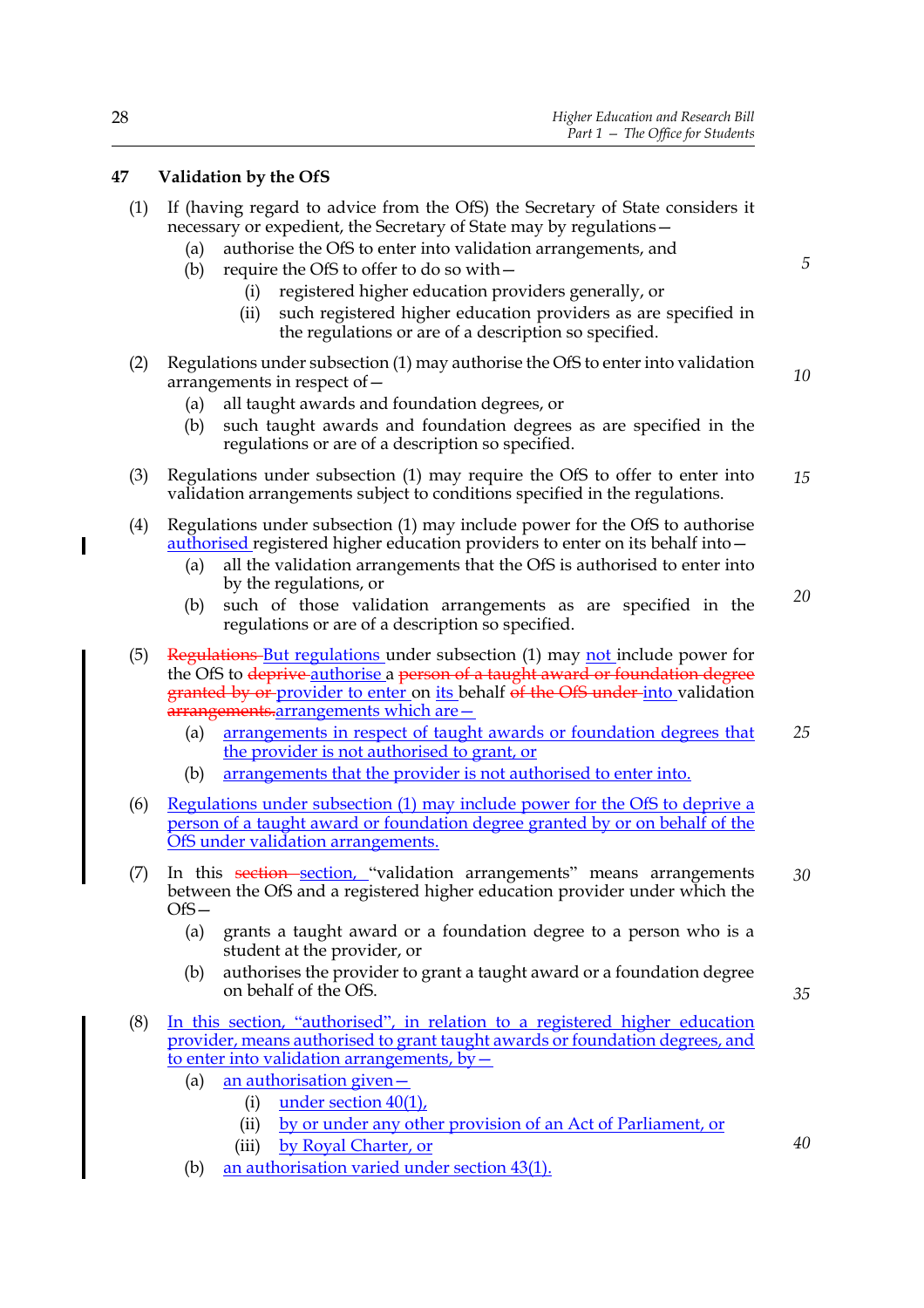- (a) the grant of a taught award or a foundation degree by the OfS, or
- (b) the authorisation to grant a taught award or a foundation degree on behalf of the OfS,

to be subject to such conditions as the OfS considers appropriate.

## **48 Sections 40 to 47: consequential amendments**

- (1) Section 76 of the Further and Higher Education Act 1992 (power to award degrees, etc) is amended as follows.
- (2) In the heading, after "etc" insert ": institutions in Wales".
- (3) In subsection (1), after "any institution" in both places insert "in Wales".
- (4) After subsection (7), insert—
	- "(8) References in this section to an institution in Wales are to an institution whose activities are carried on, or principally carried on, in Wales. *15*
	- (9) See section 40 of the Higher Education and Research Act 2016 regarding institutions in England."
- (5) The amendments made by this section do not affect the continuing validity of any orders made under section 76 of the Further and Higher Education Act 1992 before the coming into force of this section. *20*

## **49 Unrecognised degrees**

- (1) Section 214 of the Education Reform Act 1988 (unrecognised degrees) is amended as follows.
- (2) In subsection (2), before paragraph (a) insert—
	- "(za) an award granted or to be granted by a university, college or other body which it is authorised to grant by—
		- (i) an authorisation given under section 40(1) of the Higher Education and Research Act 2016 ("the 2016 Act"),
		- (ii) an authorisation varied under section 43(1) of the 2016 Act, or
		- (iii) regulations under section 47(1) of the 2016 Act;
	- (zb) an award granted or to be granted by a body for the time being permitted by a body falling within paragraph (za) to act on its behalf in the granting of that award where the grant of that award by that other body on its behalf is authorised by—
		- (i) the authorisation mentioned in paragraph (za), or
		- (ii) regulations under section 47(1) of the 2016 Act;".
- (3) In subsection (2)(a), after "Act of Parliament" insert "(other than section 40(1), 43(1) or 47(1) of the 2016 Act)".
- (4) In subsection (2)(c), for "Secretary of State" substitute "appropriate authority".
- (5) After subsection (9) insert—
	- "(9ZA) For the purposes of this section as it extends to England and Wales, "the appropriate authority" means—

*5*

*10*

*35*

*25*

*30*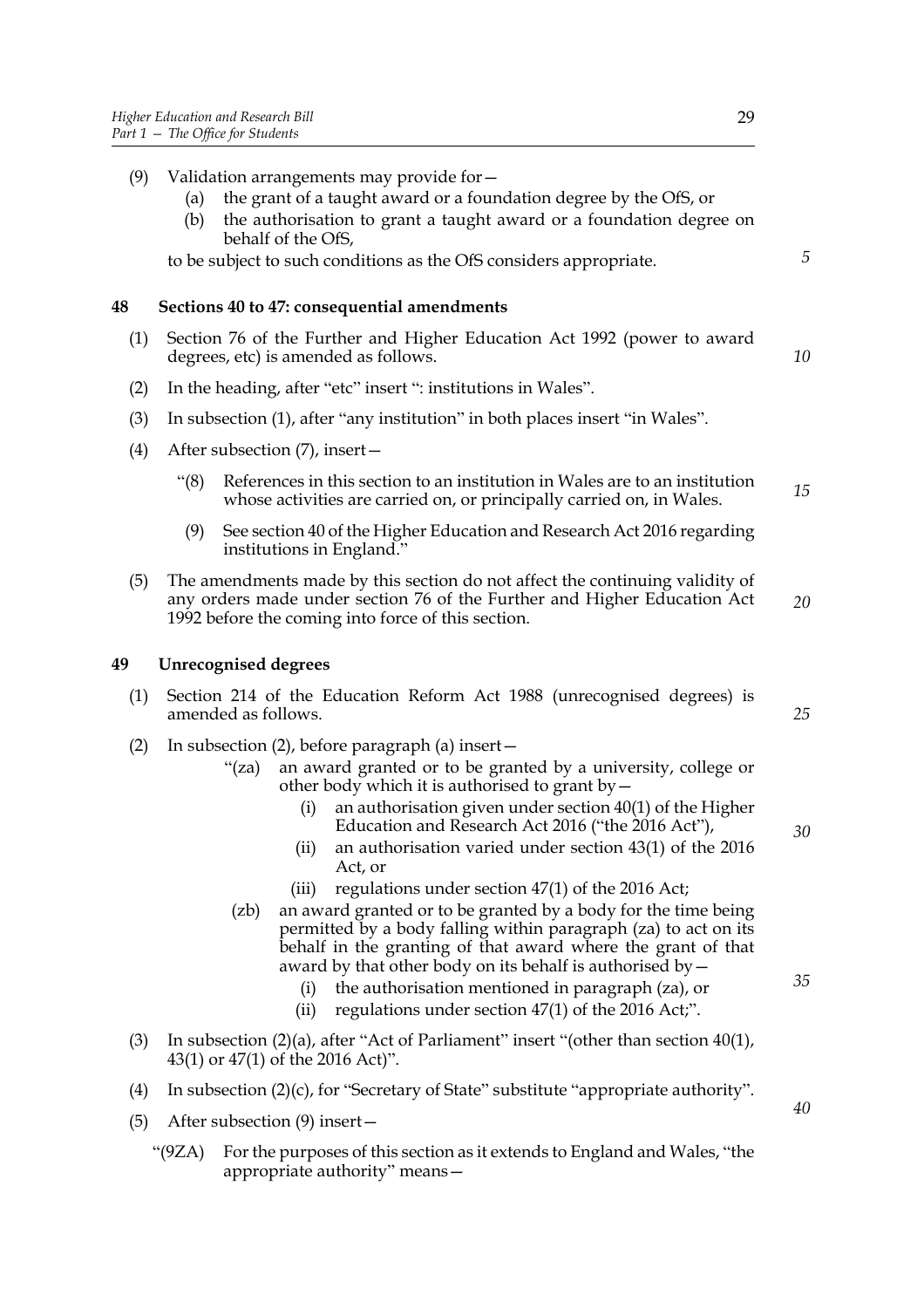|     | so far as the power to make an order under subsection $(2)(c)$ is<br>(a)<br>exercisable in relation to England, the Office for Students, and<br>so far as the power to make an order under that provision is<br>(b)<br>exercisable in relation to Wales, the Welsh Ministers."                                                                     |            |
|-----|----------------------------------------------------------------------------------------------------------------------------------------------------------------------------------------------------------------------------------------------------------------------------------------------------------------------------------------------------|------------|
| (6) | In subsection $(9A)$ –<br>for "and section 215 as they extend" substitute "as it extends", and<br>(a)<br>for "the reference to the Secretary of State is to be read as a reference to"<br>(b)<br>substitute ""the appropriate authority" means".                                                                                                   | $\sqrt{5}$ |
| (7) | In subsection $(10)(a)$ –<br>for "means" substitute "-<br>(a)<br>means", and<br>(i)                                                                                                                                                                                                                                                                | 10         |
|     | after "outside the United Kingdom" insert ", and<br>(b)<br>includes the Office for Students".<br>(ii)                                                                                                                                                                                                                                              |            |
| 50  | Unrecognised degrees: supplementary                                                                                                                                                                                                                                                                                                                | 15         |
| (1) | Section 215 of the Education Reform Act 1988 ("the 1988 Act") (unrecognised<br>degrees: enforcement) is amended in accordance with subsections (2) and (3).                                                                                                                                                                                        |            |
| (2) | In subsection $(1)$ –<br>for "Secretary of State" substitute "appropriate authority",<br>(a)<br>for "him" substitute "the appropriate authority", and<br>(b)<br>for "he" substitute "the appropriate authority".<br>(c)                                                                                                                            | 20         |
| (3) | After subsection $(1A)$ insert –                                                                                                                                                                                                                                                                                                                   |            |
|     | " $(1B)$<br>"The appropriate authority" means-<br>in the case of a weights and measures authority in England, the<br>(a)<br>Secretary of State,<br>in the case of a weights and measures authority in Wales, the<br>(b)<br>Welsh Ministers, and<br>in the case of a weights and measures authority in Scotland, the<br>(c)<br>Scottish Ministers." | 25         |
| (4) | Section 216 of the 1988 Act (identification of bodies granting or providing<br>courses for recognised awards) is amended in accordance with subsections (6)<br>to $\left(\frac{10}{12}\right)$ .                                                                                                                                                   | 30         |
| (5) | In subsections For subsection (1) and (2) substitute -                                                                                                                                                                                                                                                                                             |            |
|     | ``(1)<br>The appropriate authority may by order designate each body which<br>appears to the authority to be a recognised body within subsection<br>$(\overline{4})(a)$ , (b) or (c).                                                                                                                                                               | 35         |
|     | For the purposes of sections 214 and 215, any body for the time being<br>(1A)<br>designated by an order under subsection (1) as a recognised body<br>within subsection $(4)(c)$ is conclusively presumed to be such a body."                                                                                                                       |            |
| (6) | In subsection $(2)$ –<br>for "Secretary of State" substitute "appropriate authority", and<br>(a)                                                                                                                                                                                                                                                   | 40         |

(b) for "him" substitute "the authority".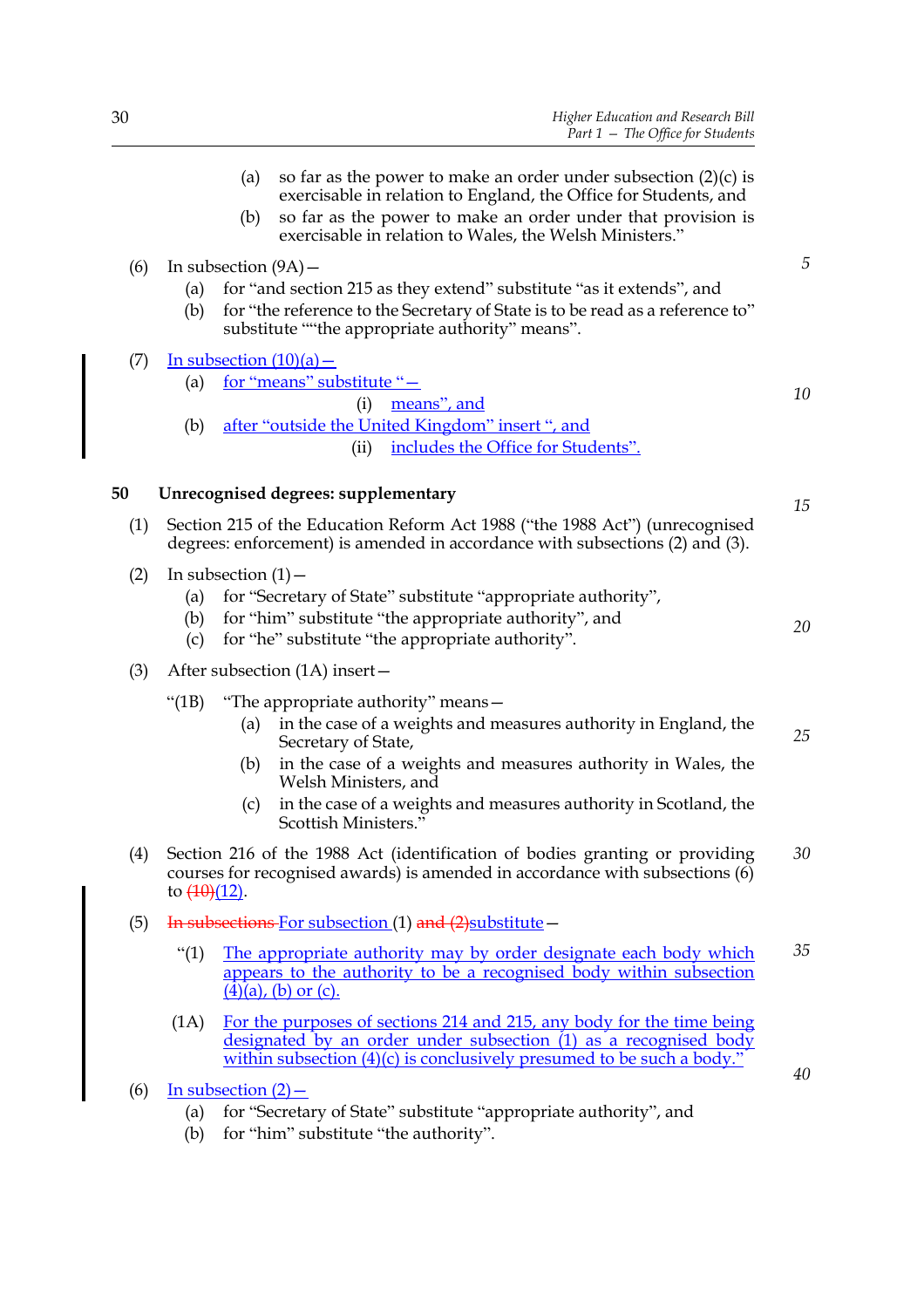- (7) After subsection (2) insert—
	- "(2ZA) For the purposes of this section as it extends to England and Wales, "the appropriate authority" means—
		- (a) so far as the functions in question are exercisable in relation to England, the Office for Students, and
		- (b) so far as the functions in question are exercisable in relation to Wales, the Welsh Ministers."
- (8) In subsection (2A), for "the references in subsections (1) and (2) above to the Secretary of State are to be read as references to" substitute ""the appropriate authority" means".
- (9) In subsection  $(3)$ 
	- (a) in the opening words for "either" substitute "it", and
	- (b) before paragraph (a) insert—
		- "(za) provides any course which is
			- in preparation for a degree to be granted by a recognised body falling within paragraph subsection  $(4)(zaa)$  or  $(zbb)$  of section 214(2) which the recognised body is authorised to grant by the authorisation or regulations mentioned in that paragraphsubsection  $(4)(a)$ , and *15*
			- (ii) is approved by or on behalf of that recognised body where that approval is authorised by that authorisation or those regulationsbody;". *20*
- (10) In subsection (3)(a), after "a recognised body" insert "falling within paragraph subsection  $(a)$  or 4)(cb) of section 214(2)".
- (11) In subsection (4),  $\frac{\text{for}}{214(2)}\text{ (a) means}$  substitute insert "214(2)(za), (zb),  $\frac{a}{a} =$ *25*
	- (a) a body which is authorised to grant awards by  $-$ 
		- (i) an authorisation given under section  $40(1)$  of the Higher Education and Research Act 2016 ("the 2016 Act"),
		- (ii) an authorisation varied under section 43(1) of the 2016 Act, or
		- (iii) regulations under section  $47(1)$  of the 2016 Act,
	- (b) a body for the time being permitted by a body within paragraph (a) to act on its behalf in the granting of awards where the grant of the awards by that other body on its behalf is authorised by the authorisation or regulations mentioned in paragraph (a), or *30*
	- $(c)$
- (12) In the heading, after "awards" insert "etc".
- (13) Section 232 of the 1988 Act (orders and regulations) is amended in accordance with subsections (14) and (15).
- (14) After subsection (4), insert—
	- "(4A) The power of the Office for Students to make an order under section 214 or 216 is exercisable by statutory instrument; and the Statutory Instruments Act 1946 is to apply to such an instrument as if the order had been made by a Minister of the Crown." *40*

*10*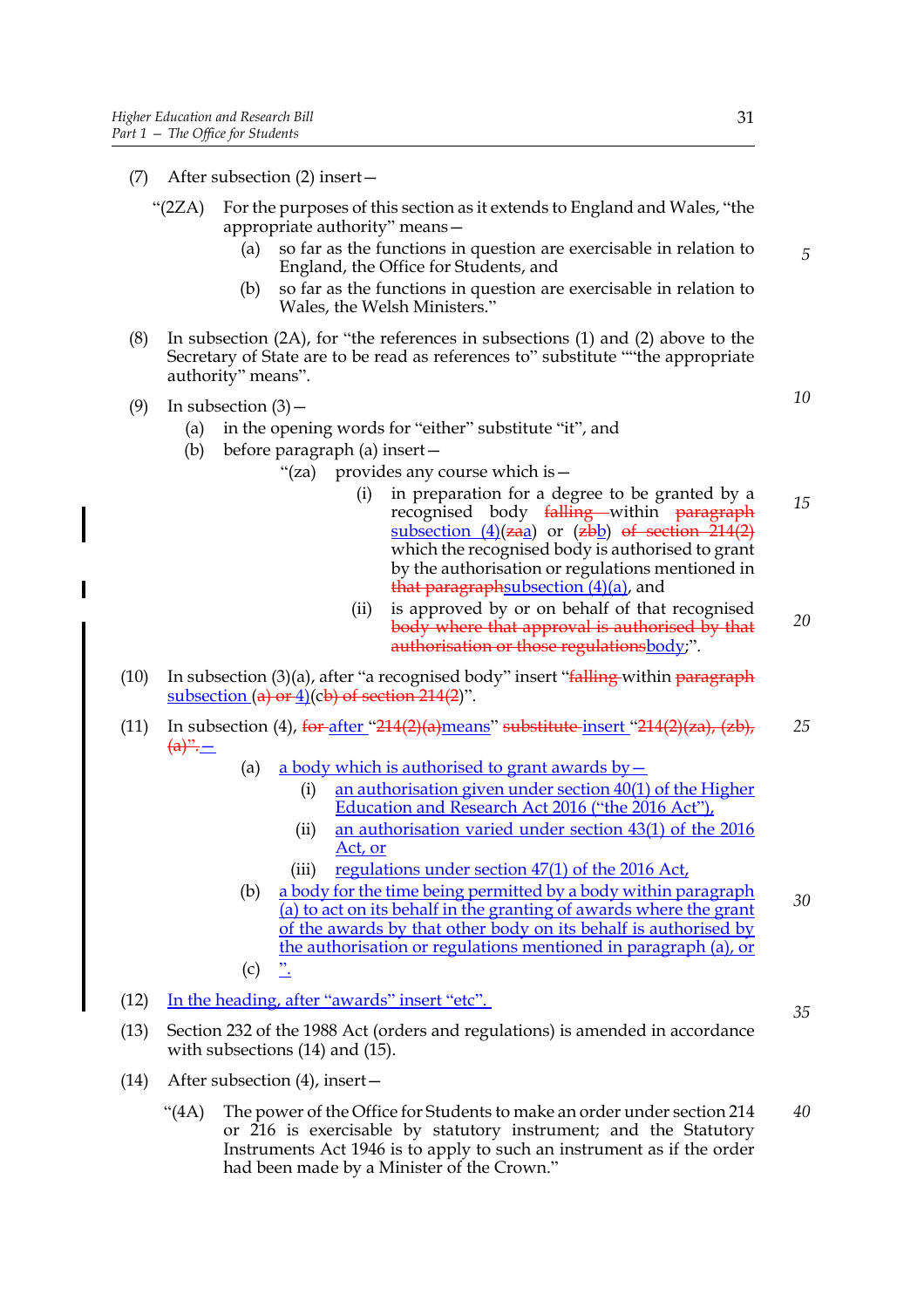- (15) In subsection (5), after "fit" insert "or, in the case of orders under section 214 or 216 made by the Office for Students, the Office for Students thinks fit".
- (16) The amendments made by section 49 or this section to section 214 or 216 of the 1988 Act do not affect the continuing validity of any orders made by the Secretary of State under section 214 or 216 of the 1988 Act before the coming into force of this section.
- (17) Such orders made by the Secretary of State under section 214 or 216 of the 1988 Act have effect after the coming into force of this section as if made by the OfS under section 214 or 216 of the 1988 Act.
- (18) The power in section 217(2) of the 1988 Act may be exercised so as to extend to any of the Channel Islands any amendment made by section 49 or this section to sections 214 to 216 of the 1988 Act with such adaptations and modifications (if any) as may be specified in the Order.

*Powers in relation to "university" title*

#### **51 Use of "university" in title of institution**

- (1) Section 77 of the Further and Higher Education Act 1992 (use of "university" in title of institution) is amended as follows.
- (2) Before subsection (1) insert—
	- "(A1) Where—
		- (a) power is conferred by any enactment or instrument to change the name of any educational institution or any body corporate carrying on such an institution,
		- (b) the educational institution is a registered higher education provider, and

(c) the power is exercisable with the consent of the Privy Council, then, the power may be exercised so as to include the word "university" in the name of the institution and, if it is carried on by a body corporate, in the name of the body, but only if the Office for Students (instead of the Privy Council) consents to that exercise of the power." *25*

- (3) In subsection  $(1)$ 
	- (a) in paragraph (b), after "institution" insert "is in Wales and", and
	- (b) omit "(whether or not the institution would apart from this section be a university)".
- (4) After subsection (1) insert—
	- "(1A) Subsections (A1) and (1) apply whether or not the educational institution would, apart from this section, be a university".
- (5) In subsection  $(2)$ 
	- (a) after "in subsection" insert "(A1) or", and
	- (b) for "that subsection" substitute "subsections  $(A1)$  and  $(1)$ ".
- (6) In subsection (3), after "name" insert "the Office for Students and".
- (7) In subsection (4), after "subsection" insert "(A1) or".

*15*

*10*

*5*

*20*

*30*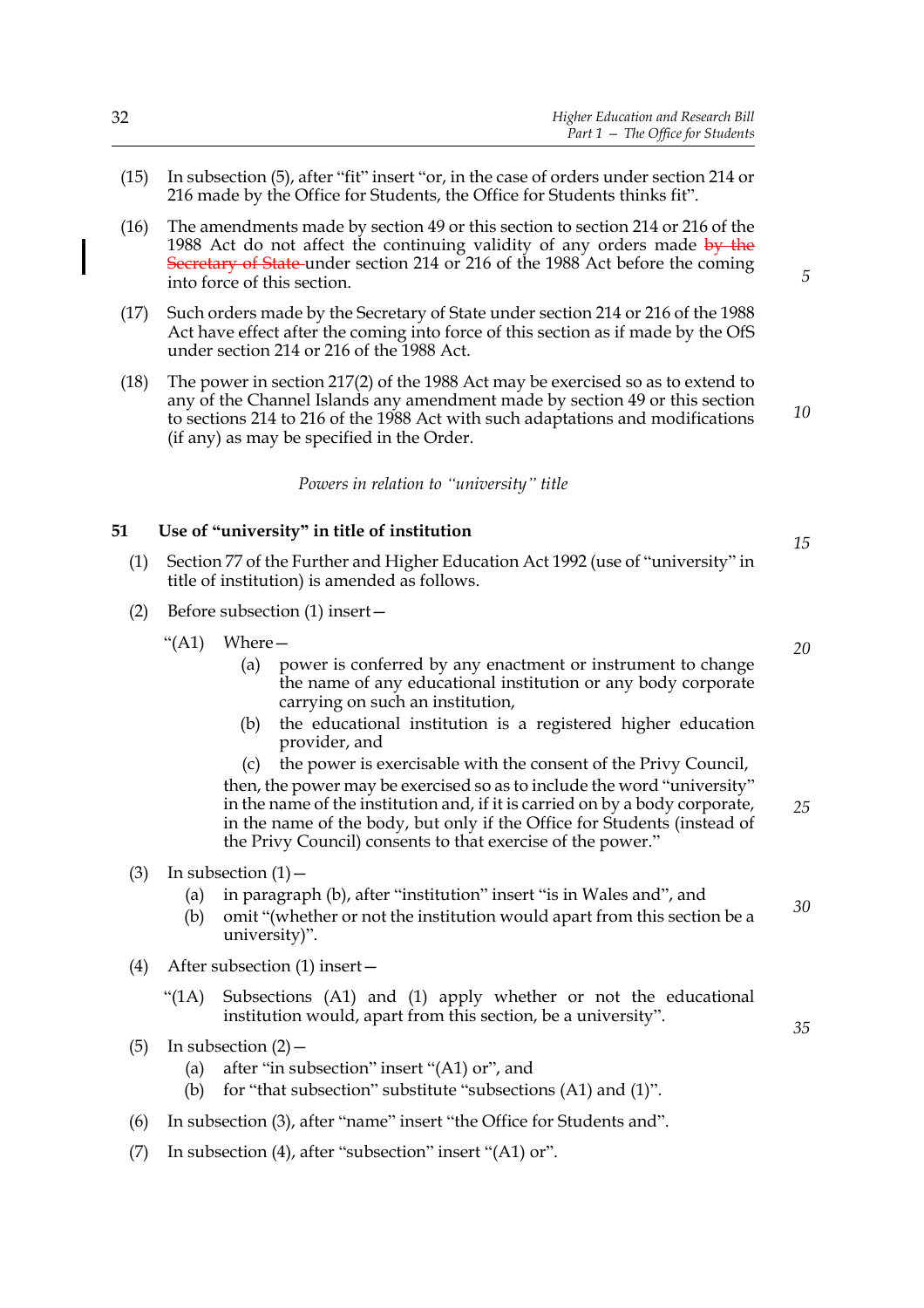$\overline{\phantom{a}}$ 

- (8) After subsection (4) insert—
	- "(5) In subsection (A1), "registered higher education provider" has the same meaning as in Part 1 of the Higher Education and Research Act 2016 (see section  $77-78$  of that Act).
	- (6) For the purposes of subsection (1), an educational institution is in Wales if the institution's activities are carried on, or principally carried on, in Wales."
- (9) The amendments made by this section do not affect the continuing validity of any consents given by the Privy Council under section 77 of the Further and Higher Education Act 1992 before the coming into force of this section.

#### **52 Unauthorised use of "university" in title of institution etc**

- (1) Section 39 of the Teaching and Higher Education Act 1998 (unauthorised use of "university" in title of institution etc) is amended as follows.
- (2) Before subsection (1) insert—
	- "(A1) A relevant institution in England must not, when making available (or offering to make available) educational services, do so under a name which includes the word "university" unless the inclusion of that word in that name is—
		- (a) authorised by or by virtue of any Act or Royal Charter, or
		- (b) approved by the Office for Students for the purposes of this section."
- (3) In subsection (1), omit "England or".
- (4) In subsection  $(2)$ 
	- (a) for "such an institution" substitute "a relevant institution in England or a relevant institution in Wales", and
	- (b) after "subsection" insert "(A1) or".
- (5) In subsection (3), after "Subsection" insert "(A1),".
- (6) In subsection (4), after "subsection" insert "(A1),".
- (7) In subsection (5), after "this section" insert "the Office for Students and".
- (8) After subsection (5) insert—
	- "(5A) The power of the Office for Students under subsection (A1) or (2) is not exercisable in a case where the inclusion of the word "university" in the name in question may be authorised by virtue of any other Act or any Royal Charter. *35*
		- (5B) But that does not prevent the power of the Office for Students under subsection  $(A1)$  or  $\overline{2}$ ) being exercisable where the inclusion of the word "university" in the name in question has approval, or may require approval, under section 55 or 1194 of the Companies Act 2006.
	- (5C) Where approval is given by the Office for Students under subsection (A1) or (2) in such a case, that does not affect any requirement for approval under section 55 or 1194 of the Companies Act 2006."

*5*

*10*

*15*

*20*

*25*

*30*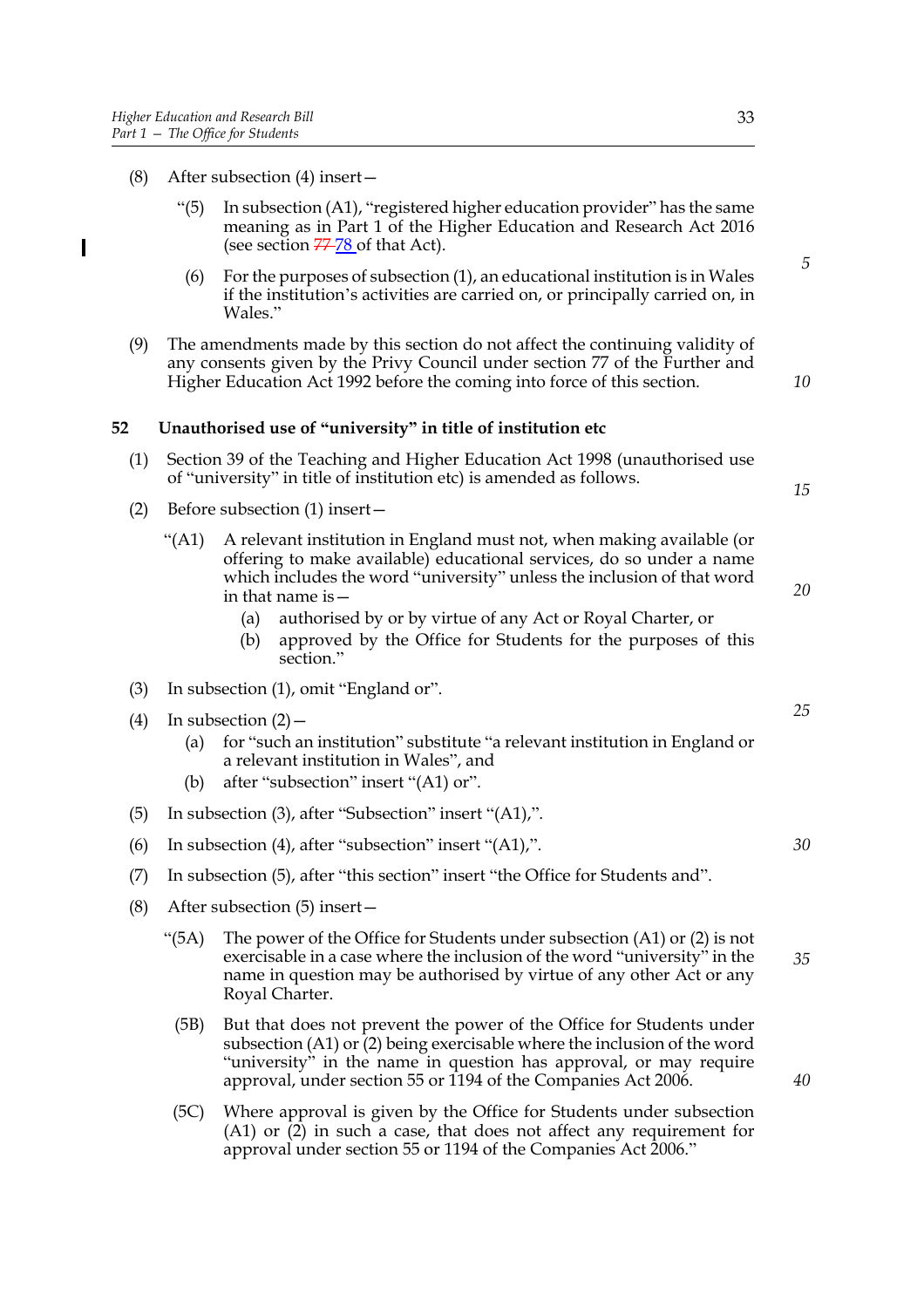""relevant institution in England" means a registered higher education provider as defined by section  $77-\frac{78}{8}$  of the Higher Education and Research Act 2016;

"relevant institution in Wales" means—

- (a) an institution in Wales within the further education sector as defined by section 91(3) of the Further and Higher Education Act 1992, or
- (b) an institution in Wales within the higher education sector as defined by section 91(5) of that Act;".
- (10) After subsection (7) insert—
	- "(8) For the purposes of this section, an institution is in England or is in Wales if the institution's activities are carried on, or principally carried on, in England or, as the case may be, in Wales."
- (11) The amendments made by this section do not affect the continuing validity of any approvals given by the Privy Council under section 39 of the Teaching and Higher Education Act  $\frac{1992}{1998}$  before the coming into force of this section.

#### **53 Revocation of authorisation to use "university" title**

- (1) The OfS may by order revoke any authorisation, consent or other approval given by or by virtue of—
	- (a) an Act (other than the Companies Act 2006), or
	- (b) a Royal Charter,

to an institution in England to include the word "university" in its name.

- (2) That is the case even if the authorisation, consent or other approval was granted for an indefinite period.
- (3) The OfS may, in particular, make an order under subsection  $(1)$  if  $-$ 
	- (a) in the case of consent or approval  $\theta$  consent given by it under section 77 of the Further and Higher Education Act 1992 or section 39 of the Teaching and Higher Education Act 1998, the institution ceases to be a registered higher education provider, or
	- (b) in any other case, the institution is not a registered higher education provider. *30*
- (4) The OfS's power to make an order under subsection (1) is exercisable by statutory instrument; and the Statutory Instruments Act 1946 is to apply to such an instrument as if the order had been made by a Minister of the Crown.
- (5) An order under subsection (1) may make incidental, supplementary, transitional or saving provision. *35*
- (6) Any power to revoke an authorisation, consent or other approval mentioned in subsection (1), which is a power which exists immediately before the coming into force of this section, ceases to exist on that coming into force.

#### **54 Revocation of authorisation: procedure**

(1) Before making an order under section 53(1) revoking the authorisation, consent or other approval given to an institution to include the word

 $\overline{\phantom{a}}$ 

 $\overline{\phantom{a}}$ 

*10*

*15*

*5*

*20*

*25*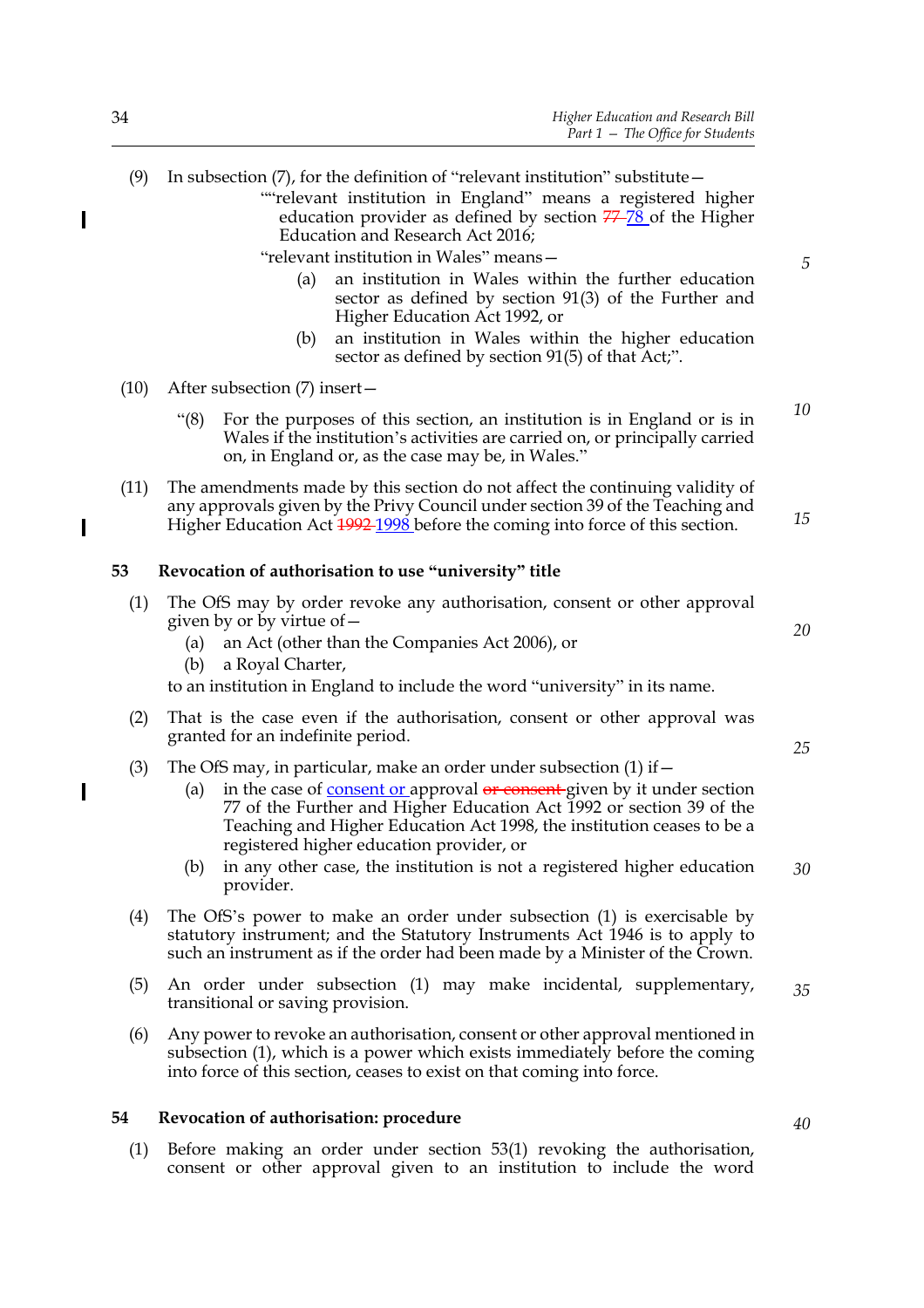"university" in its name, the OfS must notify the governing body of the institution of its intention to do so.

(2) The notice must—

 $\overline{\phantom{a}}$ 

- (a) specify the OfS's reasons for proposing to take the step in question,
- (b) specify the period during which the governing body of the institution may make representations about the proposal ("the specified period"), and
- (c) specify the way in which those representations may be made.
- (3) The specified period must not be less than 28 days beginning with the date on which the notice is received.
- (4) The OfS must have regard to any representations made by the governing body of the institution during the specified period in deciding whether to take the step in question. *10*
- (5) Having decided whether or not to take the step in question, the OfS must notify the governing body of the institution of its decision.
- (6) If the OfS decides to revoke the authorisation, consent or other approval given to an institution to include the word "university" in its name, the order under section 53(1) must specify the date when the revocation takes effect. *15*
- (7) The notice must also contain information as to  $-$ 
	- (a) the rights of appeal, and
	- (b) the period within which an appeal may be made.
- (8) The revocation may not take effect at any time when an appeal could be brought against the decision to revoke the authorisation, consent or other approval, or such an appeal is pending.
- (9) But that does not prevent the revocation taking effect if the governing body of the institution notifies the OfS that it does not intend to appeal.

#### **55 Appeals against revocation of authorisation**

- (1) The governing body of an institution may appeal to the First-tier Tribunal against a decision of the OfS to revoke, by an order under section 53(1), an authorisation, consent or other approval given to the institution to include the word "university" in its name.
- (2) An appeal may be on the grounds—
	- (a) that the decision was based on an error of fact;
	- (b) that the decision was wrong in law;
	- (c) that the decision was unreasonable.
- (3) On an appeal, the Tribunal may  $-$ 
	- (a) withdraw the decision;
	- (b) confirm the decision;
	- (c) remit the decision whether to confirm the decision, or any matter relating to that decision, to the OfS.

*5*

*30*

*20*

*25*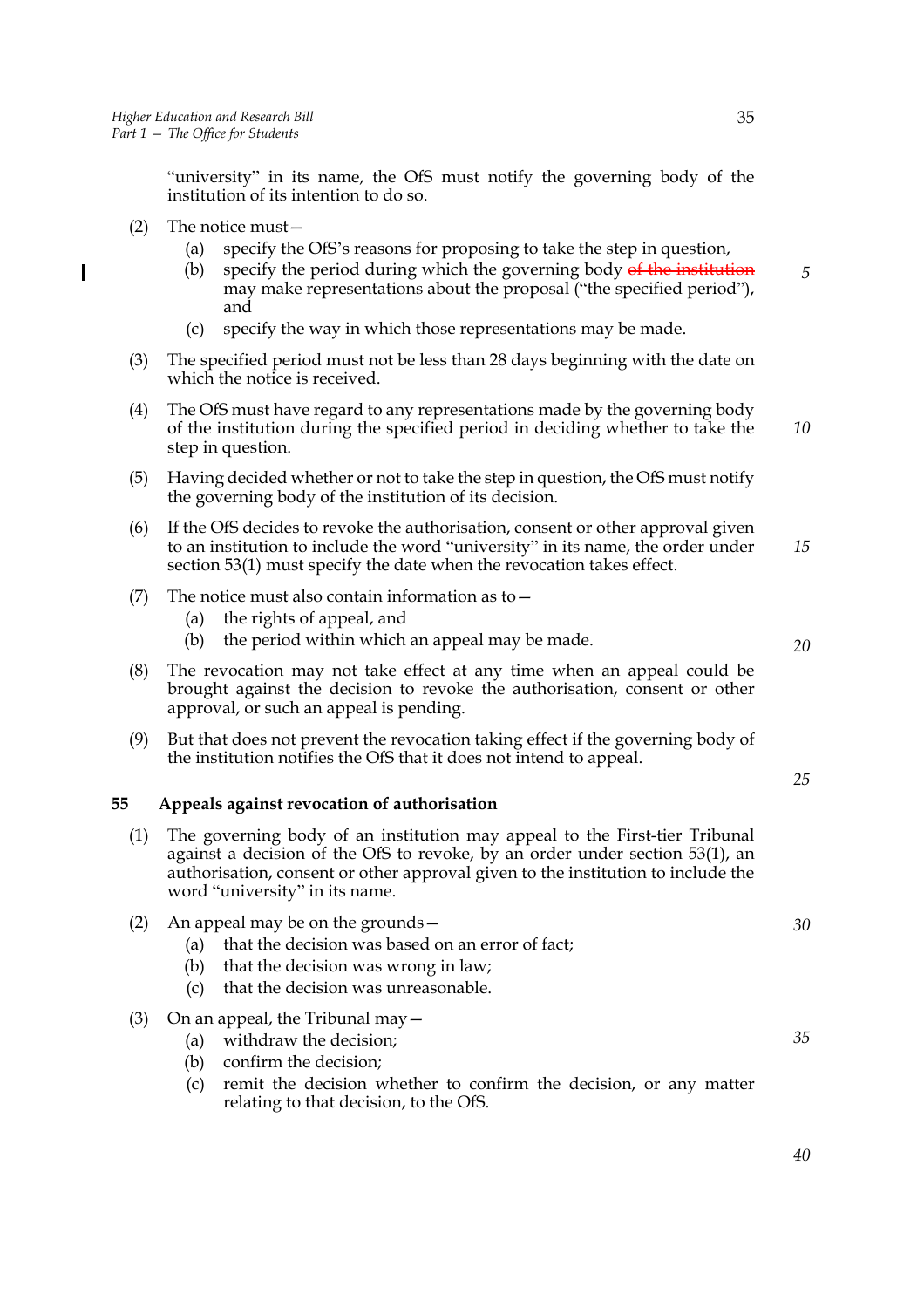#### *Powers of entry and search*

#### **56 Entering and searching premises with a warrant**

- (1) Schedule 5 makes provision about powers to enter and search premises in England occupied by supported higher education providers or linked institutions in relation to such providers.
- (2) "Supported higher education provider" means a registered higher education provider which—
	- (a) is funded wholly or partly by a grant, loan or other payment from the OfS under section 37 or 38 (financial support for providers), or
	- (b) provides higher education courses which are designated for the purposes of section 22 of the Teaching and Higher Education Act 1998 (financial support for students) by or under regulations made under that section.
- (3) A "linked institution" in relation to a supported higher education provider means an institution which acts on behalf of the provider in the provision of a higher education course by the provider. *15*

#### *Information powers*

#### **57 Power to require information from unregistered providers** (1) The OfS may by notice require the governing body of an unregistered provider to provide the OfS with such information for the purposes of the performance of the OfS's functions as the OfS requests in the notice. (2) A notice under subsection (1) may require the information to be provided— (a) by a time specified in the notice, and (b) in a form and manner specified in the notice. (3) If a governing body fails to comply with a notice under subsection (1) and does not satisfy the OfS that it is unable to provide the information, the OfS may enforce the duty to comply with the notice in civil proceedings for an injunction. (4) "An unregistered provider" is an English higher education provider which is not a registered higher education provider. (5) See section 8(1)(b) for the ongoing registration condition of a registered higher education provider to provide information to the OfS. **58 Cooperation and information sharing by the OfS** (1) The OfS— (a) may cooperate with any person where it considers it appropriate to do so for the efficient performance of a function of the OfS, and (b) must cooperate with a person in the performance of such a function if required to do so by the Secretary of State. *25 30 35 40*

(2) The OfS—

*20*

*5*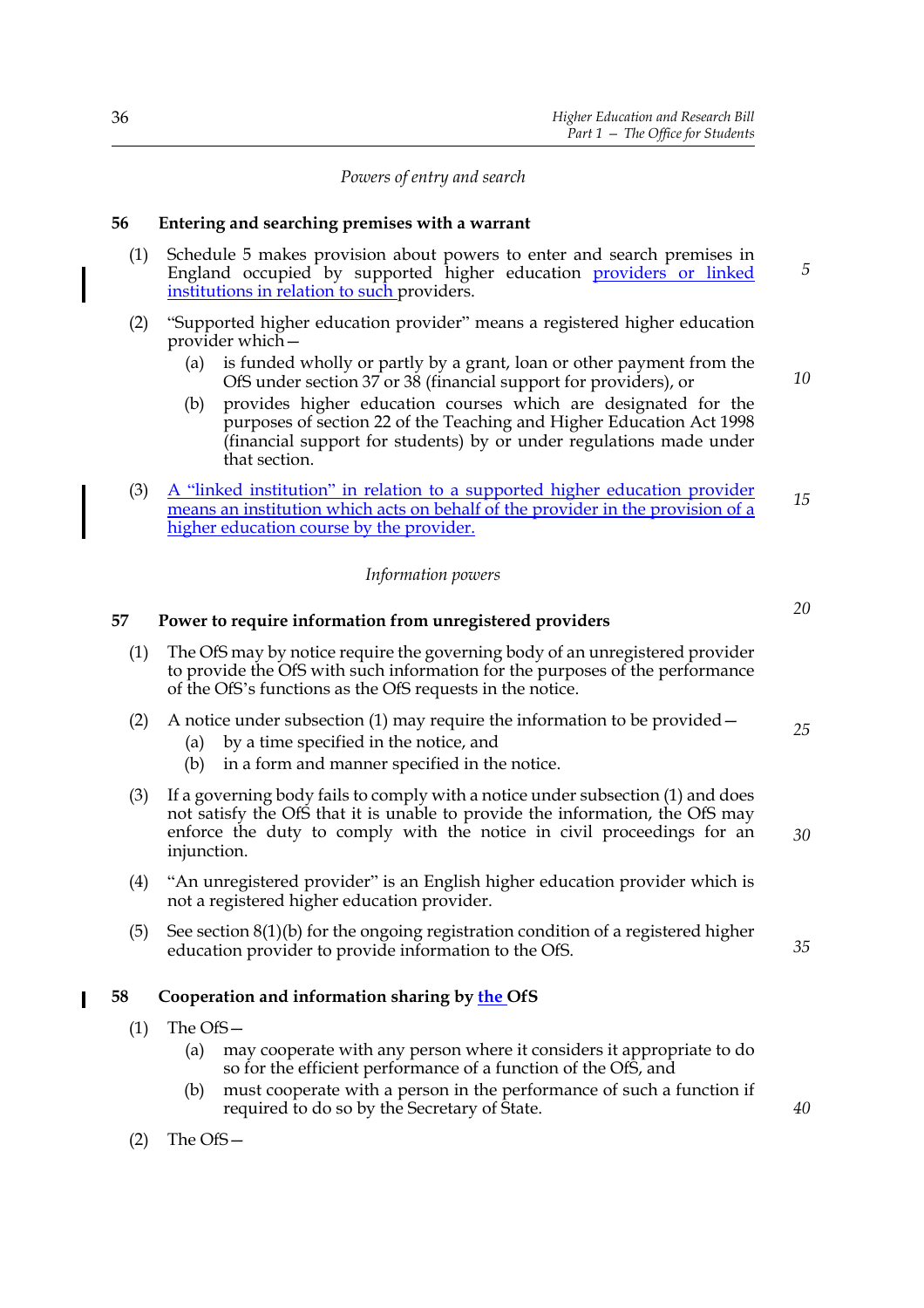- (a) may cooperate with a relevant person where it considers it appropriate to do so for the efficient performance of a relevant function of the relevant person, and (b) must cooperate with a relevant person in the performance of such a function if required to do so by the Secretary of State. (3) The OfS may provide information to any person if the disclosure is made for the purposes of the performance of a function of the OfS. (4) The OfS may provide information to a relevant person if the disclosure is made for the purposes of the performance of a relevant function of the relevant person. (5) Provision of information by the OfS which is authorised by this section does not breach— (a) an obligation of confidence owed by the OfS, or (b) any other restriction on the provision of information (however imposed). (6) But nothing in this section authorises the OfS to provide information where doing so contravenes the Data Protection Act 1998. (7) In this section— "relevant person" means— (a) the Privy Council, or (b) a person prescribed by regulations made by the Secretary of State; "relevant function" means— (a) in relation to the Privy Council, any of its functions; (b) in relation to any other relevant person, a function prescribed by regulations made by the Secretary of State. (8) Regulations under this section prescribing functions of a relevant person may prescribe all of the person's functions. *Publication of information* **59 Duty to publish English higher education information** (1) The relevant body must publish, or arrange for the publication of, such information relating to higher education courses provided in England by registered higher education providers as the OfS considers appropriate. (2) In this section "the relevant body" means— (a) the designated body (see section 60), or (b) if there is no such body, the OfS. *5 10 15 20 25 30 35*
	- (3) The information must be published—
		- (a) at times that the OfS considers appropriate, and
		- (b) at least once a year.
	- (4) The information must be published in a form and manner that the OfS considers appropriate.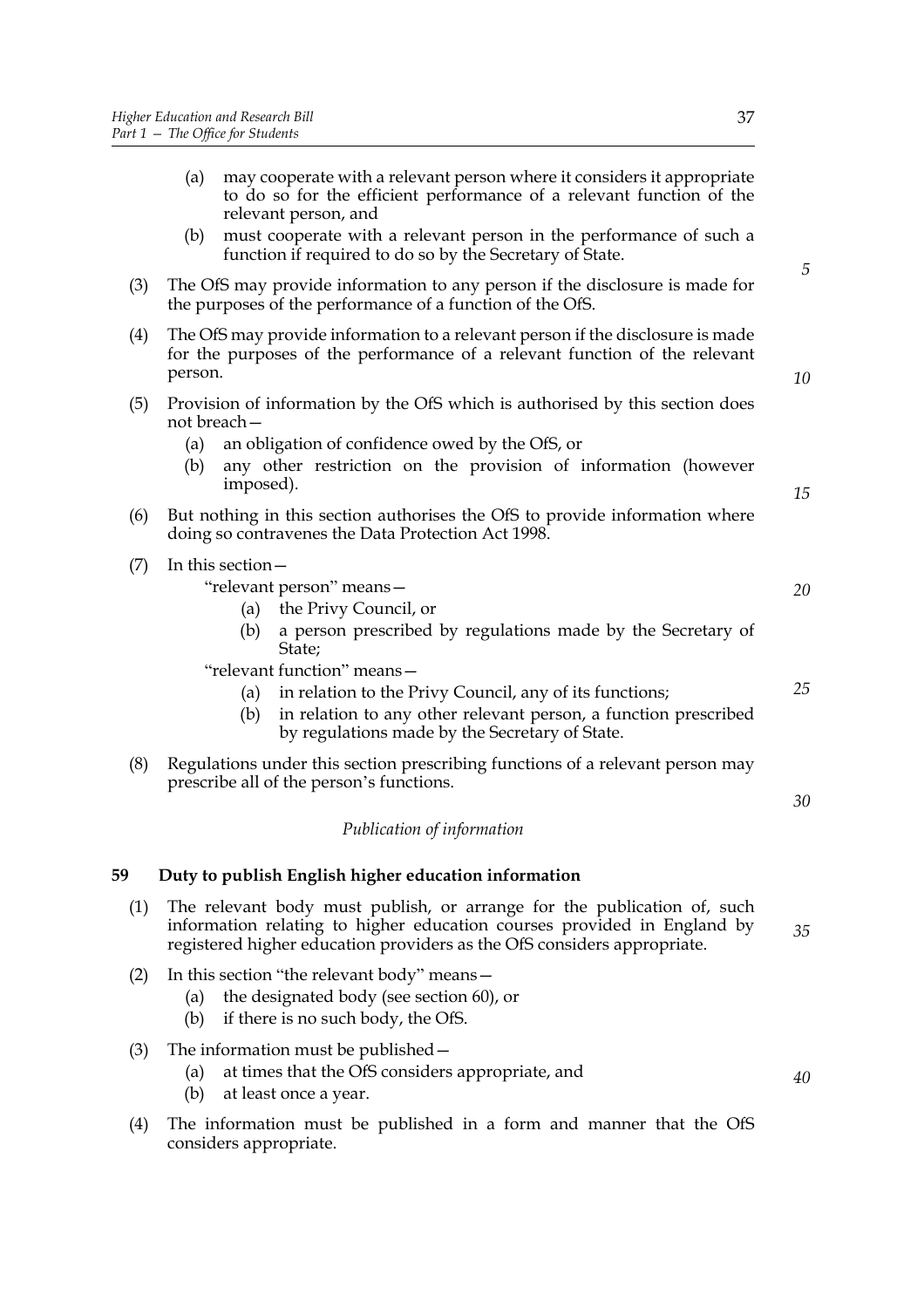- (5) When determining what information should be published, and when and how it should be published, the OfS must in particular consider what would be helpful to—
	- (a) students on higher education courses provided in England by registered higher education providers;
	- (b) people thinking about undertaking such courses;
	- (c) registered higher education providers.
- (6) The OfS must from time to time consult the following about the matters described in subsection (5)—
	- (a) a number of registered higher education providers that, taken together, appear to the OfS to comprise a broad range of the different types of such providers, *10*
	- (b) a number of persons that, taken together, appear to the OfS to represent, or promote the interests of, a broad range of students on higher education courses provided in England by registered higher education providers,
	- (c) a number of persons that, taken together, appear to the OfS to represent, or promote the interests of, a broad range of employers of graduates, and *15*
	- (d) such other persons as the OfS considers appropriate.
- $(7)$  In performing the duty under subsection  $(1)$ , the relevant body must  $-$ 
	- (a) cooperate with other persons who collect information from registered higher education providers, and
	- (b) have regard to the desirability of reducing the burdens on such providers relating to the collection of information.
- (8) In carrying out its other functions under this section, the OfS must have regard to the desirability of reducing the burdens described in subsection (7)(b).
- (9) The functions conferred by this section do not affect any other functions of the OfS regarding information.
- (10) In this section "graduate" means a graduate of a higher education course provided in England by a registered higher education provider.

#### **60 Designated body**

- (1) In section 59 and this section, "designated body" means a body for the time being designated under Schedule 6.
- (2) In Schedule 6—
	- (a) Part 1 makes provision about the designation of a body for the purposes of section 59, and
	- (b) Part 2 makes provision about oversight of the designated body by the OfS.
- (3) If there is a designated body, the OfS must have regard to the views of that body when making a decision under section 59 about what information should be published and when and how it should be published.
- (4) A person listed in subsection (5) may by notice require a designated body to provide the person with information which is held by the designated body for the purposes of the performance of its duty under section 59(1).

*30*

*25*

*20*

*5*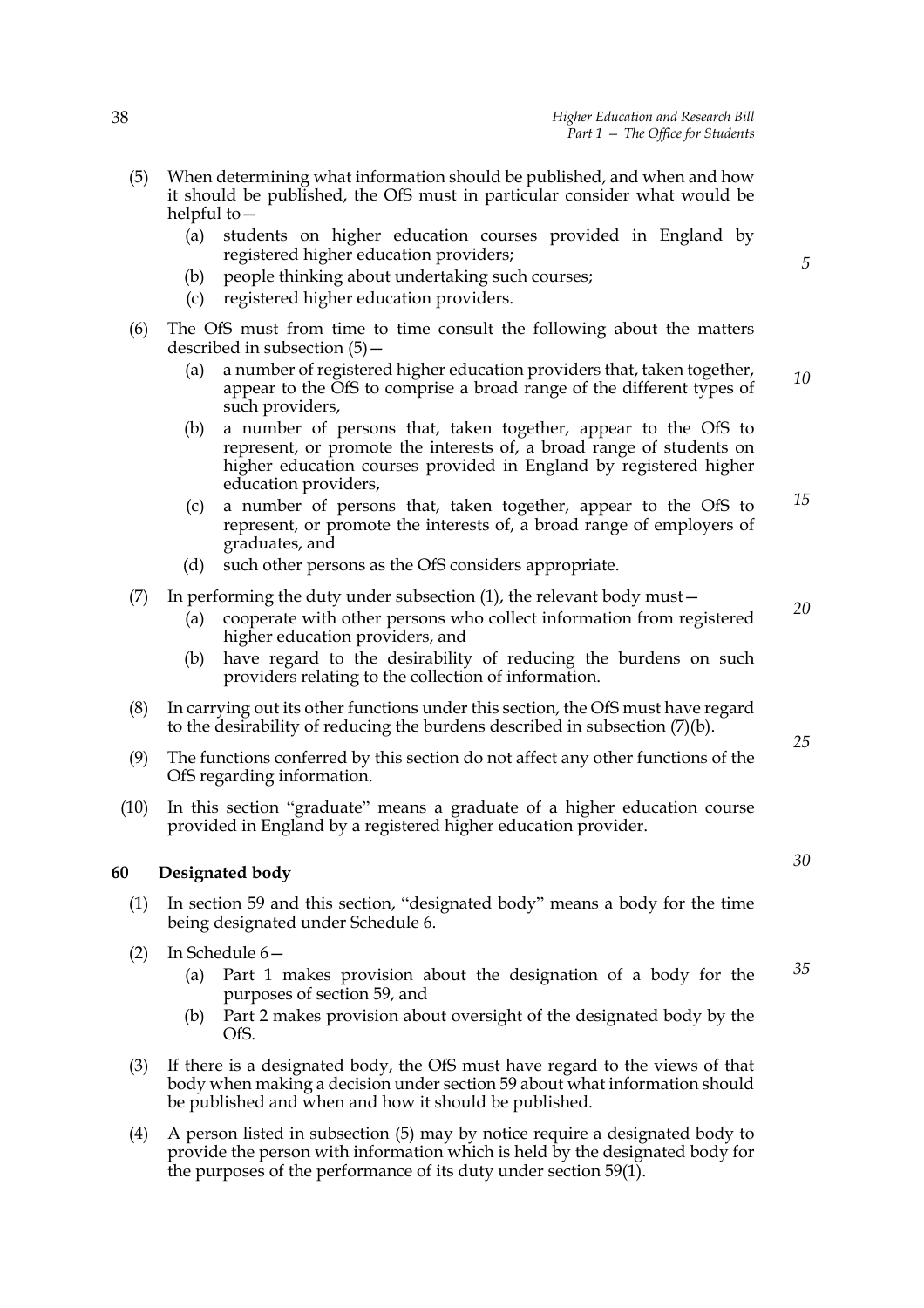- (5) Those persons are—
	- (a) the OfS,
	- (b) UKRI, and
	- (c) the Secretary of State.
- (6) A person may give a notice under subsection (4) only in respect of information which is required by the person for the purposes of the performance of any of the person's functions.
- (7) A notice under subsection (4) may require the information to be provided  $-$ 
	- (a) by a time specified in the notice, and
	- (b) in a form and manner specified in the notice.
- (8) If a designated body fails to comply with a notice under subsection (4) and does not satisfy the person who gave the notice that it is unable to provide the information, that person may enforce the duty to comply with the notice in civil proceedings for an injunction.

#### **61 Power of designated body to charge fees**

- (1) A designated body may charge an annual fee to any registered higher education provider in respect of costs incurred, or to be incurred, by the body in the performance by the body of its duty under section 59(1) and its other functions under this Act.
- (2) The amount of a fee payable by a registered higher education provider under this section may be calculated by reference to costs incurred, or to be incurred, by the body in the performance by the body of any of its functions under this Act which are unconnected with the provider.
- (3) The total fees payable under this section in any period of 12 months must not exceed the total costs incurred by the body in that period in the performance by the body of its functions under this Act.
- (4) The designated body must publish—
	- (a) a statement of the amount of the fees which it charges under this section and the basis on which they are calculated, and
	- (b) revised statements where the amount of the fees or the basis on which they are calculated changes.
- (5) "Designated body" has the same meaning as in section 60.

#### *Efficiency studies etc*

#### **62 Studies for improving economy, efficiency and effectiveness**

- (1) The OfS may arrange for studies designed to improve economy, efficiency and effectiveness in the management or operations of a registered higher education provider to be promoted or carried out by a person.
- (2) A person promoting or carrying out such studies at the request of the OfS ("a researcher") may require the governing body of the provider concerned—
	- (a) to provide the researcher or an authorised person with such information as the researcher may reasonably require for that purpose, and

*5*

*10*

*15*

*25*

*30*

*20*

*35*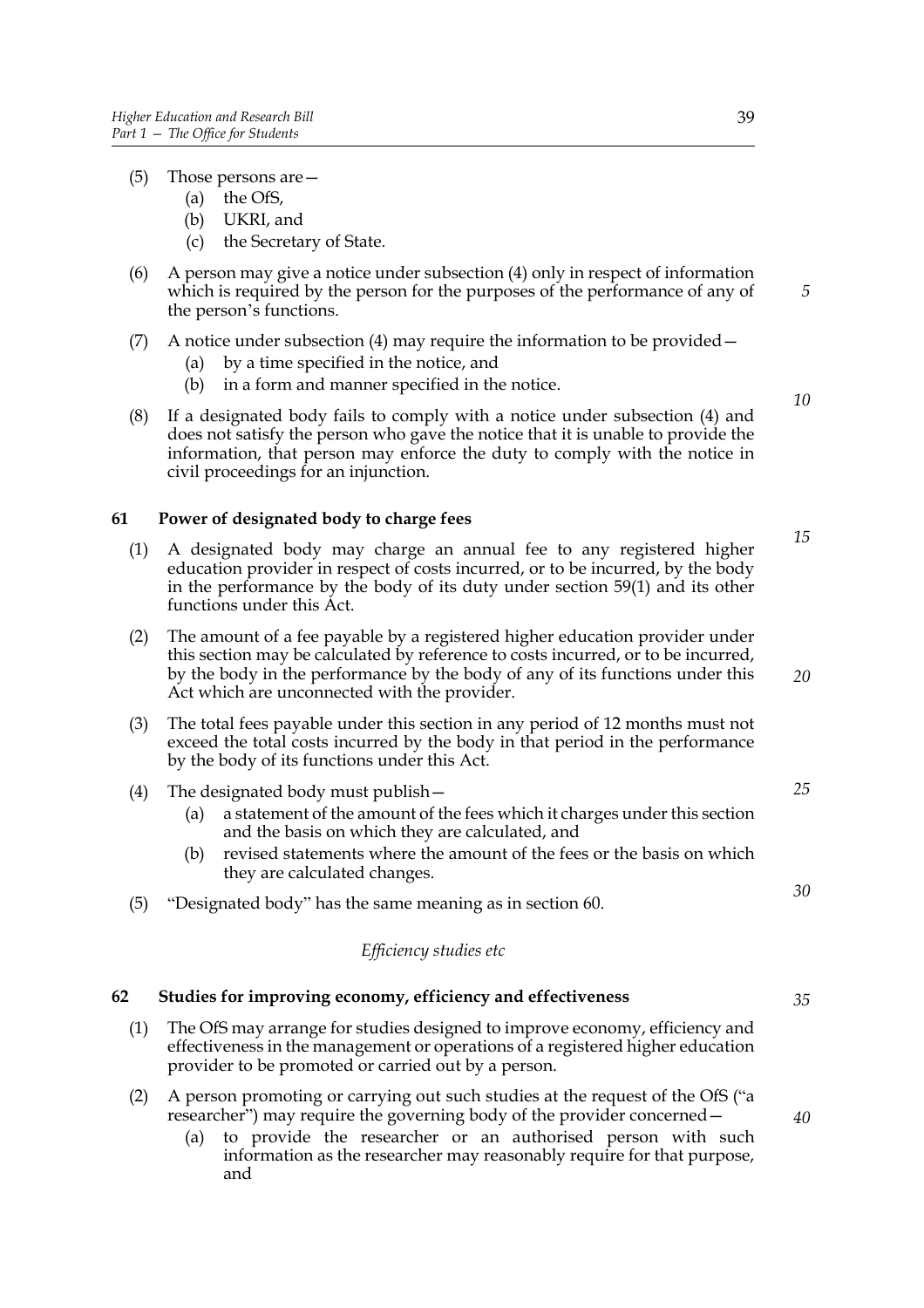- (b) to make available for inspection, to the researcher or an authorised person, their accounts and such other documents as the researcher may reasonably require for that purpose.
- (3) "Authorised person" means a person authorised by the researcher.

*Funding of the OfS*

#### **63 Registration fees**

| (1) | The OfS may, in accordance with regulations made by the Secretary of State,<br>charge an institution either or both of the following-                                                                                                                                                                                                 |    |  |  |
|-----|---------------------------------------------------------------------------------------------------------------------------------------------------------------------------------------------------------------------------------------------------------------------------------------------------------------------------------------|----|--|--|
|     | a fee for its initial registration in the register;<br>(a)<br>a fee for its ongoing registration in the register for each period of twelve<br>(b)<br>months.                                                                                                                                                                          |    |  |  |
| (2) | The regulations may, in particular, make provision -<br>about the amounts which may be charged, including different amounts<br>(a)<br>for different institutions;<br>about the charging of proportions of those amounts in certain<br>(b)<br>circumstances;                                                                           | 15 |  |  |
|     | about when a fee is payable, including about payment by instalments;<br>(c)<br>about the consequences of non-payment;<br>(d)<br>about notification of institutions of the fees payable, when they are<br>(e)<br>payable and the consequences of non-payment;                                                                          | 20 |  |  |
|     | about the recovery of fees and of costs in recovering those fees;<br>(f)<br>about the imposition of financial penalties for late payment of fees;<br>(g)<br>about rights of appeal in respect of the imposition of such penalties;<br>(h)<br>about the charging of interest;<br>(i)<br>about the waiving or refunding of fees.<br>(i) | 25 |  |  |
| (3) | The regulations may provide for the amounts of fees to be calculated by<br>reference to costs incurred, or to be incurred, by the OfS in the performance of<br>any of its functions (including costs unconnected with maintaining the register<br>or with the institution in question).                                               | 30 |  |  |
| (4) | Regulations under this section may be made only with the consent of the<br>Treasury.                                                                                                                                                                                                                                                  |    |  |  |
| 64  | <b>Other fees</b>                                                                                                                                                                                                                                                                                                                     |    |  |  |
| (1) | The OfS may, in accordance with regulations made by the Secretary of State,<br>charge a fee for $-$                                                                                                                                                                                                                                   | 35 |  |  |
|     | any activity undertaken by the OfS in the performance of its functions<br>(a)<br>which is specified in the regulations;                                                                                                                                                                                                               |    |  |  |
|     | any service provided by it in the performance of its functions which is<br>(b)<br>specified in the regulations.                                                                                                                                                                                                                       |    |  |  |
| (2) | The regulations may, in particular, make provision-<br>about the persons required to pay the fees ("payees");<br>(a)                                                                                                                                                                                                                  | 40 |  |  |

(b) about the amounts which may be charged, including different amounts for different payees;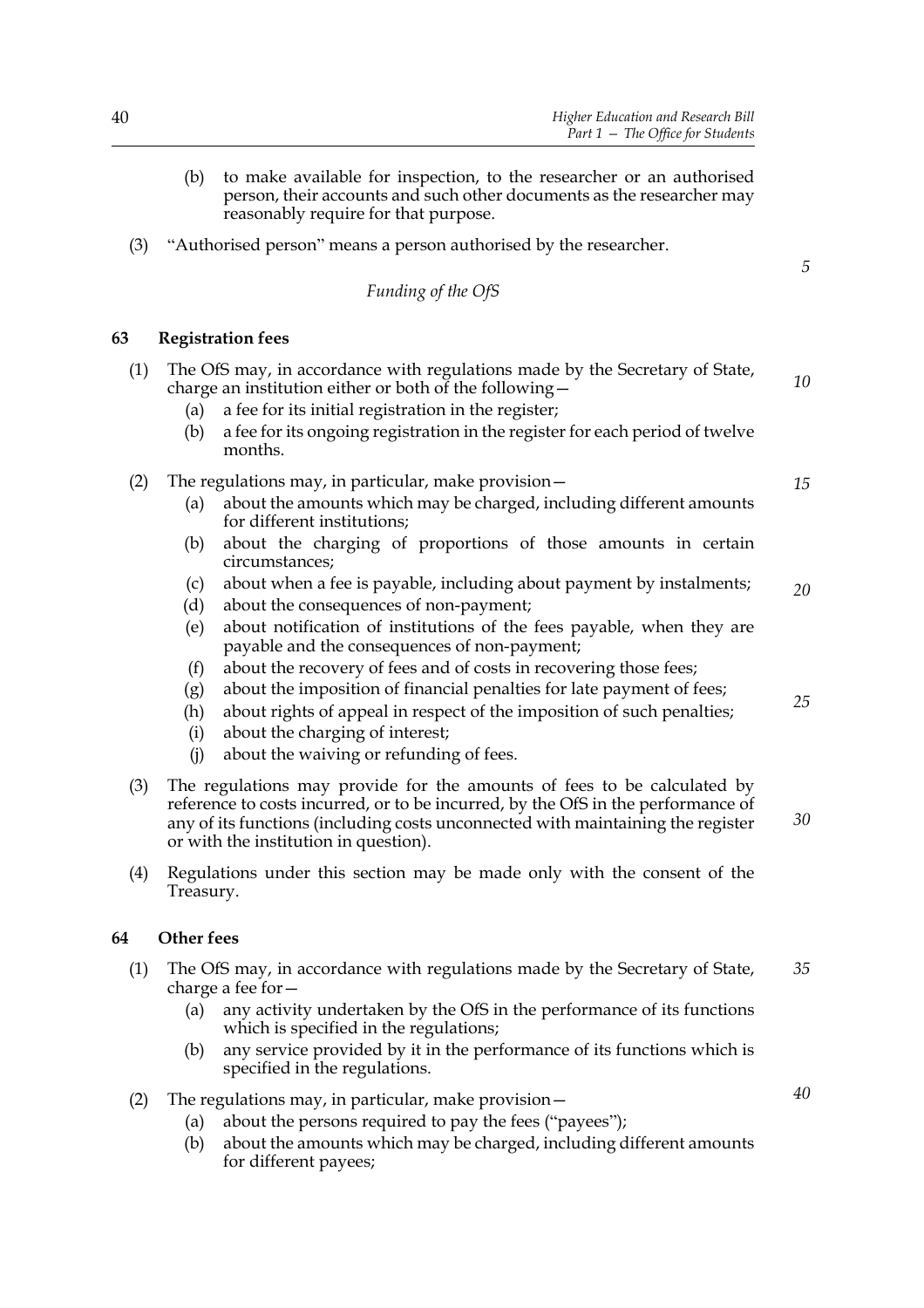- (c) about the charging of proportions of those amounts in certain circumstances;
- (d) about when a fee is payable, including about payment by instalments;
- (e) about the consequences of non-payment;
- (f) about notification of payees of the fees payable, when they are payable and the consequences of non-payment;
- (g) about the recovery of fees and of costs in recovering those fees;
- (h) about the imposition of financial penalties for late payment of fees;
- (i) about rights of appeal in respect of the imposition of such penalties;
- (j) about the charging of interest;
- (k) about the waiving or refunding of fees.

*20*

*25*

*30*

*40*

*5*

- (3) The regulations may provide for the amounts of fees to be calculated by reference to costs incurred by the OfS in the performance of the activity or service in question in relation to a person other than the payee.
- (4) If costs incurred by the OfS are costs by reference to which fees under section 63 are calculated as a result of regulations made under that section, fees calculated by reference to those costs may not be charged under this section. *15*
- (5) Regulations under this section may be made only with the consent of the Treasury.

#### **65 Retention of fee related income**

- (1) The OfS must pay its fee income to the Secretary of State except to the extent that the Secretary of State, with the consent of the Treasury, directs otherwise.
- (2) "Fee income" means the sums received by the OfS by way of  $-$ 
	- (a) fees charged under section 63 (registration fees) or 64 (other fees), or
	- (b) costs recovered by virtue of regulations made under section  $63(2)(f)$  or  $64(2)(g)$ .
- (3) The OfS must pay its other fee related income to the Secretary of State.
- (4) "Other fee related income" means the sums received by the OfS by way of—
	- (a) penalties imposed by virtue of regulations made under section  $63(2)(g)$ or  $64(2)$ (h), or
	- (b) interest charged by virtue of regulations made under section 63(2)(i) or  $64(2)(i)$ .

#### **66 Costs recovery**

- (1) The OfS may, by notice, require the governing body of a provider in relation to which a sanction has been imposed to pay the costs incurred by the OfS in relation to imposing the sanction up to the date of notification. *35*
- (2) The references in subsection (1) to imposing a sanction are to  $-$ 
	- (a) imposing a monetary penalty under section 15;
	- (b) suspending a provider's registration under section 16;
	- (c) removing a provider from the register under section 18.
- (3) "Costs" includes, in particular, investigation costs, administration costs and costs of obtaining expert advice (including legal advice).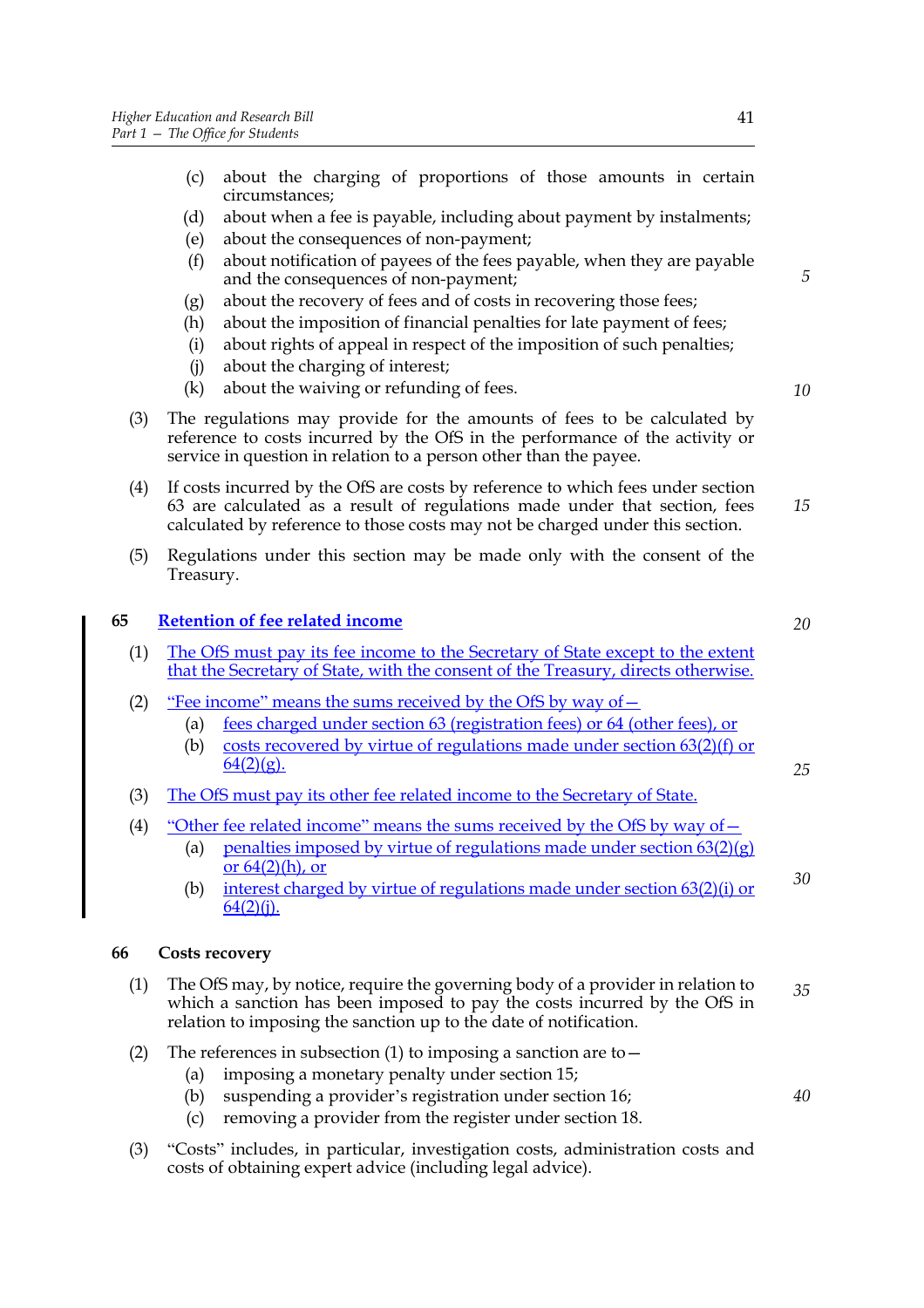- (4) "The date of notification" means the date on which the OfS notified the provider of its decision—
	- (a) in the case of a monetary penalty, under paragraph  $2(5)2(5)$  of Schedule 3;
	- (b) in the case of suspension, under section 17(5);
	- (c) in the case of removal, under section 19(5).
- (5) Schedule 7 contains provision about—
	- (a) the procedure for imposing a requirement to pay costs,
	- (b) rights of appeal,  $\frac{and}{end}$
	- (c) the recovery of the amount required to be paid and interest., and
	- (d) the retention of sums received.

#### **67 Grants from the Secretary of State**

- (1) The Secretary of State may make grants to the OfS of such amounts, and subject to such terms and conditions, as the Secretary of State considers appropriate. *15*
- (2) The terms and conditions under subsection (1) may, in particular, be framed by reference to particular courses of study.
- (3) But in determining the terms and conditions under subsection (1), the Secretary of State must have regard to the need to protect academic freedom, including, in particular, the freedom of institutions—
	- (a) to determine the content of particular courses and the manner in which they are taught, supervised or and assessed,
	- (b) to determine the criteria for the selection, appointment and dismissal of academic staff and apply those criteria in particular cases, and
	- (c) to determine the criteria for the admission of students and apply those criteria in particular cases.
- (4) So the terms and conditions under subsection (1) must not relate to  $-$ 
	- (a) particular parts of courses of study,
		- (b) the content of such courses,
		- (c) the manner in which they are taught, supervised or assessed,
		- (d) the criteria for the selection, appointment or dismissal of academic staff, or how they are applied, or
		- (e) the criteria for the admission of students, or how they are applied.
- (5) Terms and conditions under subsection (1) relating to the provision of financial support by the OfS under section 37 or 38 (financial support to registered higher education providers and others) may be imposed only if  $-$ 
	- (a) they are requirements to be met before financial support of a specified amount or of a specified description is given by the OfS in respect of activities carried on by an institution, and *35*
	- (b) they apply to every institution, or every institution within a specified description, in respect of whose activities that support may be provided.
- (6) The terms and conditions under subsection  $(1)$  may, in particular  $-$ 
	- (a) enable the Secretary of State to require the repayment, in whole or in part, of sums paid by the Secretary of State if any of the terms and conditions subject to which the sums were paid is not complied with, and

*20*

*5*

*10*

*25*

*30*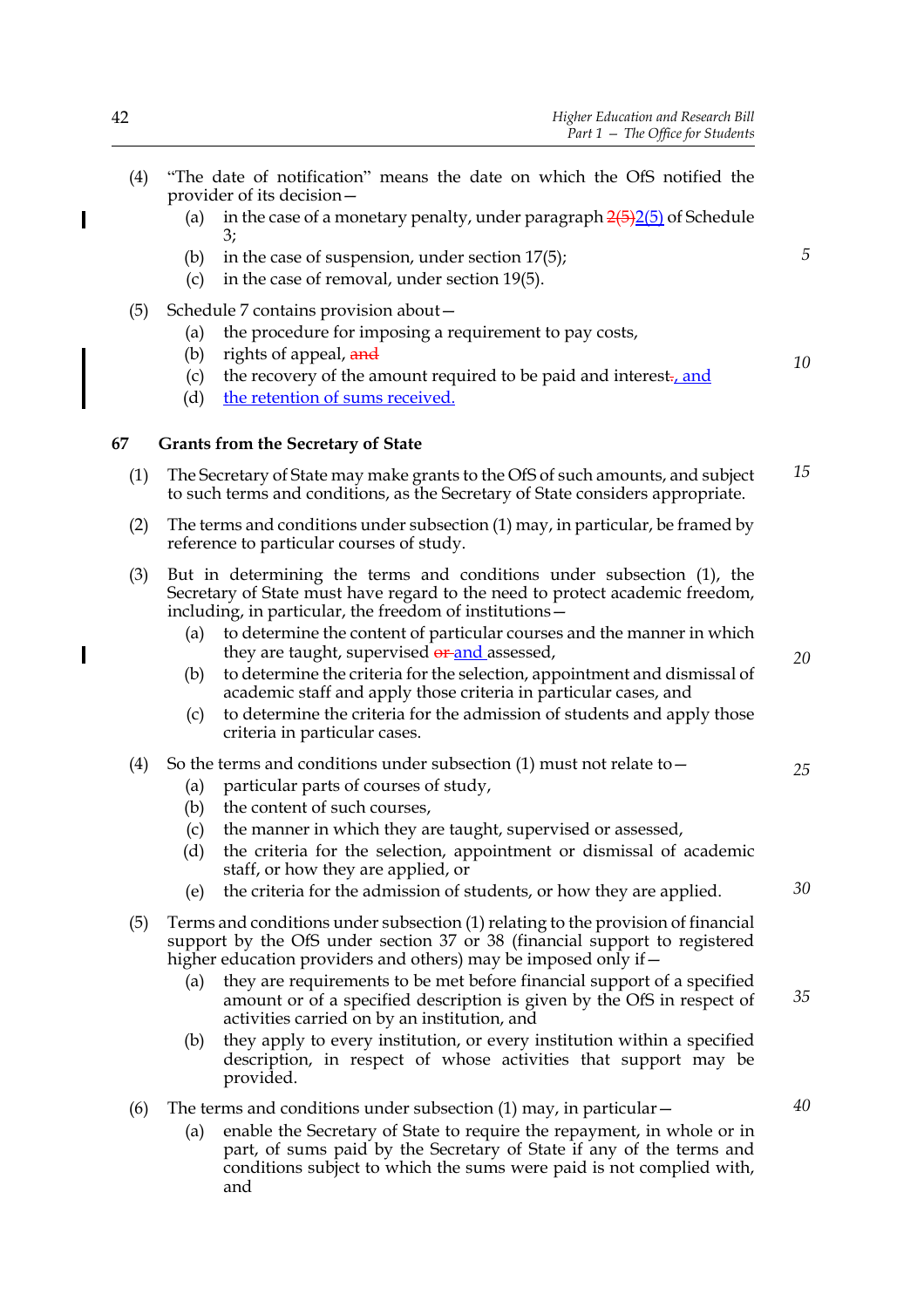- (b) require the payment of interest in respect of any period during which a sum due to the Secretary of State in accordance with any of the terms and conditions remains unpaid.
- (7) In this section "specified" means specified in the terms and conditions.

#### *Regulatory framework*

#### **68 Regulatory framework**

- (1) The OfS must, from time to time, prepare and publish a regulatory framework.
- (2) The OfS must have regard to it when exercising its functions.
- (3) The regulatory framework is to consist of  $-$ 
	- (a) a statement of how it intends to perform its functions, and
	- (b) guidance for registered higher education providers on the general ongoing registration conditions.
- (4) The statement under subsection (3)(a) must set out how the OfS intends to perform its functions in relation to a registered higher education provider in proportion to the OfS's assessment of the regulatory risk posed by the provider. *15*
- (5) "Regulatory risk" means the risk of a breach of the provider's ongoing registration conditions.
- (6) Guidance under subsection (3)(b) must include guidance for the purpose of helping to determine whether or not behaviour complies with the general ongoing registration conditions. *20*
- (7) The guidance may in particular specify—
	- (a) descriptions of behaviour which the OfS considers compliant with, or not compliant with, a general ongoing registration condition; *25*
	- (b) factors which the OfS will take into account in determining whether or not behaviour is compliant with a general ongoing registration condition.
- (8) Before publishing a regulatory framework under this section the OfS must consult—
	- (a) bodies representing the interests of English higher education providers, *30*
	- (b) bodies representing the interests of students on higher education courses provided by English higher education providers, and
	- (c) such other persons as it considers appropriate.
- (9) Where a regulatory framework is published, the OfS must send a copy of it to the Secretary of State who must lay it before Parliament.
- (10) In this section, "academic year" means a period of  $12$  months beginning on  $1$ August.

*5*

*10*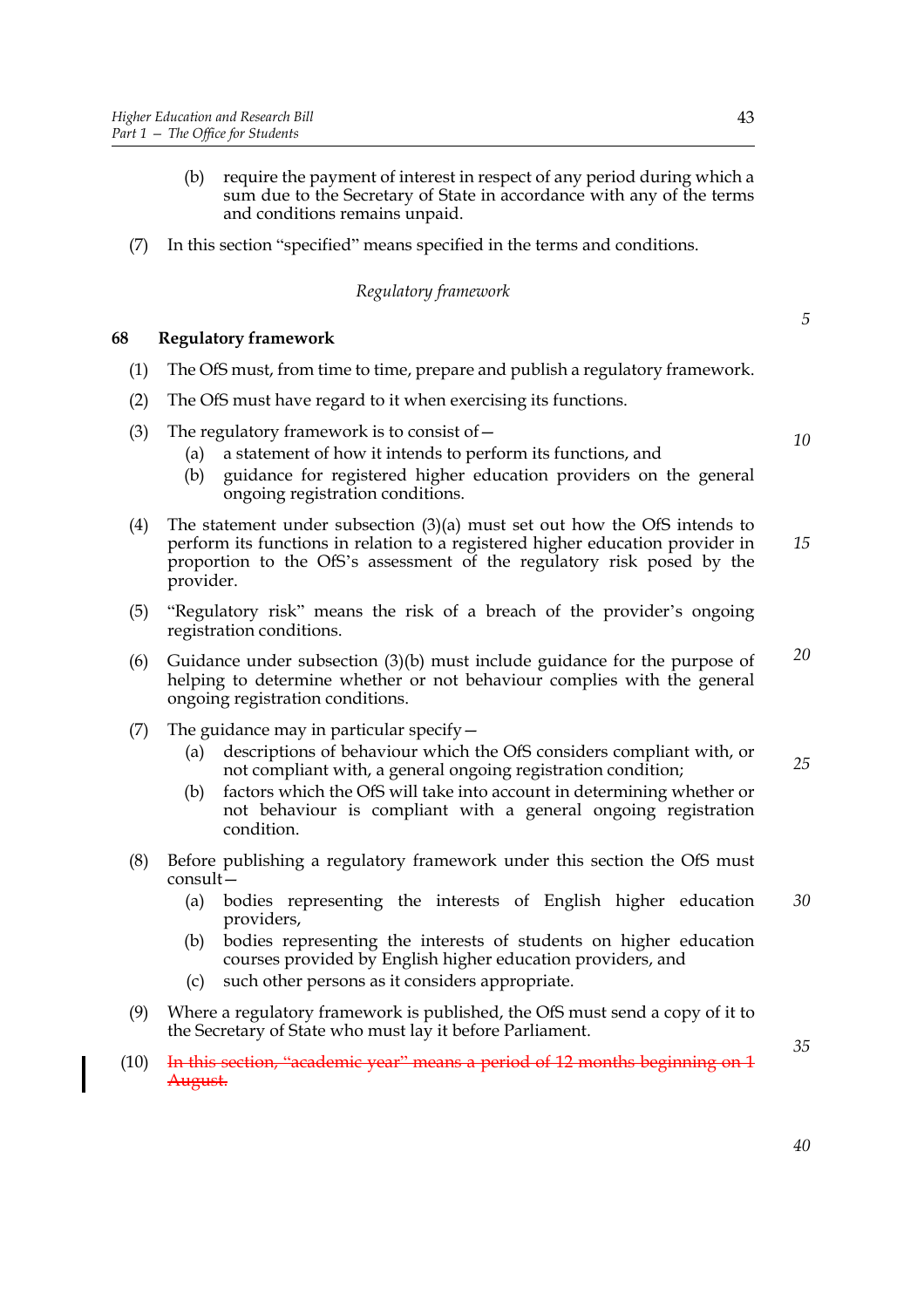#### *Supplementary functions*

#### **69 Secretary of State's power to confer supplementary functions**

- (1) The Secretary of State may by regulations confer on the OfS such supplementary functions relating to higher education as the Secretary of State considers appropriate. (2) A "supplementary function" is a function which— (a) is exercisable for the purposes of— (i) the performance by the Secretary of State of the Secretary of *5*
	- State's functions under primary or secondary legislation, or *10*
	- (ii) the doing by the Secretary of State of anything the Secretary of State has power to do apart from such legislation, and
	- (b) relates to, or to the activities of, an institution in England which provides, or may provide, higher education.
- (3) Subsection (4) applies where—
	- (a) any land or other property is or was used or held for the purposes of an institution, and
	- (b) the Secretary of State is entitled to any right or interest in respect of the property, or would be so entitled on the occurrence of any event.

#### (4) If the institution is an English higher education provider—

- (a) the Secretary of State may direct that all or any of the Secretary of State's functions in respect of the property are to be exercisable on the Secretary of State's behalf by the OfS, and
- (b) the functions are to be so exercised in accordance with such directions as the Secretary of State may give.
- (5) This section does not affect any other powers to confer functions on, or delegate functions to, the OfS.

### *Directions*

#### **70 Secretary of State's power to give directions**

- (1) The Secretary of State may by regulations give the OfS general directions about the performance of any of its functions. *30*
- (2) In giving such directions, the Secretary of State must have regard to the need to protect academic freedom, including, in particular, the freedom of institutions—
	- (a) to determine the content of particular courses and the manner in which they are taught, supervised or and assessed,
	- (b) to determine the criteria for the selection, appointment and dismissal of academic staff and apply those criteria in particular cases, and
	- (c) to determine the criteria for the admission of students and apply those criteria in particular cases.
- (3) The directions may, in particular, be framed by reference to particular courses of study but they must not relate to—
	- (a) particular parts of courses of study,
	- (b) the content of such courses,

I

*20*

*15*

*25*

*35*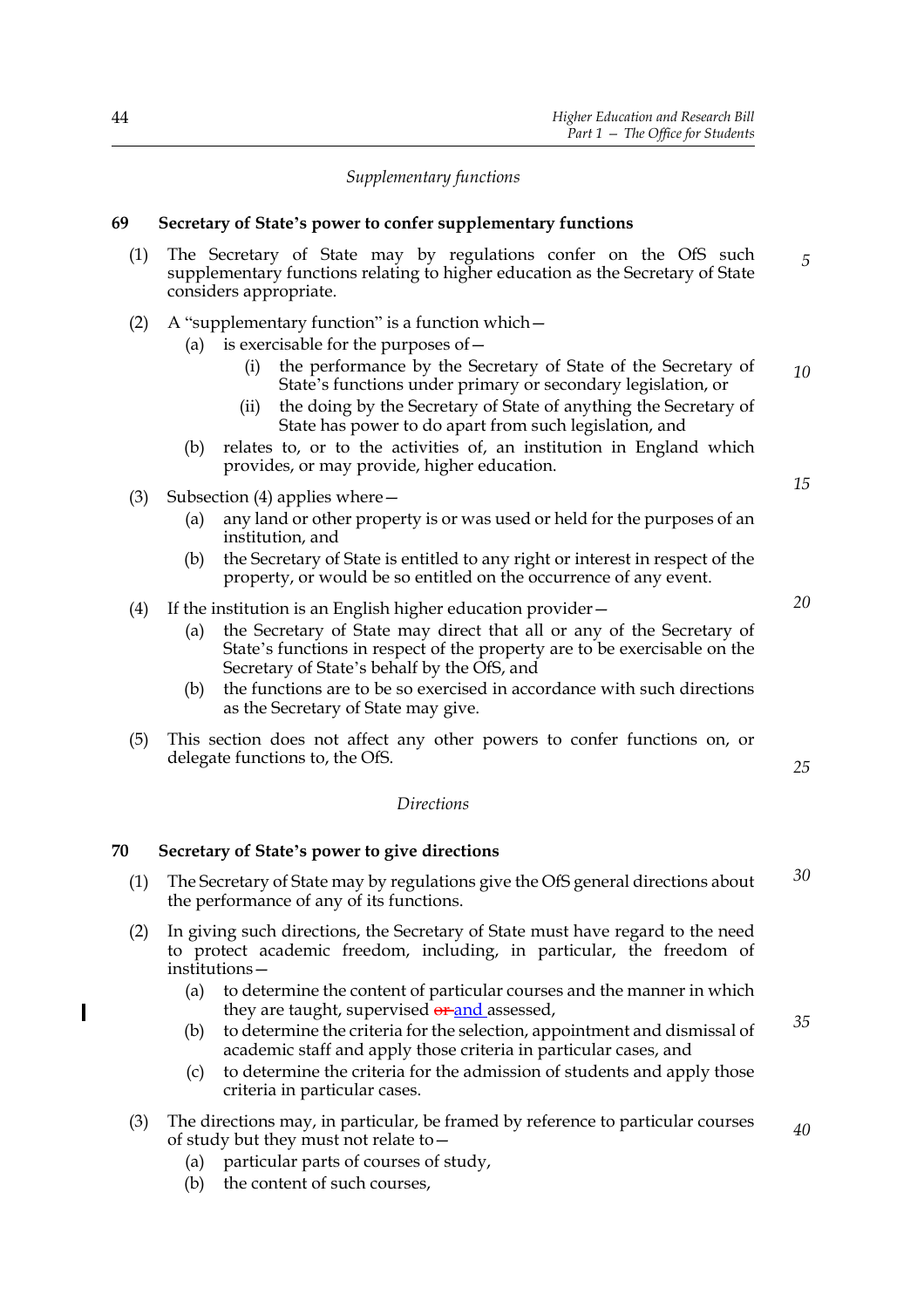- (c) the manner in which they are taught, supervised or assessed,
- (d) the criteria for the selection, appointment or dismissal of academic staff, or how they are applied, or
- (e) the criteria for the admission of students, or how they are applied.
- (4) The Secretary of State may also by regulations give the OfS financial support directions in relation to a particular registered higher education provider.
- (5) Financial support directions may be given only if  $-$ 
	- (a) it appears to the Secretary of State that the financial affairs of the provider have been or are being mismanaged, and
	- (b) the OfS and the provider are consulted by the Secretary of State before the directions are given. *10*
- (6) "Financial support directions" are such directions about the provision of financial support under section 37 or 38 in respect of activities carried on by the provider as the Secretary of State considers necessary or expedient because of the mismanagement.
- (7) The OfS must comply with any directions given under this section.
	- *Powers of Secretary of State to obtain information or advice*

#### **71 Power to require information or advice from the OfS**

- (1) The OfS must provide the Secretary of State with— (a) such information regarding any of its functions, or obtained in the performance of any of its functions, as the Secretary of State may require it to provide, or
	- (b) such advice regarding any of its functions as the Secretary of State may require it to provide.
- (2) The OfS must provide information or advice under subsection (1) in such form as the Secretary of State may require.

#### **72 Power to require application-to-acceptance datainformation**

- (1) The Secretary of State may, by notice, require a body within subsection (2) to provide such application-to-acceptance information as may be described in the notice for use  $\frac{1}{\ln \ln x}$  qualifying research.
- (2) A body is within this subsection if it provides services to one or more English higher education providers relating to applications for admission on to higher education courses provided by them.
- (3) "Application-to-acceptance information" means information relating to—
	- (a) applying for admission on to higher education courses provided by English higher education providers (including predicted grades),
	- (b) offers and rejections regarding which individuals are admitted on to those courses, or *40*
	- (c) the acceptance of such offers.
- (4) "Qualifying research" means—

Π

I

(a) research into the choices available to individuals who are—

*15*

*5*

*20*

*25*

*30*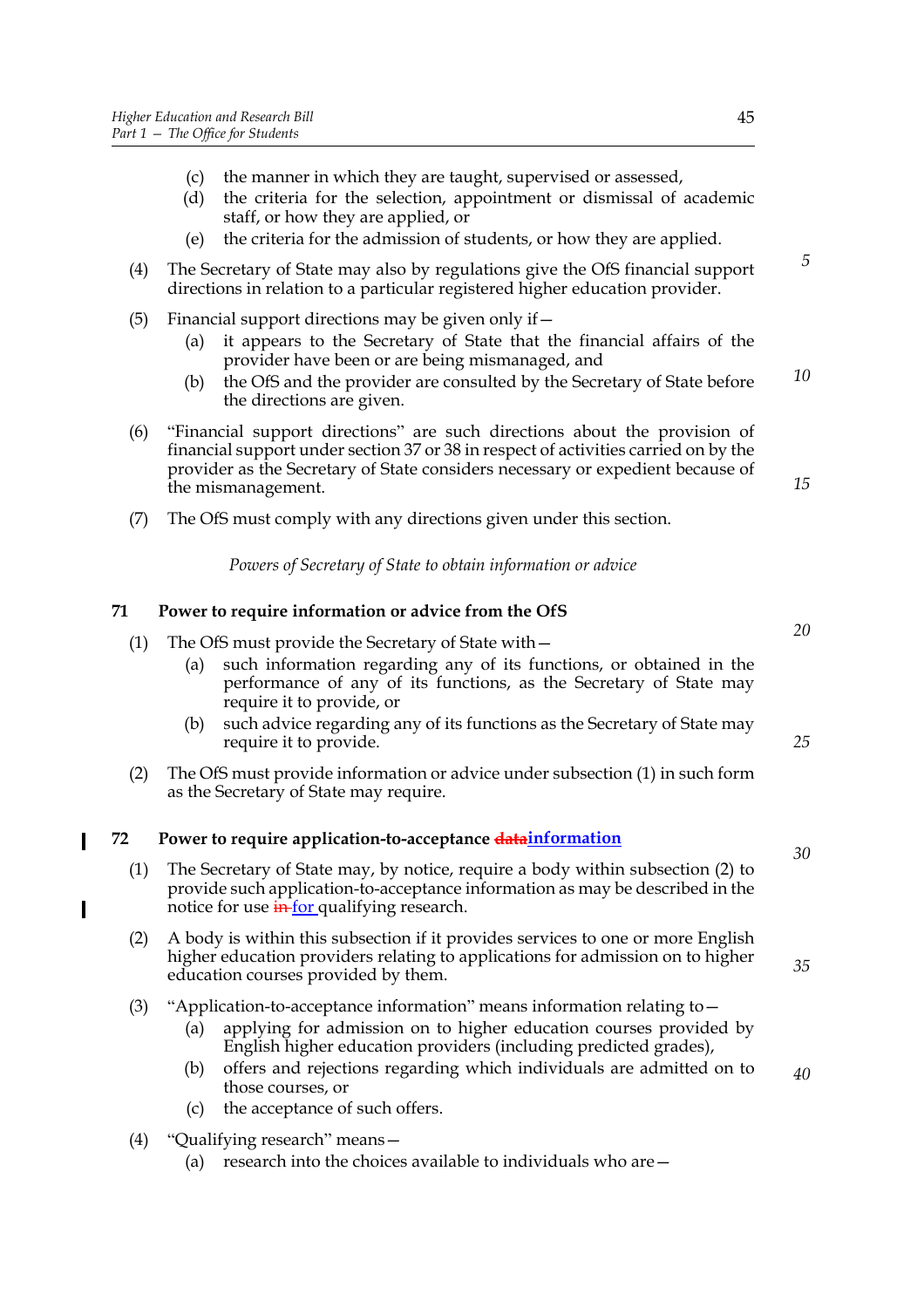- (i) applying for admission on to higher education courses provided by English higher education providers, or
- (ii) considering whether to accept an offer for admission on such a course from such a provider;
- (b) research into equality of opportunity;
- (c) research into any other topic approved by the Secretary of State.
- (5) The notice under subsection (1) may require the information to be provided—
	- (a) by a time specified in the notice, and
	- (b) in a form and manner specified in the notice.
- (6) If a body fails to comply with a notice under subsection (1) and does not satisfy the Secretary of State that it is unable to provide the information, the Secretary of State may enforce the duty to comply with the notice in civil proceedings for an injunction or (in Scotland) an interdict.
- (7) In this section, "equality of opportunity" means equality of opportunity in connection with access to and participation in higher education provided by English higher education providers.
- (8) See section  $72\frac{73}{12}$  regarding the use of information obtained under this section.

#### **73 Use of application-to-acceptance data information for research purposes**

- (1) The Secretary of State may—
	- (a) use information obtained under section  $74-72$  for use for qualifying research, and
	- (b) provide information obtained under section  $74 72$  to an approved person for use for qualifying research.
- (2) The Secretary of State or an approved person may publish the product of research conducted using information obtained under section  $71-72$  so long as— *20*
	- (a) a purpose of the Secretary of State or the approved person in publishing it is to provide statistical information,
	- (b) no individual to whom the information obtained under section  $71-72$ relates may be identified from the publication, and *25*
	- (c) the publication does not include information obtained under section  $\overline{74}$ 72 that may be regarded as commercially sensitive.
- (3) "Approved person" means—
	- (a) a body approved by the Secretary of State for the purposes of this section that uses or disseminates information for the purpose of research ("an approved body"), or *30*
	- (b) an individual approved by the Secretary of State or an approved body for the purposes of this section ("an approved researcher").
- (4) An approved body may provide information obtained under section  $74-72$  to an approved researcher, but an approved researcher may not provide that information to— *35*
	- (a) another approved researcher, or
	- (b) another approved body.

*10*

*5*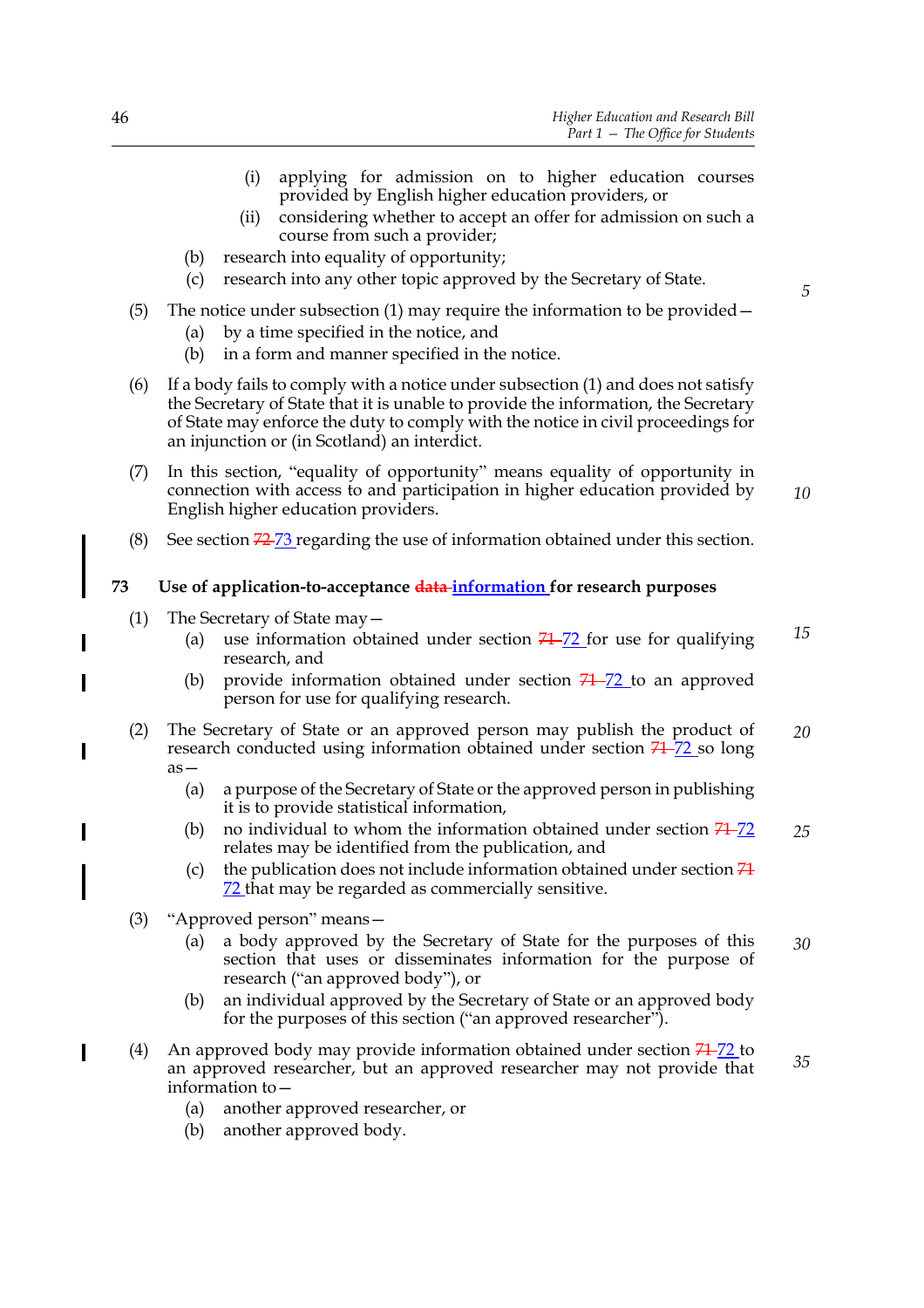$\blacksquare$ 

- (5) The Secretary of State must publish guidance regarding factors that will be taken into account in deciding whether to approve a body or individual for the purposes of this section.
- (6) "Qualifying research" has the same meaning as in section  $7472$ .

*HEFCE and the DFA*

*5*

**74 Higher Education Funding Council for England**

The Higher Education Funding Council for England ceases to exist.

#### **75 The Director of Fair Access to Higher Education**

The office of Director of Fair Access to Higher Education ceases to exist.

|  | Interpretation |  |
|--|----------------|--|
|--|----------------|--|

*15*

*30*

*35*

*40*

*45*

*10*

#### **76 Meaning of "English higher education provider" etc**

- (1) In this Part—
	- "English higher education provider" means a higher education provider whose activities are carried on, or principally carried on, in England; *20*
	- "higher education provider" means an institution which provides higher education;
	- "institution" includes any training provider (whether or not the training provider would otherwise be regarded as an institution);
	- "higher education" means education provided by means of a higher education course;
	- "higher education course" means a course of any description mentioned in Schedule 6 to the Education Reform Act 1988; *25*
	- "training provider" means a person who provides training for members of the school workforce within the meaning of Part 3 of the Education Act 2005 (see section 100 of that Act).

(2) In this Part—

- (a) "English further education provider" means an institution in England within the further education sector, and
- (b) references to an institution within the further education sector have the same meaning as in the Further and Higher Education Act 1992 (see section 91(3) of that Act).
- (3) In this Part references to a higher education course provided in England are to a higher education course which is provided wholly, or principally, in England.
- (4) In this Part references to an institution in a part of the United Kingdom are to an institution whose activities are carried on, or principally carried on, in that part.
- (5) Subsection (1) is subject to express provision to the contrary, see section 25(4) and (6) (rating the quality of, and the standards applied to, higher education).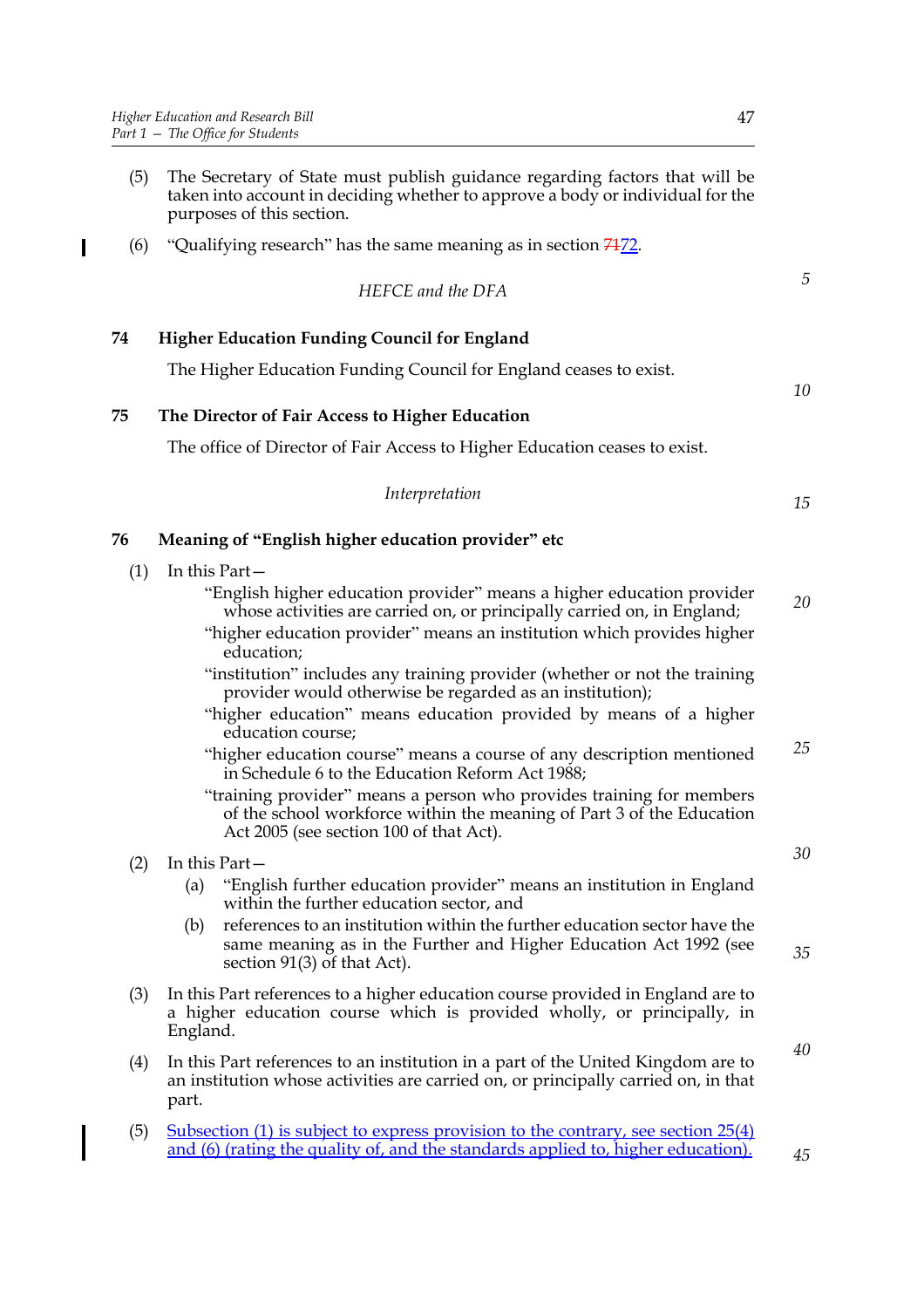#### **77 Designation of other providers of higher education**

- (1) The Secretary of State may, on the application of a provider of higher education within subsection (2), designate the provider for the purposes of this section.
- (2) A provider of higher education is within this subsection if  $-$ 
	- (a) it provides higher education,
	- (b) its activities are carried on, or principally carried on, in England, and
	- (c) but for the designation it would not be regarded as an institution for the purposes of this Part.
- (3) A provider of higher education designated under this section is, unless the designation is withdrawn, to be treated for the purposes of any provision made by or under this Part as being an institution. *10*
- (4) The Secretary of State may, by regulations, make provision about—
	- (a) the making of applications for designation;
	- (b) the making of designations under this section (including provision about matters to be taken into account in determining whether to make a designation); *15*
	- (c) the withdrawal of a designation (including provision about matters to be taken into account in determining whether to withdraw a designation);
	- (d) the effect of a withdrawal of a designation (including provision for a provider whose designation is withdrawn to continue to be treated as an institution for purposes prescribed in the regulations).
- (5) Subsection (3) is subject to any provision made under subsection (4)(d).

#### **78 Other definitions**

(1) In this Part—

 $\overline{\phantom{a}}$ 

"an access and participation plan condition" has the meaning given by section 12(3);

"a fee limit condition" has the meaning given by section 10(2); "foundation degree" has the meaning given by section 40(3);

"governing body"—

- (a) in relation to a training provider who, but for the definition of "institution" in section  $75/6(1)$ , would not be regarded as an institution, means any persons responsible for the provider's management;
- (b) in relation to a provider designated under section  $\frac{76-77}{7}$  means any persons responsible for the provider's management;
- (c) in relation to any other institution, has the meaning given by section 90(1) of the Further and Higher Education Act 1992, but subject to any provision made by virtue of section 90(2) of that Act; *35*

"the register" has the meaning given by section 3(1);

"registered higher education provider" has the meaning given by section  $3(10)$ ;

"registration" has the meaning given by section 3(10);

"research award" has the meaning given by section 40(3);

"taught award" has the meaning given by section 40(3).

*20*

*5*

*30*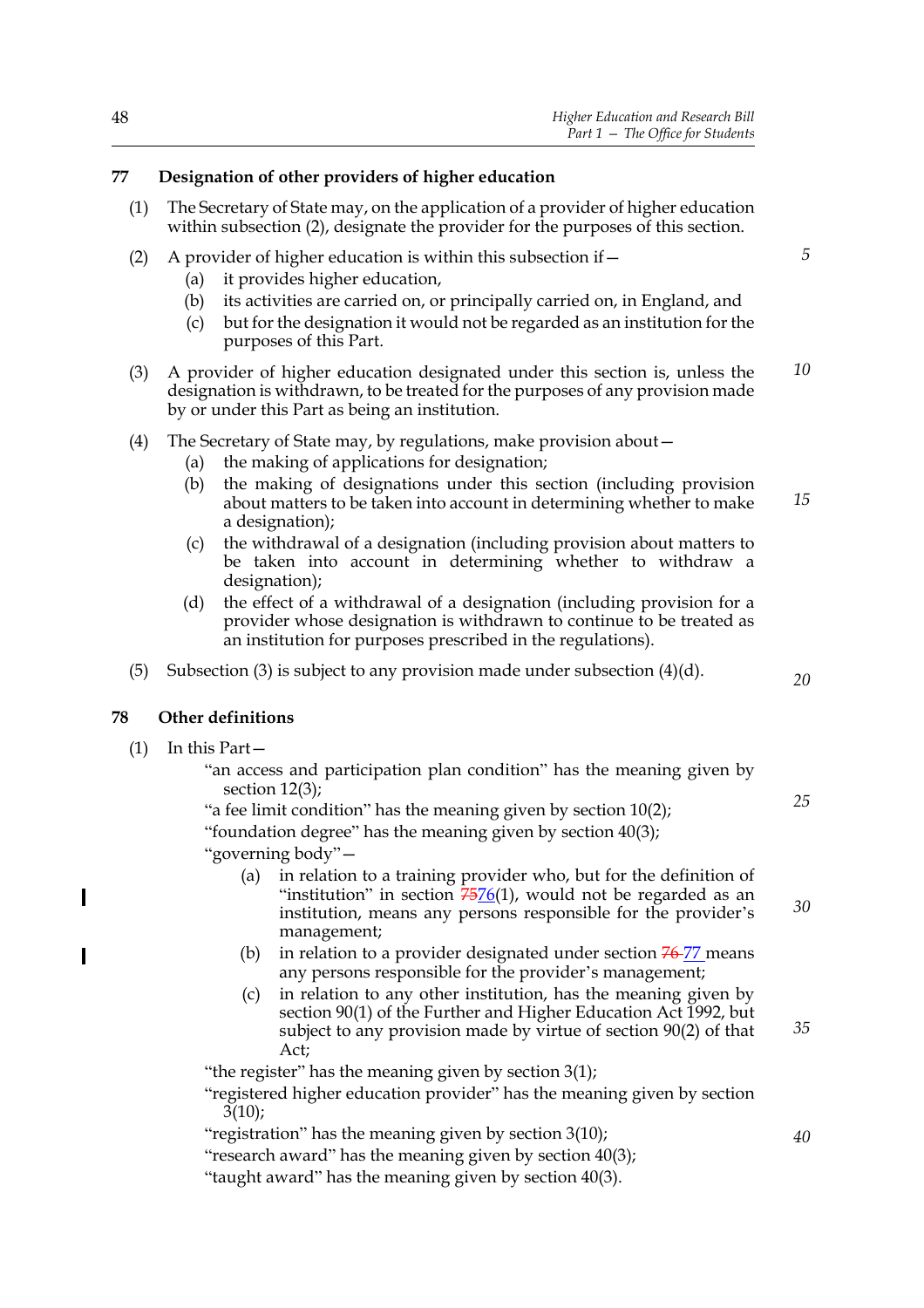$\mathbf{l}$ 

 $\overline{\mathbf{I}}$ 

| (2) | In this Part, "fees" in relation to undertaking a course, means fees in respect of,<br>or otherwise in connection with, undertaking the course, including admission,<br>registration, tuition and graduation fees and fees payable for awarding or<br>accrediting a qualification in respect of the course, but excluding -<br>fees payable for board or lodging,<br>(a)<br>fees payable for field trips (including any tuition element of such fees),<br>(b)<br>fees payable for attending any graduation or other ceremony, and<br>(c)<br>such other fees as may be prescribed by regulations made by the<br>(d)<br>Secretary of State. | $\sqrt{5}$ |
|-----|-------------------------------------------------------------------------------------------------------------------------------------------------------------------------------------------------------------------------------------------------------------------------------------------------------------------------------------------------------------------------------------------------------------------------------------------------------------------------------------------------------------------------------------------------------------------------------------------------------------------------------------------|------------|
| (3) | References in this Part to the ongoing registration conditions of a provider have<br>the meaning given by section $3(8)$ .                                                                                                                                                                                                                                                                                                                                                                                                                                                                                                                | 10         |
| (4) | For the purposes of this Part an appeal is "pending" during the period -<br>beginning when it is instituted, and<br>(a)<br>ending when it is determined, withdrawn or abandoned.<br>(b)                                                                                                                                                                                                                                                                                                                                                                                                                                                   | 15         |
|     | PART <sub>2</sub>                                                                                                                                                                                                                                                                                                                                                                                                                                                                                                                                                                                                                         |            |
|     | <b>OTHER EDUCATION MEASURES</b>                                                                                                                                                                                                                                                                                                                                                                                                                                                                                                                                                                                                           | 20         |
|     | Financial support for students                                                                                                                                                                                                                                                                                                                                                                                                                                                                                                                                                                                                            |            |
| 79  | Power to make alternative payments                                                                                                                                                                                                                                                                                                                                                                                                                                                                                                                                                                                                        | 25         |
| (1) | Section 22 of the Teaching and Higher Education Act 1998 (power to give<br>financial support to students) is amended in accordance with subsections (2) to<br>(7).                                                                                                                                                                                                                                                                                                                                                                                                                                                                        |            |
| (2) | In subsection (1), for "or loans" substitute ", loans or alternative payments".                                                                                                                                                                                                                                                                                                                                                                                                                                                                                                                                                           | 30         |
| (3) | In subsection $(2)$ –<br>in paragraphs (a), (b) and (c), for "or loan" substitute ", loan or<br>(a)<br>alternative payment",<br>in paragraph $(g)$ –<br>(b)                                                                                                                                                                                                                                                                                                                                                                                                                                                                               |            |
|     | after "repayment" insert ", the making of contributions" $_{7t}$ and<br>(i)<br>after "loans", in each place, insert "or alternative payments",<br>(ii)<br>in paragraph (i), after "loans" insert "or as part of alternative<br>(c)<br>payments", and                                                                                                                                                                                                                                                                                                                                                                                      | 35         |
|     | in paragraph (j), for "or loans", in each place, substitute ", loans or<br>(d)<br>alternative payments".                                                                                                                                                                                                                                                                                                                                                                                                                                                                                                                                  | 40         |
| (4) | After subsection (4) insert -                                                                                                                                                                                                                                                                                                                                                                                                                                                                                                                                                                                                             |            |
|     | Regulations under this section may not provide for alternative<br>"(4A)<br>payments to bear any interest.                                                                                                                                                                                                                                                                                                                                                                                                                                                                                                                                 | 45         |
|     | The provision which may be made by virtue of subsection $(2)(g)$ in<br>(4B)<br>alternative payments under this section includes<br>relation to<br>provision-                                                                                                                                                                                                                                                                                                                                                                                                                                                                              |            |
|     | for a recipient of an alternative payment (an "AP recipient") to<br>(a)<br>be required to make, in such manner, at such times, and to such<br>person or body as may be prescribed from time to time,                                                                                                                                                                                                                                                                                                                                                                                                                                      | 50         |

contributions which together are equal to the aggregate of—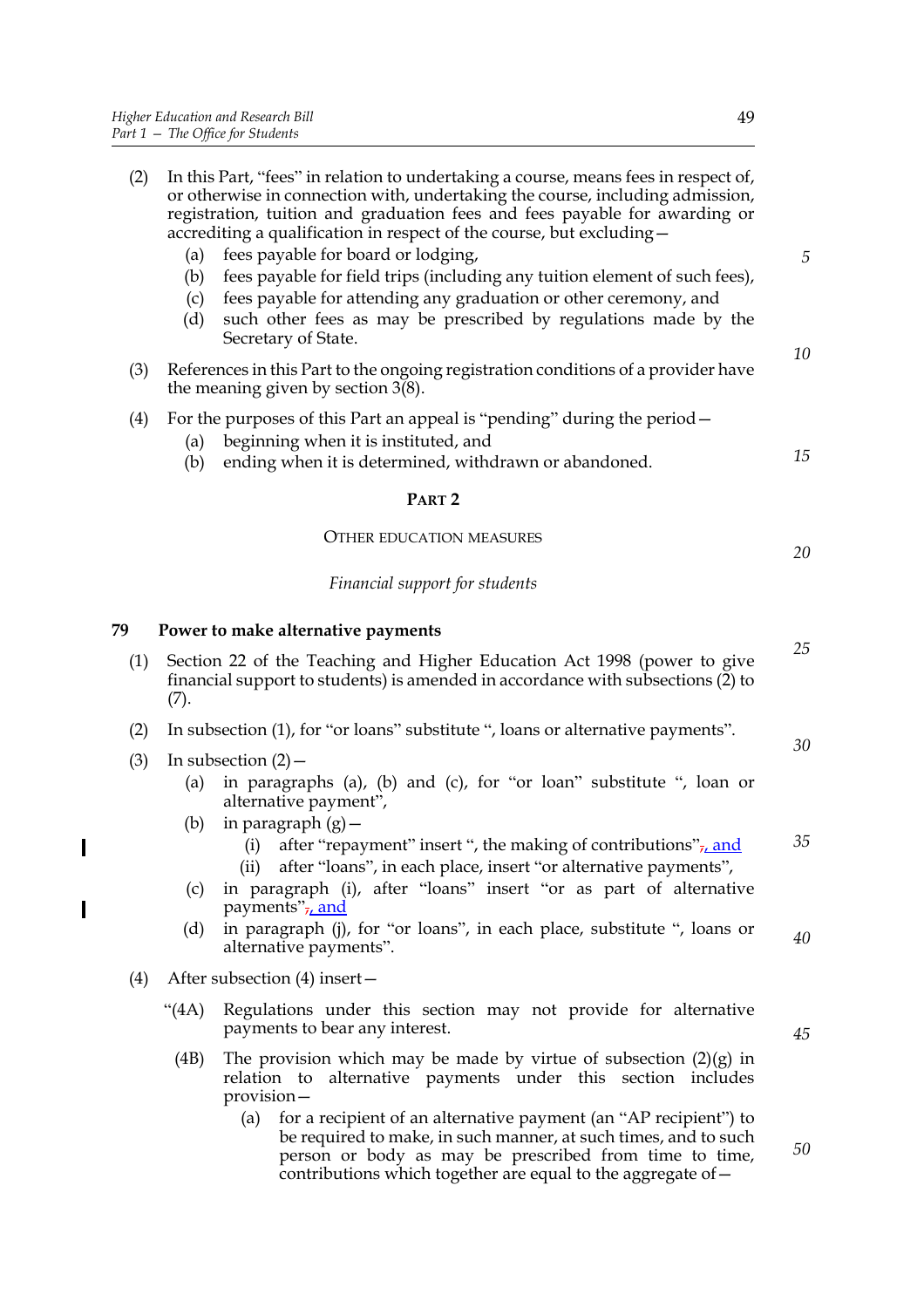- (i) the amount of the alternative payment, and
- (ii) the amounts which would be required to be paid by virtue of subsection  $(3)(a)$  if the alternative payment were a loan;
- (b) for the payment, in respect of amounts overpaid by an AP recipient, of amounts which are the same as the amounts which would be required to be paid by virtue of subsection (3)(c) if the alternative payment were a loan;
- (c) for an AP recipient not to be liable to make any contribution in respect of an alternative payment—
	- (i) during such period as may be prescribed from time to time, or
	- (ii) in such circumstances as may be so prescribed,

including provision for the cancellation of any further such liability of the recipient in any such circumstances;

- (d) in the case of alternative payments in connection with a higher education course, for the cancellation of the entitlement of an AP recipient to receive a sum as part of an alternative payment in such circumstances as may be prescribed by, or determined by the person making the regulations under, the regulations, where the payment of the sum has been suspended;
- (e) with respect to sums which an AP recipient receives, or is entitled to receive, as part of an alternative payment after the commencement of the recipient's bankruptcy or the date of the sequestration of the recipient's estate;
- (f) with respect to the effect of bankruptcy upon an AP recipient's liability to make contributions in respect of an alternative payment (whether the contributions relate to sums which the recipient receives, or is entitled to receive, before or after the commencement of the bankruptcy);
- (g) with respect to sums which an AP recipient receives, or is entitled to receive, as part of an alternative payment before or after a voluntary arrangement under Part 8 of the Insolvency Act 1986 or Part 8 of the Insolvency (Northern Ireland) Order 1989 (individual voluntary arrangements) takes effect in respect of the recipient; *30*
- (h) excluding or modifying the application of Part 8 of that Act, or Part 8 of that Order, in relation to liability to make contributions in respect of an alternative payment (whether the contributions relate to sums which the AP recipient receives, or is entitled to receive, before or after a voluntary arrangement takes effect in respect of the recipient);
- (i) for contributions made in respect of an alternative payment to be dealt with otherwise than by payment into the Consolidated Fund."
- (5) In subsection  $(5)$  -
	- (a) in the opening words, after "loans" insert "or from AP recipients in respect of alternative payments",
	- (b) in paragraphs (a)(i) and (c), after "borrowers" insert "or AP recipients",
	- (c) in paragraph (d)(ii), at the end insert "or, in the case of requirements imposed on AP recipients, additional contributions in respect of such *45*

*20*

*25*

*5*

*10*

*15*

*35*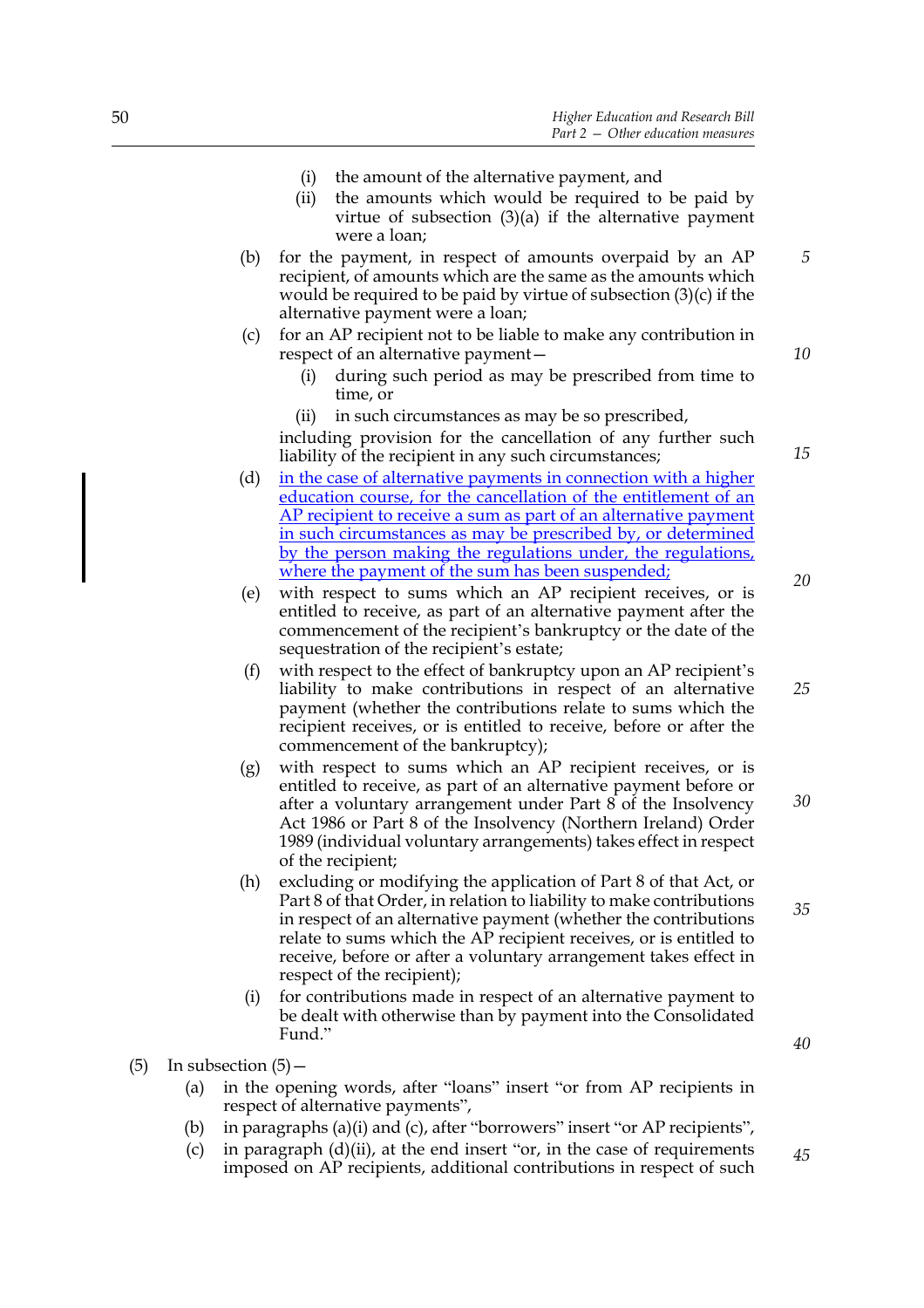periods of the same amounts as the payments which would be required by virtue of this paragraph if the AP recipient were a borrower",

- (d) after paragraph (e) insert—
	- "(ea) requiring the making by AP recipients, in respect of periods when any contributions due in respect of their alternative payments have not been made, of—
		- (i) additional contributions of the same amounts as the payments which would be required by virtue of paragraph (e)(i) if the alternative payments were loans, or
		- (ii) both such additional contributions and one or more surcharges (together with further additional contributions in respect of periods when such surcharges are due but unpaid) $\vec{v}$ , *10*
- (e) in paragraph  $(f)$  -

 $\overline{\phantom{a}}$ 

- (i) after "borrowers" insert "or AP recipients", and (ii) at the end insert "or contributions", and
- (f) in paragraph (h), after "borrowers" insert "or AP recipients".
- (6) In subsection (10), after "Interest" insert "or contributions".
- (7) After subsection (10) insert—
	- " $(11)$  In this section -
		- (a) references to an alternative payment are to a payment which, in the Secretary of State's opinion, achieves a similar effect to a loan under this section without including provision for the payment of interest, and
		- (b) references to a borrower are to a person to whom a loan is made."
- (8) In section 46 of the Teaching and Higher Education Act 1998 (extent etc)—
	- (a) in subsection  $(7)(a)$ , in the entry relating to section 22, after "(3)(e)" insert ",  $(4B)(\frac{de}{c})$ ", and
		- (b) in subsection  $(8)(a)$ , in the entry relating to section 22, after "or (h)" insert ",  $(4B)(\frac{de}{de})$ ,  $(\frac{ef}{g})$ ,  $(\frac{fg}{g})$  or  $(\frac{eh}{g})$ ".
- (9) The functions of making any provision authorised by the new subsection  $(4B)(\frac{de}{de})$  and  $(e_1)$  of section 22 of the Teaching and Higher Education Act 1998 (as inserted by subsection (4)) are exercisable in relation to Wales by the Secretary of State (rather than by the Welsh Ministers).
- (10) See section 44 of the Higher Education Act 2004 for provision about the exercise in relation to Wales of the other functions under section 22 of the Act of 1998 (including other functions conferred by virtue of this section).

#### **80 Section 7879: consequential amendments**

- (1) In section 73E of the Education (Scotland) Act 1980 (supply of information in connection with student loans)—
	- (a) in subsections (2) and (3)(b), after "loans" insert "and alternative payments",
	- (b) in subsection  $(6)(c)$  –

# *45*

*40*

*20*

*15*

*5*

*25*

*30*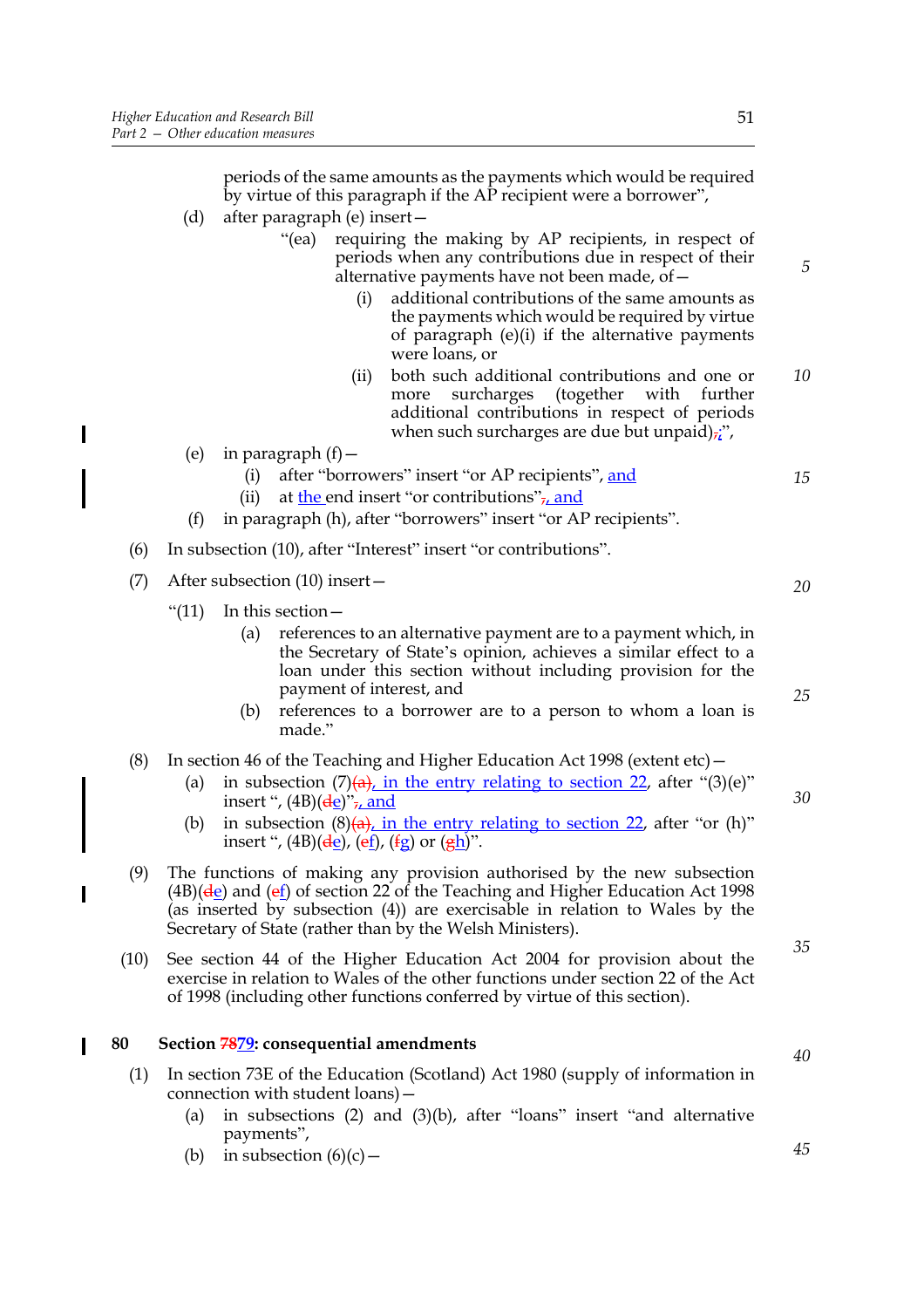- (i) in the opening words, after "loans" insert "and alternative payments", and
- (ii) in sub-paragraph (ii), after "loans" insert "or alternative payments".
- (2) In section 23(7)(a)(i) of the Teaching and Higher Education Act 1998 (functions in respect of which payments are to be made) for "or loans" substitute ", loans or alternative payments". *5*
- (3) In section 24 of that Act (supply of information in connection with student support)—
	- (a) in subsections (2) and  $(3)(b)(i)$ , after "loans" insert "and alternative payments", *10*
	- (b) in subsection  $(6)(c)$ 
		- (i) in the opening words, after "loans" insert "and alternative payments", and
		- (ii) in sub-paragraph (i), after "loans" insert "or alternative payments" $\frac{1}{l}$  and
	- (c) in subsection (10), for "or loans" substitute "loans, or alternative payments".

- (4) In paragraph 15 of Schedule 2 to the Commissioners for Revenue and Customs Act 2005 (restrictions on functions of Commissioners for Revenue and Customs) for "the student loan scheme" substitute "student support".
- (5) In Article 5 of the Education (Student Support) (Northern Ireland) Order 1998 (S.I. 1998/1760 (N.I. 14) (supply of information in connection with student loans)— *20*
	- (a) in paragraphs (2) and (3)(b), after "loans" insert "and alternative payments" $\frac{1}{7}$  and
	- (b) in paragraph  $(6)(c)$ 
		- (i) in the opening words, after "loans" insert "and alternative payments", and *25*
		- (ii) in **paragraph** head (ii), after "loans" insert "or alternative payments".

## **81Power to determine the maximum amount of loan etcOther amendments relating to financial support** *30*

- (1) Section 22 of the Teaching and Higher Education Act 1998 (power to give financial support for students) is amended as follows.
- (2) In subsection (2), after paragraph (a) insert—
	- "(aa) for the designation of a higher education course for the purposes of this section to be determined by reference to matters determined or published by the Office for Students or other persons;". *35*
- (3) In subsection (2), after paragraph (f) insert—
	- "(fa) in the case of a grant under this section in connection with a higher education course, where a payment has been so suspended, for the cancellation of any entitlement to the payment in such circumstances as may be prescribed by, or determined by the person making the regulations under, the regulations;". *40*

 $\overline{\phantom{a}}$ 

 $\blacksquare$ 

 $\overline{\phantom{a}}$ 

I

 $\overline{\phantom{a}}$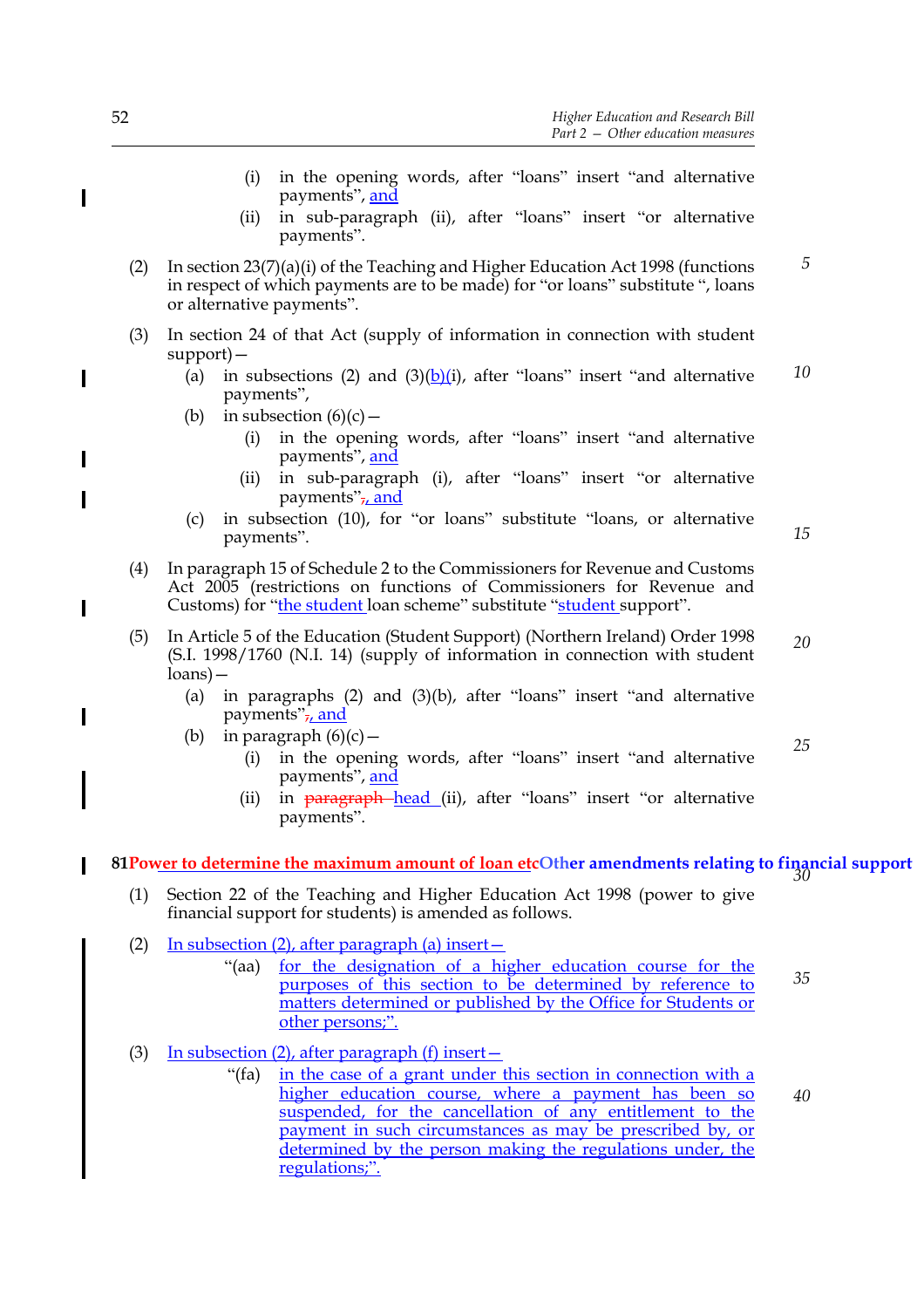I

- (4) After subsection (2) insert—
	- "(2A) The provision which may be made by virtue of subsection  $(2)(b)$  in relation to England in respect of higher education courses includes provision prescribing the maximum amount by reference to matters determined or published by the Secretary of State or other persons."
- (5) In subsection (3), after paragraph (d) insert  $-$ 
	- "(da) in the case of a loan under this section in connection with a higher education course, for the cancellation of the entitlement of a borrower to receive a sum under such a loan in such circumstances as may be prescribed by, or determined by the person making the regulations under, the regulations where the payment of the sum has been suspended;". *10*

#### *Student complaints regimescheme*

**82 Qualifying institutions for purposes of student complaints scheme**

- (1) Part 2 of the Higher Education Act 2004 (review of student complaints) is amended in accordance with subsections (2) to (4).
- (2) In section 11 (qualifying institutions for purposes of student complaints scheme)— *20*
	- (a) in paragraph (a)(iii), after "the 1992 Act" insert "or section 40 of the Higher Education and Research Act 2016 ("the 2016 Act")",
	- (b) after paragraph (d), insert—
		- "(da) a registered higher education provider as defined by section  $77-78$  of the 2016 Act (other than one within paragraph (a), (b), (c) or (d) of this section);", and
	- (c) in paragraph (f), after "the 1992 Act" insert "or section 40 of the 2016 Act".
- (3) After section 20 insert—

#### **"20A Institutions in England that cease to be qualifying institutions**

- (1) An institution in England that ceases to be a qualifying institution is a "transitional institution" during the shorter of—
	- (a) the period of 12 months beginning with the day on which it ceases to be a qualifying institution, and *35*
	- (b) the period beginning with that day and ending when it becomes a qualifying institution again,

(and the shorter period is referred to in this section as "the transitional period").

- (2) For the purposes of this Part, a transitional institution is to be treated as continuing to be a qualifying institution in England during the transitional period, subject to subsection (3).
- (3) A complaint is not a qualifying complaint to the extent that it is about an act or omission of a transitional institution which occurred on or after the day on which the transitional period began.
- (4) In section 12(3) (power of designated operator to determine when certain complaints are qualifying complaints), the reference to a

*5*

*15*

*25*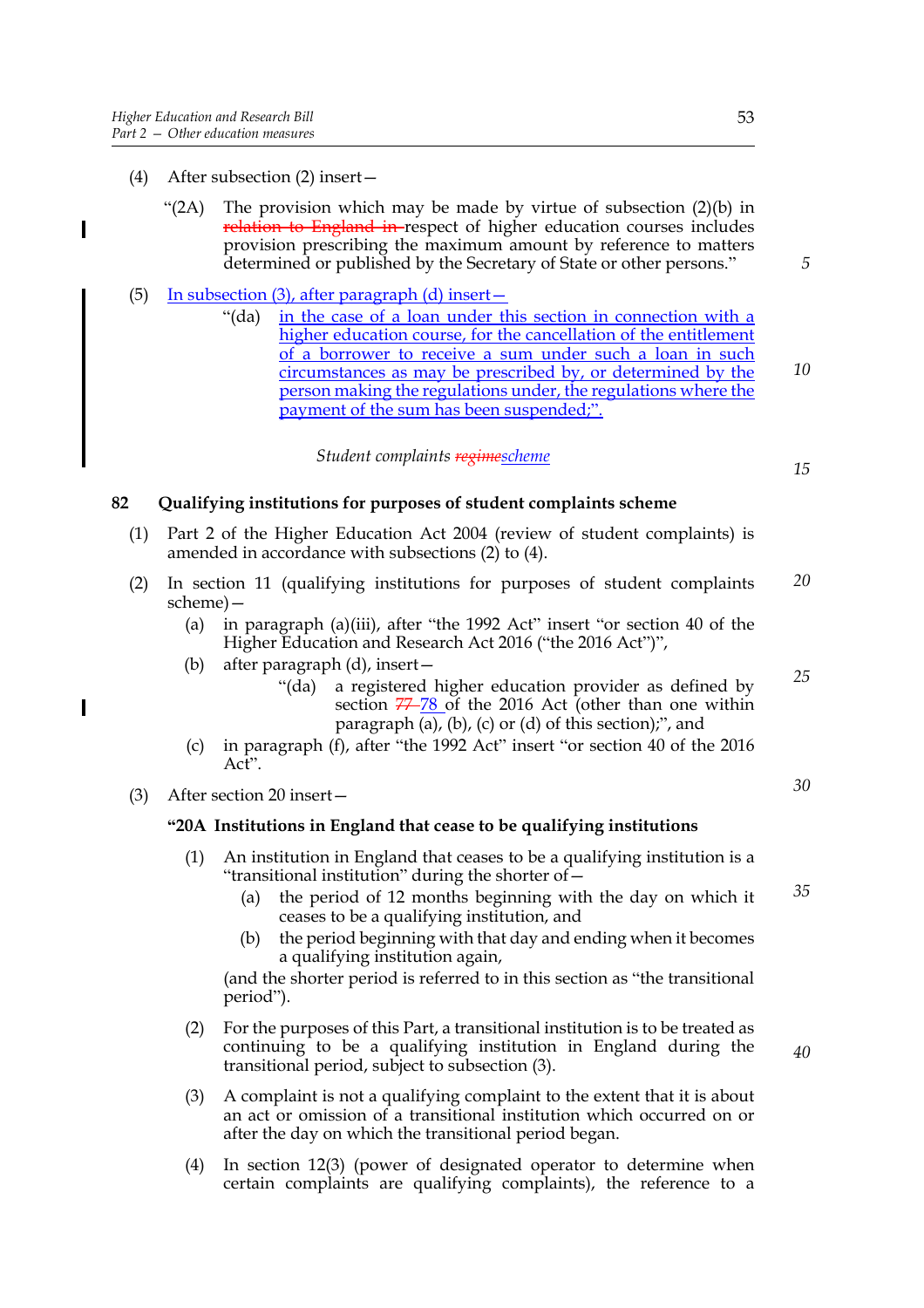qualifying institution within paragraph (e) or (f) of section 11 includes a transitional institution that was a qualifying institution within either of those paragraphs immediately before the beginning of the transitional period."

- (4) In section 21 (interpretation of Part 2)—
	- (a) number the existing text as subsection (1),
	- (b) in that subsection, omit the definition of "governing body",
	- (c) in that subsection, after the definition of "higher education corporation" insert—

""institution" includes a training provider in England who would not otherwise be regarded as an institution;",

- (d) in that subsection, at the end insert—
	- ""training provider" means a person who provides training for members of the school workforce within the meaning of Part 3 of the Education Act 2005 (see section 100 of that Act).", and
- (e) after that subsection insert—
	- "(2) In this Part "governing body"—
		- (a) in relation to a training provider in England who, but for the definition of "institution" in subsection (1), would not be regarded as an institution, means any persons responsible for the provider's management;
		- (b) in relation to a provider of higher education designated under section  $76 - 77$  of the Higher Education and Research Act 2016, means any persons responsible for the provider's management;
		- (c) in relation to any other institution, has the meaning given by section 90(1) of the 1992 Act, but subject to any provision made by virtue of section 90(2) of that Act."
- (5) In section 118(8) of the Equality Act 2010 (time limits), in the definition of "qualifying institution", at the end insert ", disregarding paragraph (da) of that section and the definition of "institution" in section 21(1) of that Act".
- (6) In section 32(1) of the Counter-Terrorism and Security Act 2015 (monitoring of performance: further and higher education bodies), in paragraph (a) of the definition of "relevant higher education body", after "2004" insert ", disregarding paragraph (da) of that section and the definition of "institution" in section  $21(1)$  of that Act".

*Deregulation of higher education corporations*

#### **83 Higher education corporations in England**

Schedule 8 contains provision about higher education corporations in England.

*25*

*35*

*30*

 $\overline{\phantom{a}}$ 

*10*

*5*

*15*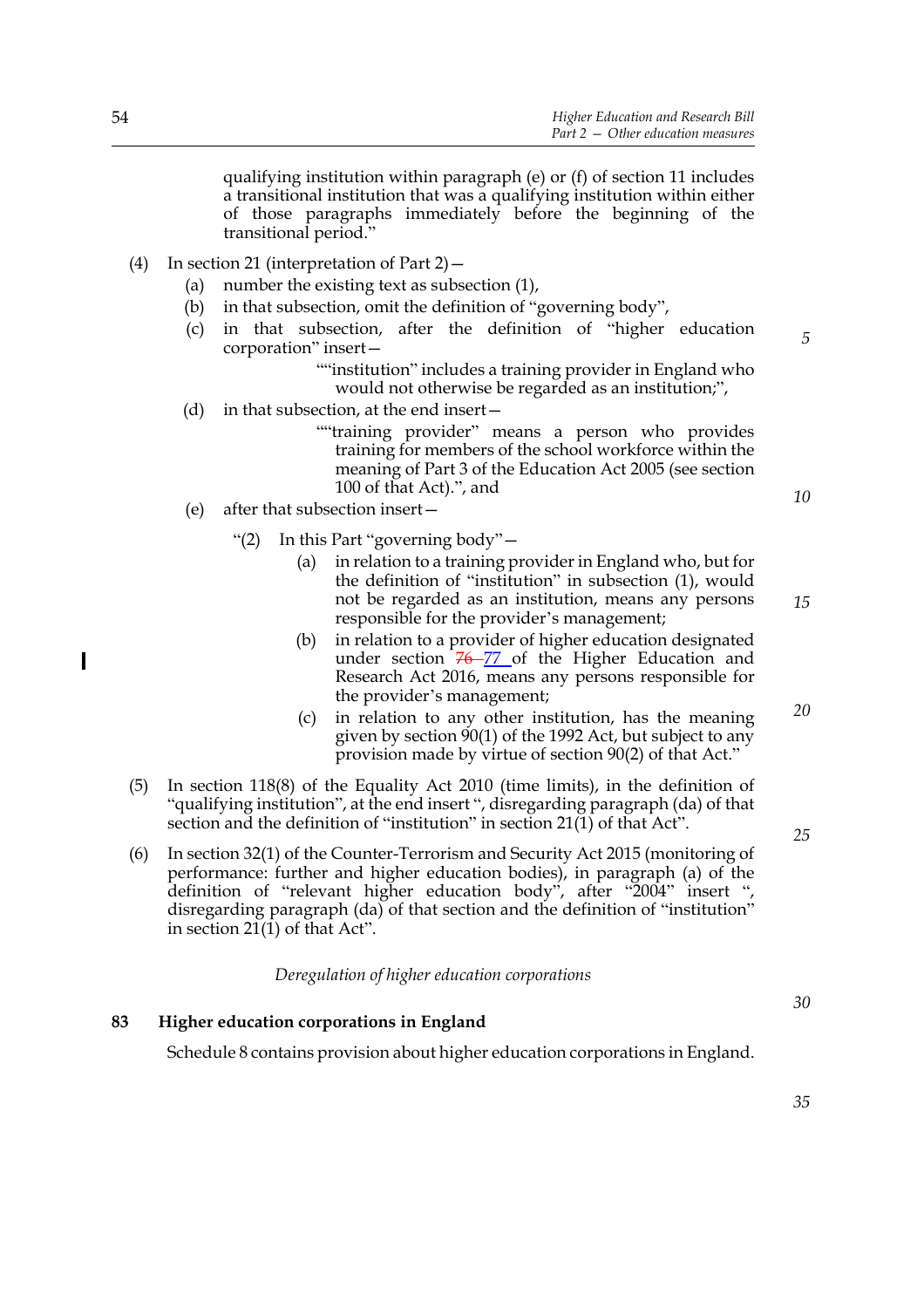$\mathbf I$ 

 $\overline{\phantom{a}}$ 

#### **PART 3**

#### RESEARCH

|            | Establishment of United Kingdom Research and Innovation                                                                                                                                                                                                                                                                                                                                                                                                                                                                                                | 5              |
|------------|--------------------------------------------------------------------------------------------------------------------------------------------------------------------------------------------------------------------------------------------------------------------------------------------------------------------------------------------------------------------------------------------------------------------------------------------------------------------------------------------------------------------------------------------------------|----------------|
| 84         | <b>United Kingdom Research and Innovation</b>                                                                                                                                                                                                                                                                                                                                                                                                                                                                                                          |                |
| (1)        | A body corporate called United Kingdom Research and Innovation or, in<br>Welsh, Ymchwil ac Arloesedd y Deyrnas Unedig, is established.                                                                                                                                                                                                                                                                                                                                                                                                                 |                |
| (2)        | In this Act that body is referred to as "UKRI".                                                                                                                                                                                                                                                                                                                                                                                                                                                                                                        |                |
| (3)        | Section 84-85 and Schedule 9 contain further provision about UKRI.                                                                                                                                                                                                                                                                                                                                                                                                                                                                                     | 10             |
| 85         | <b>The Councils of UKRI</b>                                                                                                                                                                                                                                                                                                                                                                                                                                                                                                                            |                |
| (1)        | UKRI is to have the following committees (referred to in this Part as the<br>"Councils") –<br>the Arts and Humanities Research Council,<br>(a)<br>the Biotechnology and Biological Sciences Research Council,<br>(b)<br>the Economic and Social Research Council,<br>(c)<br>the Engineering and Physical Sciences Research Council,<br>(d)<br>the Medical Research Council,<br>(e)<br>the Natural Environment Research Council,<br>(f)<br>the Science and Technology Facilities Council,<br>(g)<br>Innovate UK, and<br>(h)<br>Research England.<br>(i) | 15<br>20<br>25 |
| (2)<br>(3) | The Secretary of State may by regulations amend subsection $(1)$ so as to $-$<br>add or omit a Council, or<br>(a)<br>change the name of a Council.<br>(b)<br>But the regulations may not omit, or change the name of, Innovate UK or                                                                                                                                                                                                                                                                                                                   |                |
|            | Research England.<br>Research and innovation functions and role of the Councils                                                                                                                                                                                                                                                                                                                                                                                                                                                                        | 30             |
| 86         | UK research and innovation functions                                                                                                                                                                                                                                                                                                                                                                                                                                                                                                                   |                |
| (1)        | UKRI may-<br>carry out research into science, technology, humanities and new ideas,<br>(a)<br>facilitate, encourage and support research into science, technology,<br>(b)<br>humanities and new ideas,<br>facilitate, encourage and support the development and exploitation of<br>(c)<br>technology technology,<br>science,<br>new<br><u>ideas</u><br>and<br>new<br>ideasadvancements in humanities,<br>collect, disseminate and advance knowledge in and in connection with<br>(d)                                                                   | 35             |
|            | science, technology, humanities and new ideas,                                                                                                                                                                                                                                                                                                                                                                                                                                                                                                         |                |

- (e) promote awareness and understanding of science, technology, humanities and new ideas,
- (f) provide advice on any matter relating to any of its functions, and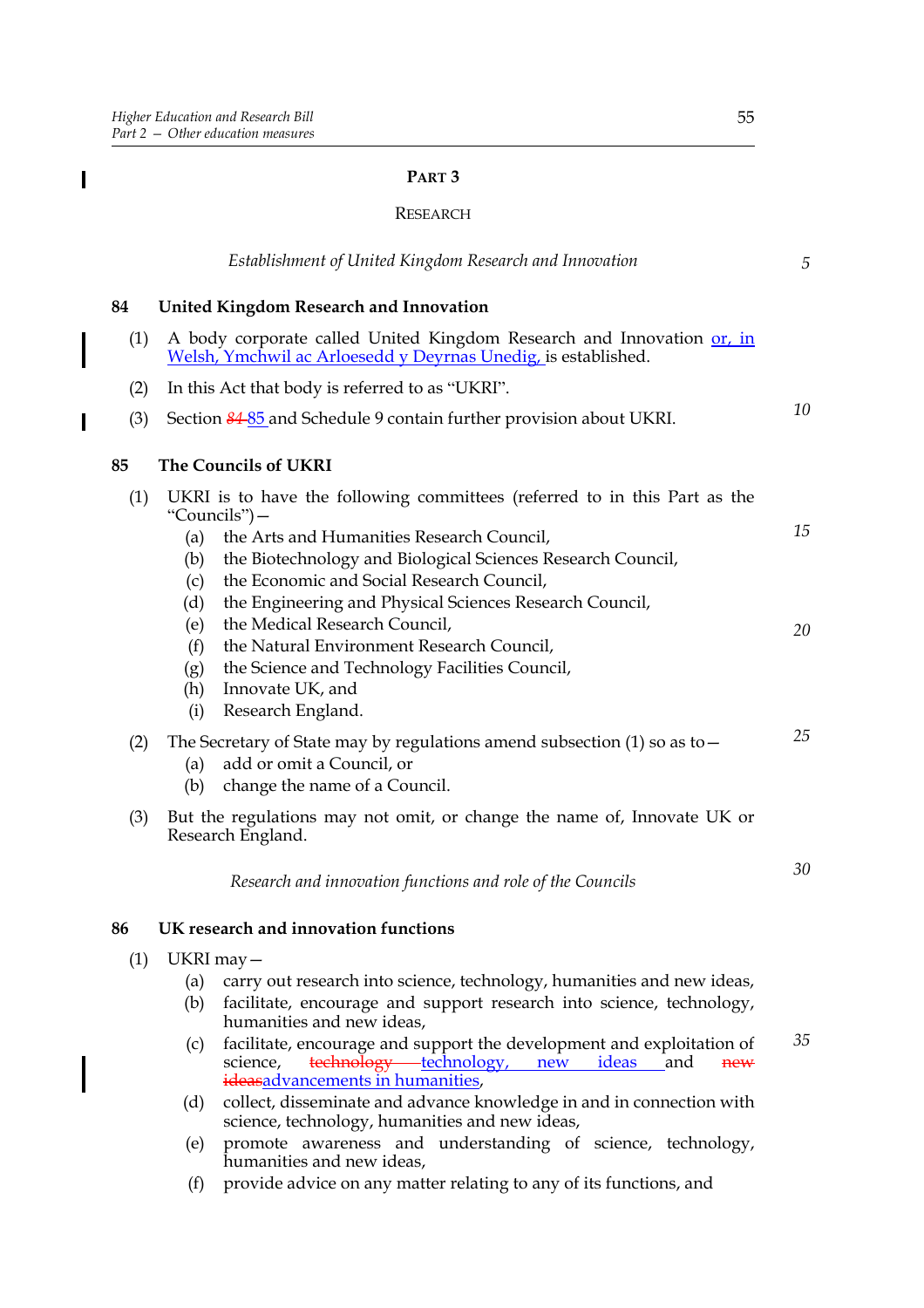- (g) promote awareness and understanding of its activities.
- (2) The activities which UKRI may carry out in, or in connection with, exercising a function conferred by subsection (1) are not restricted to the United Kingdom.
- (3) Section  $86-87$  makes further provision about the giving of financial support under this section.
	- (4) Sections  $\frac{87.88 \text{ to } 90.91 \text{ provide for UKRI to make arrangements for the exercise}$ of functions by the Councils on UKRI's behalf.

#### **87 Financial support: supplementary provision**

- (1) The power of UKRI under section *85* 86 to give financial support includes, in particular, power to make grants, loans or other payments.
- (2) Financial support may be given by UKRI under that section on such terms and conditions as UKRI considers appropriate.
- (3) The terms and conditions may, in particular—
	- (a) enable UKRI to require the repayment, in whole or in part, of sums paid by UKRI if any of the terms and conditions subject to which the sums were paid is not complied with,
	- (b) require the payment of interest in respect of any period during which a sum due to UKRI in accordance with any of the terms and conditions remains unpaid, and
	- (c) require a person to whom financial support is given to provide UKRI with any information it requests for the purpose of the exercise of any of its functions.
- (4) In exercising the power under section  $85-86$  to give financial support to any person, UKRI must have regard to the desirability of not discouraging the person from maintaining or developing funding from other sources. *25*

#### **88 Exercise of functions by science and humanities Councils**

(1) UKRI must arrange for the Council listed in the first column of the following table to exercise such functions of UKRI in respect of the field of activity listed in the corresponding entry in the second column of the table as UKRI may determine. *30*

| Council                                                       | Field of activity                        |    |
|---------------------------------------------------------------|------------------------------------------|----|
| Arts and Humanities Research   Arts and humanities<br>Council |                                          | 35 |
| Biotechnology and Biological<br>Sciences Research Council     | Biotechnology and biological<br>sciences |    |
| Economic and Social Research<br>Council                       | Social sciences                          | 40 |
| and Physical<br>Engineering<br>Sciences Research Council      | Engineering and physical<br>sciences     |    |

 $\overline{\phantom{a}}$ 

*10*

*5*

*20*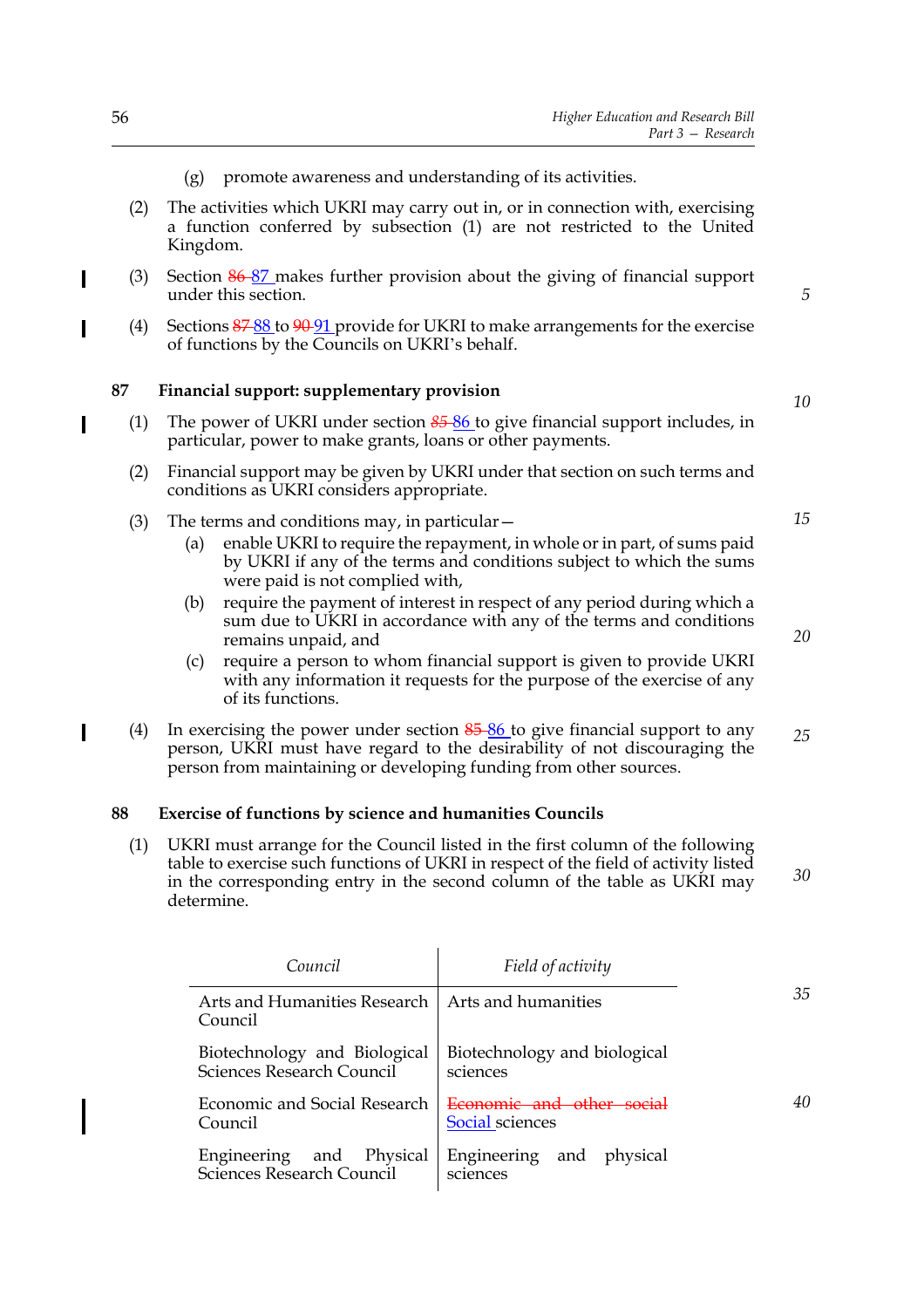$\overline{\mathbf{I}}$ 

 $\overline{\mathbf{I}}$ 

|     | Council                                                                                                                                                                                                                                                                                                                                      | Field of activity                                                                                                                                                                                                     |          |
|-----|----------------------------------------------------------------------------------------------------------------------------------------------------------------------------------------------------------------------------------------------------------------------------------------------------------------------------------------------|-----------------------------------------------------------------------------------------------------------------------------------------------------------------------------------------------------------------------|----------|
|     | <b>Medical Research Council</b>                                                                                                                                                                                                                                                                                                              | Medicine and biomedicine<br>Medicine and biomedicine<br>aimed at improving human<br>health                                                                                                                            | 5        |
|     | Natural<br>Environment<br><b>Research Council</b>                                                                                                                                                                                                                                                                                            | <del>Earth</del><br>sciences<br>Environmental<br>and<br>ecologyrelated sciences                                                                                                                                       |          |
|     | Technology<br>Science<br>and<br><b>Facilities Council</b>                                                                                                                                                                                                                                                                                    | Astronomy, particle <i>physics</i> ,<br>space science, nuclear<br>physics and provision and<br>operation<br>of<br>research<br>facilities in relation to any<br>area of activity specified in<br>this column           | 10<br>15 |
| (2) | Arrangements under this section may, in particular, provide for the exercise by<br>the Council concerned of UKRI's functions under paragraph 8(1) and (2) of<br>Schedule 9 in relation to relevant specialist employees.                                                                                                                     |                                                                                                                                                                                                                       | 20       |
| (3) | A "relevant specialist employee", in relation to a Council, means a researcher<br>or scientist employed by UKRI to work in the field of activity of that Council<br>(see the table in subsection $(1)$ ).                                                                                                                                    |                                                                                                                                                                                                                       |          |
| (4) | Arrangements under this section must require the Council concerned, when<br>exercising any function to which the arrangements relate, to have regard to the<br>$desirability of -$<br>contributing to economic growth in the United Kingdom, and<br>(a)<br>improving quality of life (whether in the United Kingdom or<br>(b)<br>elsewhere). |                                                                                                                                                                                                                       |          |
| (5) | The Secretary of State may by regulations -<br>(a)<br>provision made by regulations under section 8485;<br>amend the second column of that table.<br>(b)                                                                                                                                                                                     | amend the first column of the table in subsection $(1)$ in consequence of                                                                                                                                             | 30       |
| 89  | <b>Exercise of functions by Innovate UK</b>                                                                                                                                                                                                                                                                                                  |                                                                                                                                                                                                                       |          |
| (1) | UKRI must arrange for Innovate UK to exercise such functions of UKRI as<br>UKRI may determine for the purpose of increasing economic growth in the<br>United Kingdom.                                                                                                                                                                        |                                                                                                                                                                                                                       | 35       |
| (2) | Innovate UK of UKRI's function mentioned in section $8586(1)(a)$ .                                                                                                                                                                                                                                                                           | But arrangements may not be made under this section for the exercise by                                                                                                                                               |          |
| (3) | desirability of –<br>(a)<br>business in the United Kingdom, and                                                                                                                                                                                                                                                                              | Arrangements under this section must require Innovate UK, when exercising<br>any function to which the arrangements relate, to have regard to the<br>benefitting (whether directly or indirectly) persons carrying on | 40       |

(b) improving quality of life in the United Kingdom.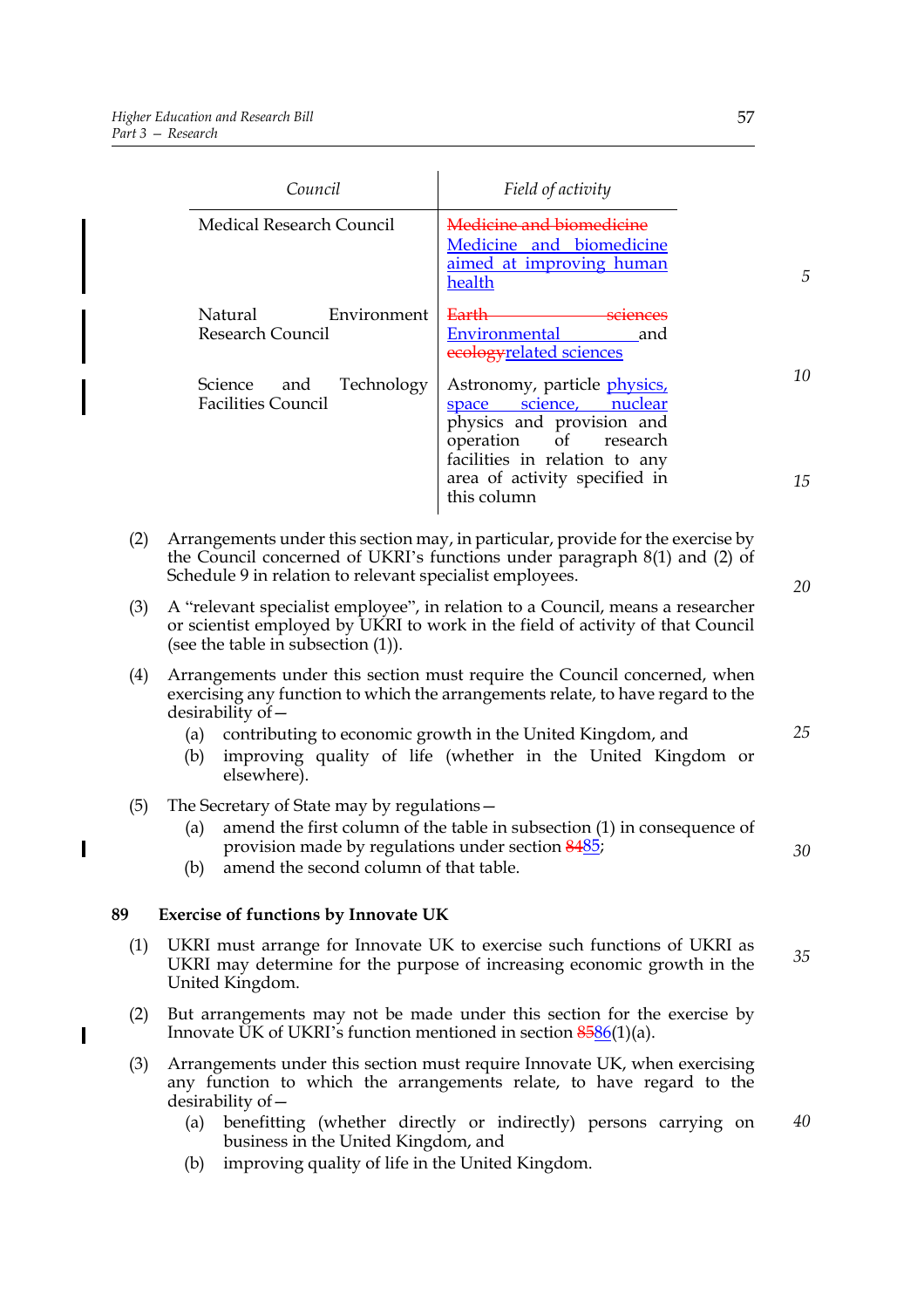#### **90 Exercise of functions by Research England**

- (1) UKRI must arrange for Research England to exercise such functions of UKRI as UKRI may determine for the purpose of giving financial support within subsection  $(2)$  or  $(3)$ .
- (2) Financial support is within this subsection if it is given to the governing body of an eligible higher education provider in respect of expenditure incurred, or to be incurred, by the provider for the purposes of either or both of the following—
	- (a) the undertaking of research by the provider;
	- (b) the provision of facilities, or the carrying out of other activities, by the provider which its governing body considers it is necessary or desirable to provide or carry out for the purposes of, or in connection with, research. *10*
- (3) Financial support is within this subsection if it is given to any person in respect of expenditure incurred, or to be incurred, by the person for the purposes of the provision by any person of services for the purposes of, or in connection with, the undertaking of research by eligible higher education providers receiving financial support which is within subsection (2).
- (4) Arrangements under this section must require Research England, when exercising a function for the purpose of giving financial support, to consult such persons as Research England considers appropriate before determining any terms and conditions to be imposed in relation to the financial support.
- (5) "Eligible higher education provider" has the same meaning as in section 37.

#### **91 Exercise of functions by the Councils: supplementary**

- (1) UKRI may arrange for any Council to exercise such other functions of UKRI as UKRI may determine in addition to those exercisable by the Council pursuant to arrangements under section 8788, 88-89 or 89-90 (as the case may be).
- (2) Arrangements under subsection (1) may result in a function of UKRI being exercisable by more than one Council.
- (3) A function of UKRI which is exercisable by a Council on UKRI's behalf pursuant to arrangements under sections  $\frac{87}{88}$  to  $\frac{89}{90}$  or subsection (1) may also be exercised by UKRI in other ways UKRI.
- (4) Arrangements under sections 87 88 to 89 90 or subsection (1) must require the Council concerned to provide UKRI with such advice or information about the exercise of any function to which the arrangements relate as UKRI may require it to provide.

*Strategies and strategic delivery plans*

#### **92 UKRI's research and innovation strategy**

- (1) UKRI must—
	- (a) if requested to do so by the Secretary of State, prepare a strategy for the exercise of its functions during the period specified in the request, and
	- (b) submit the strategy to the Secretary of State for approval.

*5*

*15*

*20*

*25*

*35*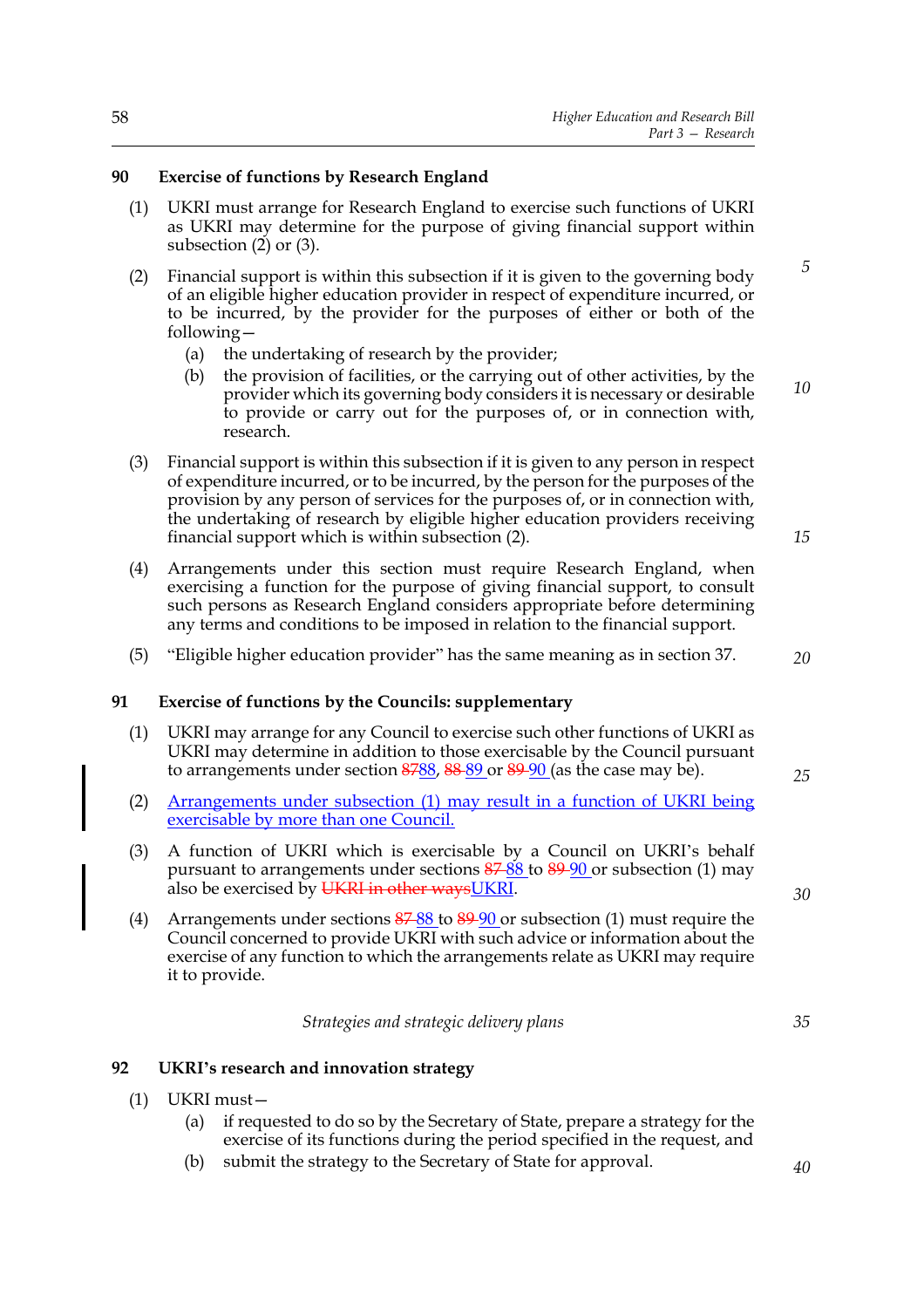$\overline{\phantom{a}}$ 

I

- (2) A strategy under subsection (1) is referred to in this Part as a "research and innovation strategy".
- (3) A research and innovation strategy must specify—
	- (a) the period before the end of which each Council must submit a strategic delivery plan to UKRI under section 9293, and
	- (b) the period to which such a plan must relate.
- (4) The Secretary of State may approve a research and innovation strategy with or without modifications.
- (5) UKRI must publish a research and innovation strategy approved under this section in such manner as the Secretary of State may require it to be published. *10*

#### **93 Councils' strategic delivery plans**

- (1) This section applies where UKRI publishes a research and innovation strategy under section 9192. *15*
- (2) UKRI must arrange for each Council to—
	- (a) prepare a strategic delivery plan for the period specified in the strategy by virtue of section  $9192(3)(b)$ , and
	- (b) submit it to UKRI for approval.
- (3) The strategic delivery plan must be submitted before the end of the period specified in the strategy by virtue of section  $9192(3)(a)$ .
- (4) A strategic delivery plan is a plan setting out the Council's proposals for the exercise by the Council, during the period to which the plan relates, of functions of UKRI pursuant to arrangements under sections  $\frac{87}{88}$  to  $\frac{9091}{888}$ .
- (5) UKRI may approve a strategic delivery plan with or without modifications.
- (6) UKRI must publish a strategic delivery plan approved under this section in such manner as the Secretary of State may require it to be published.
- (7) Arrangements under sections  $87-88$  to  $90-91$  must require the Council concerned, when exercising any function to which the arrangements relate, to do so in accordance with any relevant strategic delivery plan. *30*
- (8) A strategic delivery plan is a "relevant strategic delivery plan" for the purposes of subsection (7) if—
	- (a) it was prepared by the Council concerned and has been approved under this section, and *35*
	- (b) it relates to the period during which the function concerned is being exercised.

#### *Funding and directions*

#### **94 Grants to UKRI from the Secretary of State**

- (1) The Secretary of State may make grants to UKRI of such amounts, and subject to such terms and conditions, as the Secretary of State considers appropriate.
- (2) Where a grant is made in respect of functions exercisable by Research England pursuant to arrangements under section 90, terms and conditions under subsection (1) may be imposed only if  $-$ *45*

*5*

*25*

*20*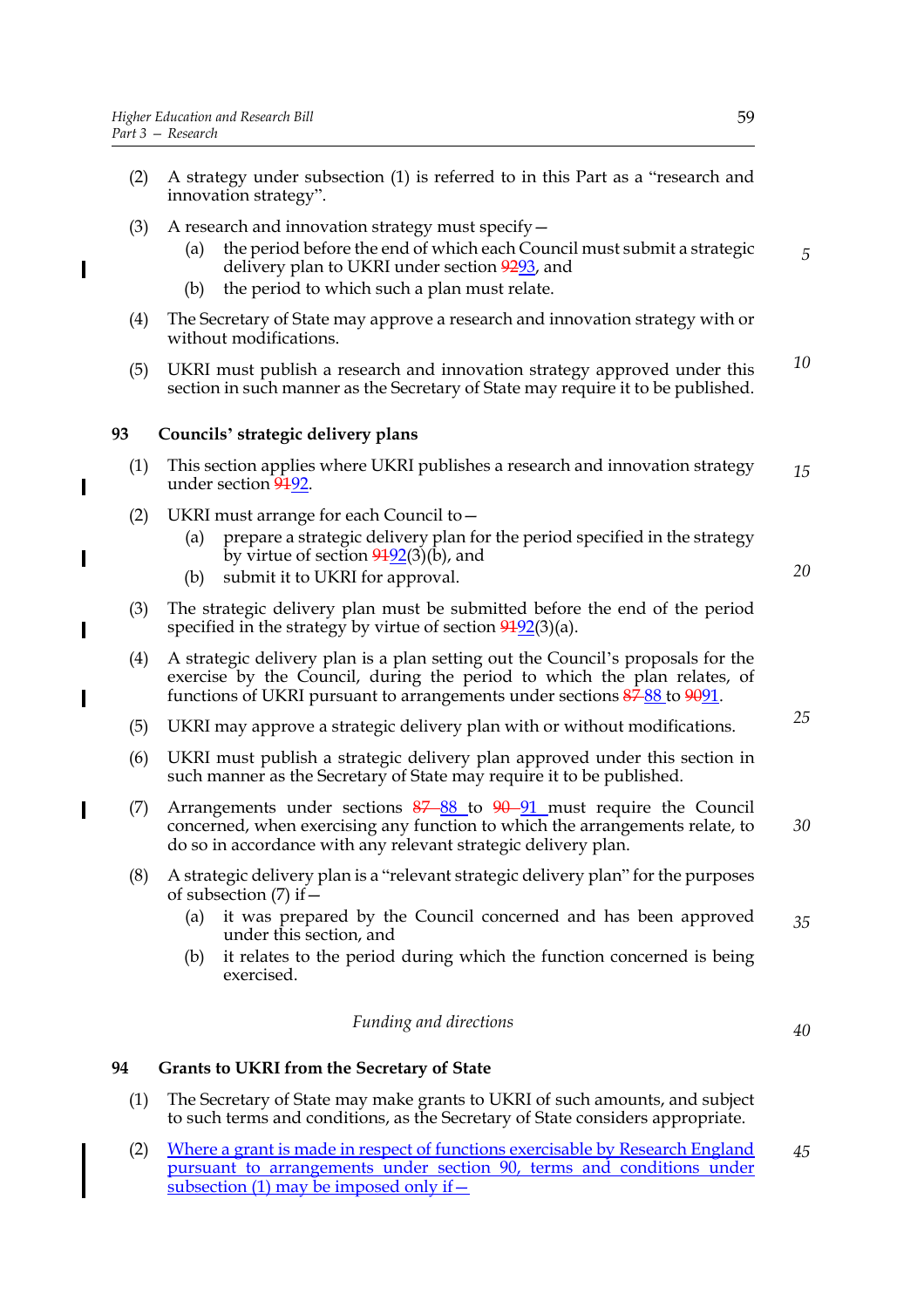- (a) they are requirements to be met before financial support of a specified amount or of a specified description is given by Research England in respect of activities carried on by an institution, and
- (b) they apply to every institution, or every institution within a specified description, in respect of whose activities that support may be provided.
- (3) Where a grant is made in respect of functions exercisable by Research England pursuant to arrangements under section 8990, any terms and conditions under subsection (1) may not be framed by reference to—
	- (a) particular courses of study or programmes of research (including the contents of courses or programmes and the manner in which they are taught, supervised or assessed), or
	- (b) the criteria for the selection and appointment of academic staff and for the admission of students.
- (4) Terms and conditions under subsection  $(1)$  may, in particular  $-$ 
	- (a) enable the Secretary of State to require the repayment, in whole or in part, of sums paid by the Secretary of State if any of the terms and conditions subject to which the sums were paid is not complied with, and *15*
	- (b) require the payment of interest in respect of any period during which a sum due to the Secretary of State in accordance with any of the terms and conditions remains unpaid.
- (5) In this section "specified" means specified in the terms and conditions.

#### **95 Secretary of State's power to give directions to UKRI**

- (1) The Secretary of State may give UKRI directions about the allocation or expenditure by UKRI of grants received under section 9394.
- (2) But the The Secretary of State may not give a direction under this section in respect of functions exercisable by Research England pursuant to arrangements under section  $89$  which is framed by reference to  $90$ , only if  $-$ 
	- (a) it relates to requirements to be met before financial support of a specified amount or of a specified description is given by Research England in respect of activities carried on by an institution, and
	- (b) it relates to every institution, or every institution within a specified description, in respect of whose activities that support may be provided.
- (3) The Secretary of State may not give a direction under this section in respect of functions exercisable by Research England pursuant to arrangements under section 90 which is framed by reference to—
	- (a) particular courses of study or programmes of research (including the contents of courses or programmes and the manner in which they are taught, supervised or assessed), or
	- (b) the criteria for the selection and appointment of academic staff and for the admission of students.
- (4) UKRI must comply with any directions given under this section.
- (5) In this section "specified" means specified in the direction.

 $\overline{\phantom{a}}$ 

*5*

*10*

*20*

*25*

*30*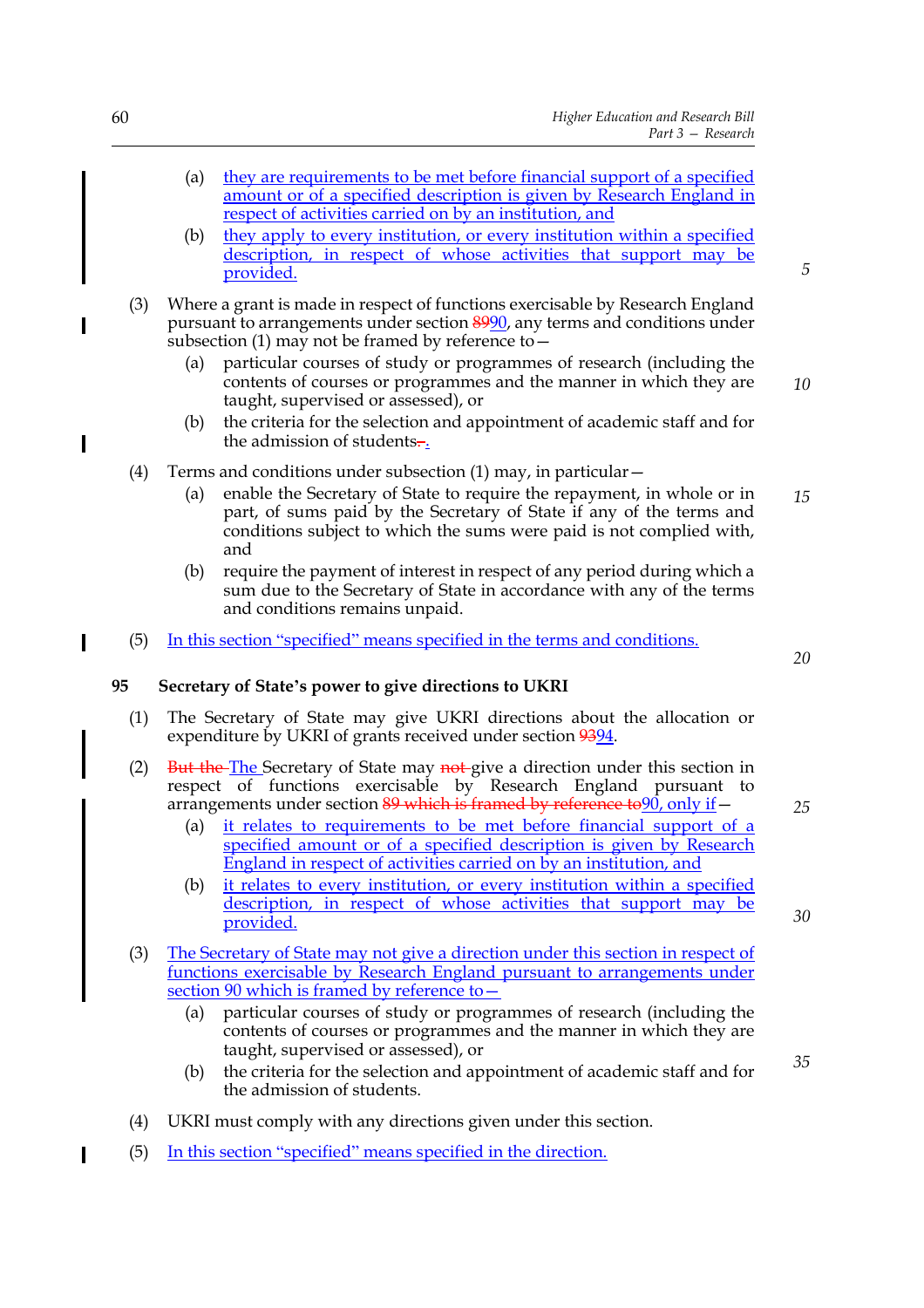#### **96 Balanced funding and advice from UKRI**

- (1) The Secretary of State must have regard to the matters mentioned in subsection  $(2)$  when  $-$ 
	- (a) deciding to make a grant under section  $9394$ ,
	- (b) determining any terms and conditions of a grant under that section, or
	- (c) giving a direction under section 9495.

#### (2) The matters are—

 $\overline{\phantom{a}}$ 

 $\overline{\phantom{a}}$ 

 $\overline{\phantom{a}}$ 

 $\overline{\phantom{a}}$ 

- (a) the balanced funding principle, and
- (b) any advice provided to the Secretary of State by UKRI about the allocation of funding in relation to its functions.

#### (3) The "balanced funding principle" is the principle that it is necessary to ensure that a reasonable balance is achieved in the allocation of funding as between—

- (a) functions exercisable by the Councils mentioned in section 8788(1) pursuant to arrangements under that section, and
- (b) functions exercisable by Research England pursuant to arrangements under section 8990.

#### *General functions*

#### **97 General duties**

- (1) In exercising its functions, UKRI must have regard to the need to use its resources in the most efficient, effective and economic way. *20*
- (2) In exercising its functions, including its duty under subsection (1), UKRI must have regard to guidance given to it by the Secretary of State.

#### **98 Power to require information and advice from UKRI**

- (1) UKRI must provide the Secretary of State with—
	- (a) such information regarding any of its functions, or obtained in the exercise of any of its functions, as the Secretary of State may require it to provide, and
	- (b) such advice regarding any of its functions as the Secretary of State may require it to provide.
- (2) UKRI must provide information or advice under subsection (1) in such form as the Secretary of State may require it to be provided.

#### **99 Studies for improving economy, efficiency and effectiveness**

- (1) UKRI may arrange for studies falling within subsection (2) to be promoted or carried out by a person.
- (2) Studies fall within this subsection if they are designed to improve economy, efficiency and effectiveness in carrying out activities in respect of which UKRI gives financial support.
- (3) A person promoting or carrying out such studies at the request of UKRI ("a researcher") may require the person carrying out the activities—

*5*

*10*

*15*

*35*

*30*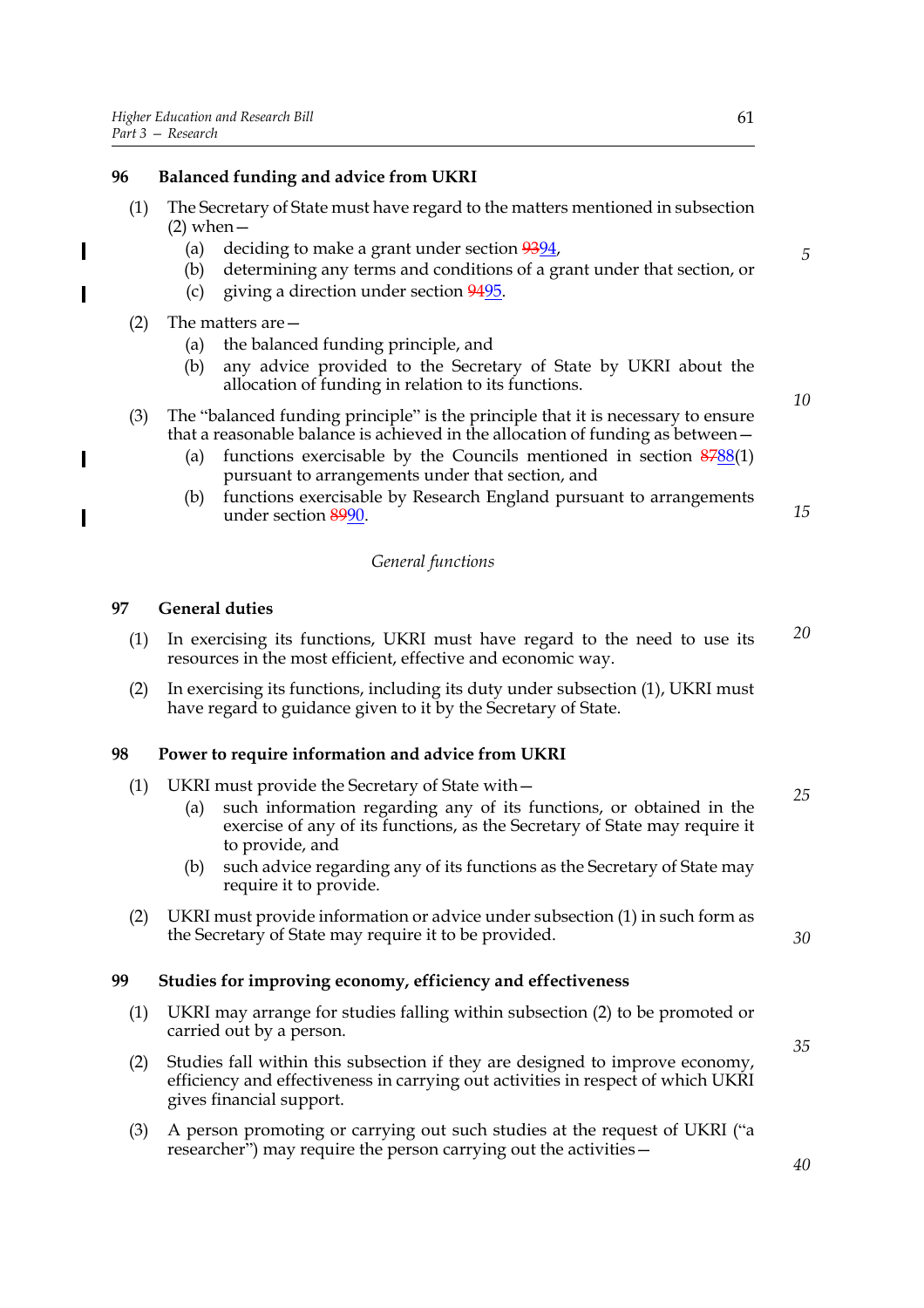|     | (a)                                                                                                                                         | to provide the researcher or an authorised person with such<br>information as the researcher may reasonably require for that purpose,<br>and                                                                                         |                |
|-----|---------------------------------------------------------------------------------------------------------------------------------------------|--------------------------------------------------------------------------------------------------------------------------------------------------------------------------------------------------------------------------------------|----------------|
|     | (b)                                                                                                                                         | to make available for inspection, to the researcher or an authorised<br>person, their accounts and such other documents as the researcher may<br>reasonably require for that purpose.                                                | $\overline{5}$ |
| (4) |                                                                                                                                             | "Authorised person" means a person authorised by the researcher.                                                                                                                                                                     |                |
| 100 |                                                                                                                                             | Provision of research services                                                                                                                                                                                                       |                |
| (1) |                                                                                                                                             | UKRI may, in connection with any of its functions, provide research services to<br>a person (whether or not in the United Kingdom).                                                                                                  | 10             |
| (2) | (a)                                                                                                                                         | The following are "research services" –<br>undertaking research in relation to into science, technology, humanities<br>or new ideas;                                                                                                 |                |
|     | (b)                                                                                                                                         | making facilities available for the undertaking of such research by<br>another person;                                                                                                                                               | 15             |
|     | (c)                                                                                                                                         | the carrying out of any other activity for the purposes of, or in<br>connection with, the undertaking of such research.                                                                                                              |                |
| (3) | Research services provided by virtue of this section may be provided subject to<br>such terms and conditions as UKRI considers appropriate. |                                                                                                                                                                                                                                      |                |
| (4) |                                                                                                                                             | UKRI may charge for research services provided by virtue of this section.                                                                                                                                                            | 20             |
| 101 |                                                                                                                                             | <b>Representing the United Kingdom</b>                                                                                                                                                                                               |                |
|     |                                                                                                                                             | UKRI must, if so requested by the Secretary of State, represent the government<br>of the United Kingdom in matters relating to international relations in any field<br>of activity connected to its functions.                       | 25             |
|     |                                                                                                                                             | Supplementary                                                                                                                                                                                                                        |                |
| 102 |                                                                                                                                             | Predecessor bodies and preservation of symbolic property                                                                                                                                                                             | 30             |
| (1) | (a)<br>(b)                                                                                                                                  | The following bodies corporate (each a "research council") cease to exist –<br>the Arts and Humanities Research Council,<br>the Biotechnology and Biological Sciences Research Council,<br>the Economic and Social Research Council, |                |
|     |                                                                                                                                             |                                                                                                                                                                                                                                      |                |
|     | (c)<br>(d)<br>(e)<br>(f)<br>(g)<br>(h)                                                                                                      | the Engineering and Physical Sciences Research Council,<br>the Medical Research Council,<br>the Natural Environment Research Council,<br>the Science and Technology Facilities Council, and<br>the Technology Strategy Board.        | 35             |
| (2) |                                                                                                                                             | The Royal Charters establishing the research councils, and any supplemental<br>Royal Charter granted to a council, are revoked.                                                                                                      | 40             |

 $\mathbf I$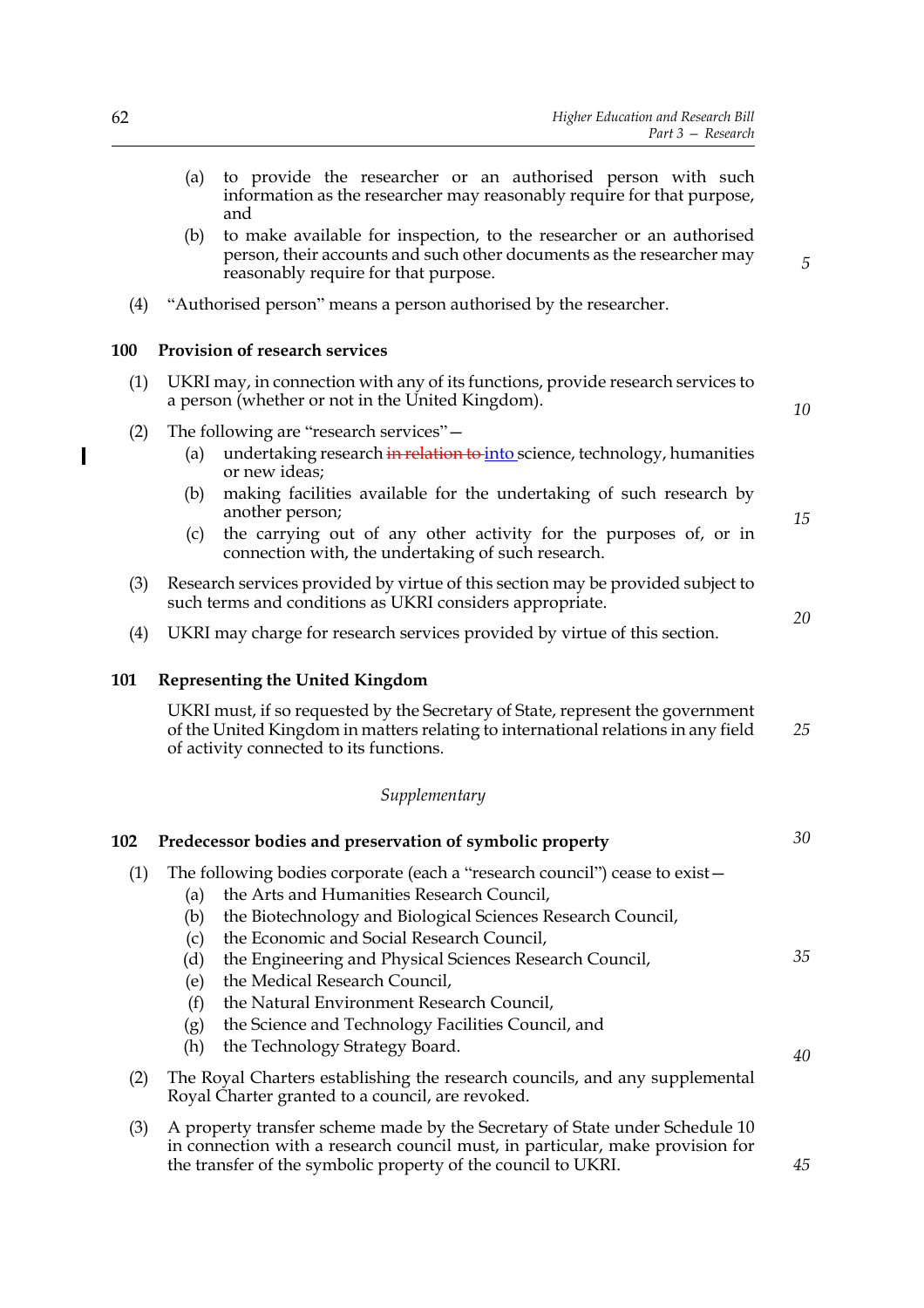| (4) |                 | The symbolic property of a research council is -                                                                                                                                                                                                           |    |
|-----|-----------------|------------------------------------------------------------------------------------------------------------------------------------------------------------------------------------------------------------------------------------------------------------|----|
|     | (a)             | the name of, and any other name used by, the council $\frac{1}{2}$                                                                                                                                                                                         |    |
|     | (b)             | any goodwill in a name falling within paragraph $(a)_{i}$                                                                                                                                                                                                  |    |
|     | (c)             | any logo or insignia of the council <sub>i, and</sub>                                                                                                                                                                                                      |    |
|     | (d)             | any seal of the council.                                                                                                                                                                                                                                   | 5  |
|     |                 |                                                                                                                                                                                                                                                            |    |
| 103 |                 | <b>Amendments to powers to support research</b>                                                                                                                                                                                                            |    |
| (1) |                 | <u>In section 5 of the Science and Technology Act 1965 (further powers of</u><br>Secretary of State), after subsection (1) insert-                                                                                                                         |    |
|     | " $(1ZA)$       | The power to give financial support under subsection (1)(a) includes, in<br>particular, power to make a grant, loan or other payment, on such<br>terms and conditions as the relevant authority considers appropriate.                                     | 10 |
|     | (1ZB)           | <u>The terms and conditions may, in particular –</u>                                                                                                                                                                                                       |    |
|     |                 | enable the relevant authority to require the repayment, in whole<br>(a)<br>or in part, of sums paid by it if any of the terms and conditions                                                                                                               |    |
|     |                 | subject to which the sums were paid is not complied with,<br>require the payment of interest in respect of any period during<br>(b)<br>which a sum due to the relevant authority in accordance with<br>any of the terms and conditions remains unpaid, and | 15 |
|     |                 | require a person to whom financial support is given to provide<br>(c)<br>the relevant authority with any information it requests for the<br>purpose of the exercise of any of its functions.                                                               |    |
|     | (1ZC)           | In subsections (1ZA) and (1ZB), "the relevant authority" means –                                                                                                                                                                                           | 20 |
|     |                 | in the case of the power of the Secretary of State to give financial<br>(a)<br>support under subsection (1)(a), the Secretary of State;                                                                                                                    |    |
|     |                 | in the case of the power of the Welsh Ministers to give financial<br>(b)<br>support under subsection (1)(a), the Welsh Ministers;                                                                                                                          |    |
|     |                 | in the case of the power of the Scottish Ministers to give<br>(c)<br>financial support under subsection $(1)(a)$ , the Scottish<br>Ministers."                                                                                                             |    |
| (2) |                 | In section 10 of the Higher Education Act 2004 (research in arts and                                                                                                                                                                                       | 25 |
|     |                 | humanities), after subsection (4) insert-                                                                                                                                                                                                                  |    |
|     | $\cdot\cdot(5)$ | The powers under this section to give financial support include, in<br>particular, power to make a grant, loan or other payment, on such<br>terms and conditions as the relevant authority considers appropriate.                                          |    |
|     | (6)             | The terms and conditions may, in particular $-$                                                                                                                                                                                                            | 30 |
|     |                 | enable the relevant authority to require the repayment, in whole<br>(a)<br>or in part, of sums paid by it if any of the terms and conditions<br>subject to which the sums were paid is not complied with,                                                  |    |
|     |                 | require the payment of interest in respect of any period during<br>(b)<br>which a sum due to the relevant authority in accordance with<br>any of the terms and conditions remains unpaid, and                                                              | 35 |
|     |                 | require a person to whom financial support is given to provide<br>(c)<br>the relevant authority with any information it requests for the<br>purpose of the exercise of any of its functions.                                                               |    |
|     | (7)             | In subsections (5) and (6), "the relevant authority" means –                                                                                                                                                                                               |    |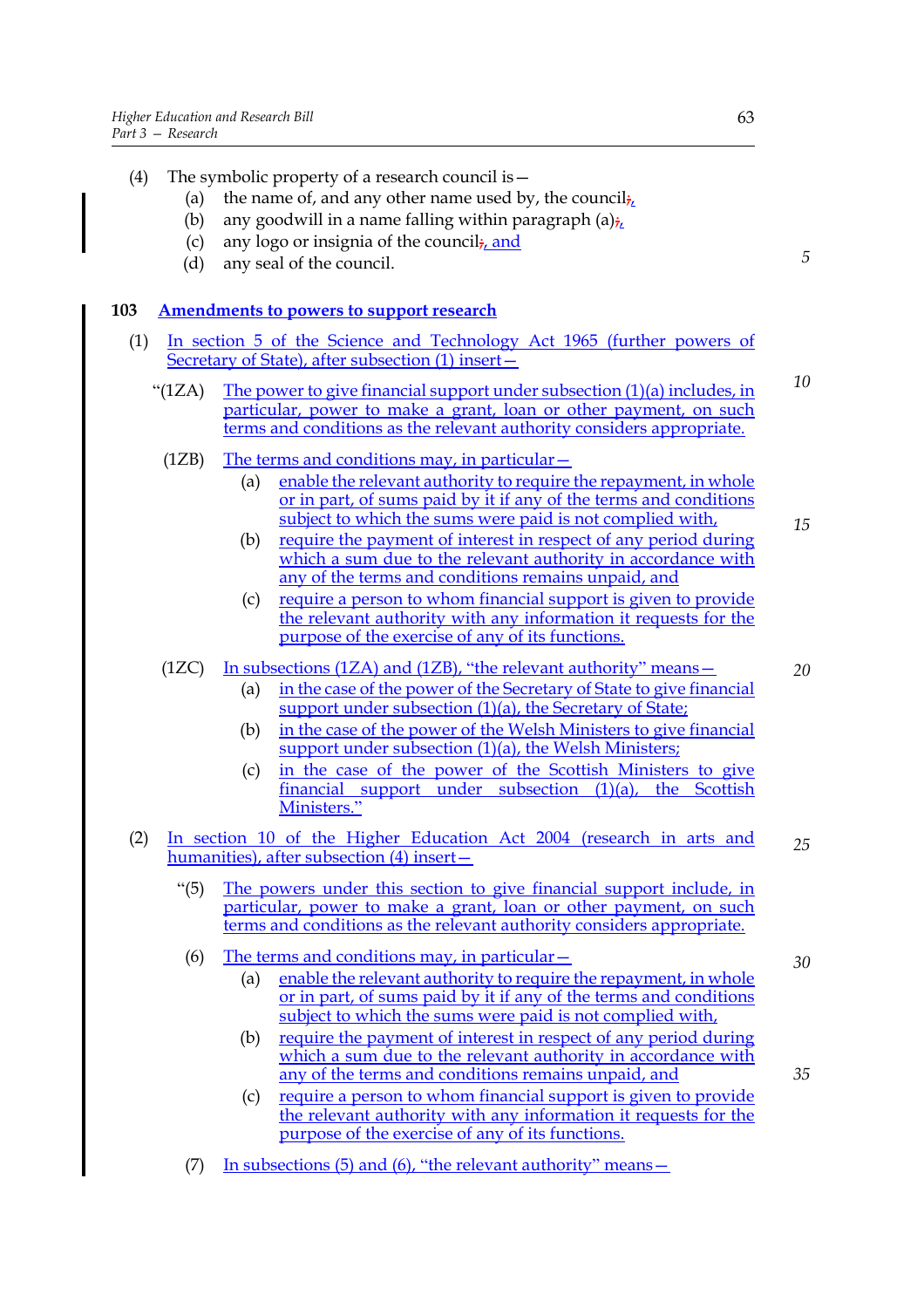| (a)                       | in the case of the power under subsection (1)(a), the Secretary of<br>State;                                                                           |    |
|---------------------------|--------------------------------------------------------------------------------------------------------------------------------------------------------|----|
| (b)                       | in the case of the power under subsection $(2)(a)$ , the Welsh<br>Ministers;                                                                           |    |
| (c)                       | in the case of the power under subsection (3)(a), the Scottish<br>Ministers;                                                                           | 5  |
| (d)                       | in the case of the power under subsection $(4)(a)$ , the Northern<br>Ireland<br>Department<br>having<br>responsibility<br>higher<br>for<br>education." |    |
|                           | <i><u><b>Interpretation</b></u></i>                                                                                                                    | 10 |
| <b>Definitions</b><br>104 |                                                                                                                                                        |    |
| In this Part-<br>(1)      |                                                                                                                                                        |    |
|                           | "Council" has the meaning given <b>in-</b> by section 8485;<br>"humanities" includes the arts;                                                         | 15 |
| 9192;                     | "research and innovation strategy" has the meaning given in-by section                                                                                 |    |
|                           | "science" includes social sciencesciences.                                                                                                             |    |
| (2)                       | In this Part, a reference to the United Kingdom includes a reference to any part                                                                       | 20 |

#### **PART 4**

**GENERAL** 

*25*

*40*

*General*

| <b>105</b> | Cooperation and information sharing between the OfS and UKRI |  |  |
|------------|--------------------------------------------------------------|--|--|
|------------|--------------------------------------------------------------|--|--|

| (1) | The OfS and UKRI may cooperate with one another in exercising any of their<br>functions.                                                   | 30 |
|-----|--------------------------------------------------------------------------------------------------------------------------------------------|----|
| (2) | The OfS and UKRI must, if required to do so by the Secretary of State,<br>cooperate with one another in exercising any of their functions. |    |
| (3) | The OfS may provide information to UKRI if the disclosure is made for the<br>purposes of the exercise of any function of UKRI.             | 35 |
| (4) | UKRI may provide information to the OfS if the disclosure is made for the<br>purposes of the exercise of any function of the OfS.          |    |
| (5) | Provision of information which is authorised by this section does not breach-                                                              |    |

- (a) an obligation of confidence owed by the person making the disclosure, or
- (b) any other restriction on the provision of information (however imposed).
- (6) But nothing in this section authorises the OfS or UKRI to provide information where doing so contravenes the Data Protection Act 1998.

 $\overline{\phantom{a}}$ 

 $\overline{\mathbf{I}}$ 

of the United Kingdom.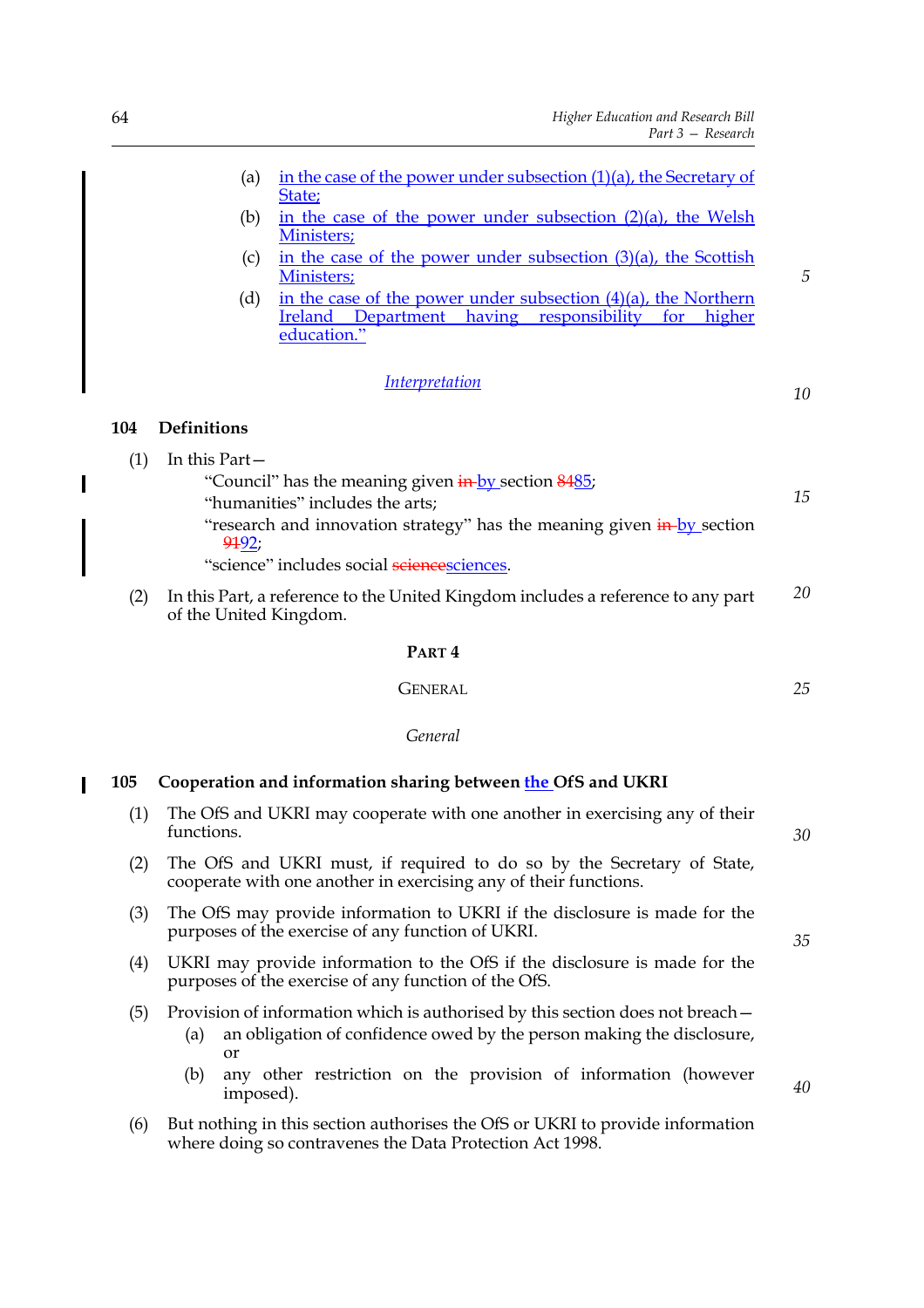#### **106 Joint working** (1) A relevant authority may exercise any of its functions jointly with another relevant authority if the condition in subsection (2) is met. (2) The condition is that it appears to the relevant authorities concerned that exercising the function jointly— (a) will be more efficient, or (b) will enable them more effectively to exercise any of their functions. (3) In this section "relevant authority" means— (a) the OfS, (b) UKRI, but only in relation to functions exercisable by Research England pursuant to arrangements made under section 90, (c) the Higher Education Funding Council for Wales, (d) the Scottish Further and Higher Education Funding Council, (e) the Secretary of State to the extent that the Secretary of State is exercising functions under section 14 of the Education Act 2002 (power to give financial assistance for purposes related to education or children etc), (f) the Welsh Ministers to the extent that they are exercising their functions under Part 2 of the Learning and Skills Act 2000 (further and sixth form education in Wales), or (g) the Department for the Economy in Northern Ireland, or the Department of Agriculture, Environment and Rural Affairs in Northern Ireland, in relation to funding higher education, or research, in Northern Ireland but only to the extent that the Department is exercising functions in connection with such funding. (4) For the purposes of subsection  $(3)(g)$  "higher education" has the same meaning as in Article 2(2) of the Further Education (Northern Ireland) Order 1997 (S.I. 1997/1772 (N.I. 15)).

#### **107 Advice to Northern Ireland departments**

- (1) The OfS and UKRI may provide such advisory services as the Department for the Economy in Northern Ireland or the Department of Agriculture, Environment and Rural Affairs in Northern Ireland may require in connection with the discharge of the Department's functions relating to higher education in Northern Ireland. *30*
- (2) The services may be provided on such terms as may be agreed.
- (3) For the purposes of this section "higher education" has the same meaning as in Article 2(2) of the Further Education (Northern Ireland) Order 1997 (S.I. 1997/ 1772 (N.I. 15)). *35*

#### **108 Transfer schemes**

Schedule 10 contains provision about schemes for the transfer of staff and property, rights and liabilities in connection with— *40*

- (a) the establishment of the OfS or UKRI by this Act, or
- (b) a body or office ceasing to exist by virtue of this Act.

*5*

*10*

*15*

*20*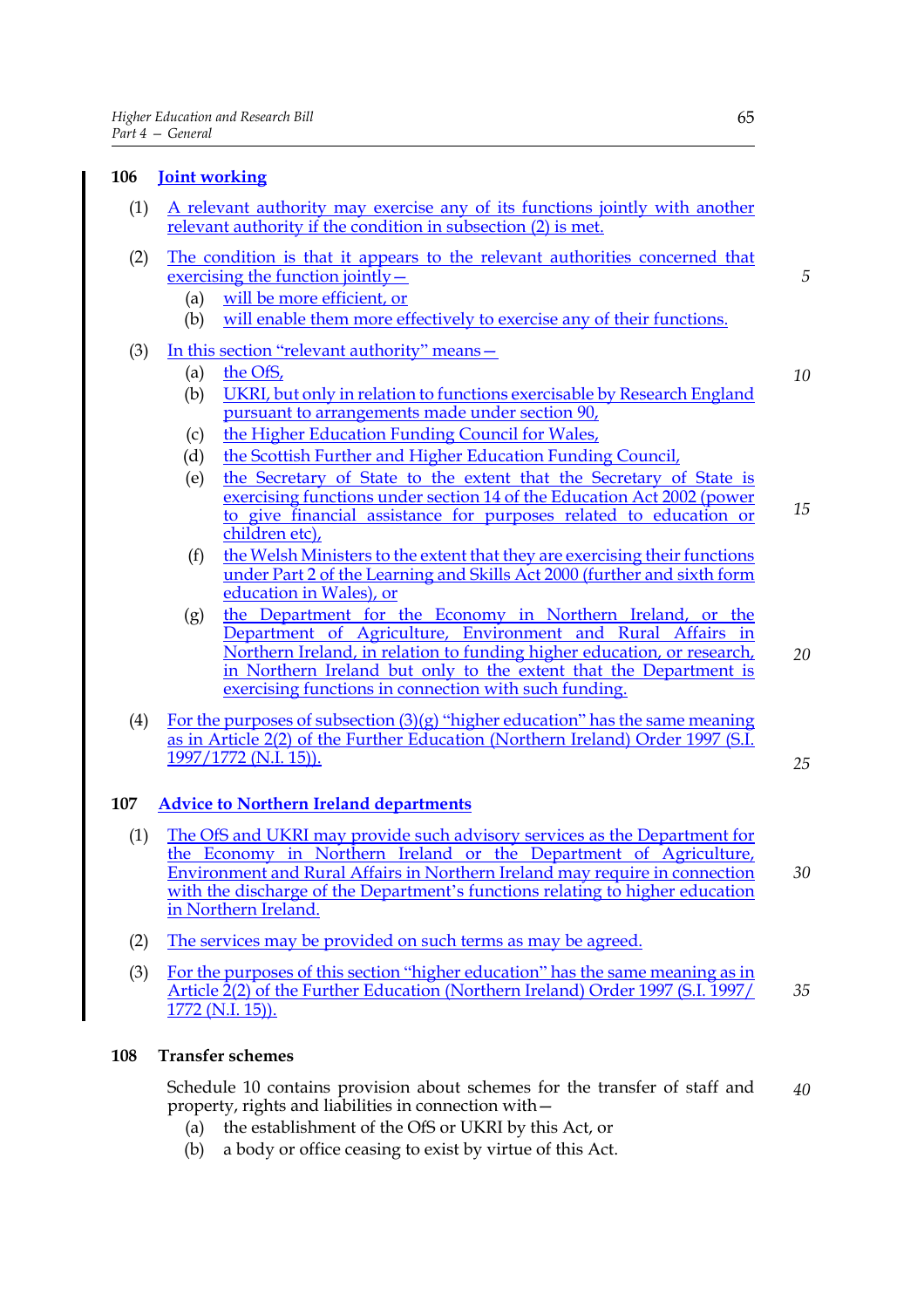#### **109 Power to make consequential provision etc**

- (1) The Secretary of State may by regulations make such provision as appears to the Secretary of State to be appropriate in consequence of any provision made by or under this Act.
- (2) The power conferred by subsection (1) includes power to amend, repeal, revoke or otherwise modify—
	- (a) primary or secondary legislation passed or made before this Act or in the same Session as this Act, or
	- (b) subject to subsection (3), a Royal Charter granted before this Act is passed or in the same Session as this Act.
- (3) Provision may be made under subsection (1) by virtue of subsection (2)(b) only if such provision appears to the Secretary of State to be appropriate in consequence of provision made by or under any of sections 40 to 55 (degree awarding powers and university title). *10*

#### **110 Transitional, transitory or saving provision**

The Secretary of State may by regulations make such transitional, transitory or saving provision as the Secretary of State considers appropriate in connection with the coming into force of any provision of this Act.

#### **111 Pre-commencement consultation**

- (1) Subsections (2) and (3) apply in relation to a provision of this Act under or by virtue of which the OfS has a function of consulting another person.
- (2) At any time before the provision comes into force (and whether before or after the passing of this Act), the Secretary of State, the DFA or HEFCE or any of them acting jointly— *25*
	- (a) may carry out any consultation that the OfS would have power or a duty to carry out after the provision comes into force, and
	- (b) for that purpose, may prepare drafts of any documents to which the consultation relates.
- (3) At any time after the provision comes into force, the OfS may elect to treat any consultation carried out or other thing done under subsection (2) by the Secretary of State, the DFA or HEFCE (or any of them acting jointly) as carried out or done by the OfS.
- (4) Subsections (5) and (6) apply in relation to a provision of this Act under or by virtue of which UKRI has a function of consulting another person.
- (5) At any time before the provision comes into force (and whether before or after the passing of this Act), the Secretary of State or HEFCE or the Secretary of State and HEFCE acting jointly -
	- (a) may carry out any consultation that UKRI would have power or a duty to carry out after the provision comes into force, and
	- (b) for that purpose, may prepare drafts of any documents to which the consultation relates.
- (6) At any time after the provision comes into force, UKRI may elect to treat any consultation carried out or other thing done under subsection (5) by the

*15*

*5*

*20*

*30*

*35*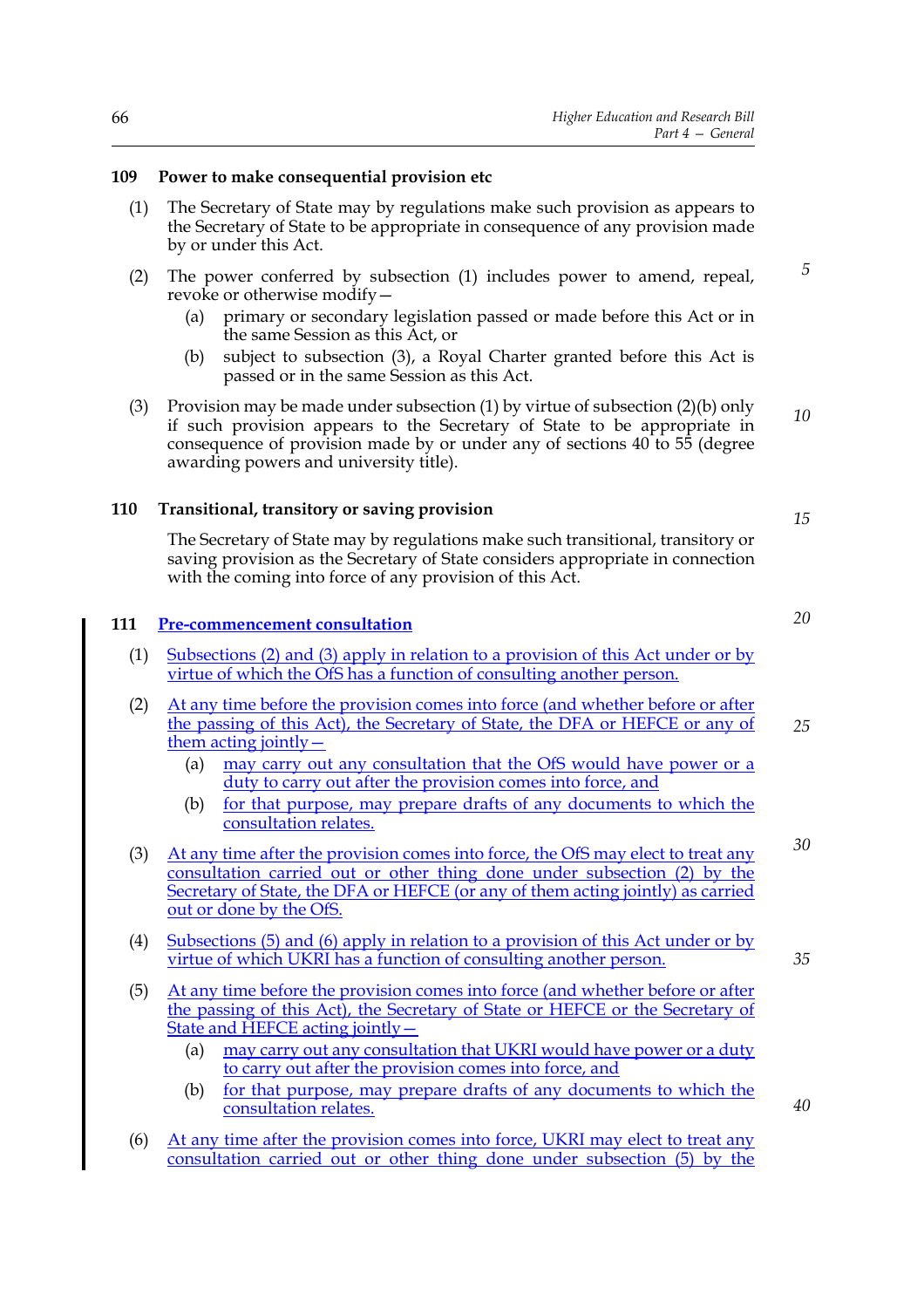Secretary of State or HEFCE (or the Secretary of State and HEFCE acting jointly) as carried out or done by UKRI.

# (7) In this section  $-$ "the DFA" means the Director of Fair Access to Higher Education; "HEFCE" means the Higher Education Funding Council for England.

## **112 Regulations**

 $\overline{\phantom{a}}$ 

I

I

- (1) Any power to make regulations under this Act is exercisable by statutory instrument.
- (2) A statutory instrument which contains (whether alone or with other provision) any of the following may not be made unless a draft of the instrument has been laid before, and approved by a resolution of, each House of Parliament—
	- (a) regulations under section 15(2) (power to impose monetary penalties);
	- (b) regulations under section 28(5) (regulations regarding the OfS's approval of access and participation plans);
	- (c) regulations under section 31(1) (content of such a plan: equality of opportunity); *15*
	- (d) regulations under section  $\frac{8485}{2}$  (regulations changing the structure of UKRI's Councils);
	- (e) regulations under section 8788(5) (regulations in connection with changes made to structure of UKRI's Councils or changing the fields of activity of the Councils);
	- (f) regulations under section  $\frac{105109}{11}$  (power to make consequential provision) which include provision that amends or repeals a provision of primary legislation or a Royal Charter.
- (3) Any other statutory instrument containing regulations under this Act is subject to annulment in pursuance of a resolution of either House of Parliament.
- (4) But subsection (3) does not apply to regulations under Schedule 2 to which paragraph  $4(2)(b)4(2)(b)$ ,  $(3)(b)3(b)$  or  $(4)(b)(4)(b)$  (regulations increasing the higher, basic or floor amounts) applies. *25*
- (5) Regulations under this Act may—
	- (a) make different provision for different purposes, cases or areas,
	- (b) make provision generally or only in relation to specified cases, and
	- (c) make incidental, consequential, supplementary, transitional, transitory or saving provision. *30*
- (6) Nothing in this Act is to be regarded as affecting the generality of subsection (5).
- (7) This section does not apply to regulations made under section  $\frac{112 117}{112}$ (commencement). *35*

## **113 Directions**

Any power conferred by this Act to give directions includes power, exercisable in the same manner and subject to the same conditions or limitations, to vary or revoke directions previously given.

*10*

*20*

*5*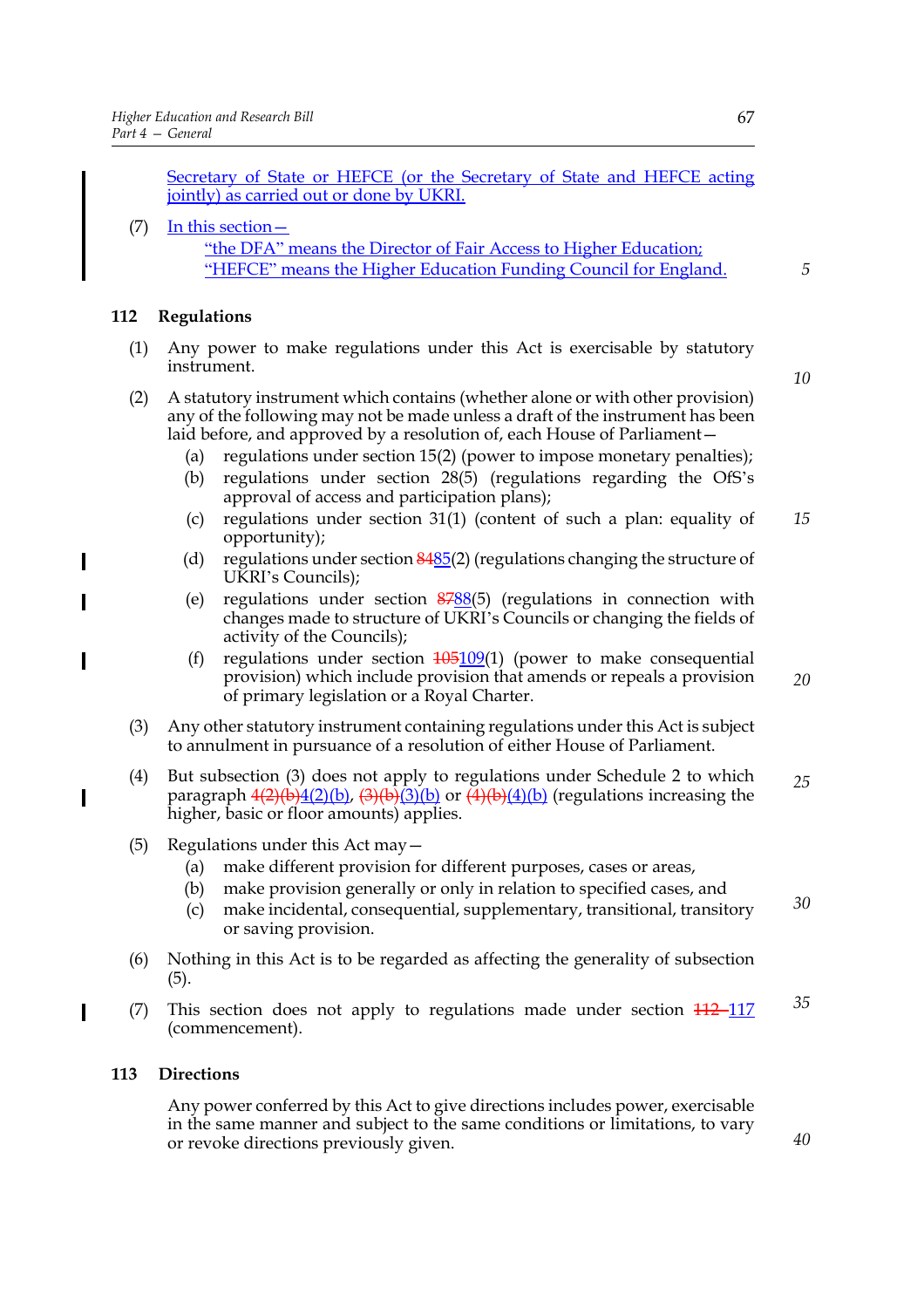# **114 General interpretation**

#### In this Act—

"notice" means written notice (and to "notify" means to give written notice);

"the OfS" has the meaning given by section 1;

"primary legislation" means—

- (a) an Act of Parliament;
- (b) an Act of the Scottish Parliament;
- (c) a Measure or Act of the National Assembly for Wales;
- (d) Northern Ireland legislation;

"secondary legislation" means an instrument made under primary legislation;

"UKRI" has the meaning given by section 8384.

# **115 Minor and consequential amendments**

- (1) Schedule 11 contains minor and consequential amendments relating to Part 1. *15*
- (2) Schedule 12 contains minor and consequential amendments relating to Part 3.

## **116 Extent**

- (1) Subject to the rest of this section, this Act extends to England and Wales only.
- (2) The following provisions also extend to Scotland and Northern Ireland—
	- (a) section 25 (rating the quality of, and the standards applied to, higher education);
		- (b) sections  $71 72$  and  $72 73$  (powers to obtain and use application-toacceptance datainformation);
		- (c) section 76 (meaning of "English higher education provider" etc);
	- (d) Part 3 (research);
	- (e) this Part.
- (3) Any amendment or repeal made by this Act has the same extent within the United Kingdom as the enactment amended or repealed.
- (4) Subsection (3) does not apply to the amendment made by section  $7879(4)$ (power to make alternative payments) which—
	- (a) so far as it inserts subsection  $(4B)(\frac{d}{e})$  into section 22 of the Teaching and Higher Education Act 1998, extends to England and Wales, Scotland and Northern Ireland,
	- (b) so far as it inserts subsection  $(4B)(ef)$ ,  $(fg)$  and  $(gh)$  into that section, extends to England and Wales and Northern Ireland, and
	- (c) otherwise extends to England and Wales only.
- (5) Subsection (3) does not apply to the amendments and repeals made by paragraph 13 of Schedule 12 to section 41 of the Patents Act 1977 which have the same extent as that section.

#### **117 Commencement**

(1) This Part, apart from sections to 107 and section 103111, comes into force on the day on which this Act is passed.

*25*

*30*

*20*

*5*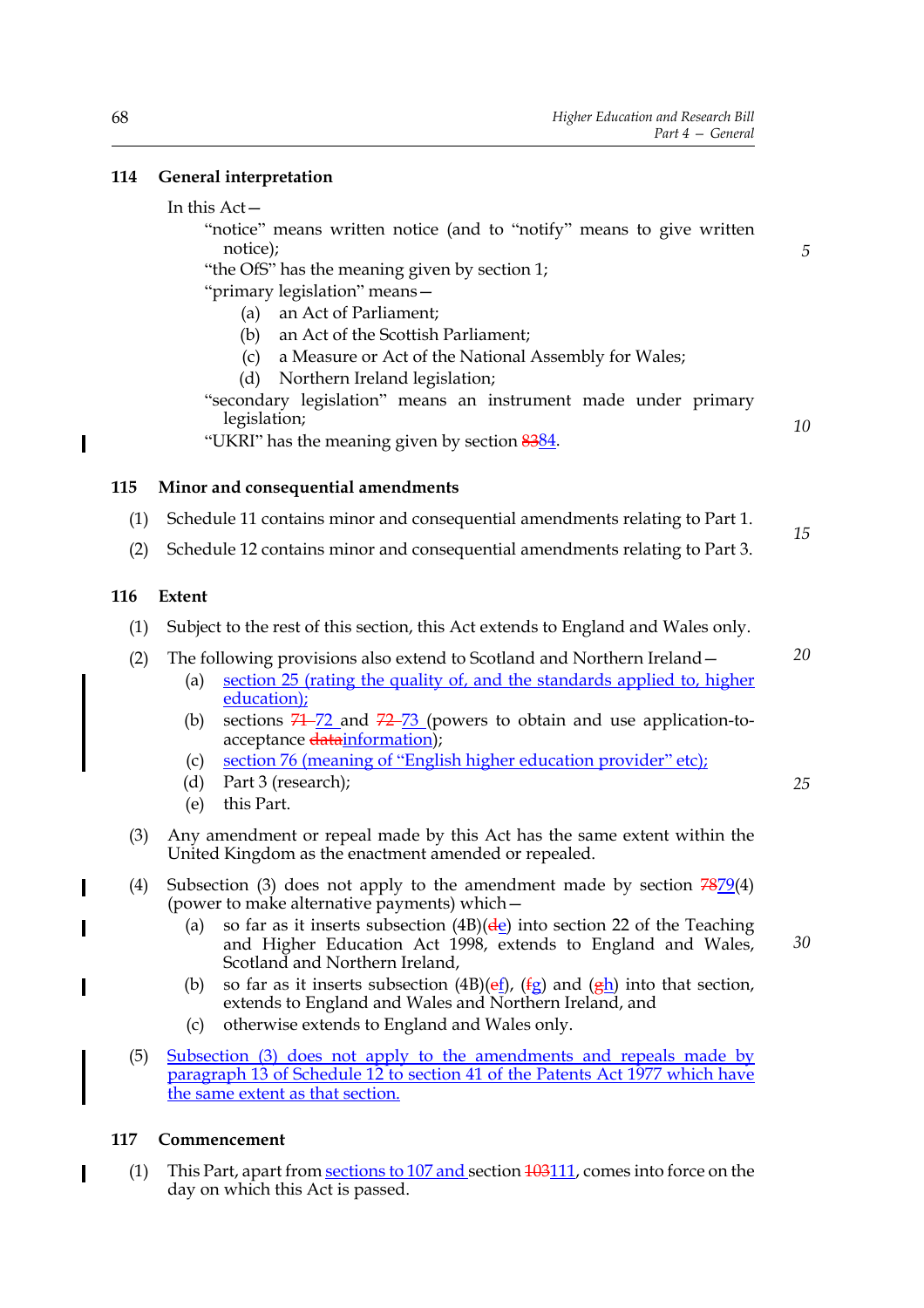*Higher Education and Research Bill Part 4 — General*

| Sections 79, 80 and 81 come into force, so far as relating to a matter specified in |
|-------------------------------------------------------------------------------------|
| an entry in column 1 of the following table, on such day as the person specified    |
| in the corresponding entry in column 2 of the table may by regulations made         |
| by statutory instrument appoint, after consulting the person (if any) specified     |
| in the corresponding entry in column 3 of the table.                                |
|                                                                                     |

# TABLE

| 1. Matters:                                                                                           | $2.$ Commencement by:                      | 3. After consulting: |
|-------------------------------------------------------------------------------------------------------|--------------------------------------------|----------------------|
| Powers exercisable<br>by the Welsh<br><b>Ministers</b>                                                | The Welsh Ministers                        |                      |
| Powers exercisable<br>by the Secretary of<br>State concurrently<br>with the Welsh<br><b>Ministers</b> | The Secretary<br>$\circ$ f<br><b>State</b> | The Welsh Ministers  |
| Powers exercisable<br>by the Secretary of<br>State in relation to<br>Wales                            | The Secretary of<br>State                  | The Welsh Ministers  |
| Other matters                                                                                         | The Secretary<br>- of<br>State.            |                      |

- (3) Section 103 comes into force at the end of the period of two months beginning with the day on which this Act is passed.
- (4) The remaining provisions of this Act come into force on such day as the Secretary of State may by regulations made by statutory instrument appoint.
- (5) Before making regulations bringing section 78 (power to make alternative payments) into force, the Secretary of State must consult the Welsh Ministers.
- (6) Regulations under this section may appoint different days for different purposes or areas.

#### **118 Short title**

- (1) This Act may be cited as the Higher Education and Research Act 2016.
- (2) This Act is to be included in the list of Education Acts set out in section 578 of the Education Act 1996.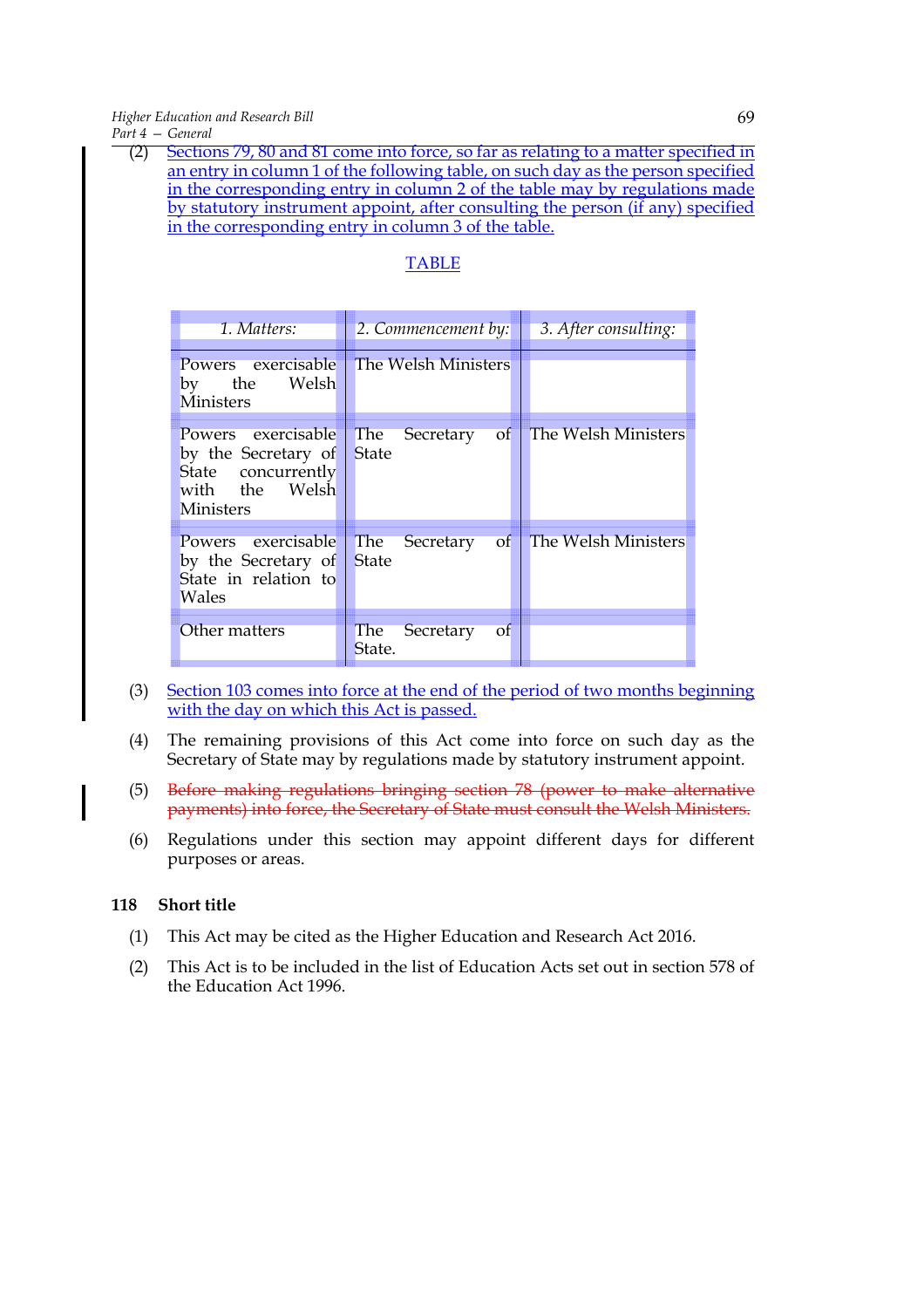# SCHEDULES

## SCHEDULE 1 Section 1

*35*

# THE OFFICE FOR STUDENTS

#### *Status*

| $\mathbf{1}$   |            | (1) The OfS is not to be regarded $-$                                                                                                                                                 | 5  |
|----------------|------------|---------------------------------------------------------------------------------------------------------------------------------------------------------------------------------------|----|
|                | (a)        | as the servant or agent of the Crown, or                                                                                                                                              |    |
|                | (b)        | as enjoying any status, immunity or privilege of the Crown.                                                                                                                           |    |
|                |            | (2) The OfS's property is not to be regarded -                                                                                                                                        |    |
|                | (a)        | as the property of the Crown, or                                                                                                                                                      |    |
|                | (b)        | as property held on behalf of the Crown.                                                                                                                                              | 10 |
|                | Membership |                                                                                                                                                                                       |    |
| $\overline{2}$ | $State-$   | (1) The OfS is to consist of the following members appointed by the Secretary of                                                                                                      |    |
|                | (a)        | a chair ("the chair"),                                                                                                                                                                |    |
|                | (b)        | the Chief Executive Officer,                                                                                                                                                          | 15 |
|                | (c)        | the Director for Fair Access and Participation, and                                                                                                                                   |    |
|                | (d)        | at least seven and not more than twelve other members ("the<br>ordinary members").                                                                                                    |    |
|                |            | (2) The Secretary of State must, in appointing the chair and the ordinary<br>members, have regard to the desirability of the OfS's members (between<br>them) having experience of $-$ | 20 |
|                | (a)        | representing or promoting the interests of individual students, or<br>students generally, on higher education courses provided by higher<br>education providers,                      |    |
|                | (b)        | providing higher education on behalf of an English higher education<br>provider or being responsible for the provision of higher education<br>by such a provider,                     | 25 |
|                | (c)        | employing graduates of higher education courses provided by<br>higher education providers covering a range of academic and<br>practical disciplines,                                  | 30 |

- (d) promoting choice for consumers or other service users, and encouraging competition, in industry or another sector of society,
- (e) creating, reviewing, implementing or managing a regulatory system in industry or another sector of society,
- (f) managing or auditing the financial affairs of an organisation, and
- (g) a broad range of the different types of English higher education providers.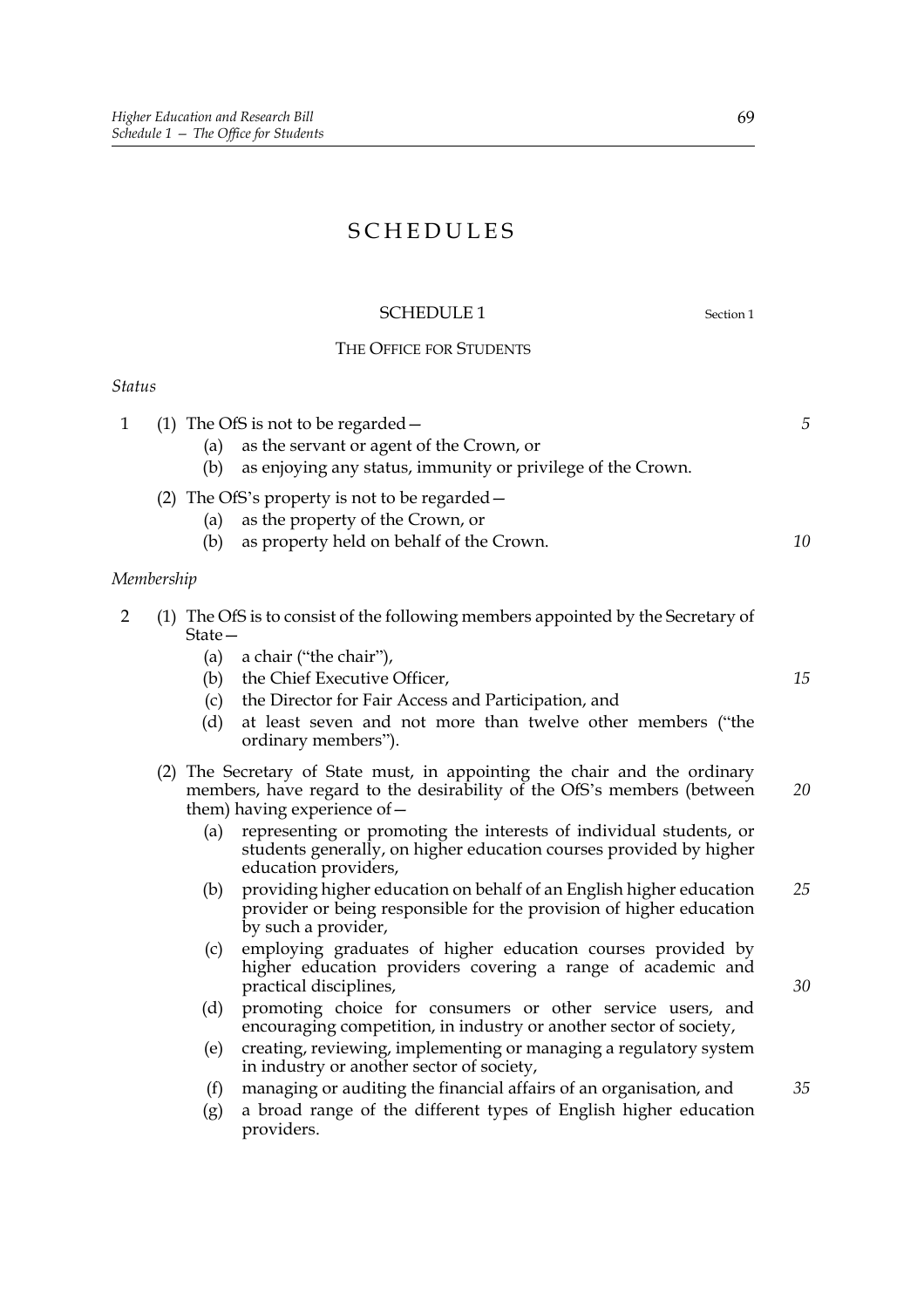- (3) A person may not be appointed as a member of the OfS if the person is a civil servant.
- (4) In this Schedule, "civil servant" means a person employed in the civil service of the State.

#### *The Director for Fair Access and Participation*

- 3 (1) The Director for Fair Access and Participation ("the Director") is responsible for reporting to the other members of the OfS on the performance by the OfS of its access and participation functions.
	- (2) The Director may also report to the other members of the OfS on the measures taken by the OfS to comply with its duty under section  $2(1)(d)$ (duty to have regard to the need to promote equality of opportunity etc) in performing a particular function of the OfS. *10*
	- (3) For the purposes of this paragraph, the OfS's "access and participation functions" are the functions conferred on it by or under—
		- (a) section 21 (refusal to renew an access and participation plan),
		- (b) sections 28 to 33 (access and participation plans),
		- (c) section 34 (advice on good practice),
		- (d) section 35 (duty to protect academic freedom in performing certain access and participation functions), and
		- (e) section 36 (power of the Secretary of State to require a report).

#### *Terms of appointment and tenure of members*

- 4 (1) A person holds and vacates office as a member of the OfS in accordance with the terms of his or her appointment.
	- (2) The terms and conditions of a person's appointment as a member of the OfS are to be determined by the Secretary of State; but that is subject to the following provisions of this Schedule. *25*
	- (3) The matters with which the terms and conditions of a member's appointment may deal include, in particular—
		- (a) the period for which the member is to hold office;
		- (b) the member's eligibility for re-appointment;
		- (c) circumstances in which membership may be suspended.
- 5 (1) A person may resign from office as a member of the OfS by notifying the Secretary of State.
	- (2) The Secretary of State may remove a person from office as a member of the OfS on any of the following grounds—
		- (a) absence from the OfS's meetings for a continuous period of more than six months without the OfS's permission,
		- (b) inability or unfitness to carry out the functions of the office, or
		- (c) such other grounds as the Secretary of State considers appropriate.
	- (3) If a person appointed as a member of the OfS becomes a civil servant, the person ceases to be a member. *40*

*5*

*15*

*20*

*30*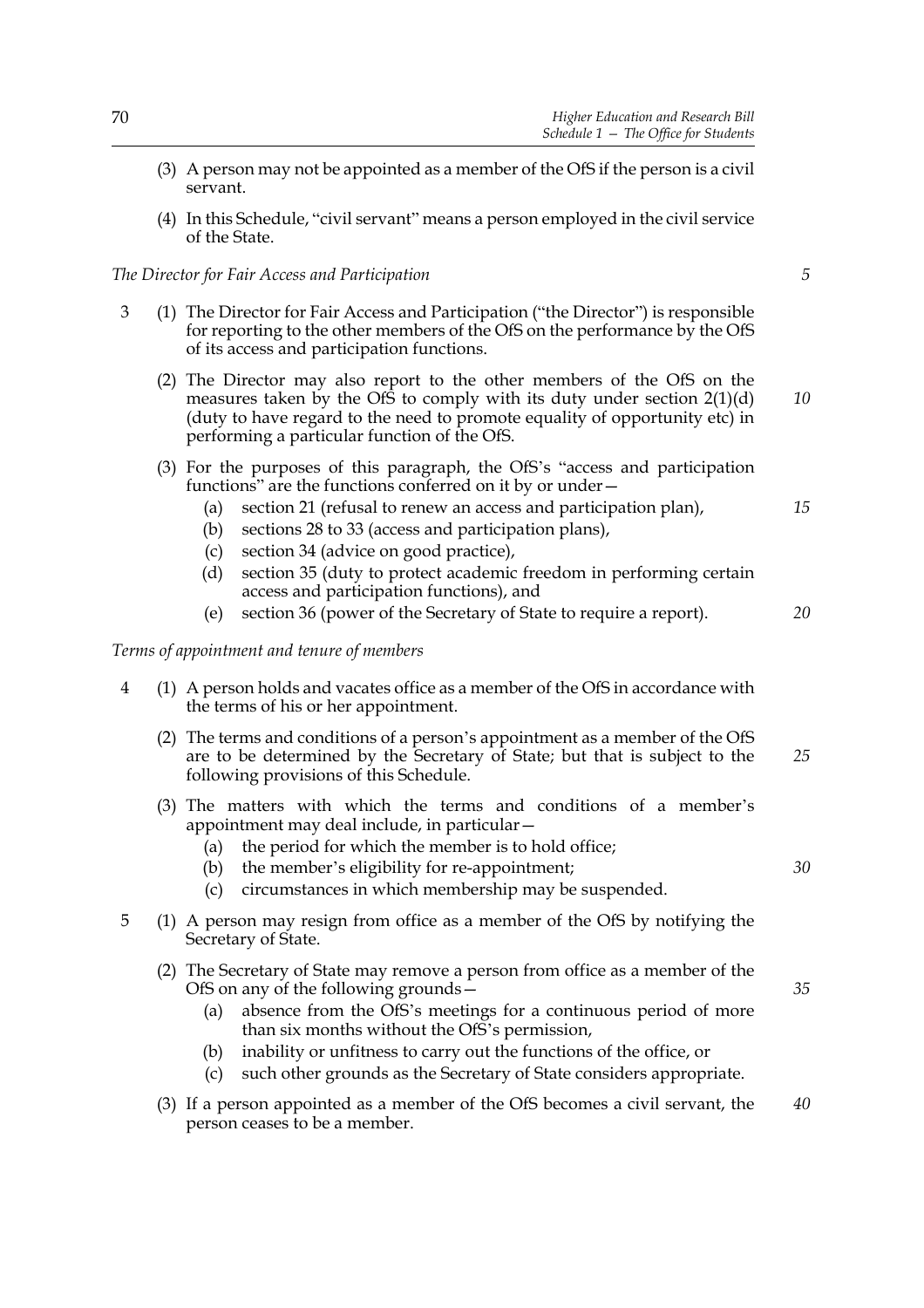*Remuneration etc of the members*

- 6 (1) The OfS must pay to members of the OfS such remuneration, allowances and expenses as the Secretary of State may determine.
	- (2) The OfS must pay, or make provision for paying, to or in respect of a person who is or has been a member of the OfS such sums as the Secretary of State may determine in respect of pension, allowances, expenses or gratuities.
	- (3) If, where a person ceases to be a member of the OfS, the Secretary of State determines that he or she should be compensated because of special circumstances, the OfS must pay him or her compensation of such amount as the Secretary of State may determine.

# *Staffing of the OfS*

- 7 (1) The OfS may  $-$ 
	- (a) appoint employees, and
	- (b) make such other arrangements for the staffing of the OfS as it considers appropriate.
	- (2) The terms and conditions of appointment as employees are to be determined by the OfS with the approval of the Secretary of State.
	- (3) The OfS must pay its employees such remuneration, allowances and expenses as the OfS may determine with the approval of the Secretary of State.
	- (4) In the Superannuation Act 1972 ("the 1972 Act"), in Schedule 1 (kinds of employment to which a scheme under section 1 of the 1972 Act can apply), in the list of "Other Bodies", at the appropriate place insert— "Office for Students."
	- (5) The OfS must pay to the Minister for the Civil Service, at such times as the Minister may direct, such sums as the Minister may determine in respect of any increase attributable to sub-paragraph (4) in the sums payable out of money provided by Parliament under the 1972 Act. *25*

#### *Committees*

- 8 (1) The OfS may establish committees, and any committee so established may establish sub-committees. *30*
	- (2) A committee or sub-committee so established is referred to in this Schedule as an "OfS committee".
	- (3) An OfS committee may consist of or include persons who are neither members, nor employees, of the OfS.
	- (4) The OfS must pay such allowances as the Secretary of State may determine to any person who—
		- (a) is a member of an OfS committee, but
		- (b) is neither a member, nor an employee, of the OfS.
	- (5) The OfS must keep under review—
		- (a) the structure of the OfS committees, and
		- (b) the scope of each committee's activities.

*10*

*5*

*20*

*15*

*40*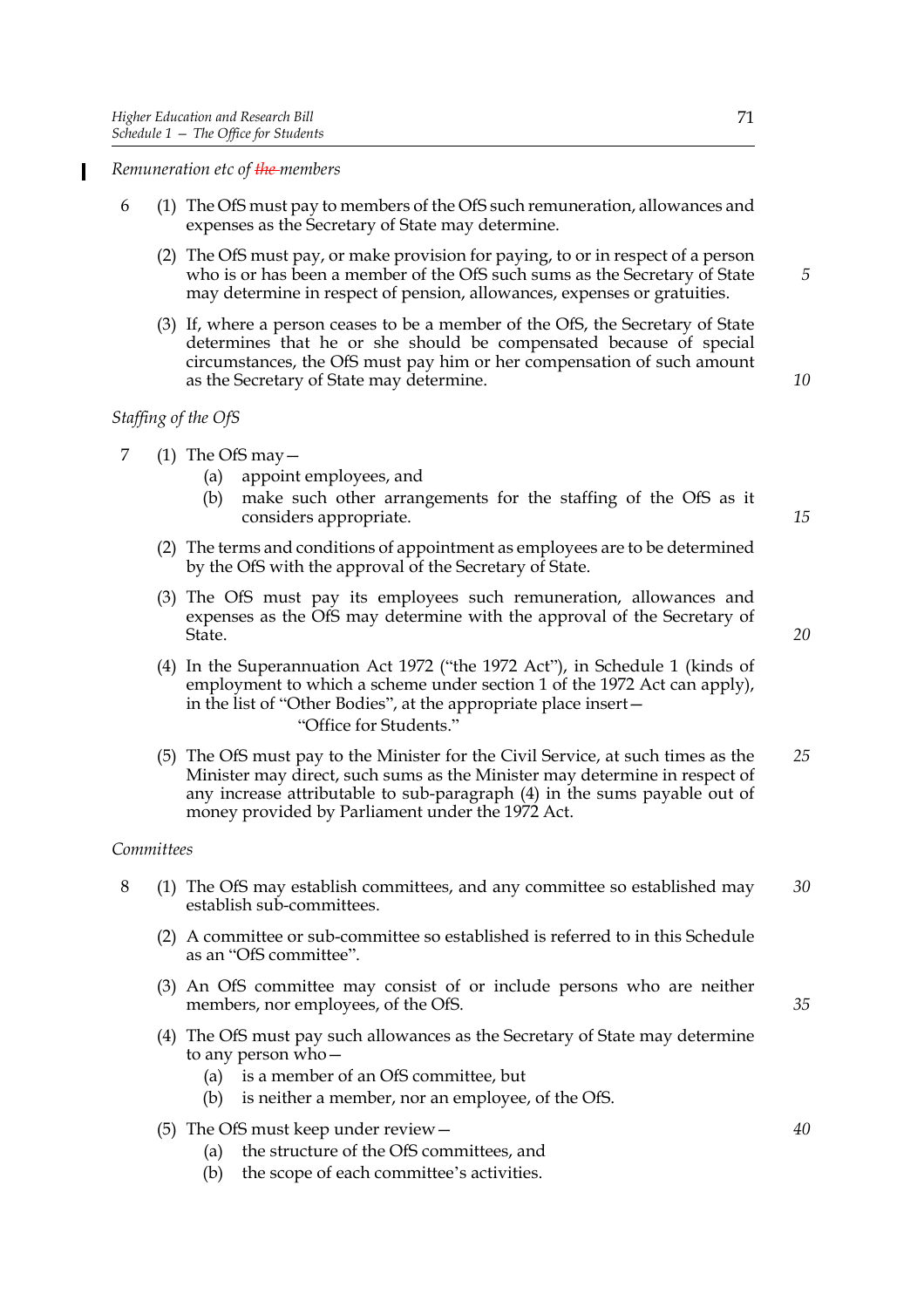*5*

*10*

*20*

#### *Procedure*

- 9 (1) The OfS may determine—
	- (a) its own procedure, and
	- (b) the procedure of any OfS committee;

but that is subject to the rest of this paragraph.

- (2) The quorum for a meeting of the OfS is half the number of its members.
- (3) A representative of the Secretary of State is entitled—
	- (a) to attend any meeting of the OfS or of any OfS committee, and
	- (b) to take part in any deliberations (but not in decisions) at such meetings.
- (4) The OfS must provide the Secretary of State, or a representative of the Secretary of State, with such copies of documents distributed to its members or to any OfS committee as the Secretary of State or representative may require it to provide.
- 10 The validity of any proceedings of the OfS, or of any OfS committee, is not affected by a vacancy or a defective appointment. *15*

*Delegation of functions*

- 11 (1) The OfS may delegate any of its functions to—
	- (a) a member of the OfS,
	- (b) an employee of the OfS authorised for that purpose, or
	- (c) an OfS committee.

and certified statement.

(2) A function is delegated under this paragraph to the extent, and on the terms that, the OfS determines.

#### *Accounts and audit*

| 12 |                   | $(1)$ The OfS must –                                                                                                                                                                                                                                                                                                              | 25 |
|----|-------------------|-----------------------------------------------------------------------------------------------------------------------------------------------------------------------------------------------------------------------------------------------------------------------------------------------------------------------------------|----|
|    | (a)<br>(b)        | keep proper accounts and proper records in relation to them, and<br>prepare a statement of accounts in respect of each financial year.                                                                                                                                                                                            |    |
|    | (a)<br>(b)<br>(c) | Each statement of accounts must comply with any directions given by the<br>Secretary of State with the approval of the Treasury as to-<br>its content and form;<br>the methods and principles to be applied in preparing it;<br>the additional information (if any) which is to be provided for the<br>information of Parliament. | 30 |
|    |                   | (3) The OfS must send a copy of each statement of accounts to the Secretary of<br>State and the Comptroller and Auditor General before the end of August<br>next following the financial year to which the statement relates.                                                                                                     | 35 |
|    | (a)<br>(b)        | (4) The Comptroller and Auditor General must-<br>examine, certify and report on each statement of accounts, and<br>send a copy of each report and certified statement to the Secretary of<br>State.                                                                                                                               | 40 |
|    | (5)               | The Secretary of State must lay before Parliament a copy of each such report                                                                                                                                                                                                                                                      |    |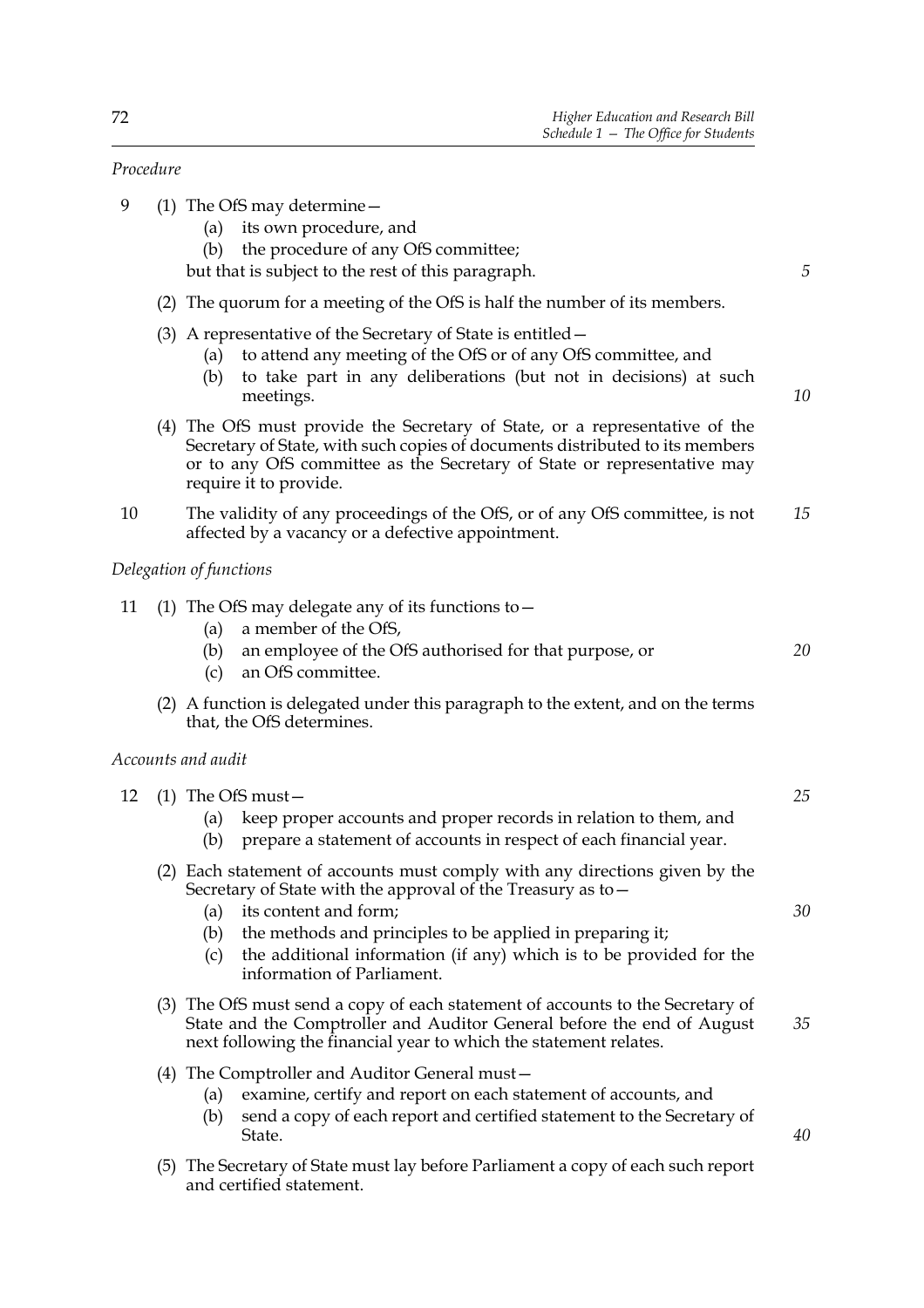|                |     | (a)                      | $(6)$ In this Schedule "financial year" means $-$<br>the period beginning with the date on which the OfS is established<br>and ending with the second 31 March following that date, and |    |
|----------------|-----|--------------------------|-----------------------------------------------------------------------------------------------------------------------------------------------------------------------------------------|----|
|                |     | (b)                      | each successive period of 12 months.                                                                                                                                                    |    |
| Annual report  |     |                          |                                                                                                                                                                                         | 5  |
| 13             |     |                          | (1) The OfS must prepare a report on the performance of its functions during<br>each financial year.                                                                                    |    |
|                |     |                          | (2) The report must include the statement of accounts in respect of that year.                                                                                                          |    |
|                |     |                          | (3) The report relating to a financial year must be prepared as soon as possible<br>after the end of the financial year.                                                                | 10 |
|                |     |                          | (4) The OfS must send the report to the Secretary of State.                                                                                                                             |    |
|                |     |                          | (5) The Secretary of State must lay the report before Parliament.                                                                                                                       |    |
|                |     | Seal and evidence        |                                                                                                                                                                                         |    |
| 14             |     | (a)                      | (1) The application of the OfS's seal must be authenticated by the signature of $-$<br>the chair or some other person authorised for that purpose by the<br>OfS, and                    | 15 |
|                |     | (b)                      | one other member of the OfS.                                                                                                                                                            |    |
|                | (2) |                          | A document purporting to be duly executed under the OfS's seal or signed<br>on its behalf-                                                                                              |    |
|                |     | (a)                      | is to be received in evidence, and                                                                                                                                                      | 20 |
|                |     | (b)                      | is to be taken to be executed or signed in that way, unless the<br>contrary is shown.                                                                                                   |    |
|                |     | Supplementary powers     |                                                                                                                                                                                         |    |
| 15             | (1) |                          | The OfS may do anything (except borrow money) which appears to it to be<br>necessary or expedient for the purpose of, or in connection with, the<br>performance of its functions.       | 25 |
|                |     | (a)<br>(b)<br>(c)<br>(d) | (2) In particular, the OfS may $-$<br>acquire and dispose of land and other property,<br>enter into contracts,<br>invest sums, and<br>accept gifts of money, land or other property.    | 30 |
| Public records |     |                          |                                                                                                                                                                                         |    |
| 16             |     |                          | In Part 2 of the Table in paragraph 3 of Schedule 1 to the Public Records Act<br>1958 (definition of public records), at the appropriate place insert-<br>"Office for Students."        | 35 |
|                |     |                          |                                                                                                                                                                                         |    |

*Investigation by the Parliamentary Commissioner*

17 In Schedule 2 to the Parliamentary Commissioner Act 1967 (departments etc subject to investigation), at the appropriate place insert— "Office for Students."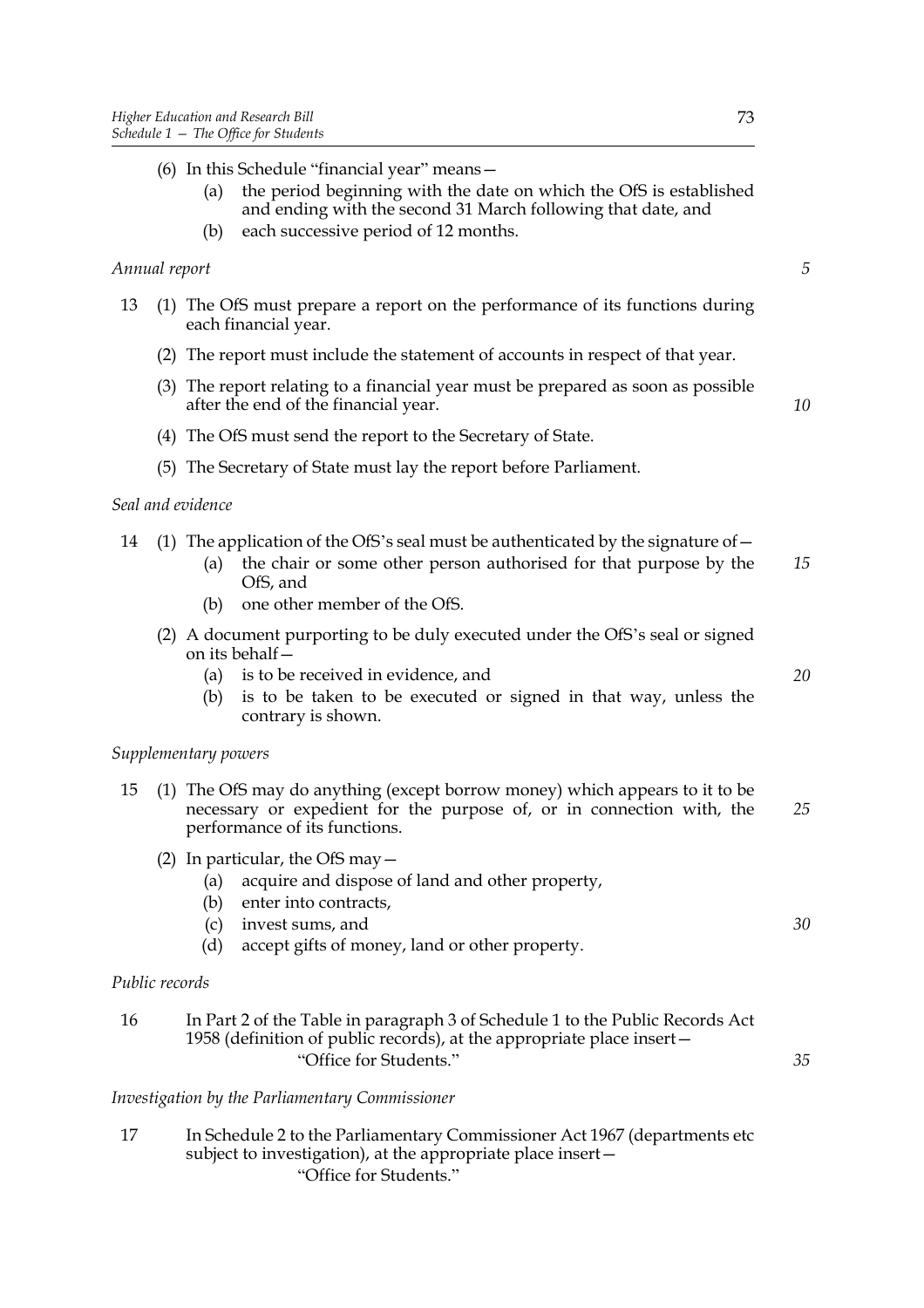*House of Commons disqualification*

18 In Part 2 of Schedule 1 to the House of Commons Disqualification Act 1975 (bodies of which all members are disqualified), at the appropriate place insert—

"The Office for Students."

*Northern Ireland Assembly disqualification*

- 19 In Part 2 of Schedule 1 to the Northern Ireland Assembly Disqualification Act 1975 (bodies of which all members are disqualified), at the appropriate place insert—
	- "The Office for Students."

*Freedom of information*

20 In Part 6 of Schedule 1 to the Freedom of Information Act 2000 (public authorities to which that Act applies), at the appropriate place insert— "The Office for Students."

*Public sector equality duty*

21 In Part 1 of Schedule 19 to the Equality Act 2010 (authorities subject to the public sector equality duty), in the group of entries under the heading "Other educational bodies", at the appropriate place insert— "The Office for Students."

# SCHEDULE 2 Section 10

#### THE FEE LIMIT

## *Introduction*

- 1 (1) This Schedule is about determining the amount of "the fee limit" where a fee limit condition is an ongoing registration condition of a registered higher education provider.
	- (2) The amount of "the fee limit" for the purposes of applying that condition to fees in connection with a qualifying course and in respect of an academic year is determined in as follows.
	- (3) References to "the relevant course" and "the relevant academic year" are to that course and year.

## *The fee limit where the provider has an access and participation plan*

2 (1) This paragraph applies if an access and participation plan approved by the OfS under section 28 in relation to the provider is in force, or comes into force, when the relevant academic year begins.

(2) If the provider—

*15*

*5*

*10*

*20*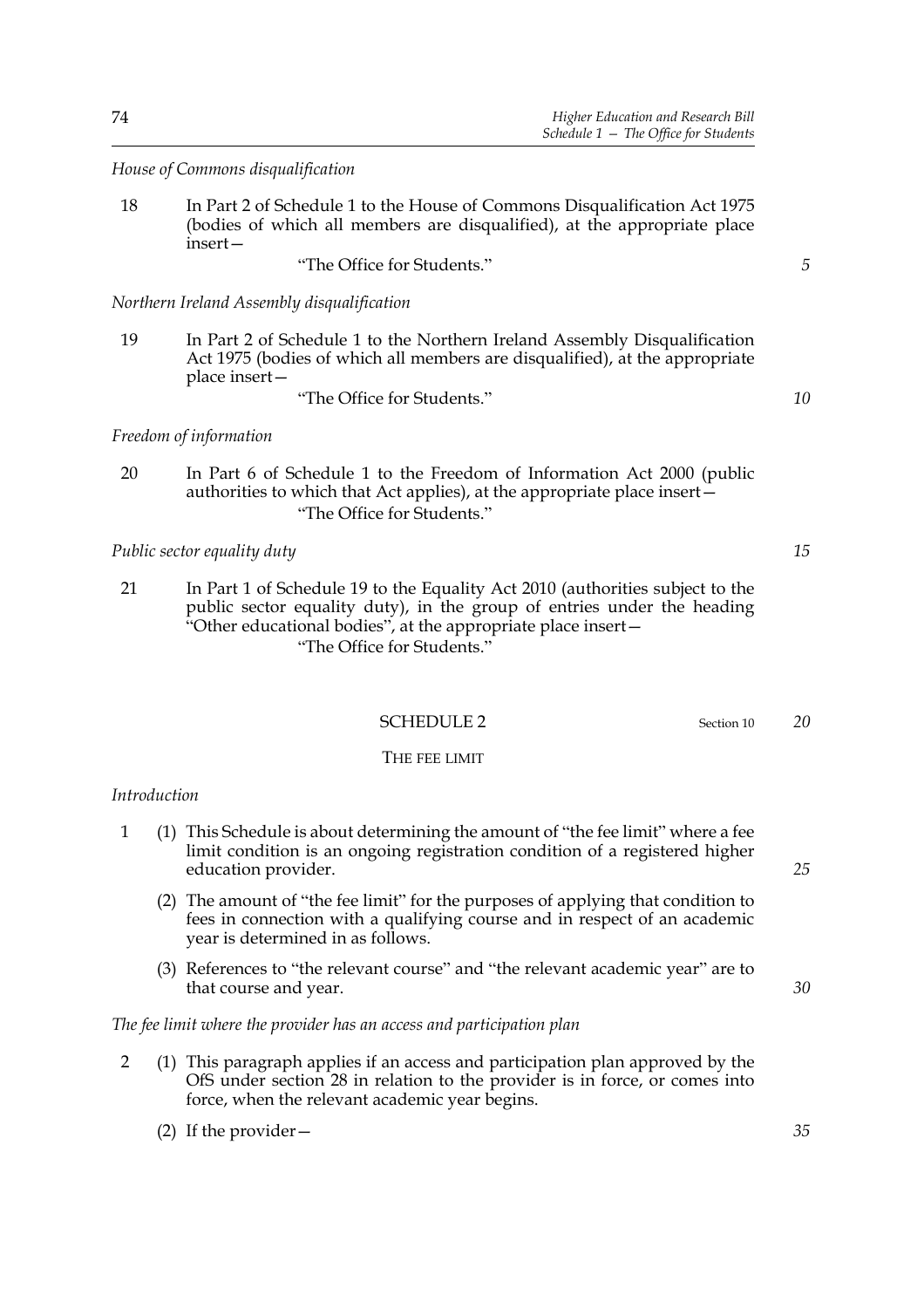- (a) had a high level quality rating at the relevant time, the fee limit is such limit, not exceeding the higher amount, as is provided by the plan for the relevant course and for the relevant academic year, and
- (b) in any other case, the fee limit is such limit, not exceeding the applicable sub-level amount, as is provided by the plan for the relevant course and for the relevant academic year.
- (3) "A high level quality rating" means such rating or ratings given in accordance with arrangements made under section 25 (rating the quality of, and the standards applicable applied to, higher education) as the Secretary of State determines to be a high level quality rating for the purposes of this paragraph.
- (4) "The relevant time" means at the time when the access and participation plan is approved.
- (5) "The higher amount" means such amount as may be prescribed for the purposes of this paragraph as the higher amount.
- (6) The Secretary of State determines "the sub-level amount" for the purposes of this paragraph, and may determine different amounts for different descriptions of provider.
- (7) Those descriptions may be by reference only to  $-$ 
	- (a) whether a provider has or has not a rating given to it in accordance with arrangements under section 25, and *20*
	- (b) where it has such a rating, the level, type or other description of the rating.
- (8) Any amount determined as "the sub-level amount"—
	- (a) must not exceed the higher amount, and
	- (b) must be greater than the floor amount.
- (9) "The floor amount" means such amount as may be prescribed for the purposes of this paragraph as the floor amount.
- (10) The "applicable" sub-level amount in relation to a provider is the sub-level amount determined under sub-paragraph (6) which applies to the provider.
- (11) "Prescribed" means prescribed by regulations made by the Secretary of State.

#### *The fee limit where the provider has no access and participation plan*

- 3 (1) This paragraph applies if an access and participation plan approved by the OfS under section 28 in relation to the provider is not in force, and does not come into force, when the relevant academic year begins. *35*
	- (2) If the provider—
		- (a) had a high level quality rating within the meaning of paragraph 2 at the relevant time, the fee limit is the basic amount, and
		- (b) in any other case, the fee limit is the applicable sub-level amount.
	- (3) "The relevant time" means on 1 January in the calendar year before the calendar year in which the relevant academic year begins.
	- (4) "The basic amount" means such amount as may be prescribed for the purposes of this paragraph as the basic amount.

*15*

*25*

*30*

*40*

*10*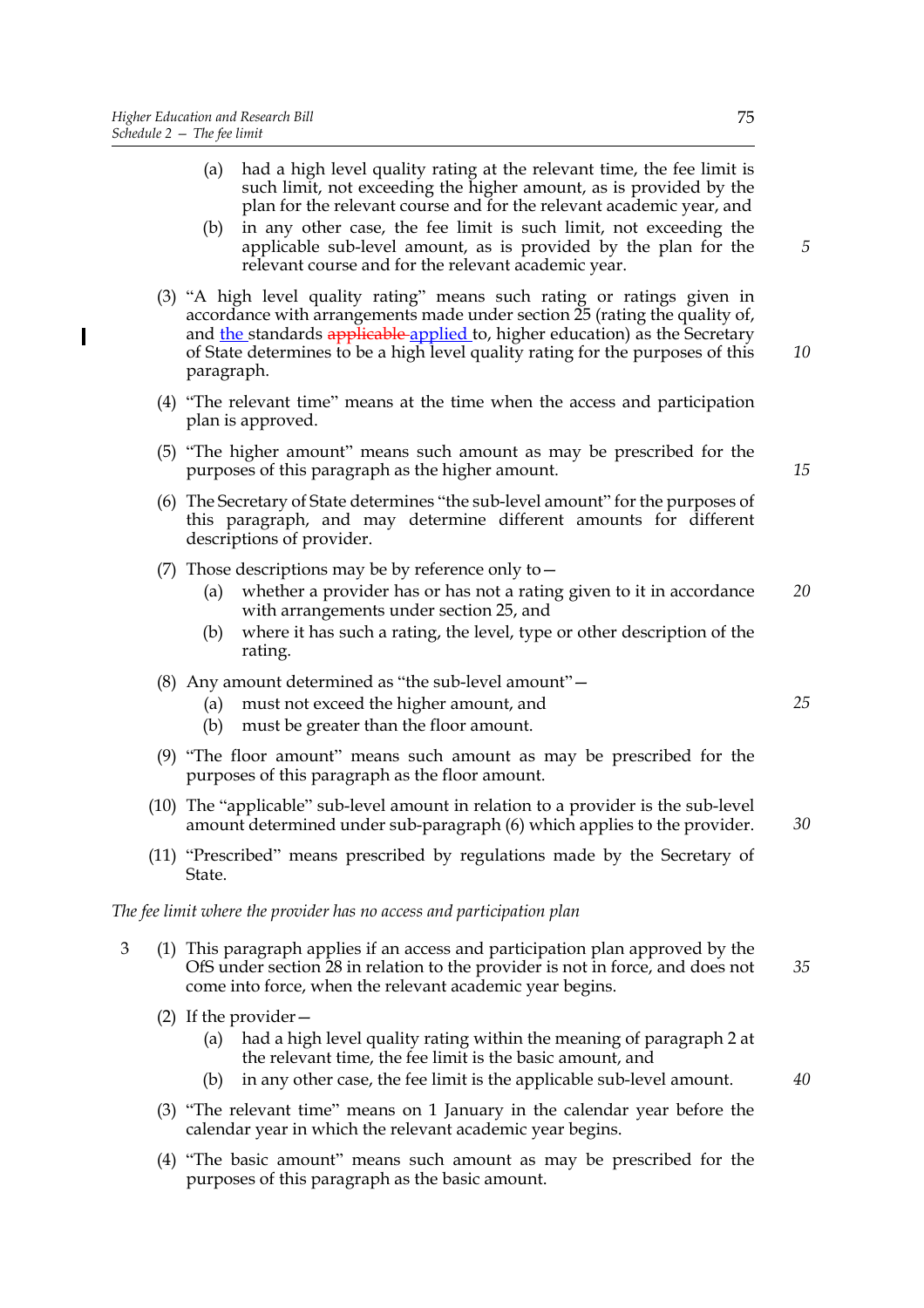- (5) The Secretary of State determines "the sub-level amount" for the purposes of this paragraph, and may determine different amounts for different descriptions of provider.
- (6) Those descriptions may be by reference only to  $-$ 
	- (a) whether a provider has or has not a rating given to it in accordance with arrangements under section 25, and
	- (b) where it has such a rating, the level, type or other description of the rating.
- (7) Any amount determined as "the sub-level amount"—
	- (a) must not exceed the basic amount, and
	- (b) must be greater than the floor amount.
- (8) "The floor amount" means such amount as may be prescribed for the purposes of this paragraph as the floor amount.
- (9) The "applicable" sub-level amount in relation to a provider is the sub-level amount determined under sub-paragraph (5) which applies to the provider.
- (10) "Prescribed" means prescribed by regulations made by the Secretary of State.

*Procedure*

- 4 (1) The Secretary of State must—
	- (a) notify the OfS of initial and subsequent determinations made under— *20*
		- (i) paragraph 2(3) (meaning of "a high level quality rating" for the purposes of paragraph 2),
		- (ii) paragraph 2(6) (meaning of "the sub-level amount" for the purposes of paragraph 2), or
		- (iii) paragraph 3(5) (meaning of "the sub-level amount" for the purposes of paragraph 3), and
	- (b) publish those determinations.
	- (2) No regulations may be made under paragraph 2 increasing the higher amount unless—
		- (a) the Secretary of State is satisfied that the increase is no greater than is required to maintain the value of the amount in real terms, or
		- (b) each House of Parliament has passed a resolution that, with effect from a date specified in the resolution, the higher amount should be increased to an amount specified in the resolution, and the increase is an increase to the specified amount with effect from the specified date. *35*
	- (3) No regulations may be made under paragraph 3 increasing the basic amount unless—
		- (a) the Secretary of State is satisfied that the increase is no greater than is required to maintain the value of the amount in real terms, or *40*
		- (b) a draft of the regulations has been laid before, and approved by a resolution of, each House of Parliament.
	- (4) No regulations may be made under paragraph 2 or 3 increasing the floor amount for the purposes of that paragraph unless—

*30*

*25*

*5*

*10*

*15*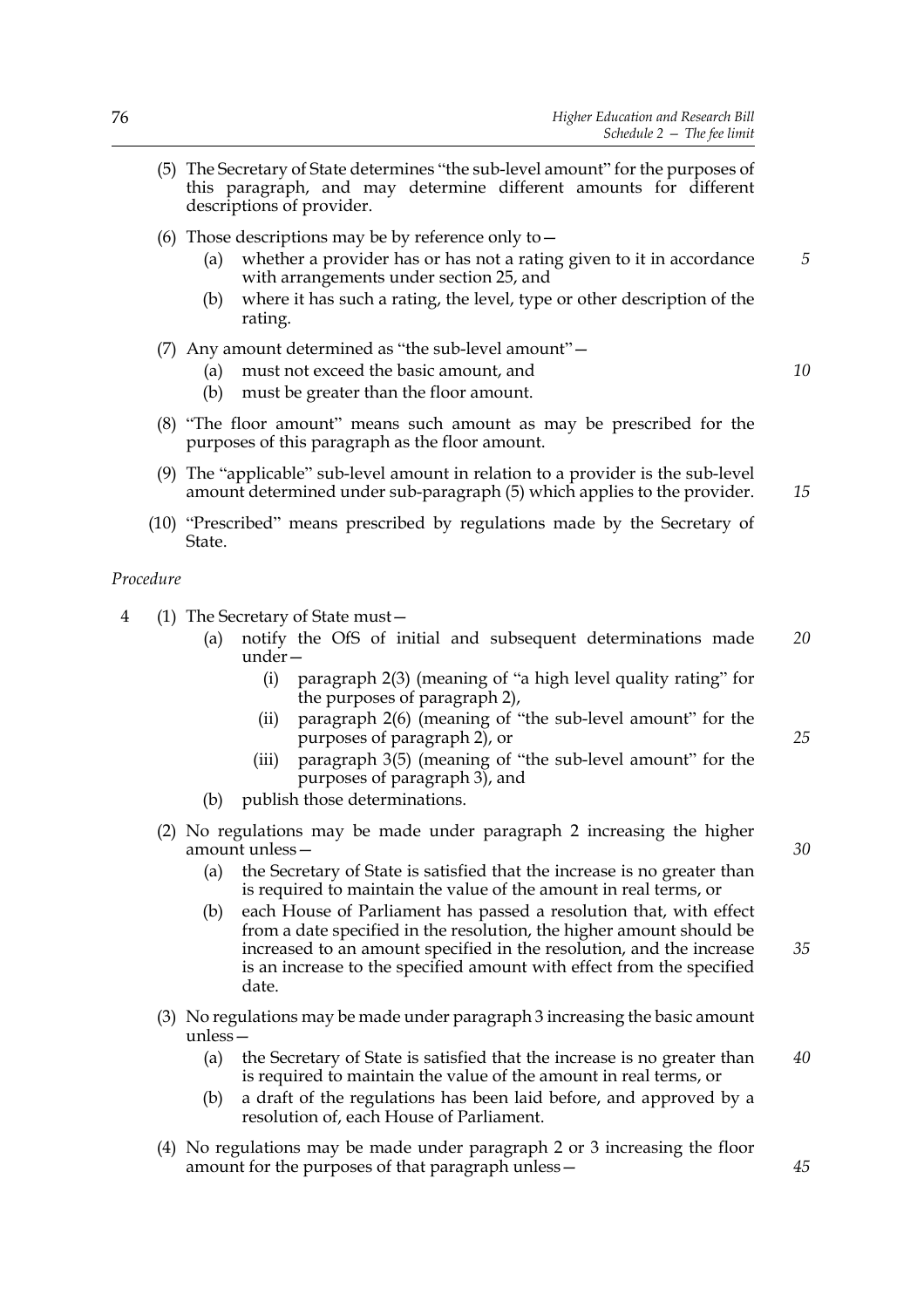- (a) the Secretary of State is satisfied that the increase is no greater than is required to maintain the value of the amount in real terms, or
- (b) a draft of the regulations has been laid before, and approved by a resolution of, each House of Parliament.
- (5) For the purposes of sub-paragraph  $(2)(a)$ ,  $(3)(a)$  and  $(4)(a)$ , the Secretary of State is to have regard to such index of prices as may be specified in, or determined in accordance with, regulations made by the Secretary of State under this sub-paragraph.

| <b>SCHEDULE 3</b>                                   | Section 15 |  |
|-----------------------------------------------------|------------|--|
| MONETARY PENALTIES: PROCEDURE, APPEALS AND RECOVERY |            |  |

#### *Introduction*

1 This Schedule applies in relation to the imposition by the OfS of a monetary penalty on a registered higher education provider under section 15.

#### *Procedure*

- 2 (1) Before imposing a monetary penalty on the provider under that section, the OfS must notify the provider of its intention to do so. *15*
	- (2) The notice must—
		- (a) specify the proposed amount of the penalty,
		- (b) specify the OfS's reasons for proposing to impose the penalty,
		- (c) specify the period during which the provider may make representations about the proposal ("the specified period"), and *20*
		- (d) specify the way in which those representations may be made.
	- (3) The specified period must not be less than 28 days beginning with the date on which the notice is received.
	- (4) The OfS must have regard to any representations made by the provider during the specified period in deciding whether to impose a monetary penalty on it. *25*
	- (5) Having decided whether or not to impose a monetary penalty, the OfS must notify the provider of its decision.
	- (6) Where the decision is to impose a monetary penalty, the notice must specify— *30*
		- (a) the amount of the penalty, and
		- (b) the period within which the penalty must be paid or the periods within which different portions of the penalty must be paid.
	- (7) The notice must also contain information as to  $-$ (a) the grounds for imposing the penalty,
		- (b) how payment may be made,
		- (c) rights of appeal,
		- (d) the period within which an appeal may be made, and
		- (e) the consequences of non-payment.

*5*

*35*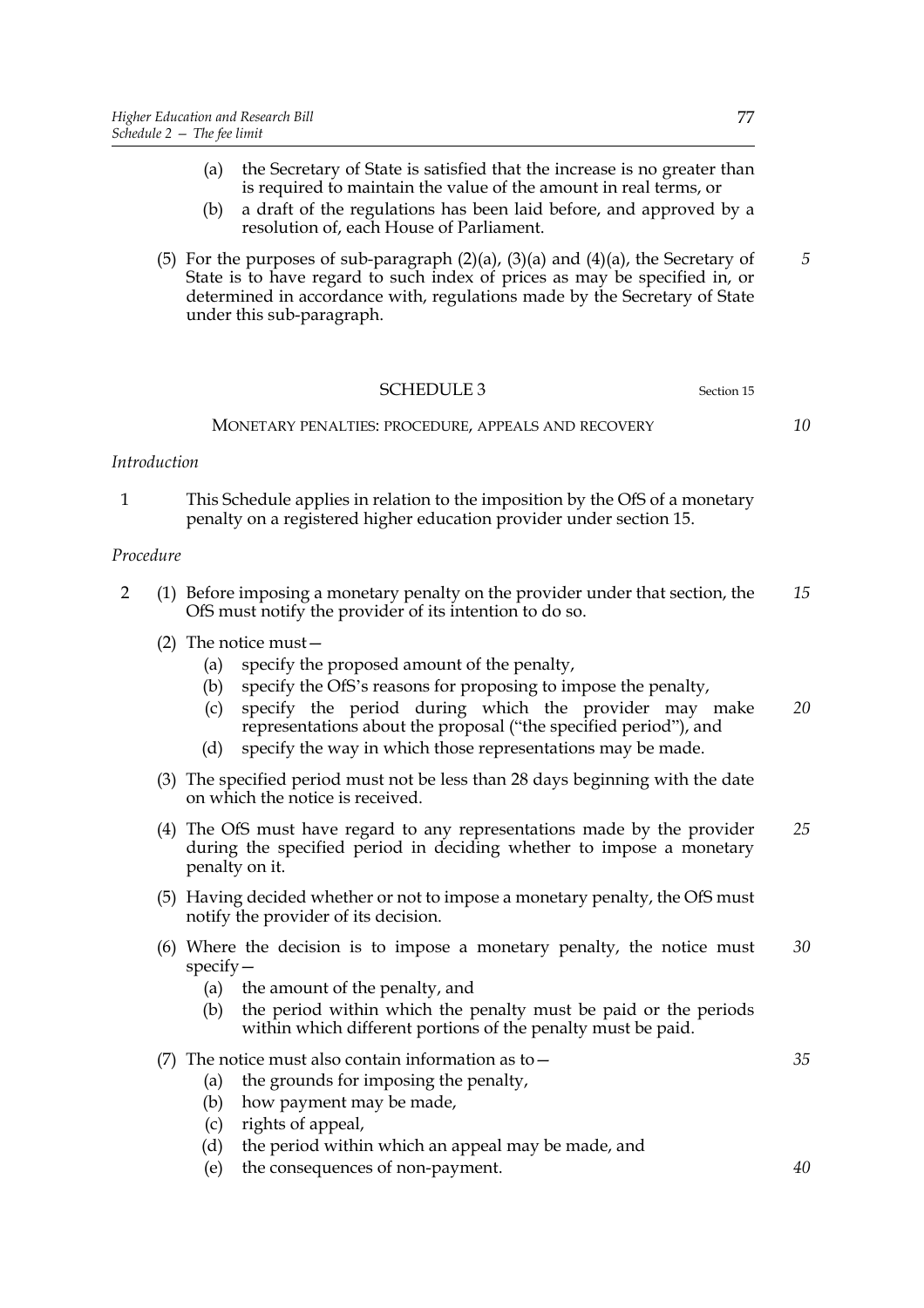*5*

*10*

*15*

*25*

- (8) The requirement to pay the penalty is suspended at any time when an appeal could be brought in respect of the penalty or such an appeal is pending.
- (9) But that does not prevent the requirement to pay taking effect if the provider notifies the OfS that it does not intend to appeal.

# *Appeals*

- 3 (1) The governing body of a provider may appeal to the First-tier Tribunal against—
	- (a) a decision under section 15 to impose a monetary penalty on the provider;
	- (b) a decision as to the amount of the penalty.
	- (2) An appeal under this paragraph may be made on the grounds—
		- (a) that the decision was based on an error of fact;
		- (b) that the decision was wrong in law;
		- (c) that the decision was unreasonable.
	- (3) On an appeal under this paragraph the Tribunal may  $-$ 
		- (a) withdraw the requirement to pay the penalty;
		- (b) confirm that requirement;
		- (c) vary that requirement;
		- (d) remit the decision whether to confirm the requirement to pay the penalty, or any matter relating to that decision, to the OfS. *20*

## *Interest and recovery*

- 4 (1) This paragraph applies if all or part of a monetary penalty imposed on a provider under section 15 is unpaid by the time when it is required to be paid.
	- (2) The unpaid amount of the penalty for the time being—
		- (a) carries interest at the rate for the time being specified in section 17 of the Judgments Act 1838, and
		- (b) does not also carry interest as a judgment debt under that section.
	- (3) The total amount of interest imposed under sub-paragraph (2) must not exceed the amount of the penalty. *30*
	- (4) The OfS may recover from the provider, as a civil debt due to it, the unpaid amount of the penalty and any unpaid interest.

## *Retention of sums received*

5 *Any* The OfS must pay the sums received by *the OfS* it by way of a penalty under section 15 or interest under *this* paragraph *must be paid into* 4 to the *Consolidated Fund*Secretary of State. *35*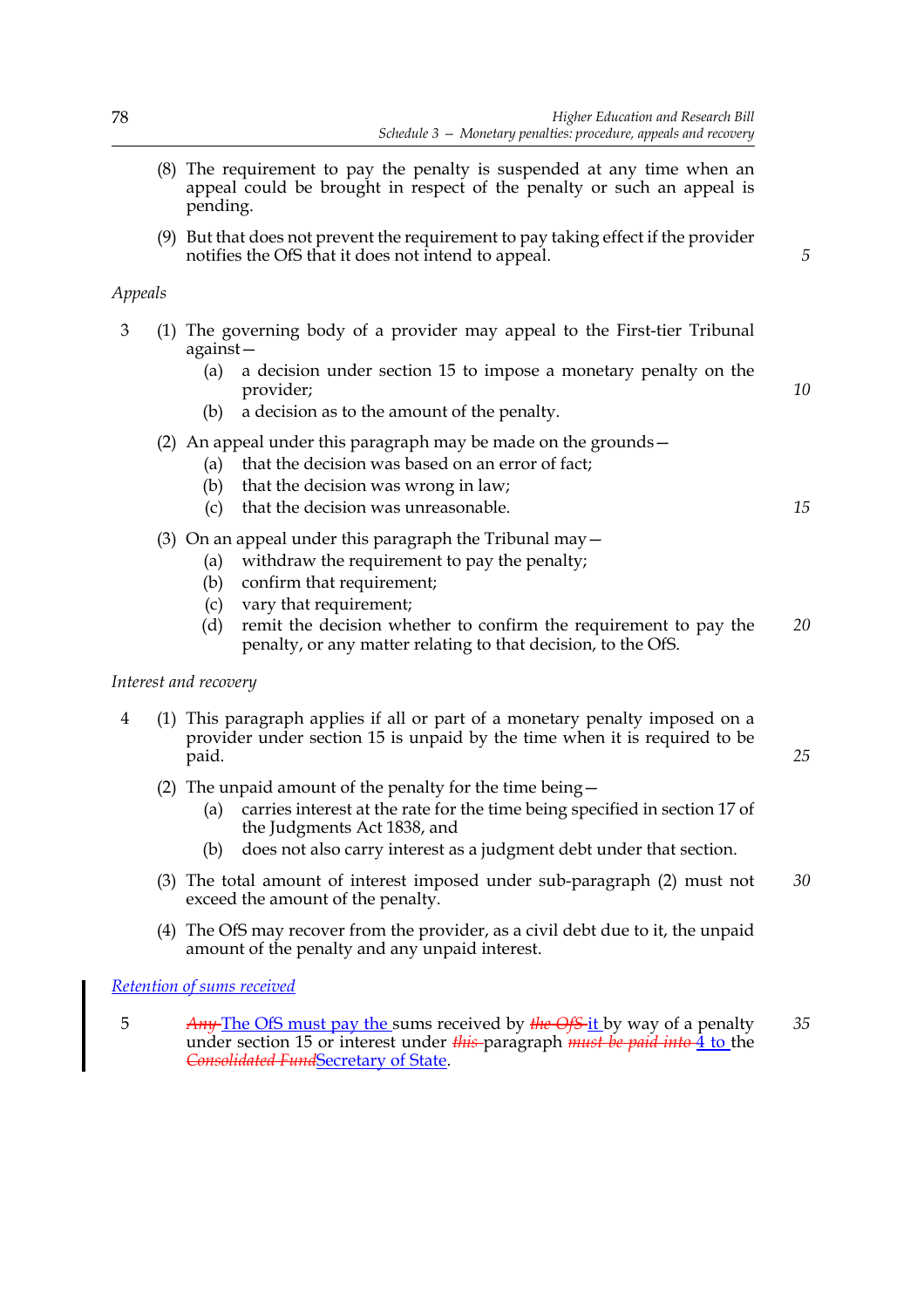#### SCHEDULE 4 Section 26

ASSESSING HIGHER EDUCATION: DESIGNATED BODY

#### PART 1

#### **DESIGNATION**

#### *Recommendation*

| The OfS must recommend to the Secretary of State that a body is designated   |
|------------------------------------------------------------------------------|
| to perform either or both of the assessment functions if it considers that – |

- (a) the body is suitable to perform the  $f$ unctionfunctions, and
- (b) designating the body would be appropriate for securing the effective assessment of the quality of, and the standards of applied to, higher education provided by English higher education providers.

#### *Consultation prior to recommendation*

- 2 (1) Before recommending the designation of a body under this Schedule, the OfS must consult in accordance with sub-paragraph (3) about whether there is a body that is suitable to be designated under this Schedule perform the assessment functions. *15*
	- (2) The Secretary of State may direct the OfS to consult in accordance with subparagraph  $(3)$  about whether there is a body that is suitable to be designated under this Scheduleperform the assessment functions.

#### (3) The OfS consults in accordance with this sub-paragraph if it consults—

- (a) a number of registered higher education providers that, taken together, appear to the OfS to comprise a broad range of the different types of such providers,
- (b) a number of persons that, taken together, appear to the OfS to represent, or promote the interests of, a broad range of students on higher education courses provided in England by registered higher education providers, *25*
- (c) a number of persons that, taken together, appear to the OfS to represent, or promote the interests of, a broad range of employers of graduates, and
- (d) such other persons as the OfS considers appropriate.
- (4) If the OfS consults in accordance with this paragraph, it must—
	- (a) decide whether to recommend the designation of a body under this Schedule, and
	- (b) notify the Secretary of State of its decision.
- (5) The OfS must publish its decision under sub-paragraph (4).

## *Designation*

 $\overline{\phantom{a}}$ 

3 (1) This paragraph applies where, in accordance with paragraphs 1 and 2, the OfS recommends that a body ("the recommended body") be designated to perform either or both of the assessment functions.

*30*

*35*

*40*

# *5*

*10*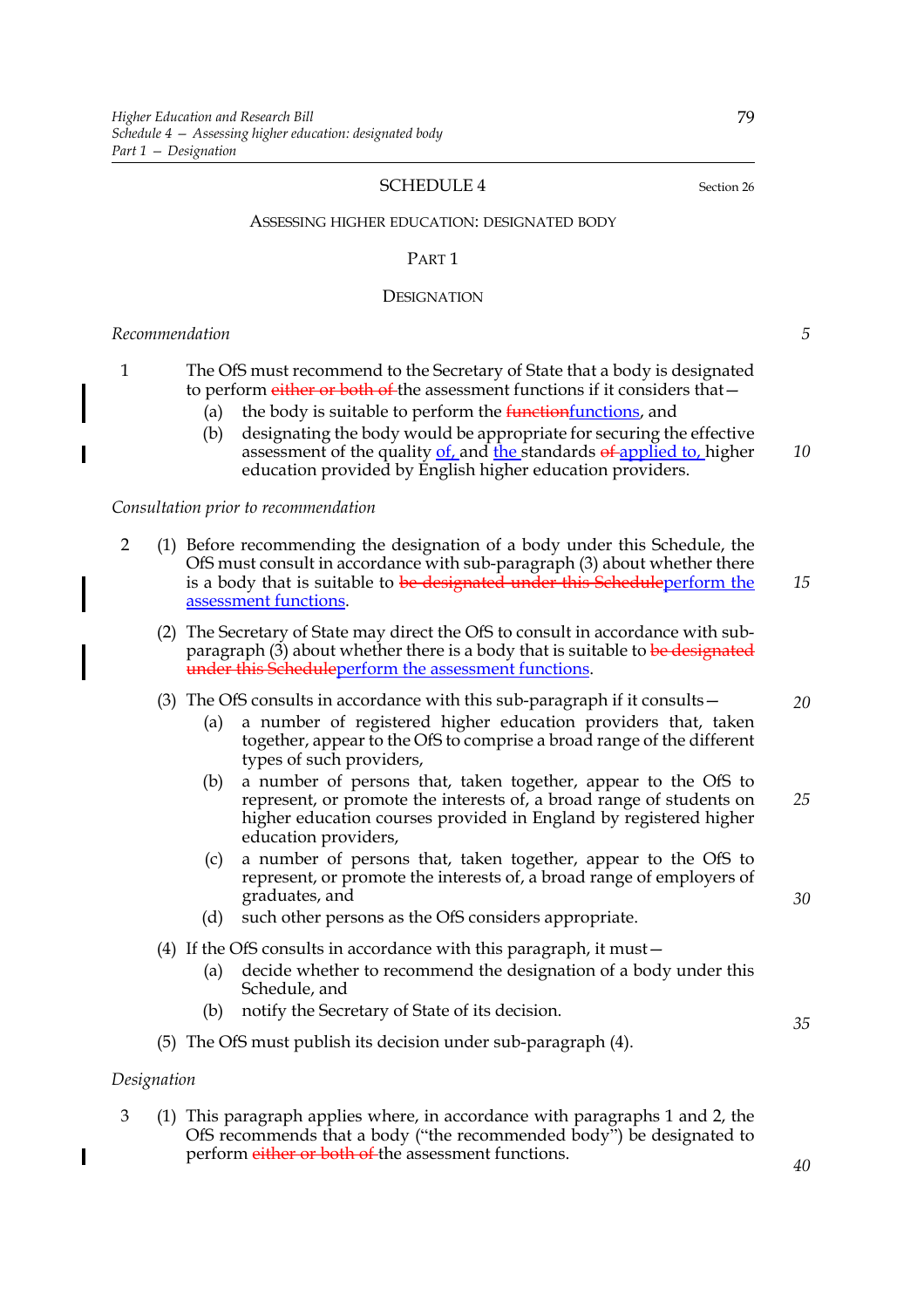|   | (2) The Secretary of State may designate the recommended body only if the<br>Secretary of State considers that-                                                                                                                                                                                                                                                                |    |
|---|--------------------------------------------------------------------------------------------------------------------------------------------------------------------------------------------------------------------------------------------------------------------------------------------------------------------------------------------------------------------------------|----|
|   | the body is suitable to perform the recommended function or<br>(a)<br>assessment functions, and                                                                                                                                                                                                                                                                                |    |
|   | designating the body would be appropriate for securing the effective<br>(b)<br>assessment of the quality of, and the standards of applied to, higher<br>education provided by English higher education providers.                                                                                                                                                              | 5  |
|   | (3) If the OfS recommends the body be designated Secretary of State decides to<br><b>perform both of designate the assessment functions recommended body, the</b><br>Secretary of State may only designate the body to perform both of those<br><del>functions.</del> must-                                                                                                    | 10 |
|   | (4) If the Secretary of State decides to designate the recommended body, the<br>Secretary of State must-                                                                                                                                                                                                                                                                       |    |
|   | notify the body of the designation before the date on which the<br>(a)<br>designation takes effect ("the effective date"), and<br>publish notice of the designation before that date.<br>(b)                                                                                                                                                                                   |    |
|   | (5) The notice of the designation must state $-$<br>the name of the body <sub>7</sub> , and<br>(a)<br>the function or functions it is designated to perform, and<br>(b)<br>the effective date.<br>(c)                                                                                                                                                                          | 15 |
|   | (6) If the Secretary of State decides not to designate the recommended body, the<br>Secretary of State must publish the reasons for not doing so.                                                                                                                                                                                                                              | 20 |
|   | Bodies suitable to perform assessment functions                                                                                                                                                                                                                                                                                                                                |    |
| 4 | (1) A body is suitable to perform $\frac{an-the}{}$ assessment $\frac{function}{}$ inctions if the<br>body satisfies conditions A to D.                                                                                                                                                                                                                                        |    |
|   | (2) Condition A is that the body is capable of performing the assessment<br>function functions in an effective manner.                                                                                                                                                                                                                                                         | 25 |
|   | $(3)$ Condition B is that $-$<br>the persons who determine the strategic priorities of the body<br>(a)<br>represent a broad range of registered higher education providers,<br>the body commands the confidence of registered higher education<br>(b)<br>providers, and<br>the body exercises its functions independent of any particular higher<br>(c)<br>education provider. | 30 |
|   | (4) Condition C is that the body consents to being designated under this<br>Schedule.                                                                                                                                                                                                                                                                                          |    |
|   | (5) Condition D is that the body is a body corporate and is not $-$<br>a servant or agent of the Crown, or<br>(a)<br>a body to which the Secretary of State appoints members.<br>(b)                                                                                                                                                                                           | 35 |

# *Removal of designation*

5 (1) The Secretary of State may by notice remove a designation under this Schedule. *40*

 $\overline{\mathbf{I}}$ 

 $\overline{\phantom{a}}$ 

(2) The notice must—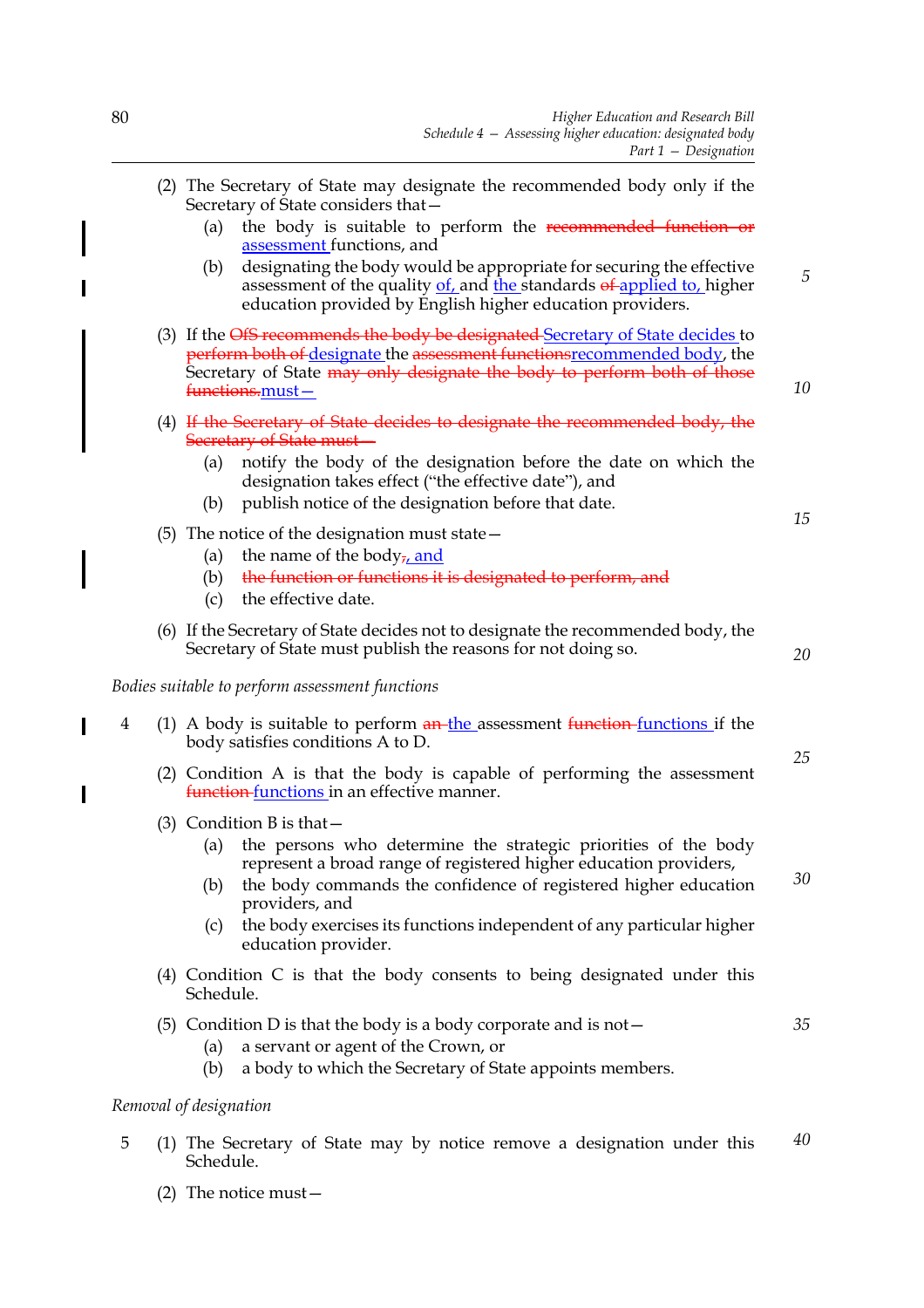- (a) include  $the$  reasons for the Secretary of State's decision, and</u>
- (b) specify the date on which the designation is removed.
- (3) The Secretary of State may only remove the designation if  $-$ 
	- (a) the Secretary of State is satisfied that removing the designation would be appropriate for securing the effective assessment of the quality  $of$ , and the standards  $of$  applied to, higher education provided by English higher education providers, or
	- (b) the designated body consents to the removal of the designation.
- (4) Before removing the designation the Secretary of State must consult—
	- (a) the OfS,
	- (b) a number of registered higher education providers that, taken together, appear to the Secretary of State to comprise a broad range of the different types of such providers,
	- (c) a number of persons that, taken together, appear to the Secretary of State to represent, or promote the interests of, a broad range of students on higher education courses provided in England by registered higher education providers, *15*
	- (d) a number of persons that, taken together, appear to the Secretary of State to represent, or promote the interests of, a broad range of employers of graduates, and
	- (e) such other persons as the Secretary of State considers appropriate.
- (5) In determining whether a designation under this Schedule should be removed, the Secretary of State must have regard to any relevant information that the OfS has provided to the Secretary of State. *20*
- (6) The Secretary of State must publish a notice under this paragraph.

#### PART 2

#### OVERSIGHT BY THE OFS

#### *Application*

 $\overline{\phantom{a}}$ 

 $\overline{\phantom{a}}$ 

I

6 This Part applies if there is a body designated under this Schedule to perform an the assessment functionfunctions.

#### *Oversight arrangements*

7 The OfS must make arrangements for holding the designated body to account for the performance of the designated functionassessment functions.

*Annual report by the designated body*

- 8 (1) As soon as possible after the end of each annual reporting period, the designated body must prepare and send to the OfS a report about the performance of the designated function assessment functions during the period. *35*
	- (2) "Annual reporting period", in relation to a designated body, means—
		- (a) the period of 12 months beginning with the effective date, and
		- (b) each successive period of 12 months.

*5*

*10*

*40*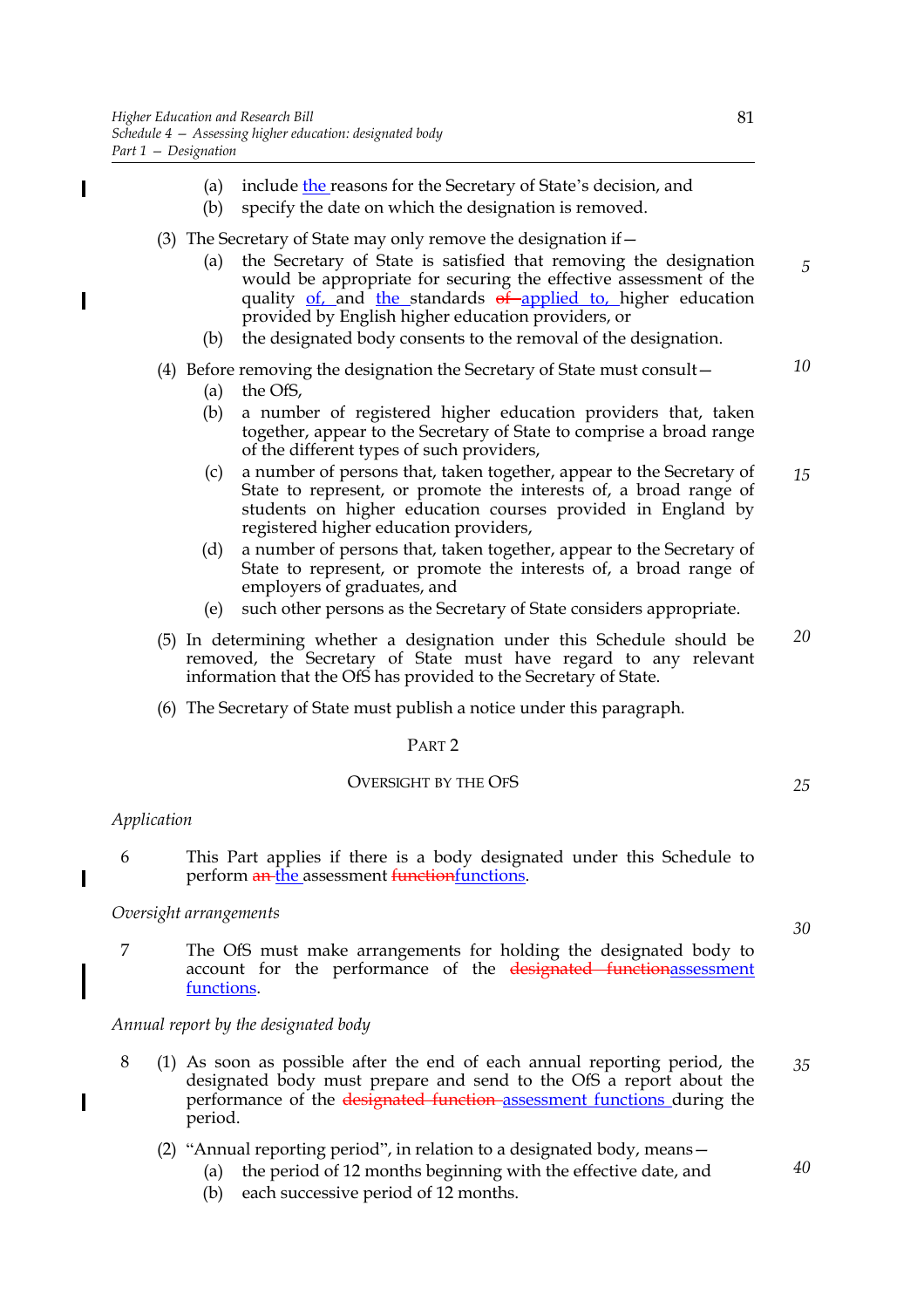*Triennial report by the OfS*

| 9          | (1) As soon as possible after the end of each triennial reporting period, the OfS<br>must prepare and send to the Secretary of State a triennial report about -<br>how the designated body has performed the designated-assessment<br>(a)<br>functions during the period,<br>whether the designated body should continue to be designated<br>(b)<br>under Part 1 of this Schedule,<br>the appropriateness of any fees charged by the designated body<br>(c)<br>under section 27, and<br>any other matters that the OfS considers relevant.<br>(d) | 5  |
|------------|---------------------------------------------------------------------------------------------------------------------------------------------------------------------------------------------------------------------------------------------------------------------------------------------------------------------------------------------------------------------------------------------------------------------------------------------------------------------------------------------------------------------------------------------------|----|
|            | (2) In preparing a triennial report, the OfS must have regard to any views                                                                                                                                                                                                                                                                                                                                                                                                                                                                        | 10 |
|            | provided to the OfS by a person listed in sub-paragraph $(3)$ about $-$<br>the matters listed in sub-paragraph $(1)(a)$ to $(c)$ , and<br>(a)<br>what other matters, if any, should be dealt with in the report.<br>(b)                                                                                                                                                                                                                                                                                                                           |    |
|            | $(3)$ Those persons are $-$                                                                                                                                                                                                                                                                                                                                                                                                                                                                                                                       | 15 |
|            | registered higher education providers,<br>(a)<br>persons representing, or promoting the interests of, students on<br>(b)<br>higher education courses provided in England by registered higher<br>education providers,                                                                                                                                                                                                                                                                                                                             |    |
|            | persons representing, or promoting the interests of, employers of<br>(c)<br>graduates, and                                                                                                                                                                                                                                                                                                                                                                                                                                                        |    |
|            | such other persons as the OfS considers appropriate.<br>(d)                                                                                                                                                                                                                                                                                                                                                                                                                                                                                       | 20 |
|            | (4) "Triennial reporting period", in relation to a designated body, means $-$<br>the period of 3 years beginning with the effective date, and<br>(a)<br>each successive period of 3 years.<br>(b)                                                                                                                                                                                                                                                                                                                                                 |    |
| directions | <b>Duty Power of the OfS to inform the Secretary of State about significant concernsgive</b>                                                                                                                                                                                                                                                                                                                                                                                                                                                      | 25 |
| 10         | (1) The OfS may give the designated body general directions about the<br>performance of any of the assessment functions.                                                                                                                                                                                                                                                                                                                                                                                                                          |    |
|            | (2) In giving such directions, the OfS must have regard to the need to protect the<br>expertise of the designated body.                                                                                                                                                                                                                                                                                                                                                                                                                           |    |
|            | (3) Such directions must relate to $-$<br>English higher education providers or registered higher education<br>(a)<br>providers generally, or                                                                                                                                                                                                                                                                                                                                                                                                     | 30 |
|            | a description of such providers.<br>(b)                                                                                                                                                                                                                                                                                                                                                                                                                                                                                                           |    |
|            | (4) The designated body must comply with any directions given under this<br>paragraph.                                                                                                                                                                                                                                                                                                                                                                                                                                                            | 35 |
|            | <b>The Duty of the OfS must to inform the Secretary of State if it has about significant concerns</b><br><del>about -</del> concerns                                                                                                                                                                                                                                                                                                                                                                                                              |    |
| 11         | The OfS must inform the Secretary of State if it has significant concerns<br>$\frac{\text{about}}{\text{}}$                                                                                                                                                                                                                                                                                                                                                                                                                                       |    |
|            | designated body is performing the designated<br>(a)<br>the<br>how<br>functionassessment functions, or                                                                                                                                                                                                                                                                                                                                                                                                                                             | 40 |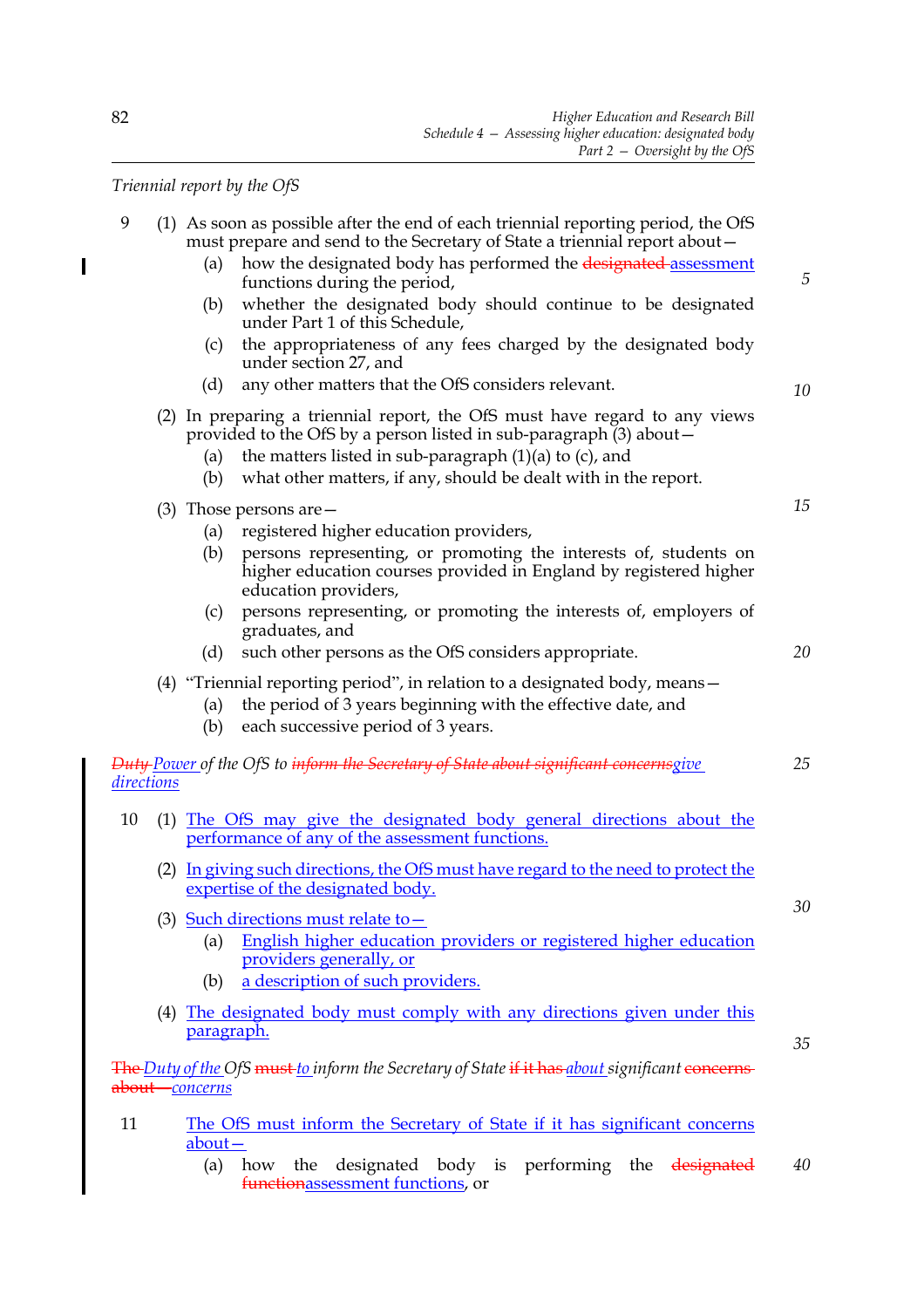(b) the continued suitability of the designated body to carry out  $\frac{d}{dx}$ functionthose functions.

#### PART 3

#### INTERPRETATION

12 (1) In this Schedule—

"assessment functions" has the meaning given in section 26;

- "designated body" means a body for the time being designated under this Schedule;
- "the effective date", in relation to a designated body, has the meaning given in paragraph 3;
- "graduate" means a graduate of a higher education course provided in England by a registered higher education provider;
- "standards" has the same meaning  $g$ iven as in section  $13(1)(a)$ .
- (2) References in this Schedule to a body that is suitable to perform  $a_n$ -the assessment **function** functions are to be read in accordance with paragraph 4.
	-

# SCHEDULE 5 Section 56

#### POWERS OF ENTRY AND SEARCH ETC

*Power to issue search warrant*

1 (1) A justice of the peace who is satisfied that the requirements in subparagraph (3) are met in relation to relevant higher education premises may issue a warrant under this paragraph (a "search warrant") in respect of the premises.

(2) "Relevant higher education premises" means premises in England which—

- are occupied by a supported higher education *provider or a linked* institution in relation to such a provider, and
- (b) are used for, or in connection with, the provision of higher education courses by such a provider,

but does not include premises which are used wholly or mainly as a private dwelling.

- (3) The requirements of this sub-paragraph are met in relation to premises occupied by a supported higher education provider or a linked institution in relation to such a provider if—
	- (a) there are reasonable grounds for suspecting that there is, or has been, a breach of a registration condition or funding condition of the provider,
	- (b) the suspected breach is sufficiently serious to justify entering the premises,
	- (c) entry to the premises is necessary to determine whether the suspected breach is taking place or has taken place, and *40*
	- (d) either of the requirements in sub-paragraph (4) is met.

*5*

*10*

*15*

*20*

*25*

*30*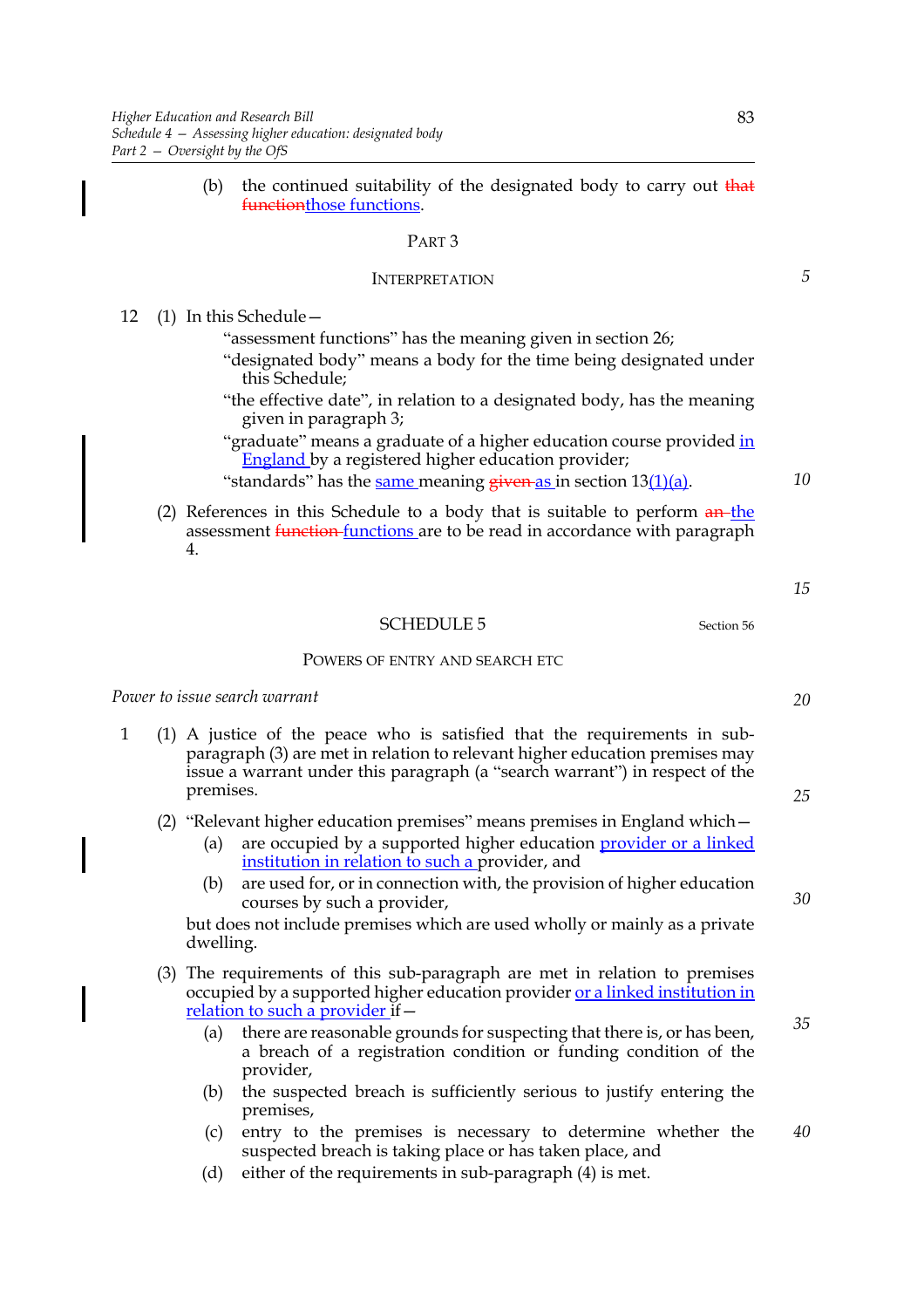- (4) The requirements referred to in sub-paragraph  $(3)(d)$  are  $-$ 
	- (a) that entry to the premises has been, or it is likely to be, refused;
	- (b) that requesting entry may frustrate or seriously prejudice the purpose of entry.
- (5) References in this Schedule to a registration condition of a supported higher education provider are to—
	- (a) an initial registration condition applicable to the provider (see section 5), or
- (6) References in this Schedule to a registration condition of a supported higher education provider are to an ongoing registration condition of the provider (see section 3(8)).
- (7) References in this Schedule to a funding condition of a supported higher education provider are to—
	- (a) a term or condition subject to which a grant, loan or other payment under section 37 or 38 (financial support for providers) was paid to the provider, or
	- (b) a condition imposed on the provider by or under regulations made under section 22 of the Teaching and Higher Education Act 1998 (financial support for students) in connection with the designation of a course for the purposes of that section.

*Application for search warrant by an authorised person*

- 2 (1) A search warrant may be issued only on the application of a person authorised in writing by the OfS or the Secretary of State to exercise the powers conferred by a search warrant (an "authorised person").
	- (2) An application for a search warrant in respect of premises may be made without notice being given to—
		- (a) the supported higher education provider or linked institution occupying the premises, or *25*
		- (b) any other persons who may be affected by it.
	- (3) An application for a search warrant in respect of premises must be supported by an information in writing.
	- (4) An authorised person applying for a search warrant must answer on oath any question that the justice of the peace hearing the application asks the person.

*Search warrant*

- 3 (1) A search warrant must—
	- (a) specify the name of the authorised person who applied for it,
	- (b) specify the date on which it is issued,
	- (c) state that it is issued under this Schedule,
	- (d) specify the premises to be searched,
	- (e) specify the supported higher education provider or linked institution occupying the premises, and
	- (f) identify, so far as is possible, the suspected breach of a registration condition or funding condition of the provider.

*30*

*40*

*10*

*15*

*5*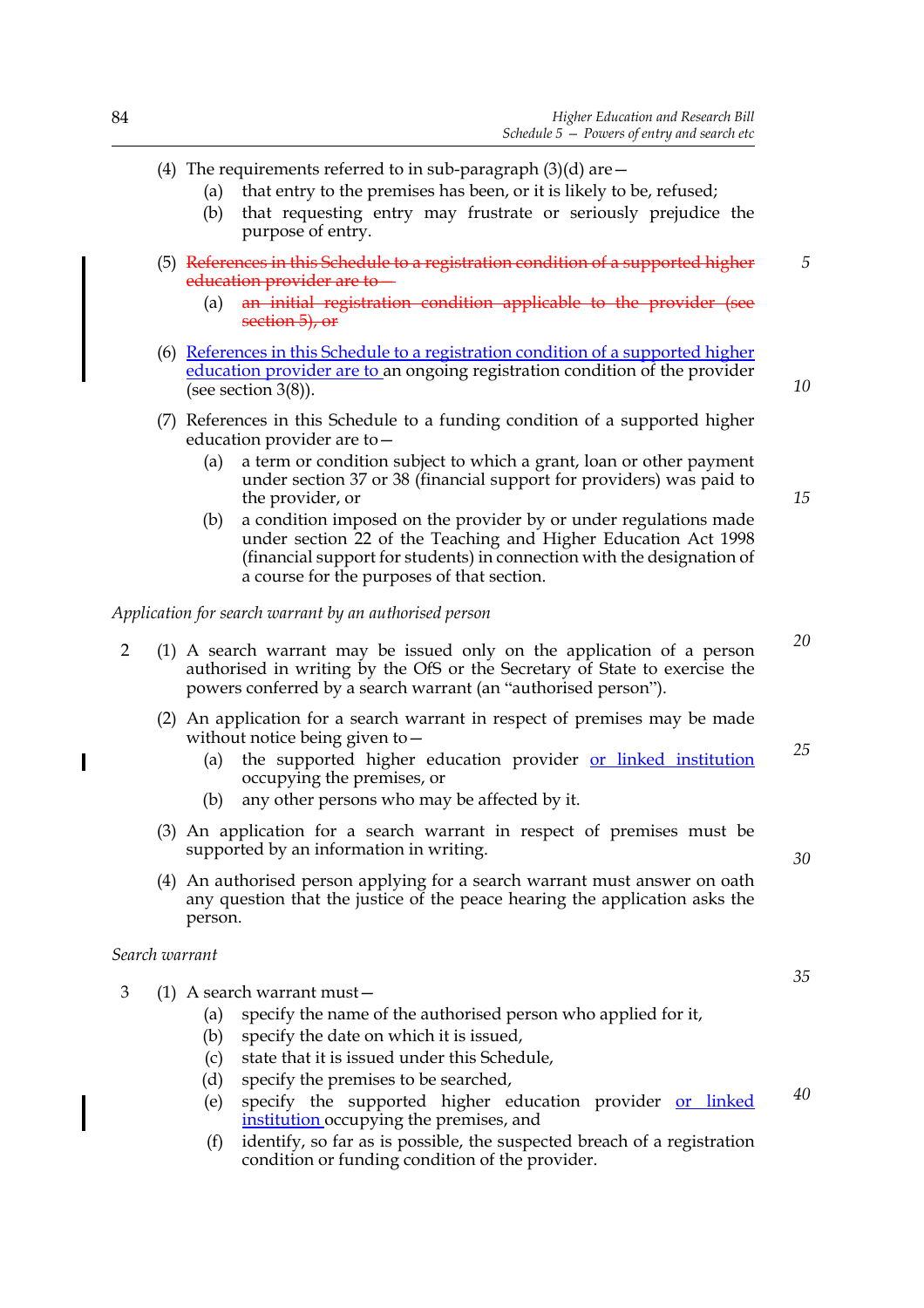- (2) A search warrant may permit or require a constable to accompany an authorised person who is executing it.
- (3) A search warrant authorises an authorised person to enter each set of premises specified in the warrant on one occasion only unless it specifies that it authorises multiple entries.
- (4) If a search warrant specifies that it authorises multiple entries, it must also specify whether the number of entries authorised is unlimited or limited to a specified maximum.
- (5) Two copies must be made of a search warrant that specifies only one set of premises and does not authorise multiple entries.
- (6) As many copies as are reasonably required may be made of any other kind of search warrant.
- (7) The copies made under sub-paragraphs (5) and (6) must be clearly certified as copies.

#### *Powers conferred by search warrant*

- 4 (1) A search warrant authorises an authorised person—
	- (a) to enter the premises specified in the warrant at a reasonable hour,
	- (b) to search the premises to the extent that is reasonably required for the purpose of determining whether there is, or has been, a breach of a registration condition or funding condition of the **relevant** supported higher education *provider occupying the premises, provider*,
	- (c) for that purpose, to inspect items found on the premises,
	- (d) for that purpose, to copy documents found on the premises, and
	- (e) to seize and retain items found on the premises which the authorised person reasonably believes are evidence of a breach of a registration condition or a funding condition of the **relevant** supported higher education **provider occupying the premises** provider. *25*
	- (2) A search warrant may be executed by any authorised person.
	- (3) A constable accompanying an authorised person under paragraph 3(2) may, if necessary, use reasonable force to enable the exercise of the powers conferred by the warrant. *30*
	- (4) An authorised person entering premises under a search warrant may—
		- (a) be accompanied by such other persons as the authorised person considers necessary, and
		- (b) take onto the premises such equipment as the authorised person considers necessary.

#### *Entering and searching premises*

- 5 (1) Where the occupier of the premises to be entered and searched is present at the time when an authorised person seeks to execute a search warrant, the authorised person must— *40*
	- (a) identify himself or herself to the occupier,
	- (b) produce to the occupier documentary evidence that he or she is an authorised person,
	- (c) produce the search warrant to the occupier, and

*10*

*15*

*5*

*20*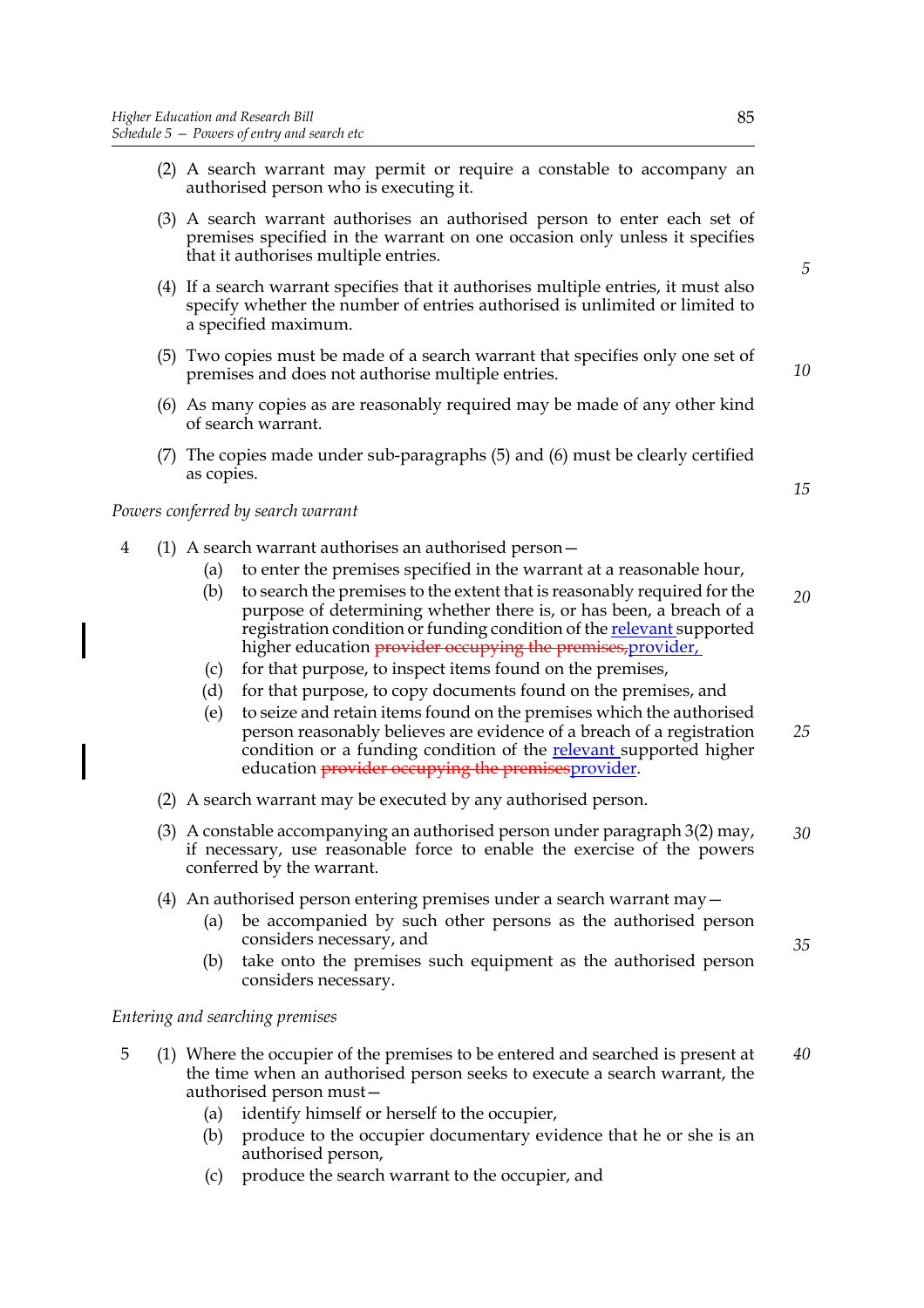- (d) supply the occupier with a certified copy of it.
- (2) Where the occupier of the premises is not present at the time when an authorised person seeks to execute a search warrant—
	- (a) if another person who appears to the authorised person to be in charge of the premises is present, sub-paragraph  $(1)$  has effect as if references to the occupier were references to the other person;
	- (b) if there is no such person present, the authorised person must leave a certified copy of the warrant in a prominent place on the premises.
- (3) An authorised person who enters premises under a search warrant must take reasonable steps to ensure that, when the authorised person leaves the premises, they are as secure as they were before the authorised person entered them. *10*
- (4) Entry and search under a search warrant may not take place after the end of the period of one month beginning with the date on which it is issued.

#### *Inspecting, copying, seizing and retaining items*

- 6 (1) The powers conferred by a search warrant to inspect, copy, seize and retain items found on premises include—
	- (a) power to require a person on the premises who is holding or accountable for items that are on the premises to produce them,
	- (b) power to require a person on the premises to provide an explanation of an item or state where an item may be found,
	- (c) in relation to documents kept by means of a computer, power to require them to be produced in a form in which they are legible and can be taken away, and
	- (d) power to require a person on the premises to provide such other assistance as the authorised person may reasonably require.
	- (2) Those powers also include—
		- (a) power to check the operation of a computer or electronic storage device, and
		- (b) power to require a person within sub-paragraph (3) to provide the authorised person with such reasonable assistance as the authorised person may require for that purpose.
	- (3) A person is within this sub-paragraph if the person is—
		- (a) a person by whom or on whose behalf the computer or device is or has been used, or
		- (b) a person having charge of, or otherwise concerned with the operation of, the computer or device.
	- (4) The power conferred by a search warrant to inspect, copy, seize and retain items does not include power to inspect, copy, seize or retain excluded items.
	- (5) "Excluded items" means items that are—
		- (a) items subject to legal privilege (as defined in section 10 of the Police and Criminal Evidence Act 1984);
		- (b) excluded material (as defined in section 11 of that Act);
		- (c) special procedure material (as defined in section 14 of that Act).

*25*

*20*

*15*

*5*

*30*

*35*

*40*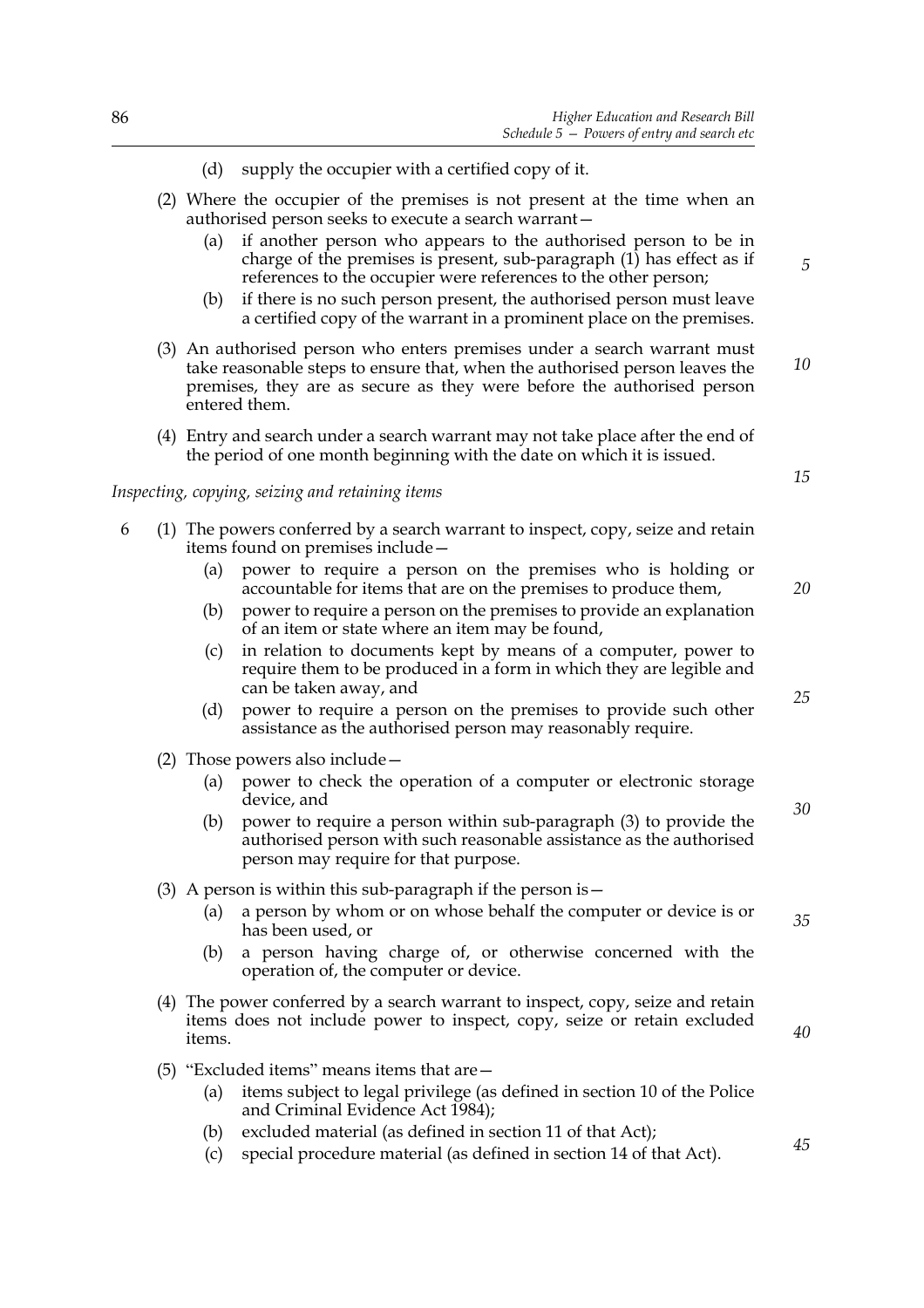- (a) must make reasonable efforts to give a notice to a person who appears to be the occupier of the premises or otherwise to be in charge of the premises (an "affected person"), and
- (b) if it is not reasonably practicable to do so, must leave a copy of the notice in a prominent place on the premises.
- (7) A notice under sub-paragraph (6) must—
	- (a) state what has been seized and the reason for its seizure, and
	- (b) specify which registration condition or funding condition the authorised person believes has been breached.

# (8) An authorised person exercising powers under a search warrant must—

- (a) make a record of items seized from premises in the exercise of the powers, and
- (b) if a person who appears to the authorised person to be an affected person in relation to the premises asks for a copy of that record, provide a copy of that record to that person within a reasonable time.
- (9) An item which is seized in the exercise of powers under a search warrant may be retained as long as is necessary in all the circumstances, including for use as evidence on a prosecution for an offence.
- (10) An item may not be retained for use as evidence on a prosecution for an offence if a photograph or a copy would be sufficient for that purpose.
- (11) Nothing in this paragraph confers power to search a person.

## *Offence*

|  |  |  |  | (1) A person commits an offence if, without reasonable excuse, the person – |
|--|--|--|--|-----------------------------------------------------------------------------|
|--|--|--|--|-----------------------------------------------------------------------------|

- (a) intentionally obstructs the exercise of a power conferred by a search warrant, or
- (b) fails to comply with a requirement reasonably imposed in the exercise of a power conferred by a search warrant.
- (2) A person guilty of an offence under this paragraph is liable on summary conviction to a fine not exceeding level 4 on the standard scale.

## *Self-incrimination*

- 8 (1) An explanation or information provided by a person in response to a requirement under paragraph  $6(1)(b)$  or  $(d)$  or  $(2)(b)$  may be used in evidence against the person, subject to sub-paragraphs (2) to (4).
	- (2) In criminal proceedings against the person—
		- (a) no evidence relating to the explanation or information may be adduced by or on behalf of the prosecution, and
		- (b) no question relating to it may be asked by or on behalf of the prosecution.
	- (3) Sub-paragraph (2) does not apply if the proceedings are for  $-$ 
		- (a) an offence under paragraph 7 of this Schedule, or
		- (b) an offence under section 5 of the Perjury Act 1911 (false statements made otherwise than on oath).

*5*

*10*

*15*

*20*

*25*

*30*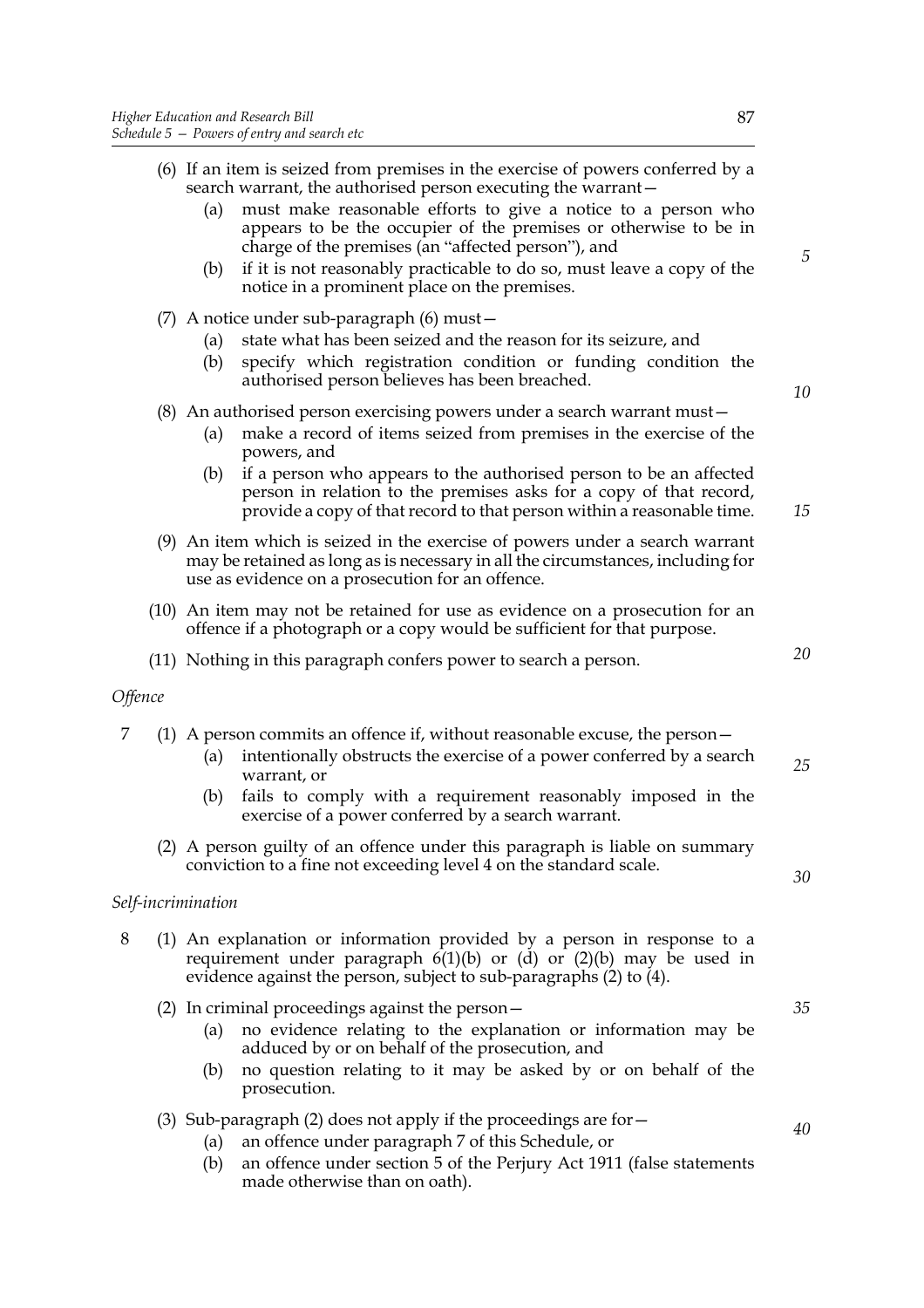|              | (4) Sub-paragraph (2) does not apply if, in the proceedings $-$<br>evidence relating to the explanation or information is adduced by or<br>(a)<br>on behalf of the person who provided it, or<br>a question relating to it is asked by or on behalf of that person.<br>(b) |    |
|--------------|----------------------------------------------------------------------------------------------------------------------------------------------------------------------------------------------------------------------------------------------------------------------------|----|
|              | Interpretation                                                                                                                                                                                                                                                             | 5  |
| 9            | $(1)$ In this Schedule –                                                                                                                                                                                                                                                   |    |
|              | "authorised person" has the meaning given in paragraph 2;<br>"document" means anything in which information of any description is<br>recorded;                                                                                                                             | 10 |
|              | "item" includes-                                                                                                                                                                                                                                                           |    |
|              | a document;<br>(a)                                                                                                                                                                                                                                                         |    |
|              | (b)<br>a computer or electronic storage device;<br>"linked institution", in relation to a supported higher education<br>provider" has the meaning given in section $56(23)$ ;                                                                                              | 15 |
|              | "relevant supported higher education provider" means-<br>in the case of premises occupied by a supported higher<br>(a)<br>education provider, that provider, and                                                                                                           |    |
|              | in the case of premises occupied by a linked institution in<br>(b)<br>relation to a supported higher education provider, that<br>provider;                                                                                                                                 |    |
|              | "supported higher education provider" has the meaning given in<br>section $56(2)$ .                                                                                                                                                                                        |    |
|              | (2) For the purposes of this Schedule, references to items found on premises<br>include-                                                                                                                                                                                   | 20 |
|              | (a)<br>documents stored on computers or electronic storage devices on the<br>premises, and                                                                                                                                                                                 |    |
|              | documents stored elsewhere which can be accessed by computers on<br>(b)<br>the premises.                                                                                                                                                                                   |    |
|              |                                                                                                                                                                                                                                                                            | 25 |
|              | <b>SCHEDULE 6</b><br>Section 60                                                                                                                                                                                                                                            |    |
|              | ENGLISH HIGHER EDUCATION INFORMATION: DESIGNATED BODY                                                                                                                                                                                                                      |    |
|              | PART <sub>1</sub>                                                                                                                                                                                                                                                          |    |
|              | <b>DESIGNATION</b>                                                                                                                                                                                                                                                         | 30 |
|              | Recommendation                                                                                                                                                                                                                                                             |    |
| $\mathbf{1}$ | (1) The OfS may recommend to the Secretary of State that a body is designated<br>for the purposes of section 59.                                                                                                                                                           |    |

(2) The OfS may recommend a body only if it considers that the body is suitable to be designated under this Schedule.

*40*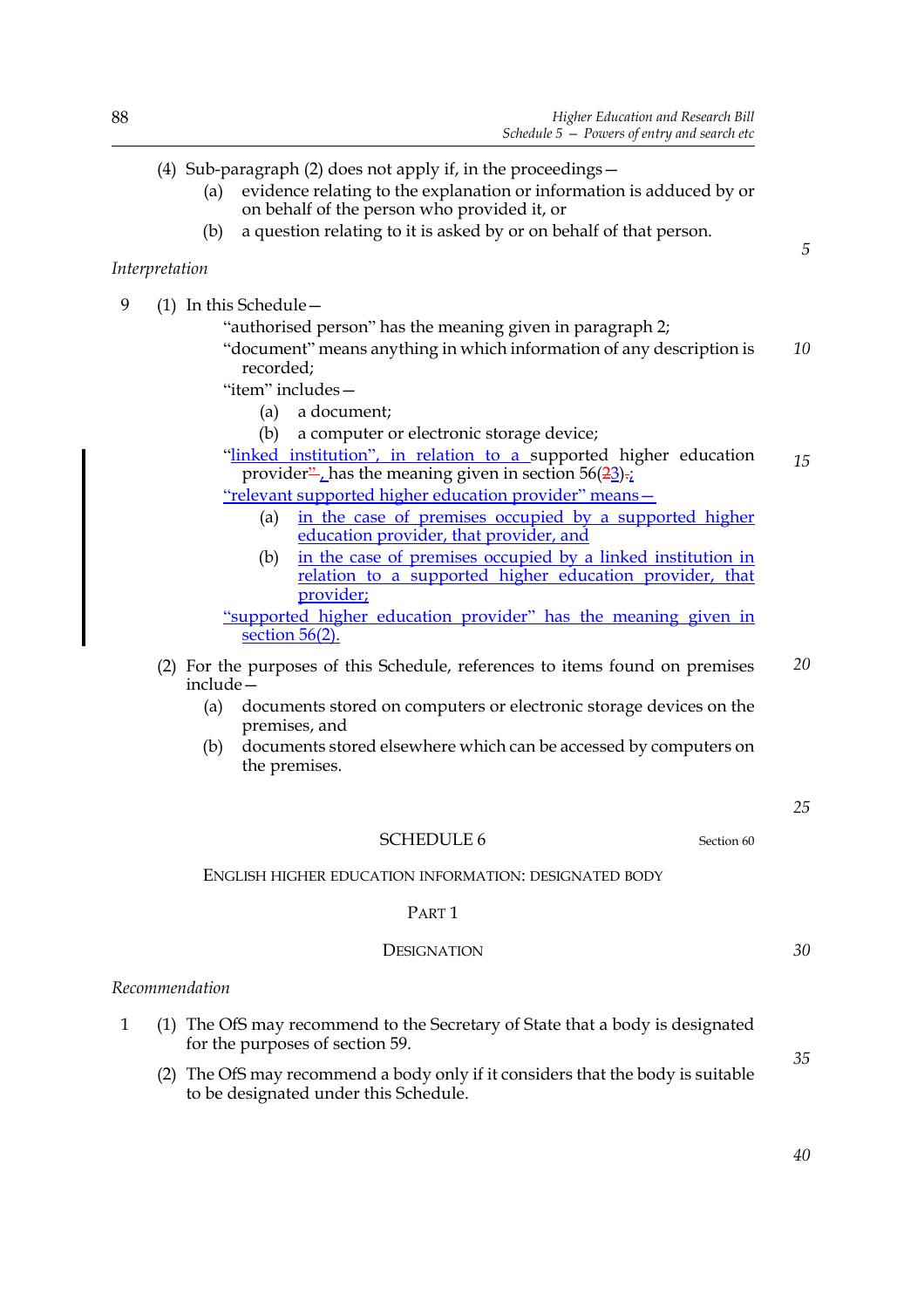*Consultation prior to recommendation*

- 2 (1) Before recommending the designation of a body under this Schedule, the OfS must consult in accordance with sub-paragraph (3) about whether there is a body that is suitable to be designated under this Schedule.
	- (2) The Secretary of State may direct the OfS to consult in accordance with subparagraph (3) about whether there is a body that is suitable to be designated under this Schedule.
	- (3) The OfS consults in accordance with this sub-paragraph if it consults—
		- (a) a number of registered higher education providers that, taken together, appear to the OfS to comprise a broad range of the different types of such providers,
		- (b) a number of persons that, taken together, appear to the OfS to represent, or promote the interests of, a broad range of students on higher education courses provided in England by registered higher education providers,
		- (c) a number of persons that, taken together, appear to the OfS to represent, or promote the interests of, a broad range of employers of graduates, and *15*
		- (d) such other persons as the OfS considers appropriate.
	- (4) If the OfS consults in accordance with this paragraph, it must—
		- (a) decide whether to recommend the designation of a body under this Schedule, and *20*
		- (b) notify the Secretary of State of its decision.
	- (5) The OfS must publish its decision under sub-paragraph (4).

#### *Designation*

- 3 (1) This paragraph applies where, in accordance with paragraphs 1 and 2, the OfS recommends the designation of a body ("the recommended body") under this Schedule.
	- (2) The Secretary of State may designate the recommended body only if the Secretary of State considers that the body is suitable to be designated under this Schedule.
	- (3) If the Secretary of State decides to designate the recommended body, the Secretary of State must— *30*
		- (a) notify the body of the designation before the date on which the designation takes effect ("the effective date"), and
		- (b) publish notice of the designation before that date.
	- (4) The notice of the designation must state—
		- (a) the name of the body, and
		- (b) the effective date.
	- (5) If the Secretary of State decides not to designate the recommended body, the Secretary of State must publish the reasons for not doing so.

*35*

*25*

*10*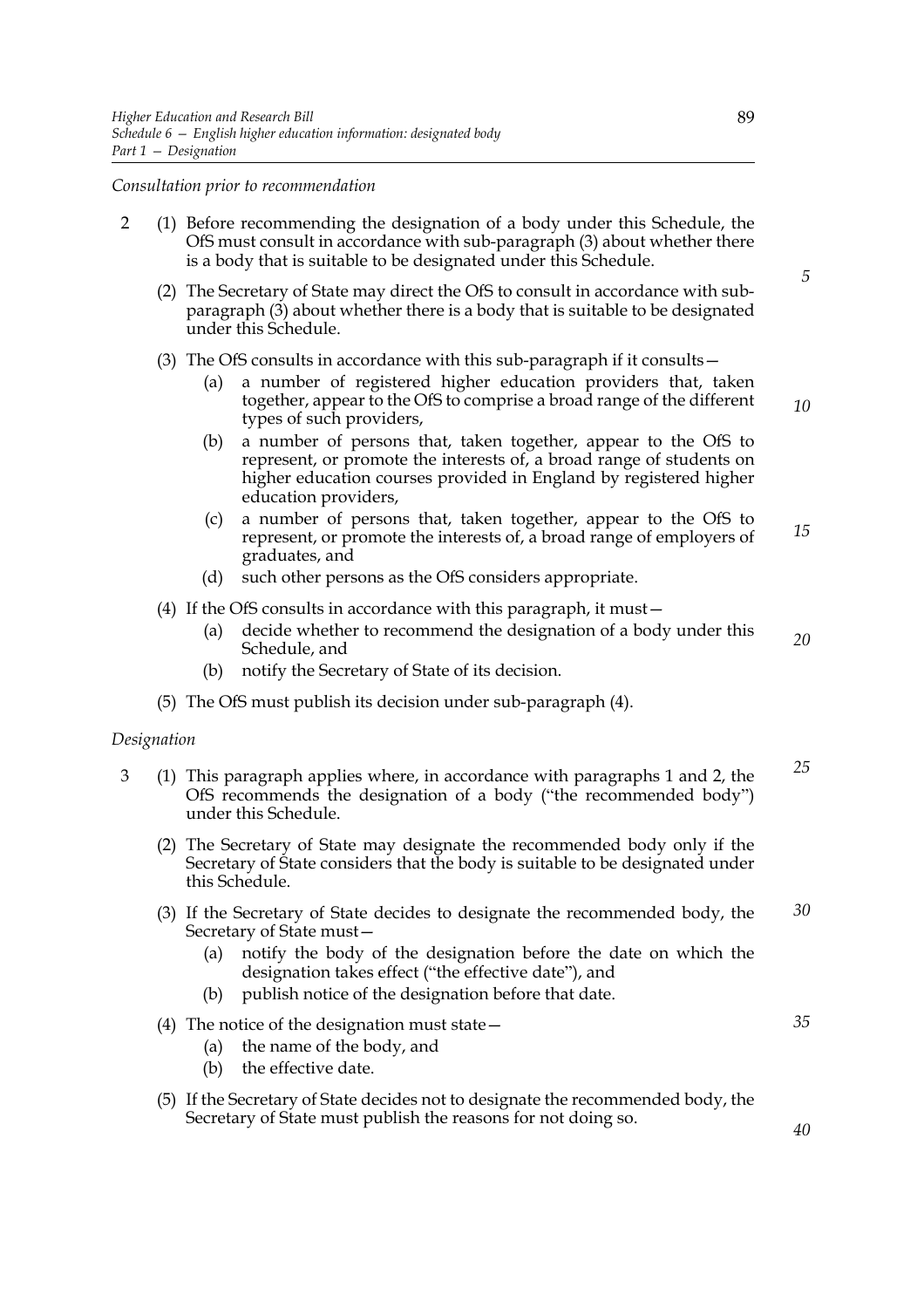*Bodies suitable to be designated under this Schedule*

| $\overline{4}$ | (1) A body is suitable to be designated under this Schedule if the body satisfies<br>conditions A to D.                                                                                                                                                                                                                                                                                                                                                                                                                                                                                                                                                                                                                                |          |
|----------------|----------------------------------------------------------------------------------------------------------------------------------------------------------------------------------------------------------------------------------------------------------------------------------------------------------------------------------------------------------------------------------------------------------------------------------------------------------------------------------------------------------------------------------------------------------------------------------------------------------------------------------------------------------------------------------------------------------------------------------------|----------|
|                | (2) Condition A is that the body is capable of performing the duty of the<br>relevant body under section 59(1) in an effective manner.                                                                                                                                                                                                                                                                                                                                                                                                                                                                                                                                                                                                 |          |
|                | (3) Condition B is that $-$<br>the persons who determine the strategic priorities of the body<br>(a)<br>represent a broad range of registered higher education providers,<br>the body commands the confidence of registered higher education<br>(b)<br>providers, and<br>the body exercises its functions independent of any particular higher<br>(c)<br>education provider.                                                                                                                                                                                                                                                                                                                                                           | 5<br>10  |
|                | (4) Condition C is that the body consents to being designated under this<br>Schedule.                                                                                                                                                                                                                                                                                                                                                                                                                                                                                                                                                                                                                                                  |          |
|                | (5) Condition D is that the body is a body corporate and is not $-$<br>a servant or agent of the Crown, or<br>(a)<br>a body to which the Secretary of State appoints members.<br>(b)                                                                                                                                                                                                                                                                                                                                                                                                                                                                                                                                                   | 15       |
|                | Removal of designation                                                                                                                                                                                                                                                                                                                                                                                                                                                                                                                                                                                                                                                                                                                 |          |
| 5              | (1) The Secretary of State may by notice remove a designation under this<br>Schedule.                                                                                                                                                                                                                                                                                                                                                                                                                                                                                                                                                                                                                                                  | 20       |
|                | (2) The notice must $-$<br>include reasons for the Secretary of State's decision, and<br>(a)<br>specify the date on which the designation is removed.<br>(b)                                                                                                                                                                                                                                                                                                                                                                                                                                                                                                                                                                           | 25       |
|                | (3) The Secretary of State may only remove the designation if -<br>the Secretary of State is satisfied that removing the designation<br>(a)<br>would be appropriate, or<br>the designated body consents to the removal of the designation.<br>(b)                                                                                                                                                                                                                                                                                                                                                                                                                                                                                      |          |
|                | (4) Before removing the designation the Secretary of State must consult -<br>the OfS,<br>(a)<br>(b) a number of registered higher education providers that, taken<br>together, appear to the Secretary of State to comprise a broad range<br>of the different types of such providers,<br>a number of persons that, taken together, appear to the Secretary of<br>(c)<br>State to represent, or promote the interests of, a broad range of<br>students on higher education courses provided in England by<br>registered higher education providers,<br>(d)<br>a number of persons that, taken together, appear to the Secretary of<br>State to represent, or promote the interests of, a broad range of<br>employers of graduates, and | 30<br>35 |
|                | such other persons as the Secretary of State considers appropriate.<br>(e)<br>(5) In determining whether a designation under this Schedule should be<br>removed, the Secretary of State must have regard to any relevant<br>information that the OfS has provided to the Secretary of State.                                                                                                                                                                                                                                                                                                                                                                                                                                           |          |

(6) The Secretary of State must publish a notice under this paragraph.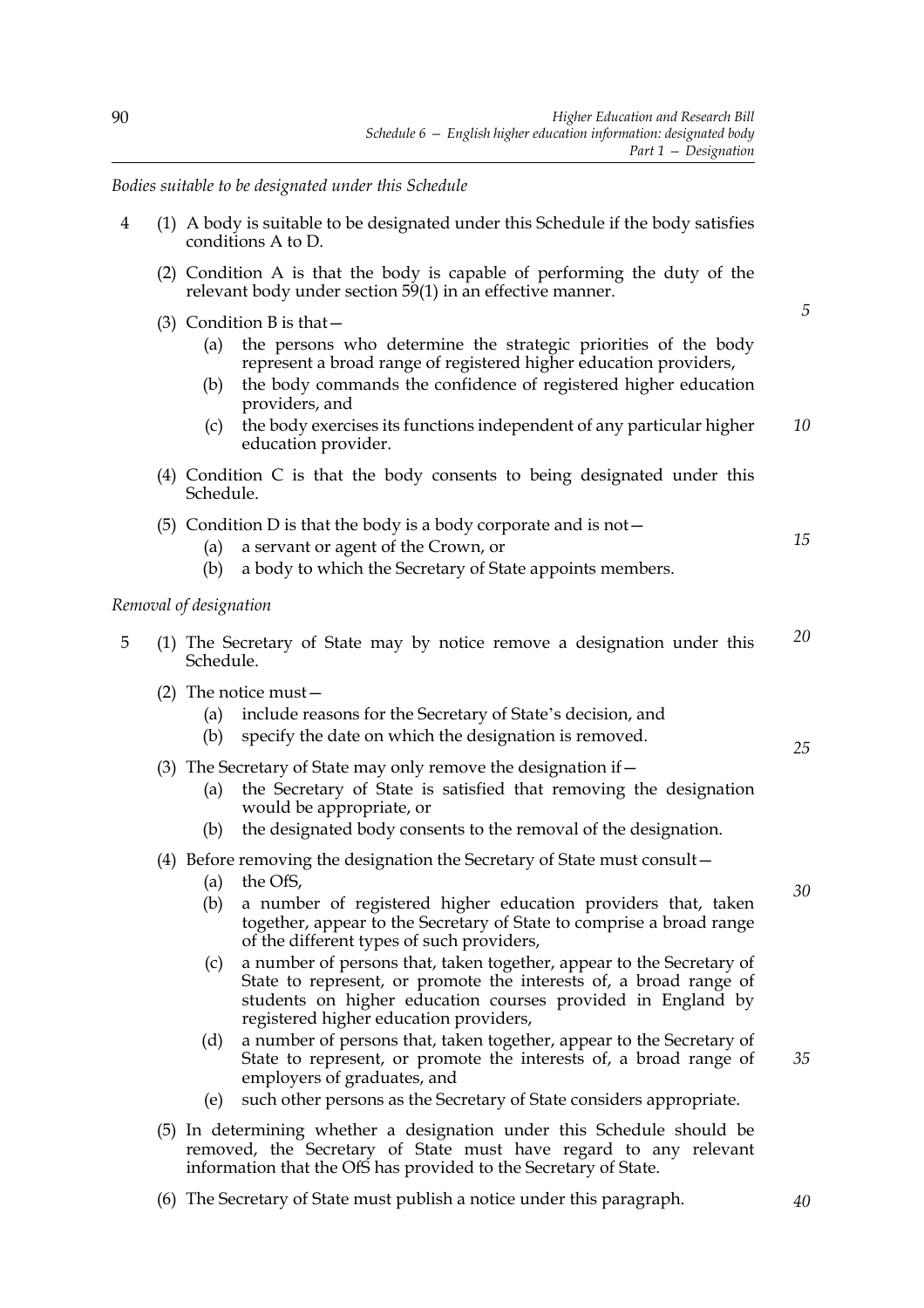# PART 2

# OVERSIGHT BY THE OFS

# *Application*

| 6 |                        | This Part applies if there is a body designated under this Schedule.                                                                                                                                                                                                                | $\sqrt{5}$ |
|---|------------------------|-------------------------------------------------------------------------------------------------------------------------------------------------------------------------------------------------------------------------------------------------------------------------------------|------------|
|   | Oversight arrangements |                                                                                                                                                                                                                                                                                     |            |
| 7 |                        | The OfS must make arrangements for holding the designated body to<br>account for the performance of its duty under section 59(1).                                                                                                                                                   | 10         |
|   |                        | Annual report by the designated body                                                                                                                                                                                                                                                |            |
| 8 |                        | (1) As soon as possible after the end of each annual reporting period, the<br>designated body must prepare and send to the OfS a report about the<br>performance of its duty under section 59(1) during the period.                                                                 | 15         |
|   | (a)<br>(b)             | (2) "Annual reporting period", in relation to a designated body, means $-$<br>the period of 12 months beginning with the effective date, and<br>each successive period of 12 months.                                                                                                |            |
|   |                        | Triennial report by the OfS                                                                                                                                                                                                                                                         | 20         |
| 9 | (a)                    | (1) As soon as possible after the end of each triennial reporting period, the OfS<br>must prepare and send to the Secretary of State a triennial report about -<br>how the designated body has performed its duty under section 59(1)<br>during the period,                         |            |
|   | (b)                    | whether the designated body should continue to be designated<br>under Part 1 of this Schedule,                                                                                                                                                                                      | 25         |
|   | (c)                    | the appropriateness of any fees charged by the designated body<br>under section 61, and                                                                                                                                                                                             |            |
|   | (d)                    | any other matters that the OfS considers relevant.                                                                                                                                                                                                                                  |            |
|   | (a)<br>(b)             | (2) In preparing a triennial report, the OfS must have regard to any views<br>provided to the OfS by a person listed in sub-paragraph (3) about -<br>the matters listed in sub-paragraph $(1)(a)$ to $(c)$ , and<br>what other matters, if any, should be dealt with in the report. | 30         |
|   |                        | $(3)$ Those persons are $-$                                                                                                                                                                                                                                                         |            |
|   | (a)                    | registered higher education providers,                                                                                                                                                                                                                                              |            |
|   |                        | (b) persons representing, or promoting the interests of, students on<br>higher education courses provided in England by registered higher<br>education providers,                                                                                                                   | 35         |
|   | (c)                    | persons representing, or promoting the interests of, employers of<br>graduates, and                                                                                                                                                                                                 |            |
|   | (d)                    | such other persons as the OfS considers appropriate.                                                                                                                                                                                                                                |            |
|   |                        | $(4)$ "Triennial reporting period", in relation to a designated body, means $-$                                                                                                                                                                                                     |            |
|   | (a)                    | the period of 3 years beginning with the effective date, and                                                                                                                                                                                                                        | 40         |
|   | (b)                    | each successive period of 3 years.                                                                                                                                                                                                                                                  |            |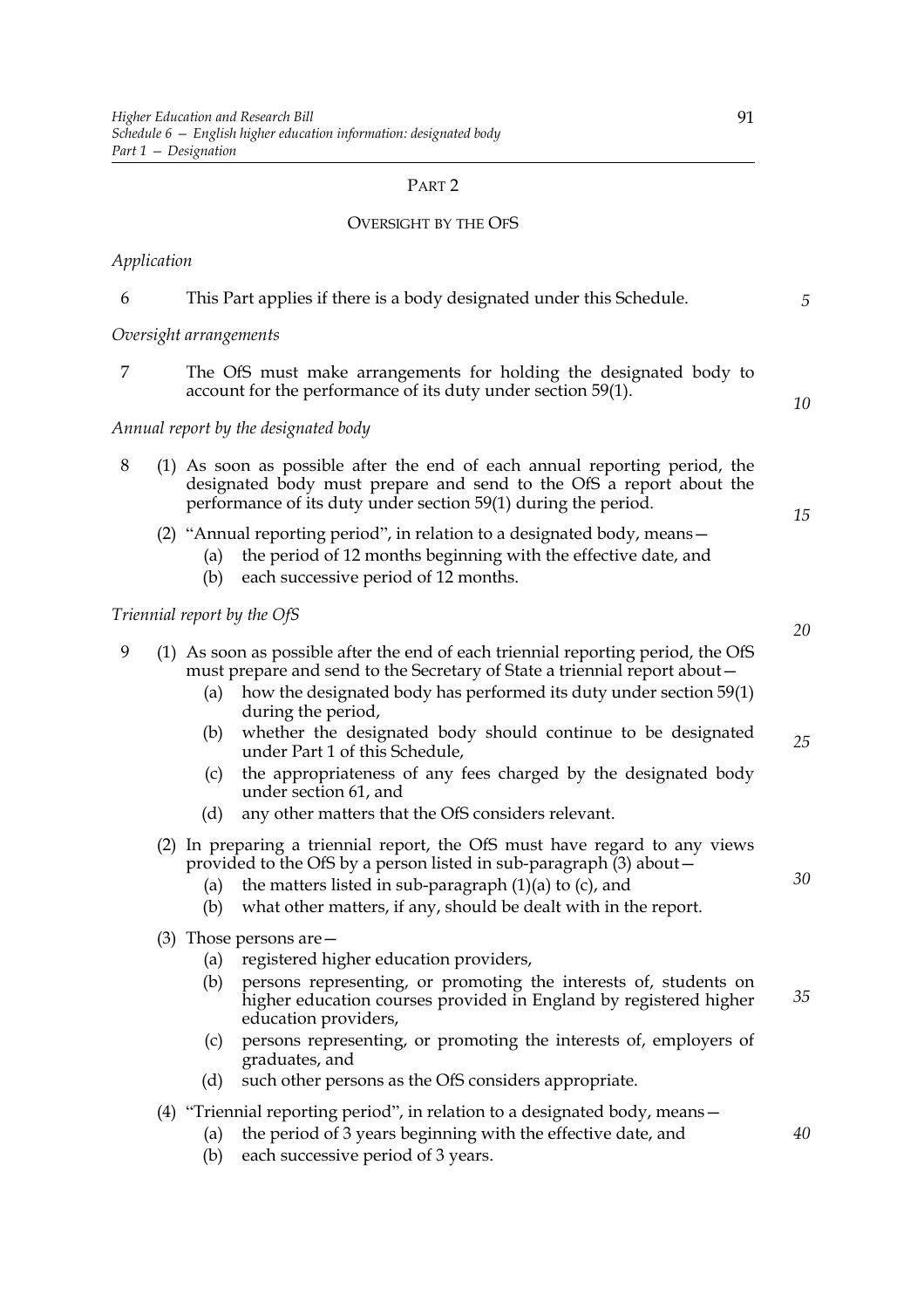*Duty of the OfS to inform the Secretary of State about significant concerns*

- 10 The OfS must inform the Secretary of State if it has significant concerns about—
	- (a) how the designated body is performing its duty under section 59(1), or
	- (b) the continued suitability of the designated body to be designated under this Schedule.

#### PART 3

#### INTERPRETATION

- 11 (1) In this Schedule—
	- "designated body" means a body for the time being designated under this Schedule;
	- "the effective date", in relation to a designated body, has the meaning given in paragraph 3; *10*
	- "graduate" has the same meaning as in section 59.
	- (2) References in this Schedule to a body that is suitable to be designated under this Schedule are to be read in accordance with paragraph 4.

*15*

*20*

*25*

*30*

*35*

*5*

#### $\overline{\phantom{a}}$

#### SCHEDULE 7 Section 6566

#### COSTS RECOVERY: PROCEDURE, APPEALS AND RECOVERY

## *Introduction*

1 This Schedule applies in relation to the imposition by the OfS of a requirement to pay costs on the governing body of a provider under section 6566.

## *Procedure*

- 2 (1) The notice which the OfS gives the governing body under section  $65(1)66(1)$ I must specify—
	- (a) the amount required to be paid, and
	- (b) the period within which payment is required to be made (which must not be less than 28 days).

## (2) The notice must also contain information as to  $-$

- (a) how payment may be made,
- (b) rights of appeal,
- (c) the period within which an appeal may be made, and
- (d) the consequences of non-payment.
- (3) The governing body may require the OfS to provide a detailed breakdown of the amount specified in the notice.
- (4) The requirement to pay the costs is suspended at any time when an appeal could be brought in respect of the requirement to pay the costs or such an appeal is pending.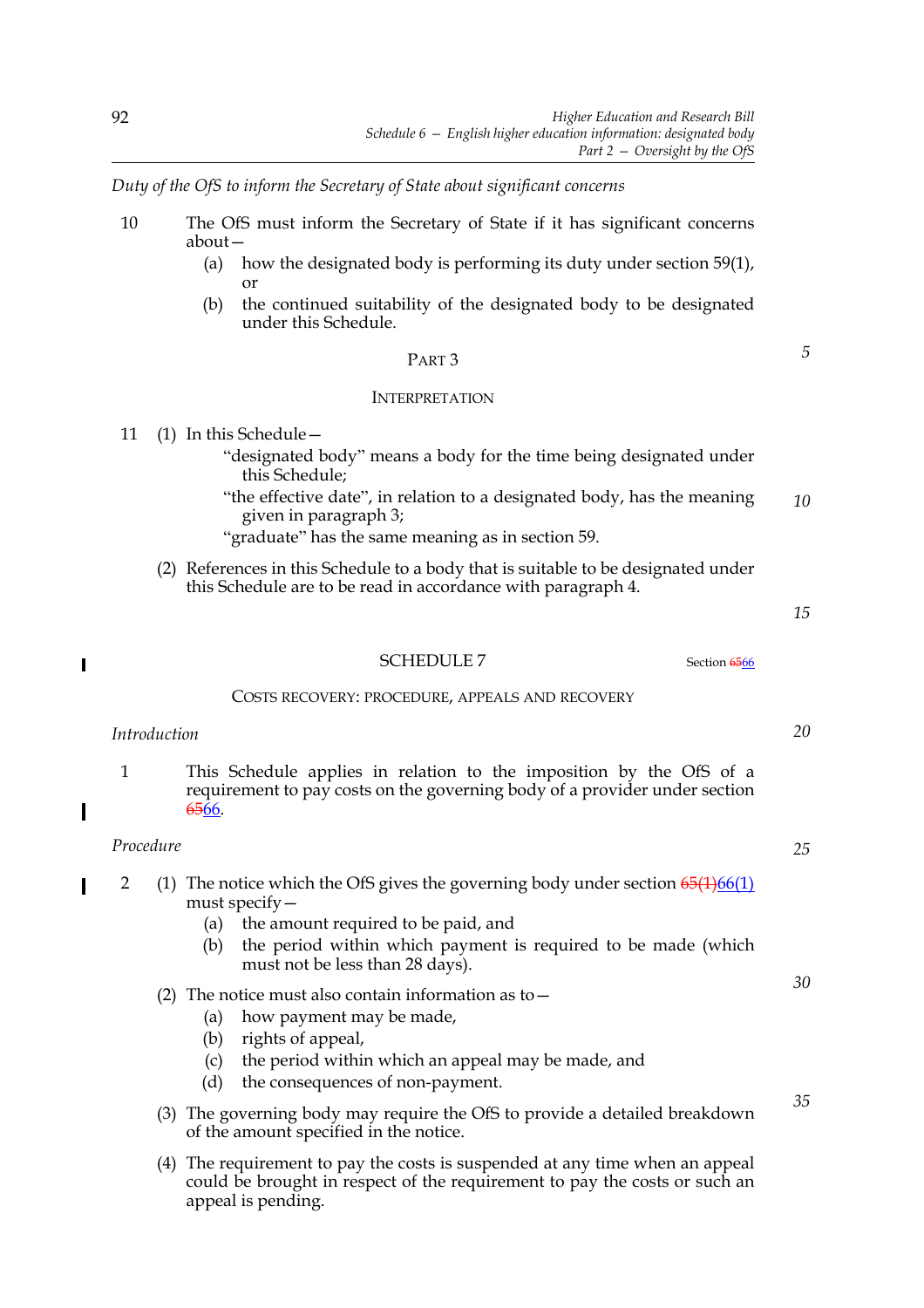(5) But that does not prevent the requirement to pay the costs taking effect if the governing body notifies the OfS that it does not intend to appeal.

# *Appeals*

| 3 (1) The governing body of a provider may appeal to the First-tier Tribunal |
|------------------------------------------------------------------------------|
| against –                                                                    |
| (a) a decision under section $65-66$ to require it to pay costs;             |

(b) a decision as to the amount of those costs.

# (2) An appeal under this paragraph may be made on the grounds—

- (a) that the decision was based on an error of fact;
- (b) that the decision was wrong in law;
- (c) that the decision was unreasonable.

# (3) On an appeal under this paragraph the Tribunal may  $-$

- (a) withdraw the requirement to pay the costs;
- (b) confirm that requirement;
- (c) vary that requirement;
- (d) remit the decision whether to confirm the requirement to pay the costs, or any matter relating to that decision, to the OfS. *15*

## *Interest and recovery*

- 4 (1) This paragraph applies if all or part of an amount of costs that a governing body is required to pay under section  $6566$  is unpaid by the time when it is required to be paid. *20*
	- (2) The unpaid amount of the costs for the time being—
		- (a) carries interest at the rate for the time being specified in section 17 of the Judgments Act 1838, and
		- (b) does not also carry interest as a judgment debt under that section.
	- (3) The total amount of interest imposed under sub-paragraph (2) must not exceed the amount of the costs.
	- (4) The OfS may recover from the governing body, as a civil debt due to it, the unpaid amount of the costs and any unpaid interest.
	- *(5) Any sums received by the OfS by way of a requirement to pay costs under section 65 or interest under this paragraph must be paid into the Consolidated Fund.*

## *Retention of sums received*

- 5 (1) The OfS must pay the sums received by it by way of a requirement to pay costs under section 66 to the Secretary of State except to the extent that the Secretary of State, with the consent of the Treasury, directs otherwise. *30*
	- (2) The OfS must pay the sums received by it by way of interest under paragraph 4 to the Secretary of State.

*5*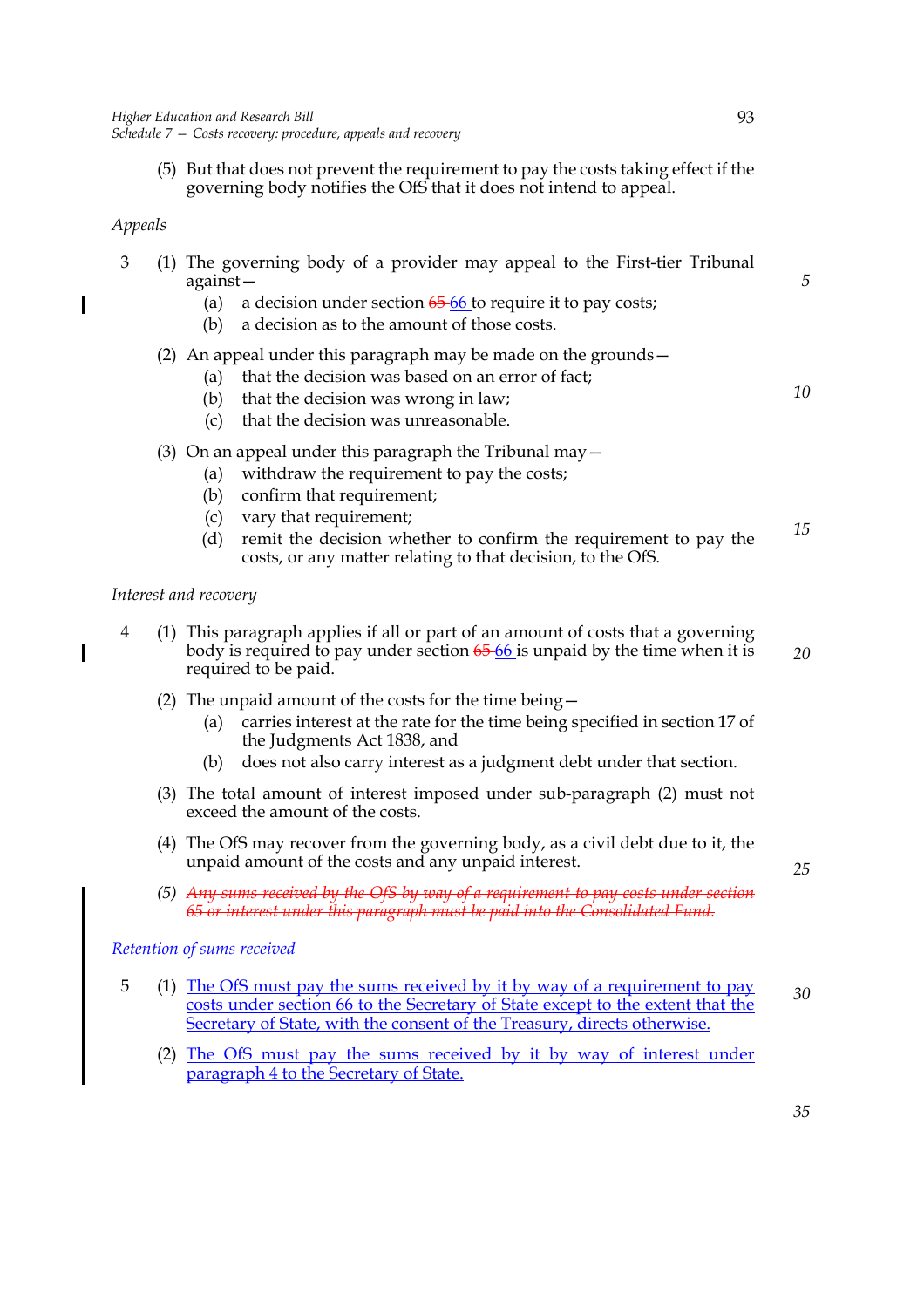#### SCHEDULE 8 Section 8283

*5*

*10*

*20*

*25*

#### HIGHER EDUCATION CORPORATIONS IN ENGLAND

*Education Reform Act 1988*

# 1 The Education Reform Act 1988 is amended as follows.

- 2 In section 122 (orders incorporating higher education institutions maintained by local authorities)—
	- (a) in the heading, after "local authorities" insert "in Wales", and
	- (b) in subsection (1), after "local authority" insert "in Wales".

3 Before section 122A insert—

#### **"122ZA Orders for further education corporations in England to become higher education corporations**

- (1) The Secretary of State may by order provide for a further education corporation in England to become a higher education corporation. *15*
- (2) The first members of the higher education corporation are to be appointed by the governing body of the further education corporation.
- (3) On such date as may be specified in the order—
	- (a) the corporation ceases to be a further education corporation and becomes a higher education corporation, and
	- (b) any member of the further education corporation who is not re-appointed by the governing body as a member of the higher education corporation ceases to hold office."
- 4 In section 122A (orders transferring further education corporations to higher education sector)—
	- (a) in the heading, after "further education corporations" insert "in Wales", and
	- (b) in subsection (1), after "further education corporation" insert "in Wales". *30*

## 5 In section 123 (provisions supplementary to sections 121 and 122)—

- (a) in the heading, for "and 122" substitute "to 122A",
- (b) in subsection (1), after "by virtue of section" insert "122ZA or", and
- (c) in subsections (3) and (4), after "higher education corporation" insert "in Wales". *35*
- 6 Before section 124 insert—

## **"123A Principal powers of a higher education corporation in England**

- (1) A higher education corporation in England has power—
- *40*
- 
- (a) to provide higher education;
- (b) to provide further education;
- (c) to provide secondary education suitable to the requirements of persons who have attained the age of 14 years;
- (d) to provide education which is secondary education by virtue of section 2(2B) of the Education Act 1996 (definition of secondary education); *45*

 $\overline{\phantom{a}}$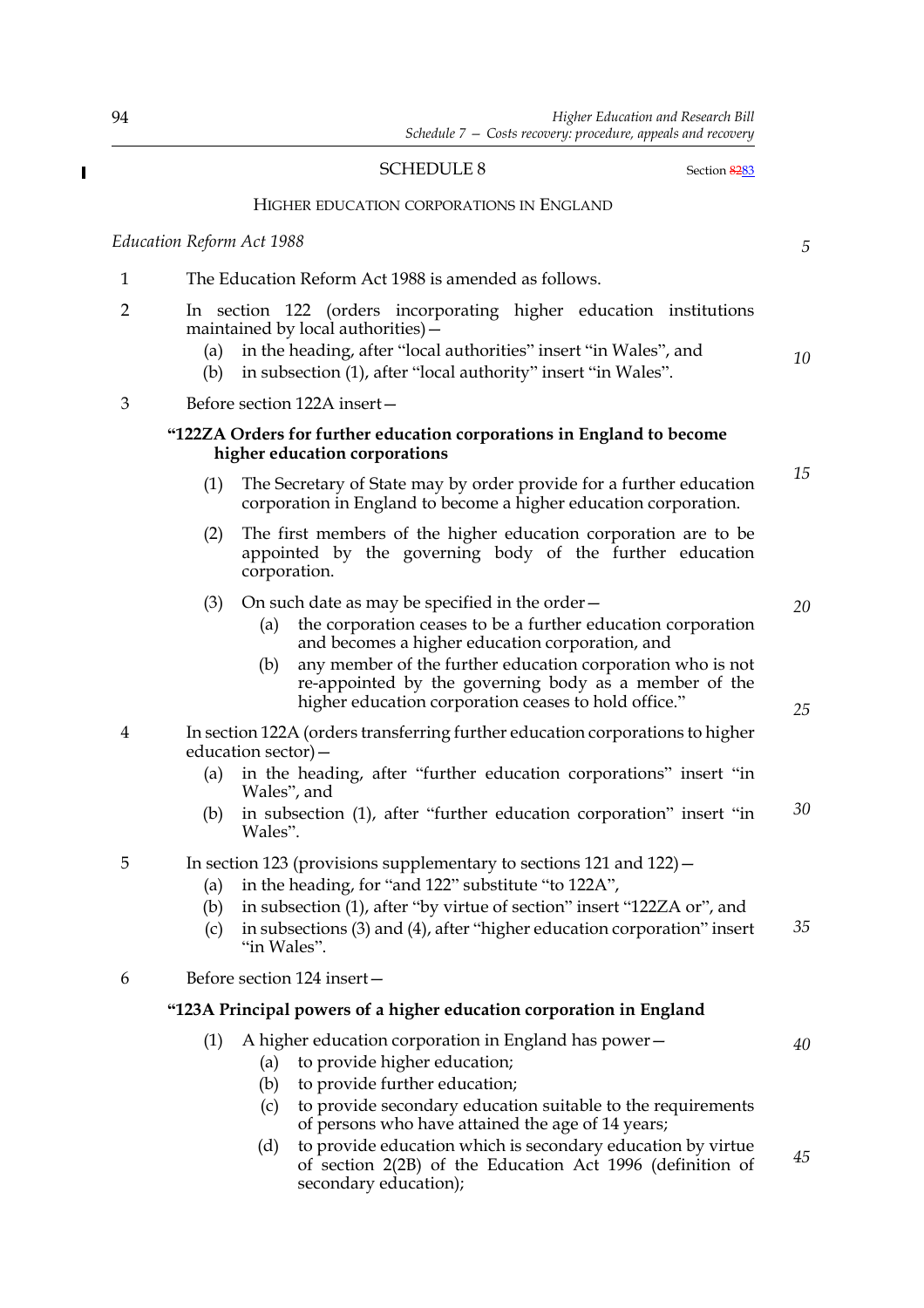- (e) to participate in the provision of secondary education at a school; and
- (f) to carry out research and to publish the results of the research or any other material arising out of or connected with it in such manner as the corporation think fit.
- (2) A higher education corporation in England may not provide education of a kind specified in subsection  $(1)(c)$  or  $(d)$  unless they have consulted such local authorities as they consider appropriate.

## **123B Supplementary powers of a higher education corporation in England**

- (1) A higher education corporation in England has power to do anything which appears to the corporation to be necessary or expedient for the purpose of, or in connection with, the exercise of any of their principal powers. *10*
- (2) The corporation's "principal powers" are the powers conferred by section  $123A(1)$ ."

#### 7 In section 124 (powers of a higher education corporation)—

- (a) in the heading, after "higher education corporation" insert "in Wales", and
- (b) in subsections (1), (1A) and (2), after "higher education corporation" insert "in Wales".

# 8 Before section 124A insert—

#### **"124ZA Instrument of government of higher education corporations in England**

- (1) For each higher education corporation in England there is to be an instrument providing for the constitution of the corporation (to be known as the instrument of government). *25*
- (2) A higher education corporation in England may vary, replace or revoke the instrument of government.
- (3) The corporation must not make changes to the instrument of government that (but for section 125A) would result in the corporation ceasing to be a charity. *30*

#### **124ZB Proceedings etc. of higher education corporations in England**

- (1) The validity of any proceedings of a higher education corporation in England, or of a committee of such a corporation, is not affected by  $-$ 
	- (a) a vacancy among the members, or
	- (b) a defect in the appointment or nomination of a member.
- (2) Every document purporting to be-
	- (a) an instrument made or issued by or on behalf of a higher education corporation in England, and
- (3) The application of the seal of a higher education corporation in England must be authenticated by the signature of  $-$ 
	- (a) duly executed under the seal chair of the corporation, corporation or signed or executed by a some other person authorised for that purpose by the corporation to act in that behalf,corporation, and

*20*

*15*

*5*

*35*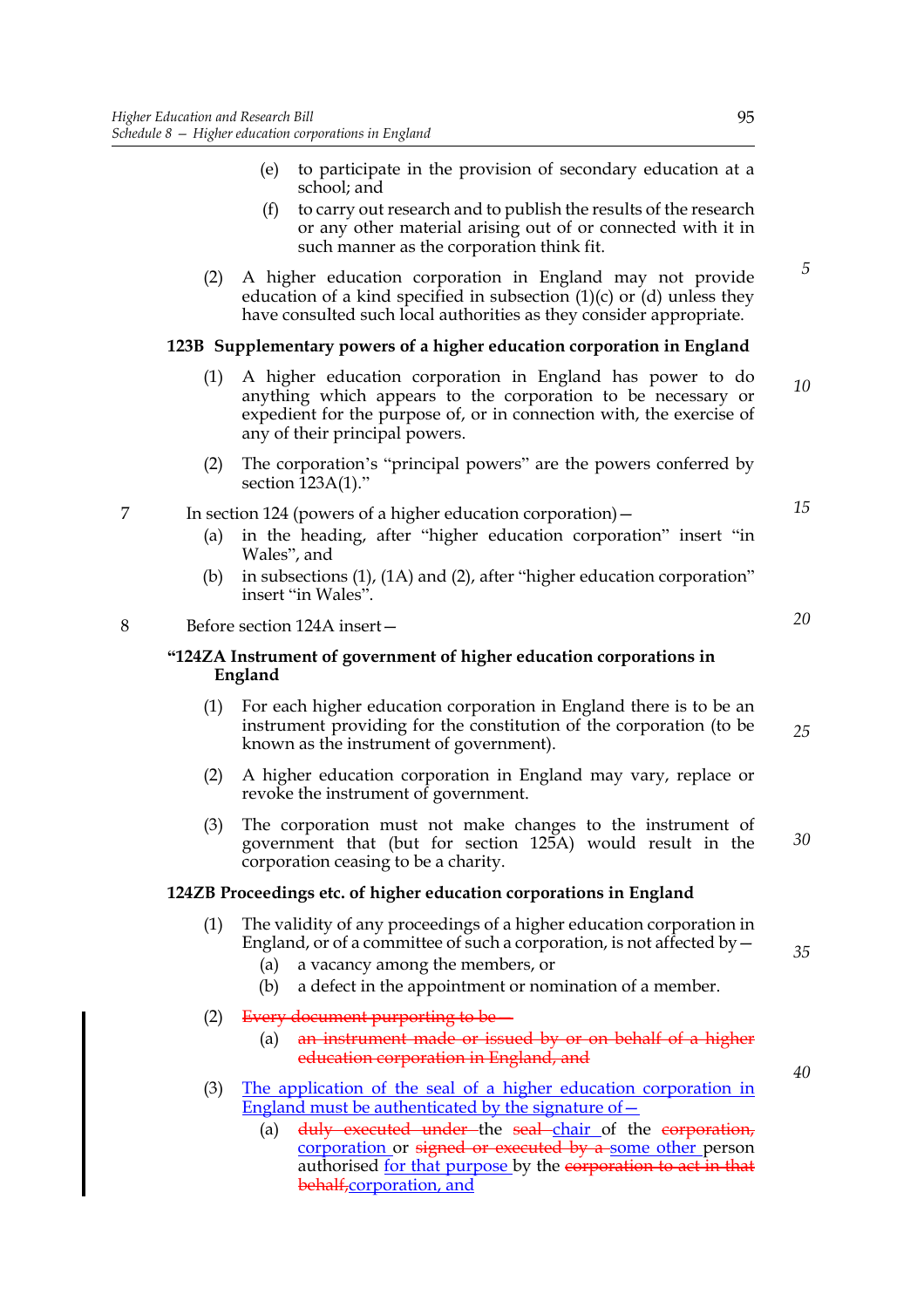|    | (4)                | is to be received in evidence and treated, without further proof, as<br>being so made or issued unless the contrary is shown.<br>any other member of the corporation.<br>(b)<br>A document purporting to be duly executed under the seal of a<br>higher education corporation in England or signed on the<br>corporation's behalf-<br>(a) is to be received in evidence, and<br>is to be taken to be executed or signed in that way, unless the<br>(b)<br>contrary is shown. |
|----|--------------------|------------------------------------------------------------------------------------------------------------------------------------------------------------------------------------------------------------------------------------------------------------------------------------------------------------------------------------------------------------------------------------------------------------------------------------------------------------------------------|
|    | (5)                | The members for the time being of a higher education corporation in<br>England are to be known as the board of governors of the institution<br>conducted by the corporation."                                                                                                                                                                                                                                                                                                |
| 9  | ln –<br>(a)<br>(b) | section 124A (constitution and conduct of higher education<br>corporations) –<br>in the heading, for "corporations" substitute "higher education<br>corporations in Wales", and<br>in subsections $(1)$ , $(2)$ , $(3)(a)$ (in each place), $(4)$ , $(6)$ , $(7)$ and $(8)$ , after<br>"higher education corporation" insert "in Wales".                                                                                                                                     |
| 10 |                    | In section $124B(2)(b)$ (accounts), at the beginning insert "in the case of a<br>higher education corporation in Wales,".                                                                                                                                                                                                                                                                                                                                                    |
| 11 | (a)<br>(b)<br>(c)  | In section 124C (initial and transitional arrangements) -<br>in the heading, at the end insert ": Wales",<br>in subsection (1), after "a corporation" insert "in Wales", and<br>in subsection (3), after "higher education corporation" insert "in<br>Wales".                                                                                                                                                                                                                |
| 12 |                    | Before section 125 insert-                                                                                                                                                                                                                                                                                                                                                                                                                                                   |
|    |                    | "124E Articles of government: higher education corporations in England                                                                                                                                                                                                                                                                                                                                                                                                       |
|    | (1)                | An institution conducted by a higher education corporation in<br>England is to be conducted in accordance with articles of<br>government made by the corporation.                                                                                                                                                                                                                                                                                                            |
|    | (2)                | The articles of government may make provision with respect to the<br>powers of the corporation under section 123B.                                                                                                                                                                                                                                                                                                                                                           |

- (3) A higher education corporation in England may vary, replace or revoke the articles of government.
- (4) The corporation must not make changes to the articles of government that (but for section 125A) would result in the corporation ceasing to be a charity." *35*
- 13 In section 125 (articles of government)—

- (a) in the heading, at the end insert ": higher education corporations in Wales",
- (b) in subsection (1), after "higher education corporation" insert "in Wales", and
- (c) in subsection  $(6)$ 
	- (i) after "higher education corporations" insert "in Wales", and
	- (ii) after "higher education corporation" insert "in Wales".

*25*

*30*

*40*

*45*

*20*

*5*

*10*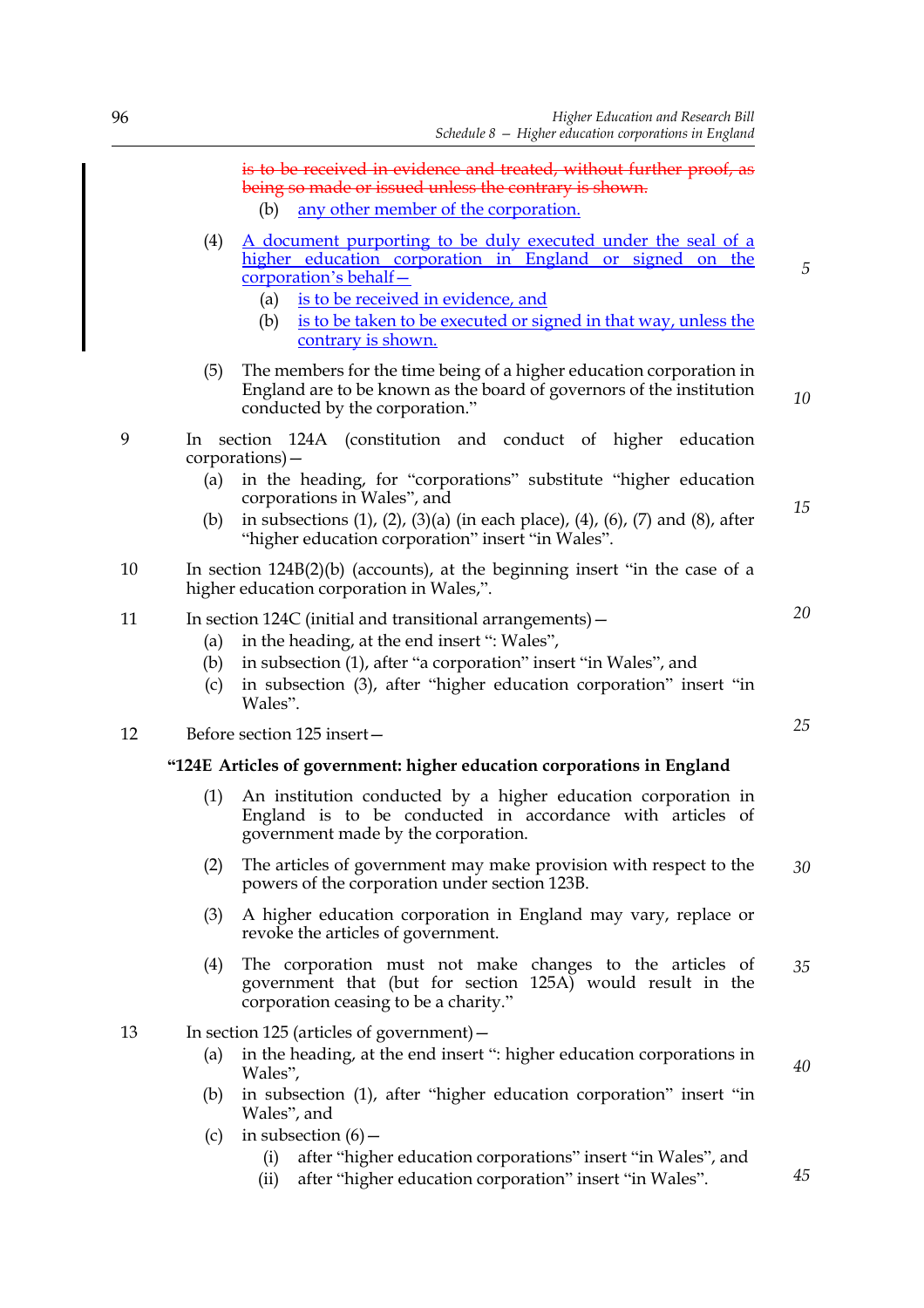- 14 In section 125A (charitable status of a higher education corporation)—
	- (a) for " $\frac{an}{b}$  English higher education corporation" substitute " $\frac{a}{a}$  higher education corporation in England", and
	- (b) for "Welsh higher education corporation" substitute "higher education corporation in Wales".
- 15 In section 127(1) (transfer of staff to higher education corporations), after "higher education corporation" insert "established under section 121 or 122".
- 16 Before section 128 insert—

 $\overline{\phantom{a}}$ 

#### **"127A Dissolution of higher education corporations in England**

- (1) If requested to do so by notice given by a higher education corporation in England, the Secretary of State may make an order providing for— *10*
	- (a) the dissolution of the corporation, and
	- (b) the transfer of property, rights and liabilities of the corporation to—
		- (i) a person appearing to the Secretary of State to be wholly or mainly engaged in the provision of educational facilities or services of any description;
		- (ii) a body corporate established for purposes which include the provision of such facilities or services;
		- (iii) the Office for Students.
- (2) An order under this section must not provide for transferring the property, rights or liabilities of a higher education corporation in England to a person or body without the consent of the person or body.
- (3) Subsection (4) applies where the recipient of a transfer under an order under this section is not a charity established for charitable purposes which are exclusively educational purposes. *25*
- (4) Any property transferred must be transferred on trust to be used for charitable purposes which are exclusively educational purposes.
- (5) Before making an order under this section the Secretary of State must consult the Office for Students.
- (6) In this section "charitable purposes" has the meaning given by section 11 of the Charities Act 2011.
- (7) An order under this section may apply section 127 with such modifications as the Secretary of State may consider necessary or desirable."

## 17 In section 128 (dissolution of higher education corporations) –

- (a) in the heading, after "higher education corporations" insert "in Wales", and
- (b) in subsections (1)(a), (2) and (4), after "higher education corporation" insert "in Wales".
- 18 In section 129(5)(e) (designation of institutions), before "128" insert "127A or". *45*

*5*

*20*

*15*

*35*

*40*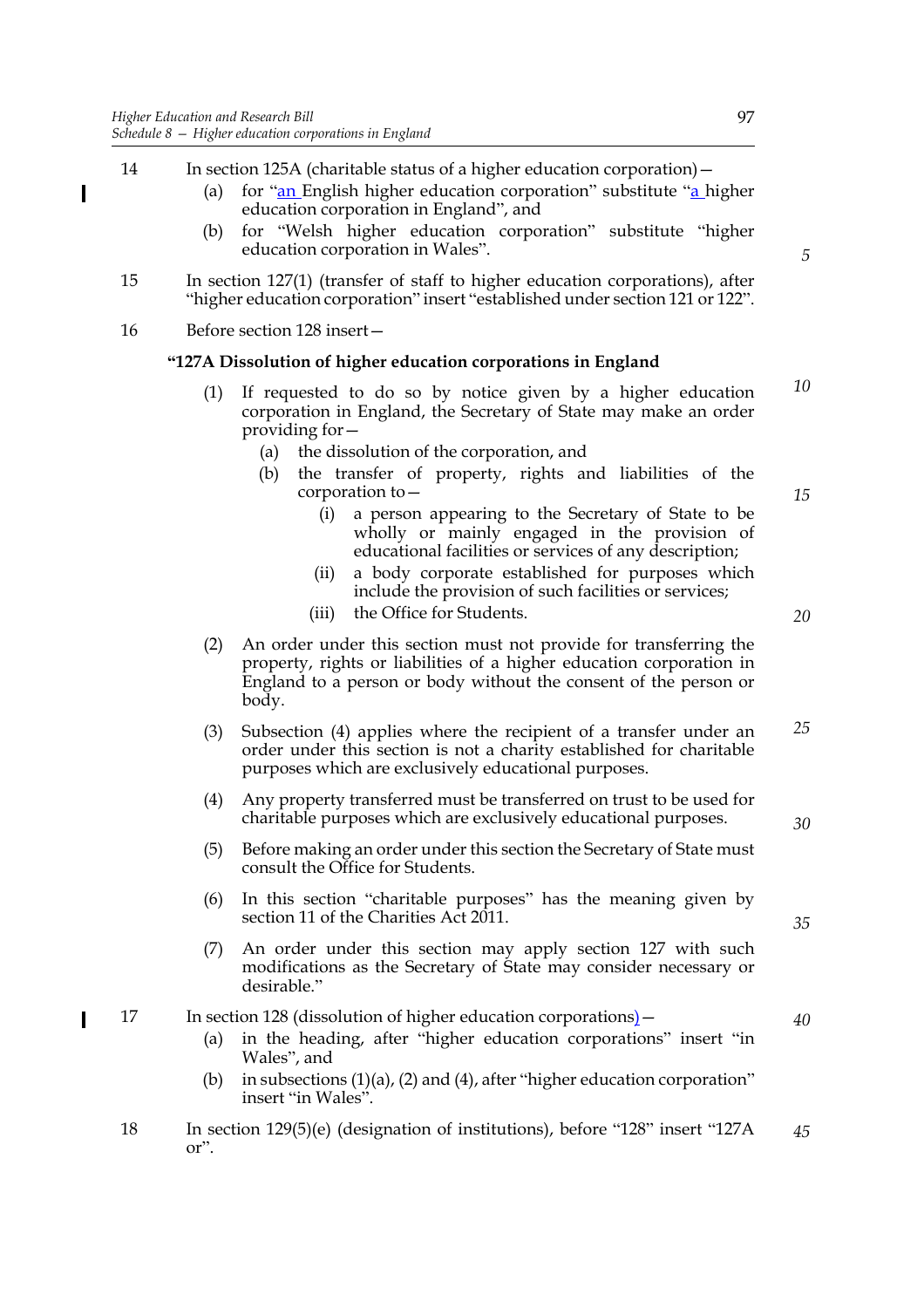| 8  | Higher Education and Research Bill<br>Schedule $8$ – Higher education corporations in England                                                                                                                                                                                                                                                                                                                                 |  |  |  |  |  |
|----|-------------------------------------------------------------------------------------------------------------------------------------------------------------------------------------------------------------------------------------------------------------------------------------------------------------------------------------------------------------------------------------------------------------------------------|--|--|--|--|--|
| 19 | In section $157(2)(a)$ (variation of trust deeds etc: institutions conducted by<br>higher education corporations), after "higher education corporation" insert<br>"in Wales".                                                                                                                                                                                                                                                 |  |  |  |  |  |
| 20 | In section 161(1) (interpretation of Part 2) $-$                                                                                                                                                                                                                                                                                                                                                                              |  |  |  |  |  |
|    | after paragraph (b) insert -<br>(a)                                                                                                                                                                                                                                                                                                                                                                                           |  |  |  |  |  |
|    | "(ba) "further education corporation in England" means a<br>further education corporation established to conduct<br>an institution whose activities are carried on, or<br>principally carried on, in England;                                                                                                                                                                                                                 |  |  |  |  |  |
|    | (bb)<br>"further education corporation in Wales" means a<br>further education corporation established to conduct<br>an institution whose activities are carried on, or<br>principally carried on, in Wales;", and                                                                                                                                                                                                             |  |  |  |  |  |
|    | after paragraph (d) insert-<br>(b)                                                                                                                                                                                                                                                                                                                                                                                            |  |  |  |  |  |
|    | "higher education corporation in England" means a<br>" $(e)$<br>higher education corporation established to conduct<br>an institution whose activities are carried on, or<br>principally carried on, in England;<br>"higher education corporation in Wales" means a<br>(f)<br>higher education corporation established to conduct<br>an institution whose activities are carried on, or<br>principally carried on, in Wales." |  |  |  |  |  |
| 21 | In Schedule 7 (the higher education corporations) –                                                                                                                                                                                                                                                                                                                                                                           |  |  |  |  |  |
|    | for the heading substitute "Higher education corporations in Wales<br>(a)<br>established before the appointed day", and                                                                                                                                                                                                                                                                                                       |  |  |  |  |  |
|    | in paragraph $1(1)$ , (2) and (3)(a), after "higher education corporation"<br>(b)<br>insert "in Wales".                                                                                                                                                                                                                                                                                                                       |  |  |  |  |  |
| 22 | In Schedule 7A (instruments of government made by Privy Council), for the<br>heading substitute "Higher education corporations in Wales established on<br>or after the appointed day: instruments of government made by Privy<br>Council".                                                                                                                                                                                    |  |  |  |  |  |

*Further and Higher Education Act 1992*

- 23 The Further and Higher Education Act 1992 is amended as follows.
- 24 In section 90(1) (interpretation of Act), in the definition of "higher education corporation", after "by virtue of section" insert "122ZA or".
- 25 In section 91 (interpretation of Education Acts), in subsection (6)(b), for "by virtue of section 122A" substitute "by virtue of section 122ZA or 122A".

*30*

*35*

*25*

# $\blacksquare$

# SCHEDULE 9 Section 8384

# UNITED KINGDOM RESEARCH AND INNOVATION

*Status*

1 (1) UKRI is not to be regarded—

(a) as the servant or agent of the Crown, or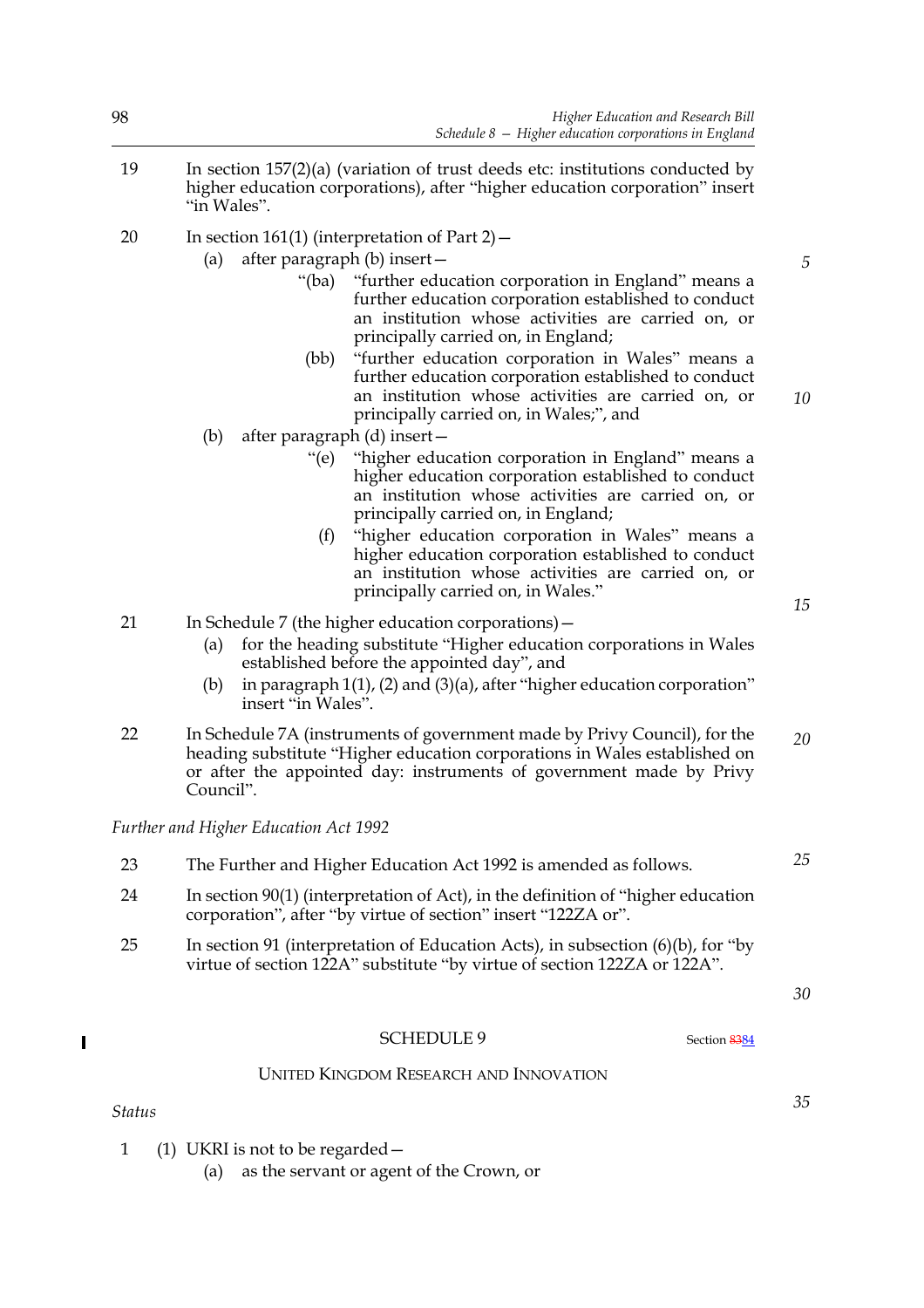- (b) as enjoying any status, immunity or privilege of the Crown.
- (2) UKRI's property is not to be regarded—
	- (a) as the property of the Crown, or
	- (b) as property held on behalf of the Crown.

## *Membership of UKRI*

- 2 (1) UKRI is to consist of the following members appointed by the Secretary of State—
	- (a) a chair ("the chair"),
	- (b) the Chief Executive Officer ("the CEO"),
	- (c) the Chief Finance Officer ("the CFO"), and
	- (d) at least nine and not more than twelve other members.
	- (2) In this Schedule, references to the "members of UKRI" are to the members mentioned in sub-paragraph (1).
	- (3) The chair may not also be the CEO or the CFO.
	- (4) Before appointing the members mentioned in sub-paragraph  $(1)(b)$  to  $(d)$ , the Secretary of State must consult the chair.
	- (5) The Secretary of State must, in appointing the members of UKRI, have regard to the desirability of the members (between them) having experience  $of$ 
		- (a) research into science, technology, humanities and new ideas,
		- (b) the development and exploitation of science,  $\frac{1}{2}$  technology, new ideas and new ideasadvancements in humanities, and
		- (c) industrial, commercial and financial matters and the practice of any profession.

#### *Membership of the Councils*

 $\overline{\phantom{a}}$ 

- 3 (1) Each Council is to consist of—
	- (a) an executive chair appointed by the Secretary of State (the "executive chair") $\frac{1}{l}$ , and
	- (b) at least five and not more than nine other members (the "ordinary Council members").
	- (2) In this Schedule, a reference to the "Council members" is to the executive chair and the ordinary Council members of each Council.
	- (3) The Secretary of State may appoint one of the ordinary Council members of each Council.
	- (4) The other ordinary Council members are to be appointed by UKRI after consulting the executive chair.
	- (5) A majority of the ordinary Council members of a Council may include must be persons who are neither members, nor employees, of UKRI.

#### *Terms of appointment and tenure*

4 A person holds and vacates office as a member of UKRI or as a Council member in accordance with the terms of his or her appointment.

*5*

*10*

*15*

*20*

*25*

## *35*

*30*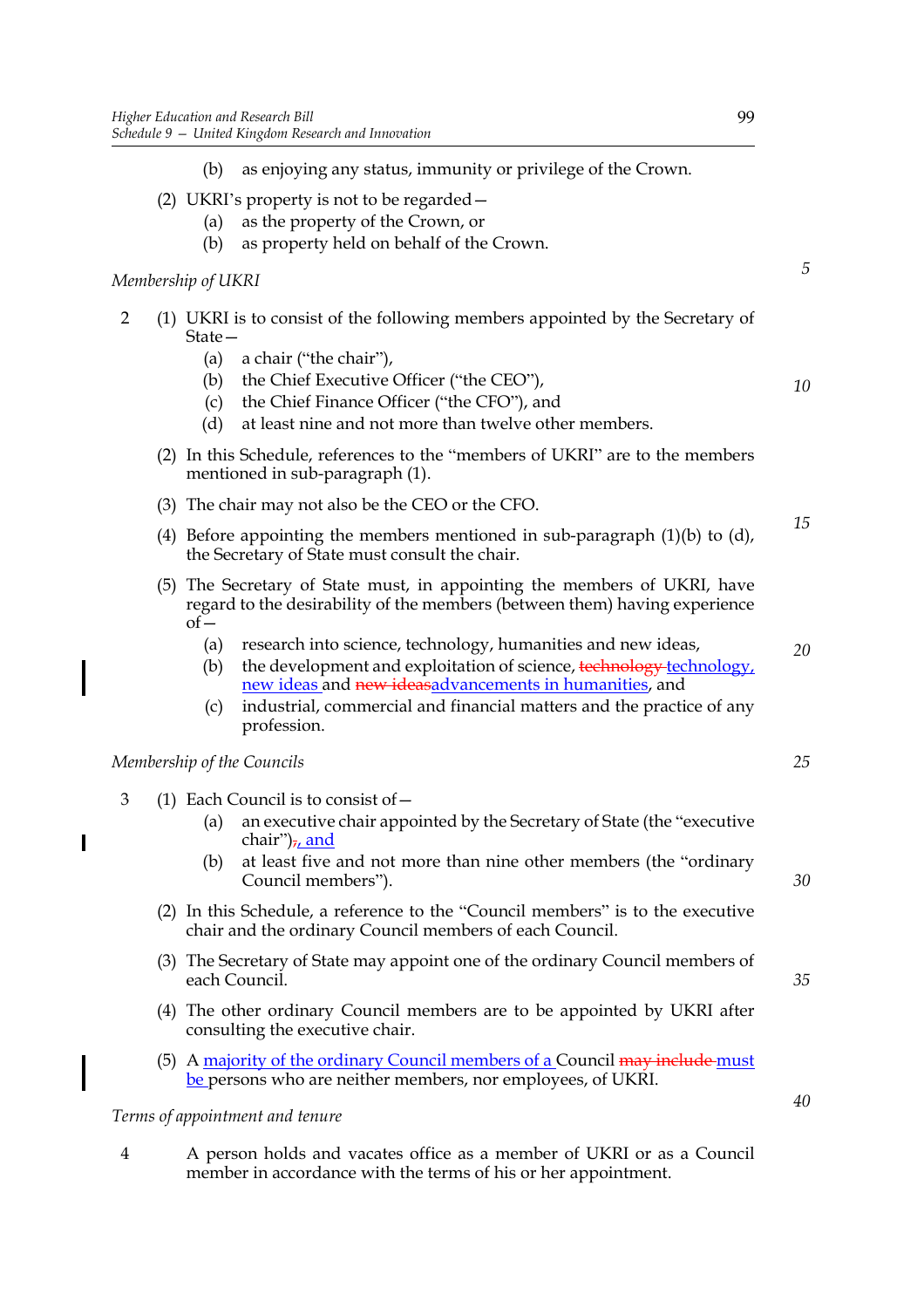- 5 (1) This paragraph applies to a person (a "Ministerial appointee") appointed as—
	- (a) a member of UKRI,
	- (b) an executive chair, or
	- (c) an ordinary Council member where the appointment was made by the Secretary of State.
	- (2) The terms and conditions of a Ministerial appointee's appointment are to be determined by the Secretary of State; but that is subject to the following provisions of this Schedule.
	- (3) A Ministerial appointee may resign from office as a member of UKRI, executive chair or an ordinary Council member by giving notice in writing to notifying the Secretary of State.
	- (4) The Secretary of State may remove a Ministerial appointee from office on any of the following grounds—
		- (a) absence from UKRI's or the Council's meetings, as the case may be, for a continuous period of more than six months without UKRI's or the Council's permission, *15*
		- (b) inability or unfitness to carry out the functions of the office, or
		- (c) such other grounds as the Secretary of State considers appropriate.
- 6 (1) This paragraph applies to a person (an "UKRI appointee") appointed as an ordinary Council member where the appointment was made by UKRI.
	- (2) The terms and conditions of an UKRI appointee's appointment are to be determined by UKRI; but that is subject to the following provisions of this Schedule. *20*
	- (3) An UKRI appointee may resign from office as an ordinary Council member by giving notice in writing to notifying UKRI.
	- (4) UKRI may remove an UKRI appointee from office on any of the following grounds— *25*
		- (a) absence from the Council's meetings for a continuous period of more than six months without the Council's permission,
		- (b) inability or unfitness to carry out the functions of the office, or
		- (c) such other grounds as UKRI considers appropriate.

# *Remuneration etc*

 $\overline{\phantom{a}}$ 

I

- 7 (1) The Secretary of State-UKRI must pay to members of UKRI and Council members such remuneration, allowances and expenses remuneration as the Secretary of State may determine.
	- (2) The Secretary of State UKRI must pay, or make provision for paying, to or in respect of a person who is or has been a member of UKRI or a Council member, such sums as the Secretary of State may determine in respect of pension, allowances, expenses or gratuities.
	- (3) If, where a person ceases to be a member of UKRI or a Council member, the Secretary of State determines that he or she should be compensated because of special circumstances, the Secretary of State-UKRI must pay him or her compensation of such amount as the Secretary of State may determine.

*35*

*30*

*5*

*10*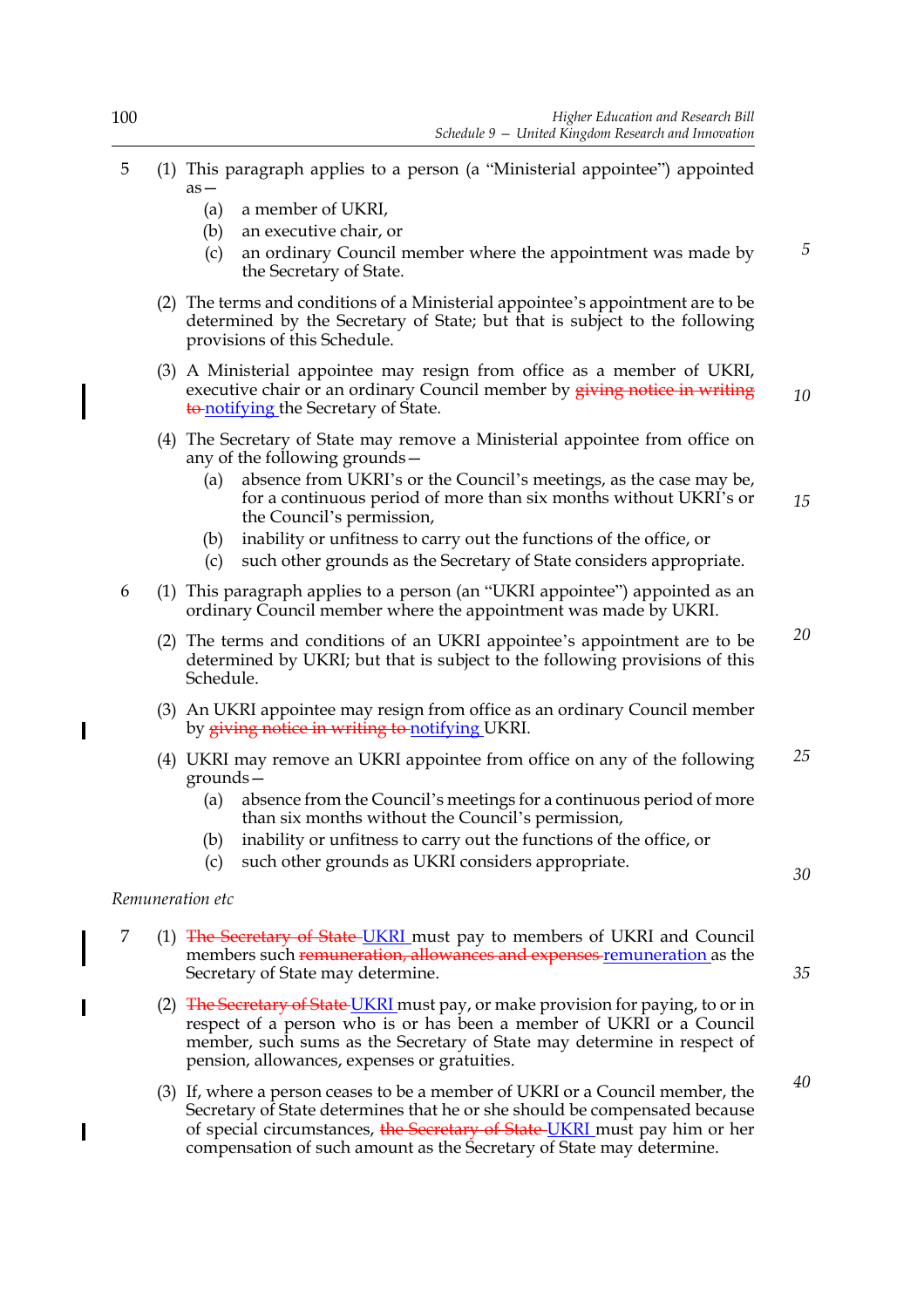*Staffing of UKRI*

- 8 (1) UKRI may—
	- (a) appoint employees, and
	- (b) make such other arrangements for the staffing of UKRI as it considers appropriate.
	- (2) The terms and conditions of appointment as employees are to be determined by UKRI with the approval of the Secretary of State.
	- (3) UKRI must pay its employees such remuneration, allowances and expenses remuneration as UKRI may determine with the approval of the Secretary of State.
	- (4) UKRI must pay, or make provision for paying, to or in respect of a person who is an employee of UKRI, such sums as UKRI may determine with the approval of the Secretary of State in respect of allowances or expenses.
	- (5) UKRI may pay, or make provision for paying—
		- (a) to or in respect of a person who is or has been an employee of UKRI, such sums as UKRI may determine with the approval of the Secretary of State in respect of pensions or gratuities, and *15*
		- (b) to or in respect of a person who has been an employee of UKRI, such sums as UKRI may determine with the approval of the Secretary of State in respect of allowances or expenses.
	- (6) In the Superannuation Act 1972 ("the 1972 Act"), in Schedule 1 (kinds of employment to which a scheme under section 1 of the 1972 Act can apply), in the list of "Other Bodies", at the appropriate place insert— "United Kingdom Research and Innovation."
	- (7) UKRI must pay to the Minister for the Civil Service, at such times as the Minister may direct, such sums as the Minister may determine in respect of any increase attributable to sub-paragraph (6) in the sums payable out of money provided by Parliament under the 1972 Act.

*Committees and sub-committees*

- 9 (1) UKRI may establish committees (in addition to the Councils).
	- (2) A committee established under sub-paragraph (1) may establish subcommittees.
	- (3) A committee or sub-committee established under sub-paragraph (1) or (2) is referred to in this Schedule as a "general committee".
	- (4) A Council may establish sub-committees and a sub-committee so established is referred to in this Schedule as a "Council sub-committee".
	- (5) A general committee and a Council sub-committee may include persons who are not members of UKRI, Council members or employees of UKRI.
	- (6) UKRI must pay such allowances as the Secretary of State may determine to any person who—
		- (a) is a member of a general committee or a Council sub-committee, but *40*
		- (b) is not a member of UKRI, a Council member or an employee of UKRI.
	- (7) UKRI must keep under review—

*5*

*10*

*20*

*25*

*30*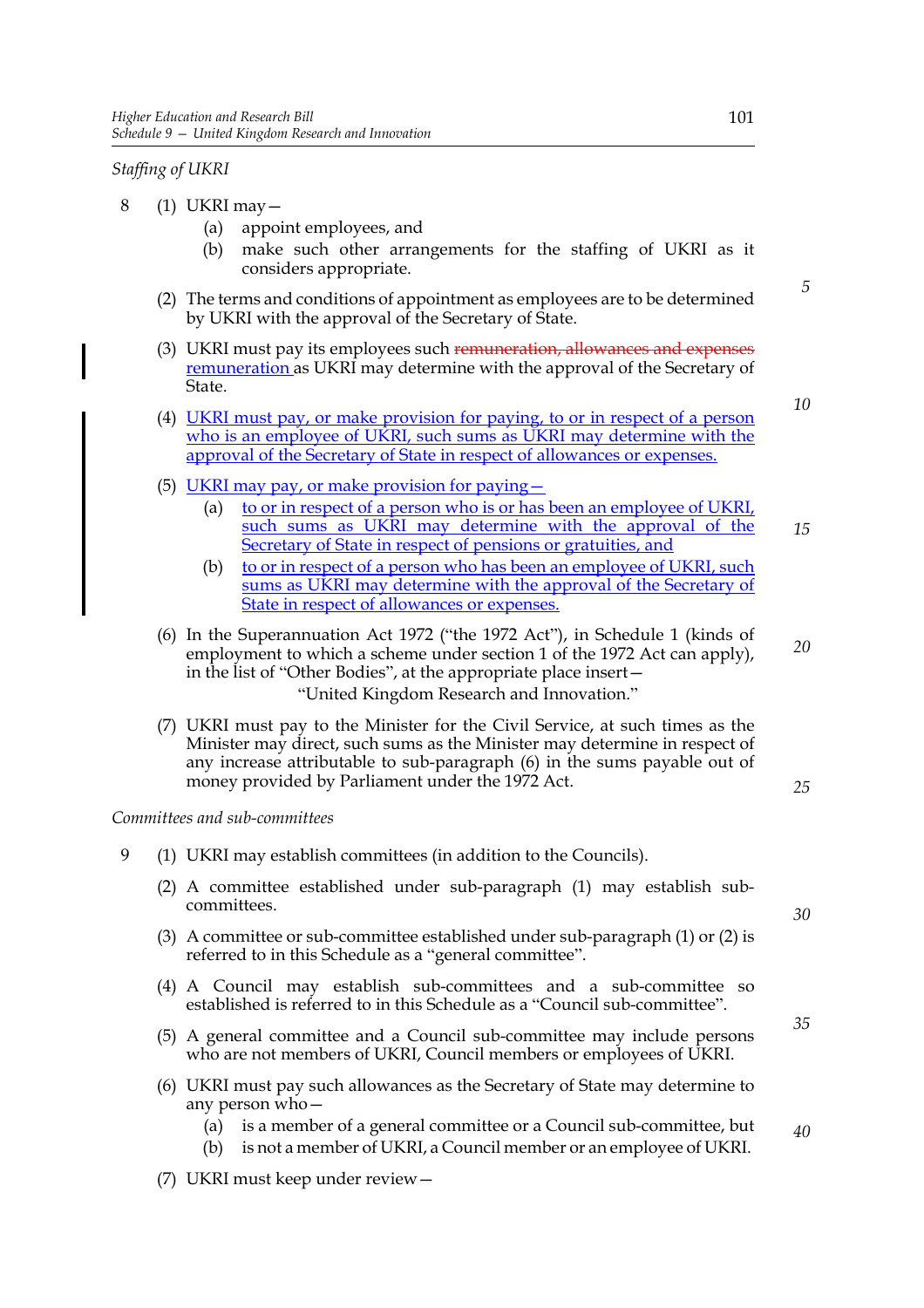| 102       |            | Higher Education and Research Bill<br>Schedule 9 - United Kingdom Research and Innovation                                                                                              |
|-----------|------------|----------------------------------------------------------------------------------------------------------------------------------------------------------------------------------------|
|           | (a)<br>(b) | the structure of the general committees, and<br>the scope of each such committee's activities.                                                                                         |
|           | (a)<br>(b) | $(8)$ Each Council must keep under review $-$<br>the structure of its Council sub-committees, and<br>the scope of each such sub-committee's activities.                                |
| Procedure |            |                                                                                                                                                                                        |
| 10        | (b)        | $(1)$ UKRI may determine $-$<br>(a) its own procedure, and<br>the procedure of any general committee;<br>but that is subject to the rest of this paragraph.                            |
|           | (a)<br>(b) | (2) A Council may determine $-$<br>its own procedure, and<br>the procedure of any Council sub-committee it appoints establishes;<br>but that is subject to the rest of this paragraph. |

- (3) The quorum for a meeting of UKRI or a Council is half the number of its members.
- (4) The Secretary of State, or a representative of the Secretary of State, is entitled—
	- (a) to attend any meeting of UKRI or of any Council, Council subcommittee or general committee, and
	- (b) to take part in any deliberations (but not in decisions) at such meetings.
- (5) UKRI must provide the Secretary of State, or a representative of the Secretary of State, with such copies of documents distributed to its members or to any general committee as the Secretary of State or the representative may require it to provide.
- (6) A Council must provide the Secretary of State, or a representative of the Secretary of State, with such copies of documents distributed to its members or to any Council sub-committee as the Secretary of State or the representative may require it to provide.
- 11 The validity of any proceedings of UKRI, or of any Council, Council subcommittee or general committee, is not affected by a vacancy or a defective appointment.

*Delegation of functions by UKRI*

- 12 (1) UKRI may delegate any of its functions to—
	- (a) a member of UKRI,
	- (b) an employee authorised for that purpose,
	- (c) a Council or a Council sub-committee, or
	- (d) a general committee.
	- (2) A function is delegated under this paragraph to the extent, and on the terms that, UKRI determines.

 $\overline{\phantom{a}}$ 

*25*

*20*

*5*

*10*

*15*

*35*

*40*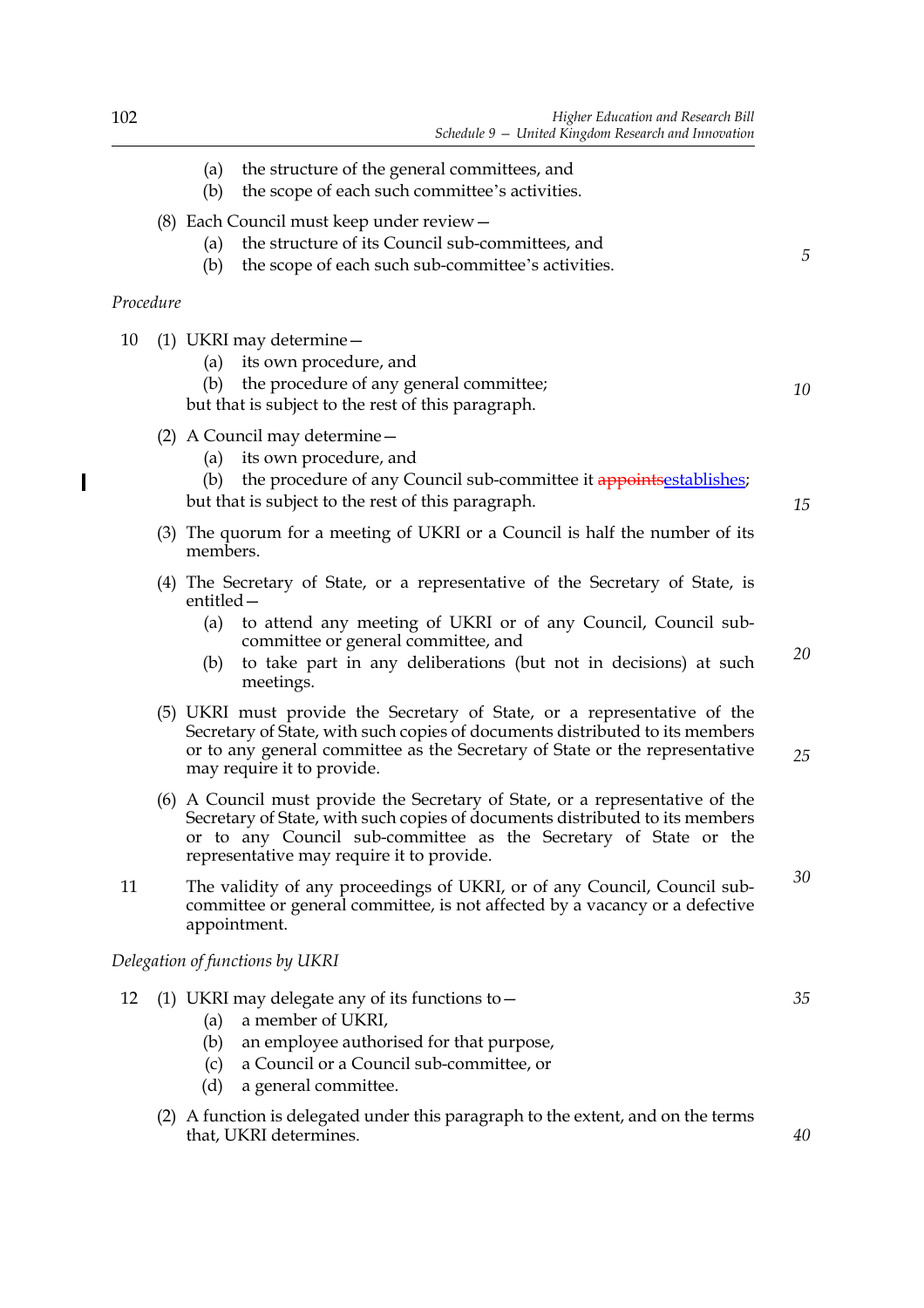*Accounts and audit*

- 13 (1) UKRI must—
	- (a) keep proper accounts and proper records in relation to them, and
	- (b) prepare a statement of accounts in respect of each financial year.

|               |     | (a)<br>(b)<br>(c) | (2) Each statement of accounts must comply with any directions given by the<br>Secretary of State with the approval of the Treasury as to -<br>its content and form;<br>the methods and principles to be applied in preparing it;<br>the additional information (if any) which is to be provided for the<br>information of Parliament. | 5  |
|---------------|-----|-------------------|----------------------------------------------------------------------------------------------------------------------------------------------------------------------------------------------------------------------------------------------------------------------------------------------------------------------------------------|----|
|               |     |                   | (3) UKRI must send a copy of each statement of accounts to the Secretary of<br>State and the Comptroller and Auditor General before the end of August<br>next following the financial year to which the statement relates.                                                                                                             | 10 |
|               |     | (a)<br>(b)        | (4) The Comptroller and Auditor General must-<br>examine, certify and report on each statement of accounts, and<br>send a copy of each report and certified statement to the Secretary of<br>State.                                                                                                                                    | 15 |
|               |     |                   | (5) The Secretary of State must lay before Parliament a copy of each such report<br>and certified statement.                                                                                                                                                                                                                           |    |
|               |     | (a)<br>(b)        | (6) In this Schedule "financial year" means -<br>the period beginning with the date on which UKRI is established and<br>ending with the second 31 March following that date, and<br>each successive period of 12 months.                                                                                                               | 20 |
| Annual report |     |                   |                                                                                                                                                                                                                                                                                                                                        |    |
| 14            |     |                   | (1) UKRI must prepare a report on the exercise of its functions during each<br>financial year.                                                                                                                                                                                                                                         | 25 |
|               |     |                   | (2) The report must include the statement of accounts in respect of that year.                                                                                                                                                                                                                                                         |    |
|               |     |                   | (3) The report relating to a financial year must be prepared as soon as possible<br>after the end of the financial year.                                                                                                                                                                                                               |    |
|               |     |                   | (4) UKRI must send the report to the Secretary of State.                                                                                                                                                                                                                                                                               |    |
|               |     |                   | (5) The Secretary of State must lay the report before Parliament.                                                                                                                                                                                                                                                                      | 30 |
|               |     | Seal and evidence |                                                                                                                                                                                                                                                                                                                                        |    |
| 15            |     | (a)<br>(b)        | (1) The application of UKRI's seal must be authenticated by the signature of $-$<br>a member of UKRI, or<br>another person authorised for that purpose by UKRI.                                                                                                                                                                        |    |
|               | (2) | its behalf-       | A document purporting to be duly executed under UKRI's seal or signed on                                                                                                                                                                                                                                                               | 35 |
|               |     | (a)               | is to be received in evidence, and                                                                                                                                                                                                                                                                                                     |    |
|               |     | (b)               | is to be taken to be executed or signed in that way, unless the<br>contrary is shown.                                                                                                                                                                                                                                                  |    |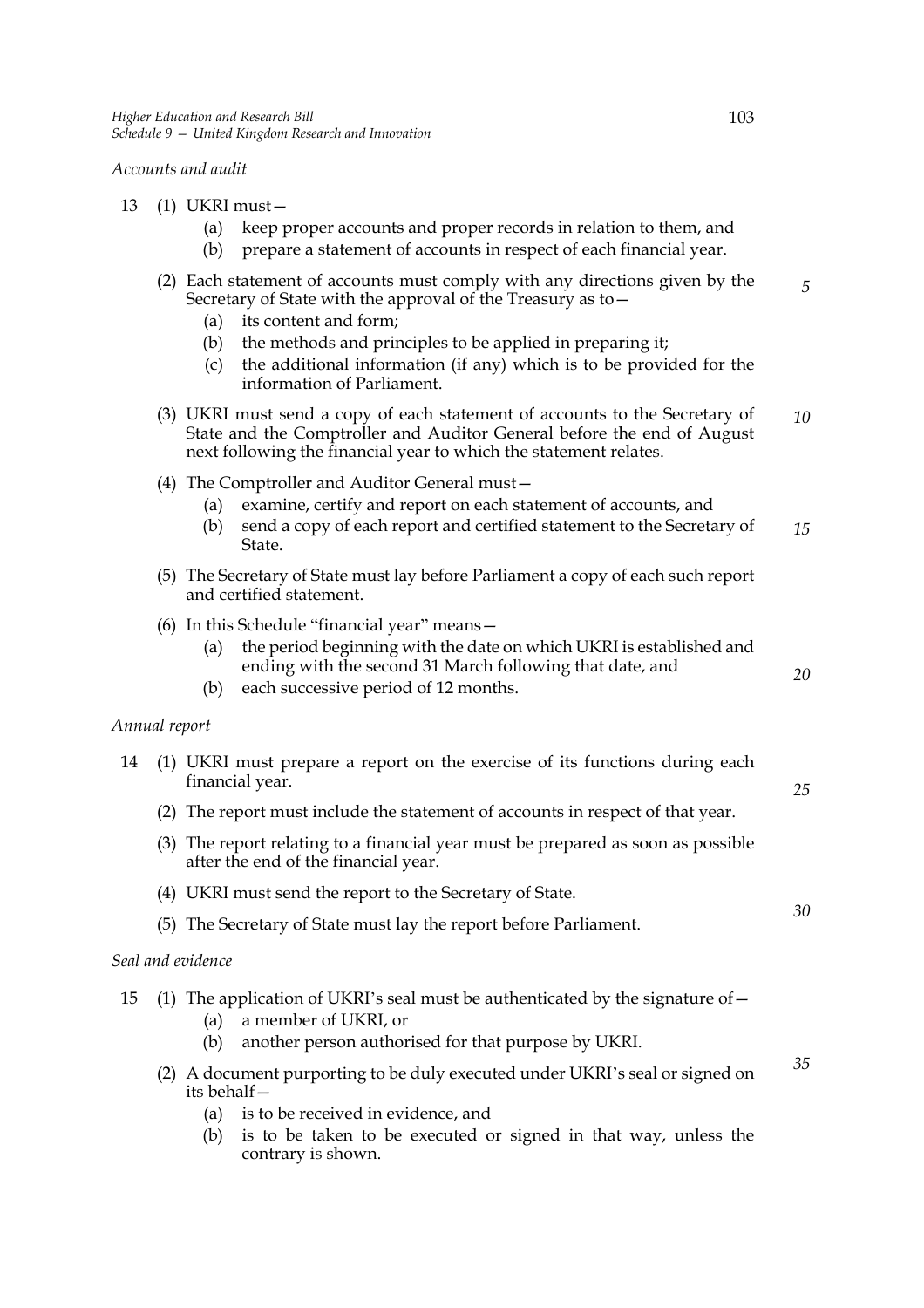*10*

*15*

*30*

(3) But this paragraph does not apply in relation to any document which is, or is to be, signed in accordance with the law of Scotland.

#### *Supplementary powers*

|  | 16 (1) UKRI may do anything which appears to it to be necessary or expedient for |
|--|----------------------------------------------------------------------------------|
|  | the purpose of, or in connection with, the exercise of its functions.            |

- (2) In particular, UKRI may—
	- (a) acquire and dispose of land and other property,
	- (b) enter into contracts, and
	- (c) accept gifts of money, land or other property.
- (3) UKRI may not do any of the following except with the consent of the Secretary of State—
	- (a) borrow money;
	- (b) enter into joint ventures;
	- (c) form, participate in forming or invest in a company, partnership or other similar form of organisation;
	- (d) invest sums.

#### *Public records*

17 In Part 2 of the Table in paragraph 3 of Schedule 1 to the Public Records Act 1958 (definition of public records), at the appropriate place insert— "United Kingdom Research and Innovation." *20*

*Investigation by the Parliamentary Commissioner*

18 In Schedule 2 to the Parliamentary Commissioner Act 1967 (departments etc subject to investigation), at the appropriate place insert— "United Kingdom Research and Innovation." *25*

*House of Commons disqualification*

- 19 In Part 2 of Schedule 1 to the House of Commons Disqualification Act 1975 (bodies of which all members are disqualified), at the appropriate place insert—
	- "United Kingdom Research and Innovation ("UKRI"), any Council or other committee of UKRI and any subcommittee of such a Council or committee (see section 84 85 of, and paragraph 9 of Schedule 9 to, the Higher Education and Research Act 2016)."

*Northern Ireland Assembly disqualification*

20 In Part 2 of Schedule 1 to the Northern Ireland Assembly Disqualification Act 1975 (bodies of which all members are disqualified), at the appropriate place insert— *35*

> "United Kingdom Research and Innovation ("UKRI"), any Council or other committee of UKRI and any subcommittee of such a Council or committee (see section 84 85 of, and paragraph 9 of Schedule 9 to, the Higher Education and Research Act 2016)."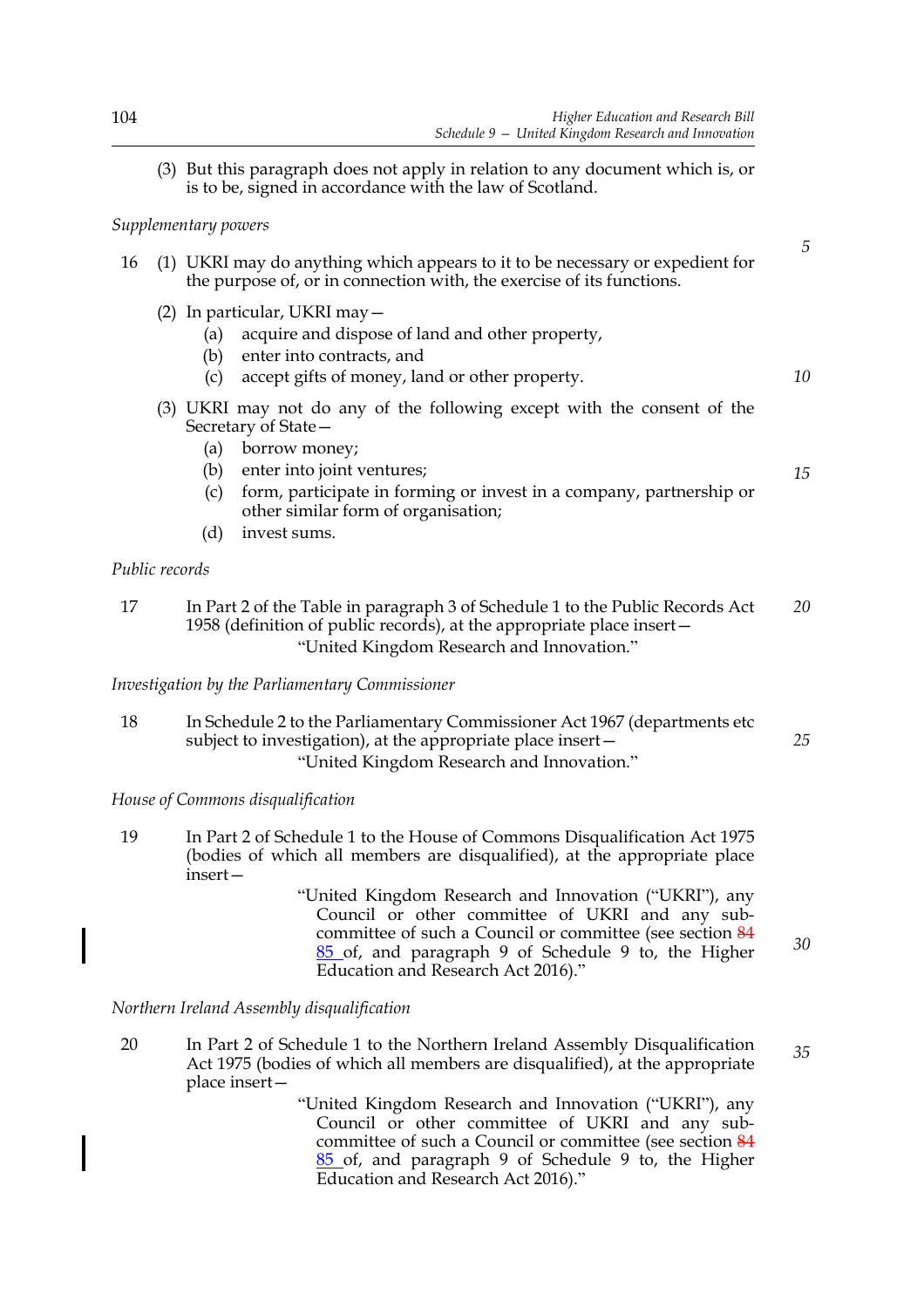#### *Freedom of information*

#### 21 In Part 6 of Schedule 1 to the Freedom of Information Act 2000 (public authorities to which that Act applies), at the appropriate place insert— "United Kingdom Research and Innovation."

#### *Public sector equality duty*

| 22 | In Part 1 of Schedule 19 to the Equality Act 2010 (authorities subject to the |
|----|-------------------------------------------------------------------------------|
|    | public sector equality duty), in the group of entries under the heading       |
|    | "Industry, business, finance etc", at the end insert-                         |
|    | "Inited Kingdom Recepts and Innovation"                                       |

United Kingdom Research and Innovation.<sup>'</sup>

*10*

*5*

SCHEDULE 10 Section 104108

TRANSFER SCHEMES

#### *15*

#### *Transfer schemes*

 $\overline{\phantom{a}}$ 

| $\mathbf{1}$  | (1) The Secretary of State may make one or more property transfer schemes or<br>staff transfer schemes in connection with -<br>the establishment of the OfS or UKRI by this Act, or<br>(a)<br>any of the following ceasing to exist by virtue of this Act-<br>(b)<br>the Higher Education Funding Council for England,<br>(i)<br>the office of Director of Fair Access to Higher Education, or<br>(ii)<br>a research council listed in section $\frac{101(1)102(1)}{102(1)}$ .<br>(iii) | 20       |
|---------------|-----------------------------------------------------------------------------------------------------------------------------------------------------------------------------------------------------------------------------------------------------------------------------------------------------------------------------------------------------------------------------------------------------------------------------------------------------------------------------------------|----------|
|               | (2) In this Schedule, a "permitted transferor" means the Secretary of State or a<br>body or office listed in sub-paragraph (1)(b).                                                                                                                                                                                                                                                                                                                                                      | 25       |
|               | (3) A "property transfer scheme" is a scheme for the transfer from a permitted<br>transferor of any property, rights or liabilities, other than rights or liabilities<br>under or in connection with a contract of employment, to a permitted<br>transferee.                                                                                                                                                                                                                            | 30       |
|               | (4) A "staff transfer scheme" is a scheme for the transfer from a permitted<br>transferor of any rights or liabilities under or in connection with a contract<br>of employment to a permitted transferee.                                                                                                                                                                                                                                                                               |          |
|               | (5) In this Schedule, a "permitted transferee" means -<br>the OfS,<br>(a)<br>UKRI,<br>(b)<br>the Secretary of State, or<br>(c)<br>(d)<br>such other person as may be specified by the Secretary of State in the<br>scheme.                                                                                                                                                                                                                                                              | 35<br>40 |
| Supplementary |                                                                                                                                                                                                                                                                                                                                                                                                                                                                                         |          |
|               | (1) The things that may be transferred under a property transfer scheme or a                                                                                                                                                                                                                                                                                                                                                                                                            |          |

- ed under a property transfer scheme or a Ine things that may be transfer scheme include—
	- (a) property, rights and liabilities that could not otherwise be transferred;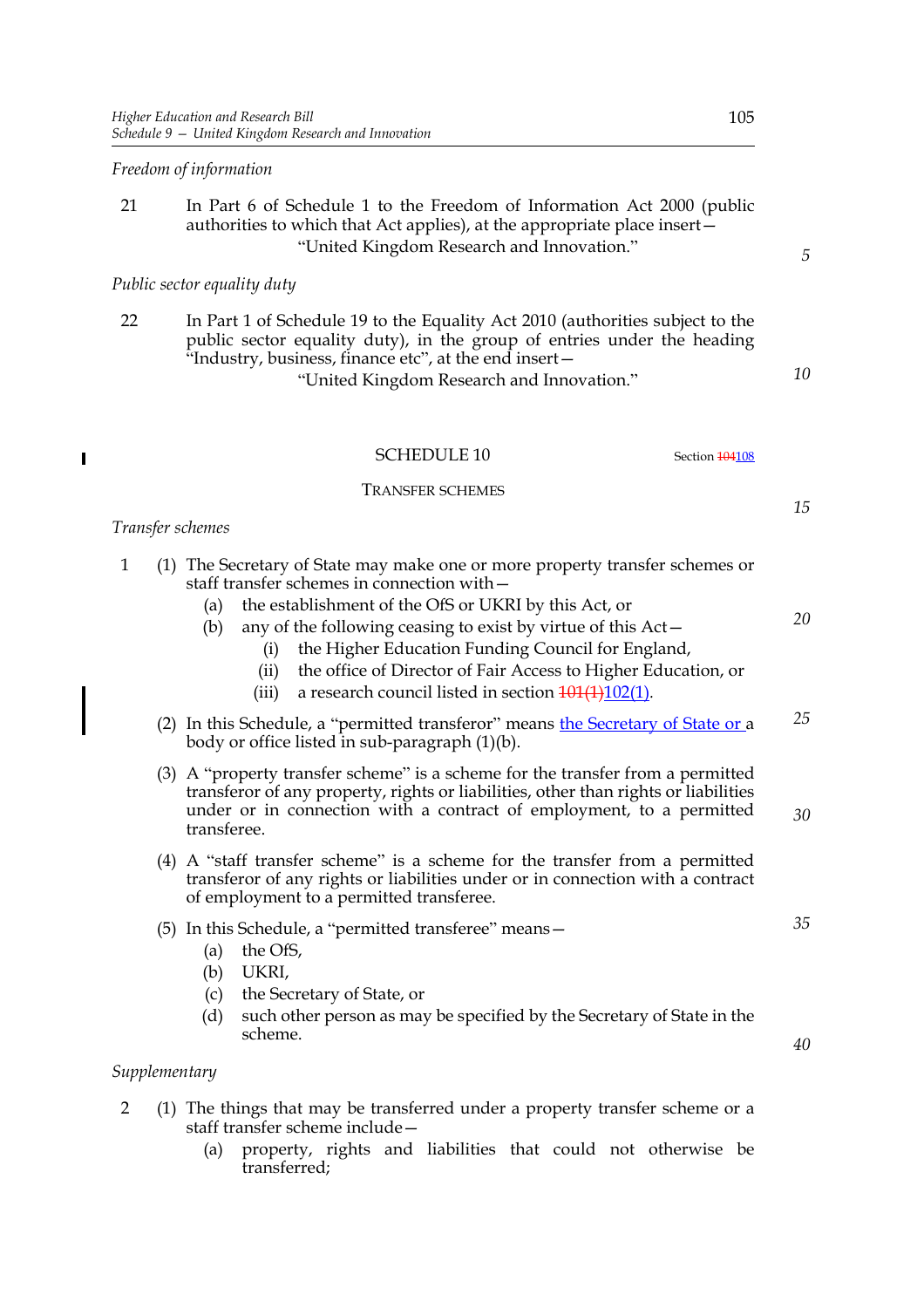- (b) property acquired, and rights and liabilities arising, after the making of the scheme;
- (c) criminal liabilities.
- (2) A property transfer scheme or a staff transfer scheme may make supplementary, incidental, transitional or consequential provision and may, in particular—
	- (a) create rights, or impose liabilities, in relation to property or rights transferred;
	- (b) make provision about the continuing effect of things done by the permitted transferor in respect of anything transferred;
	- (c) make provision about the continuation of things (including legal proceedings) in the process of being done by, or on behalf of, or in relation to, the permitted transferor in respect of anything transferred;
	- (d) make provision for references to the permitted transferor in an instrument or other document in respect of anything transferred to be treated as references to the permitted transferee.
- (3) A property transfer scheme may make provision for the shared ownership or use of property.
- (4) A staff transfer scheme may make provision which is the same as or similar to the TUPE regulations.
- (5) A property transfer scheme or a staff transfer scheme may provide for the scheme to be modified by agreement.provide –
	- (a) for the scheme to be modified by agreement after it comes into effect, and
	- (b) for any such modifications to have effect from the date when the original scheme comes into effect. *20*

#### *Interpretation*

- 3 (1) For the purposes of this Schedule—
	- (a) an individual who holds employment in the civil service is to be treated as employed by virtue of a contract of employment, and
	- (b) the terms of the individual's employment in the civil service are to be regarded as constituting the terms of the contract of employment.
	- (2) In this Schedule—
		- (a) "civil service" means civil service of the State;
		- (b) "TUPE regulations" means the Transfer of Undertakings (Protection of Employment) Regulations 2006 (S.I. 2006/246); *30*
		- (c) references to the transfer of property include references to the grant of a lease.

*10*

*5*

*15*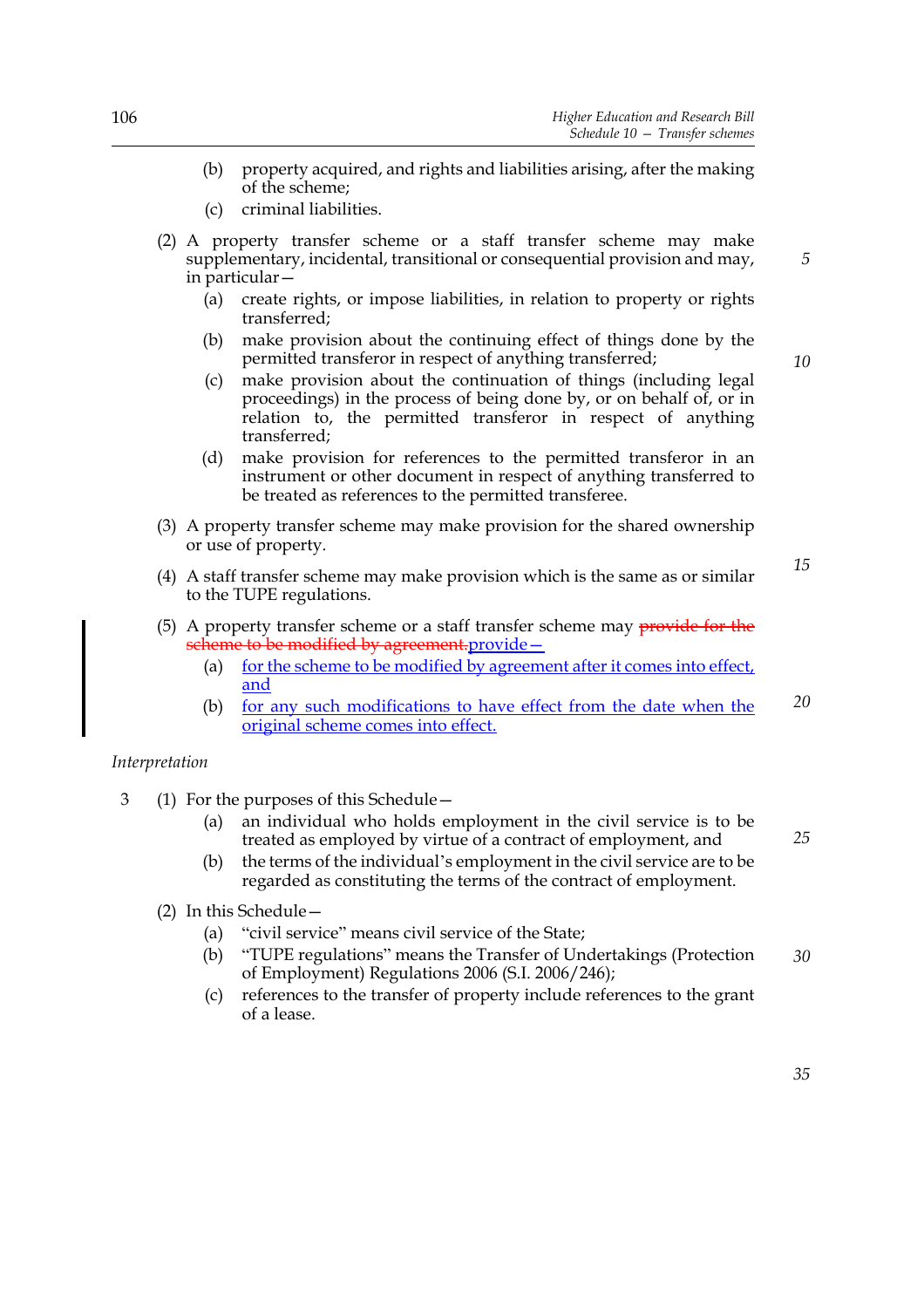Wales".

 $\blacksquare$ 

|                | <b>SCHEDULE 11</b><br>Section <b>110115</b>                                                                                                                                                                                                                                                                        |
|----------------|--------------------------------------------------------------------------------------------------------------------------------------------------------------------------------------------------------------------------------------------------------------------------------------------------------------------|
|                | MINOR AND CONSEQUENTIAL AMENDMENTS RELATING TO PART 1                                                                                                                                                                                                                                                              |
|                | Public Records Act 1958                                                                                                                                                                                                                                                                                            |
| $\mathbf{1}$   | In Part 2 of the Table in paragraph 3 of Schedule 1 to the Public Records Act<br>1958 (definition of public records), omit the references to -<br>the Director of Fair Access to Higher Education, and<br>(a)<br>the Higher Education Funding Council for England.<br>(b)                                          |
|                | Parliamentary Commissioner Act 1967                                                                                                                                                                                                                                                                                |
| $\overline{2}$ | In Schedule 2 to the Parliamentary Commissioner Act 1967 (departments etc.<br>subject to investigation), omit the references to -<br>the Director of Fair Access to Higher Education, and<br>(a)<br>the Higher Education Funding Council for England.<br>(b)                                                       |
|                | Superannuation Act 1972                                                                                                                                                                                                                                                                                            |
| 3              | In Schedule 1 to the Superannuation Act 1972 (kinds of employment to<br>which a scheme under section 1 of the 1972 Act can apply), omit-<br>"Employment by the Director of Fair Access to Higher Education."<br>(a)<br>and<br>"Higher Education Funding Council for England in receipt of<br>(b)<br>remuneration." |
|                | House of Commons Disqualification Act 1975                                                                                                                                                                                                                                                                         |
| $\overline{4}$ | In Part 3 of Schedule 1 to the House of Commons Disqualification Act 1975<br>(disqualifying offices), omit the references to $-$<br>the Director of Fair Access to Higher Education, and<br>(a)<br>any member of the Higher Education Funding Council for England<br>(b)<br>in receipt of remuneration.            |
|                | Education Reform Act 1988                                                                                                                                                                                                                                                                                          |
| 5              | The Education Reform Act 1988 is amended as follows.                                                                                                                                                                                                                                                               |
| 6              | In section $124B(2)(b)$ (accounts), for "the higher education funding council"<br>substitute "the Higher Education Funding Council for Wales".                                                                                                                                                                     |
| 7              | (1) Section 128 (dissolution of higher education corporations) is amended as<br>follows.                                                                                                                                                                                                                           |
|                | (2) In subsection $(1)(b)(iii)$ , for "a higher education funding council" substitute<br>"the Higher Education Funding Council for Wales".                                                                                                                                                                         |
|                | (3) In subsection (4)(b), for "the higher education funding council" substitute<br>"the Higher Education Funding Council for Wales".                                                                                                                                                                               |
| 8              | In section 129(1) (designation of institutions) for "a higher education                                                                                                                                                                                                                                            |

funding council" substitute "the Higher Education Funding Council for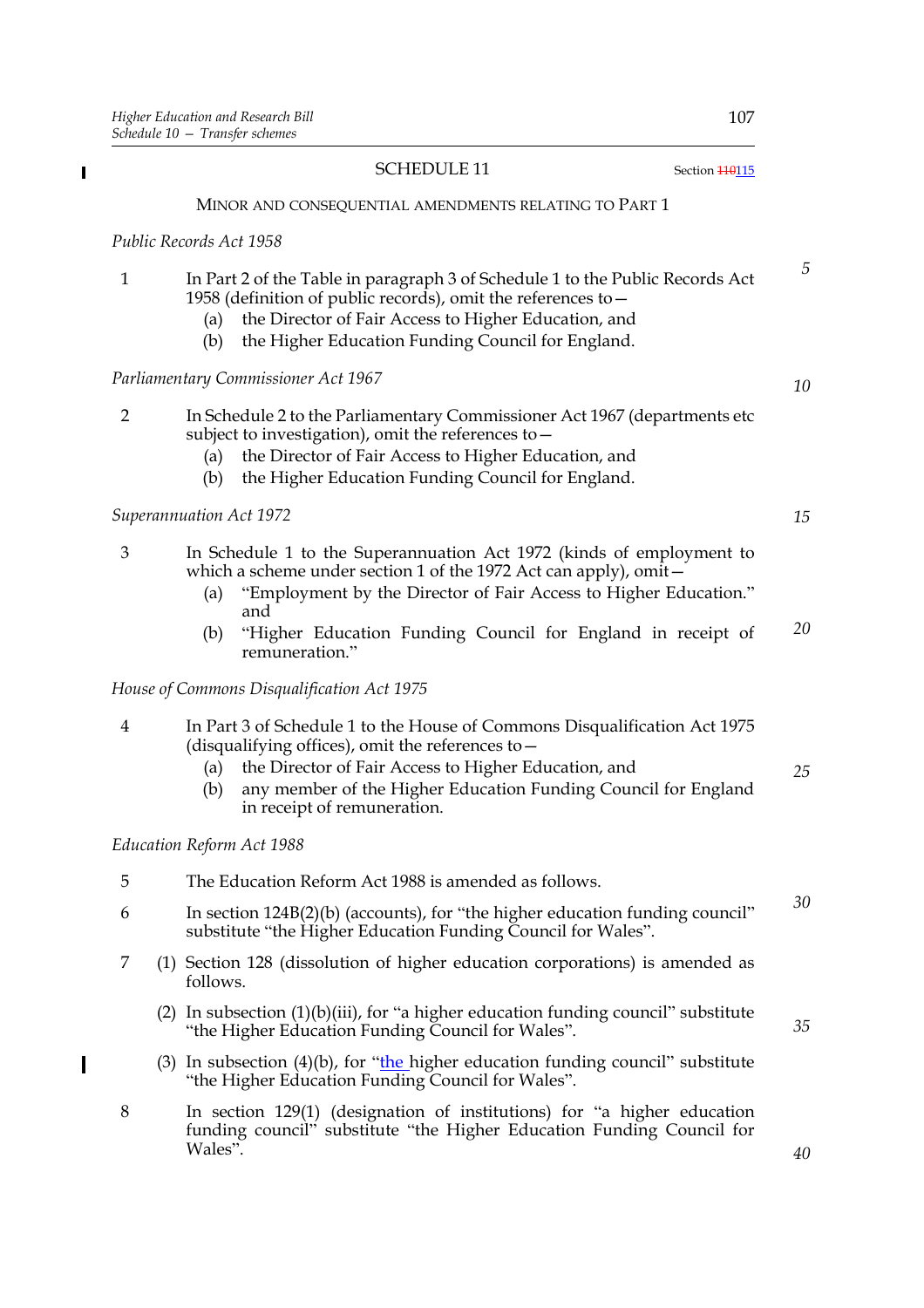*10*

*25*

*35*

- 9 (1) Section 133 (payments in respect of persons employed in the provision of higher or further education) is amended as follows.
	- (2) In the heading, omit "by Polytechnics and Colleges Funding Council".
	- (3) In subsection  $(1)$  -
		- (a) for "A higher education funding council shall" substitute "The Office for Students and the Higher Education Funding Council for Wales each";
		- (b) for "the council" substitute "they".
- 10 In Schedule 7 (higher education corporations), in paragraph 18(2)(b), for "higher education funding council" substitute "Higher Education Funding Council for Wales".

*Further and Higher Education Act 1992*

- 11 The Further and Higher Education Act 1992 is amended as follows.
- 12 In section 61 (interpretation of Part 1), omit subsection (3)(b).
- 13 (1) Section 62 (establishment of the Higher Education Funding Councils) is amended as follows. *15*
	- (2) In the heading, for "The Higher Education Funding Councils" substitute "The Higher Education Funding Council for Wales".
	- (3) In subsection  $(1)$  -
		- (a) omit paragraph (a), and
		- (b) in paragraph (b), after "them" insert "(referred to in this Act as "the HEFCW")". *20*
	- (4) Omit subsection (2).
	- (5) In subsection (4), for "a council" substitute "the HEFCW".
	- (6) Omit subsections (5) and (6).
	- (7) In subsection  $(7)$  -
		- (a) omit "institutions in England or",
		- (b) in paragraph (a), omit "England or, as the case may be,", and
		- (c) in paragraph (b), omit ", in both cases,".
	- (8) In subsection (7A), for "each council" substitute "the HEFCW".
	- (9) In subsection  $(8)$ , for "one of the Councilscouncils" substitute "the HEFCW or the Office for Students". *30*
	- (10) In subsection (9), for "each of the councils" substitute "the HEFCW".
- 14 (1) Section 65 (administration of funds by councils) is amended as follows.
	- (2) In the heading, for "councils" substitute "the HEFCW".
	- (3) In subsection  $(1)$  -
		- (a) for "Each council" substitute "The HEFCW", and
		- (b) for "the council" substitute "the HEFCW".
	- (4) In subsection (2)(a), for "the council's" substitute "the HEFCW's".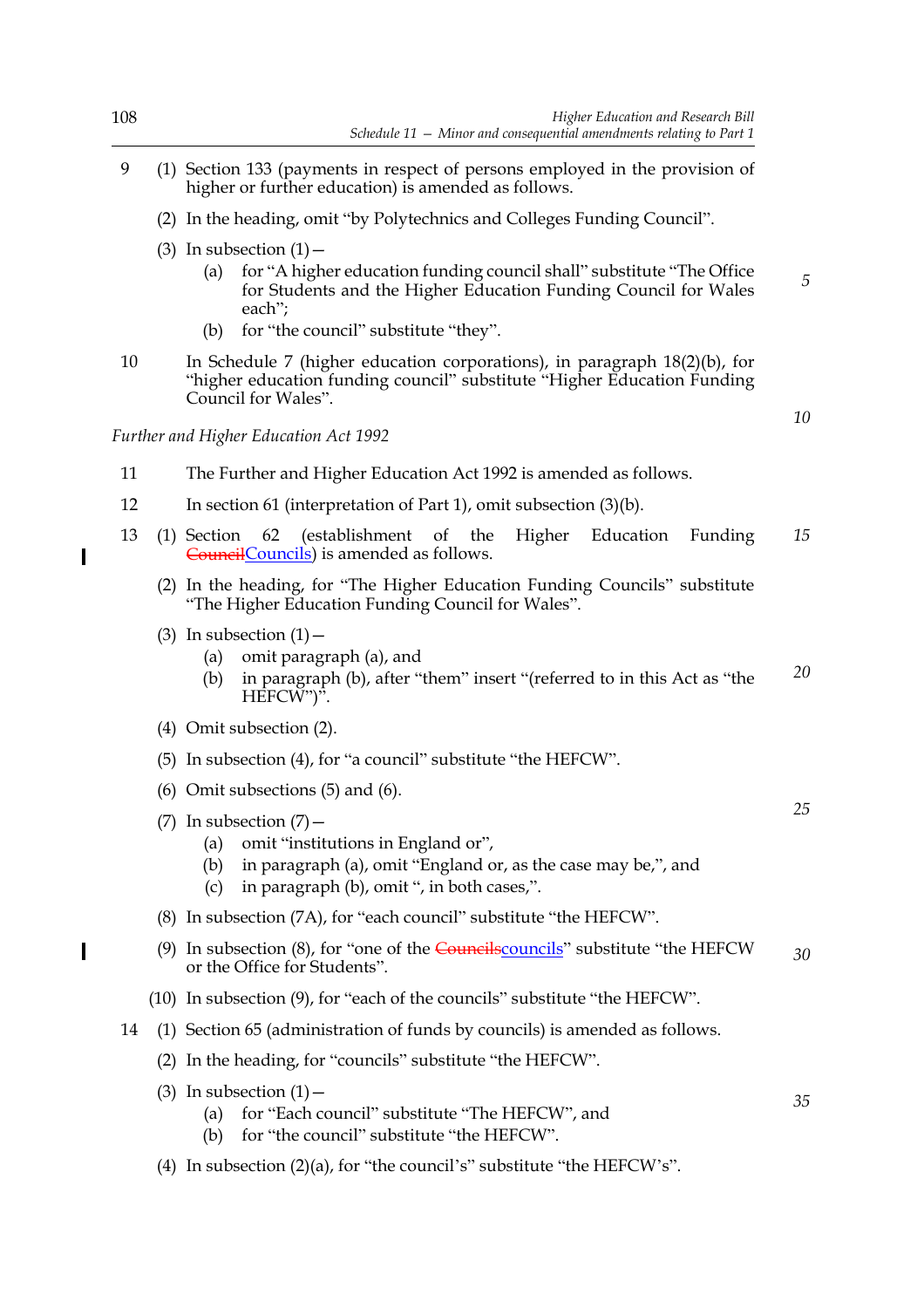|    |     | (5) In subsection $(3)$ –<br>for "A council" substitute "The HEFCW", and<br>(a)                                                                                                          |    |
|----|-----|------------------------------------------------------------------------------------------------------------------------------------------------------------------------------------------|----|
|    |     | for "the council" substitute "the HEFCW".<br>(b)<br>(6) In subsection $(3A)$ –<br>for "a Council" substitute "the HEFCW", and<br>(a)<br>for "the Council" substitute "the HEFCW".<br>(b) | 5  |
|    | (7) | In subsection (3B), for "the Council in question" substitute "the HEFCW".                                                                                                                |    |
|    |     | (8) In subsection $(4)$ –<br>for "a council" substitute "the HEFCW", and<br>(a)<br>for "the council", in each place, substitute "the HEFCW".<br>(b)                                      | 10 |
| 15 |     | (1) Section 66 (administration of funds: supplementary) is amended as follows.                                                                                                           |    |
|    |     | (2) In subsection $(1)$ –<br>for "a council" substitute "the HEFCW", and<br>(a)<br>for "the council", in each place, substitute "the HEFCW".<br>(b)                                      |    |
|    |     | (3) In subsections (2) and (3), for "a council" substitute "the HEFCW".                                                                                                                  |    |
|    |     | (4) In subsection (4), for "the council" substitute "the HEFCW".                                                                                                                         | 15 |
| 16 |     | (1) Section 68 (grants to councils) is amended as follows.                                                                                                                               |    |
|    |     | (2) In the heading, for "councils" substitute "the HEFCW".                                                                                                                               |    |
|    |     | (3) In subsection (1), for "each of the councils" substitute "the HEFCW".                                                                                                                |    |
|    |     | (4) In subsection $(2)$ –<br>for "either of the councils" substitute "the HEFCW", and<br>(a)<br>for "the council", in each place, substitute "the HEFCW".<br>(b)                         | 20 |
| 17 |     | (1) Section 69 (supplementary functions) is amended as follows.                                                                                                                          |    |
|    |     | (2) In subsection (1), for "Each council" substitute "The HEFCW".                                                                                                                        |    |
|    |     | $(3)$ Omit subsections $(1A)$ and $(1B)$ .                                                                                                                                               | 25 |
|    |     | (4) In subsection (2), for "Each council" substitute "The HEFCW".                                                                                                                        |    |
|    |     | (5) In subsection (3), for "A council" substitute "The HEFCW".                                                                                                                           |    |
|    |     | (6) In subsection $(4)$ –<br>in paragraph (a), for "an institution" substitute "an institution in<br>(a)<br>Wales", and                                                                  | 30 |
|    |     | for "the council" substitute "the HEFCW".<br>(b)                                                                                                                                         |    |
|    |     | (7) In subsections (5) and (6), for "a council" substitute "the HEFCW".                                                                                                                  |    |
| 18 |     | Omit section 70 (England: assessment of quality of education provided by<br>institutions).                                                                                               |    |
| 19 |     | (1) Section 79 (duty to give information to funding councils) is amended as<br>follows.                                                                                                  | 35 |

- (2) In the heading, for "the funding councils" substitute "the HEFCW".
- (3) For "a council" substitute "the HEFCW".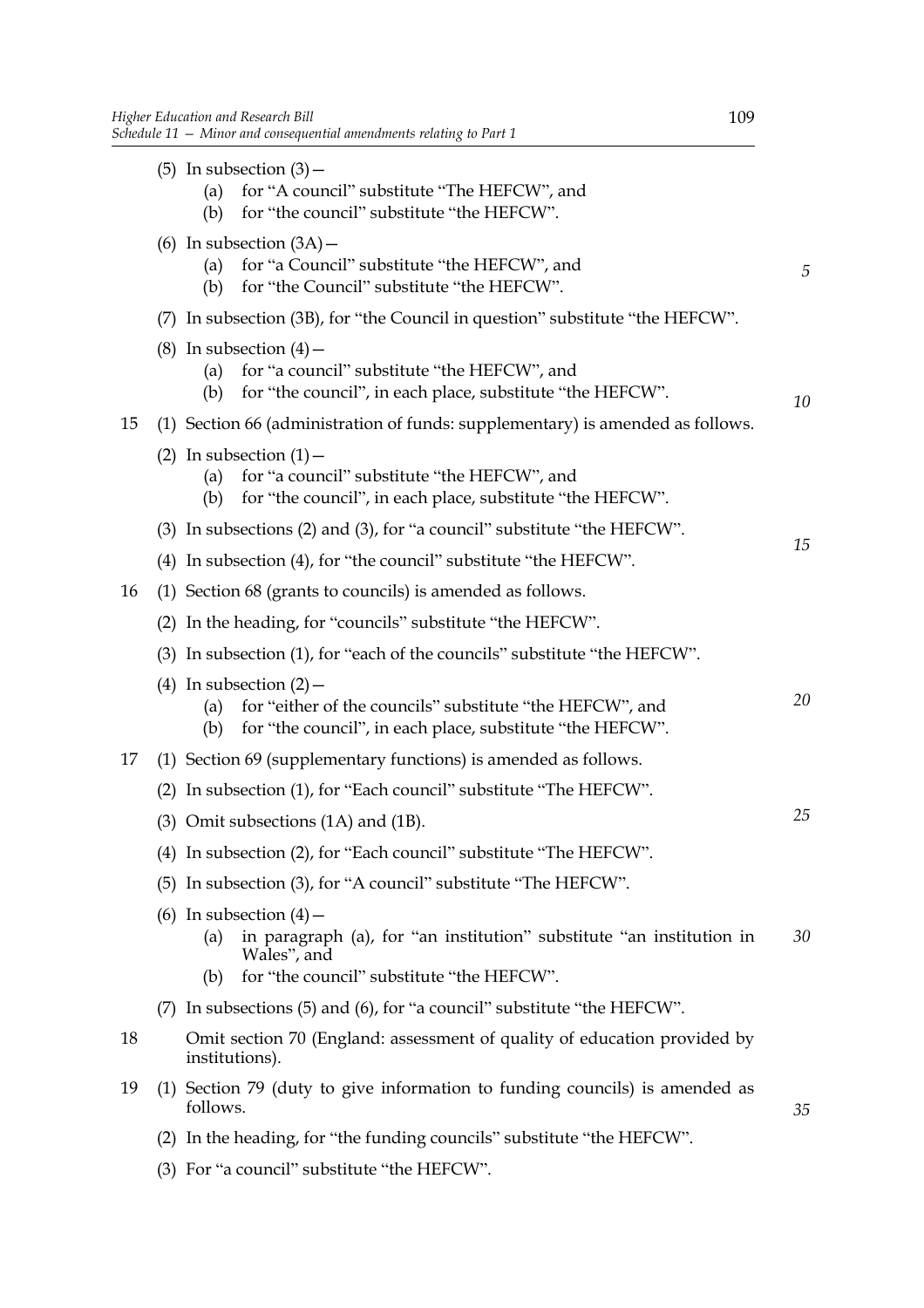| 110 |     | Higher Education and Research Bill<br>Schedule $11$ - Minor and consequential amendments relating to Part 1                                                                                                                                                                                                                    |    |
|-----|-----|--------------------------------------------------------------------------------------------------------------------------------------------------------------------------------------------------------------------------------------------------------------------------------------------------------------------------------|----|
| 20  |     | Omit section 79A (Higher Education Funding Council for England's power<br>to request information from institutions that are exempt charities).                                                                                                                                                                                 |    |
| 21  |     | (1) Section 81 (directions) is amended as follows.                                                                                                                                                                                                                                                                             |    |
|     | (2) | In subsection (1), for "each council" substitute "the HEFCW".                                                                                                                                                                                                                                                                  |    |
|     |     | (3) In subsection (2), for "a council" substitute "the HEFCW".                                                                                                                                                                                                                                                                 | 5  |
|     | (4) | In subsection (3), for "the council", in each place, substitute "the HEFCW".                                                                                                                                                                                                                                                   |    |
| 22  | (1) | Section 82 (joint exercise of functions) is amended as follows.                                                                                                                                                                                                                                                                |    |
|     |     | (2) Omit subsections $(1)$ to $(1B)$ .                                                                                                                                                                                                                                                                                         |    |
|     |     | (3) In section 83 (efficiency studies), in subsection $(1B_2)$ , for "A higher education<br>funding councilGreat Britain" substitute "The HEFCWWales and Scotland".                                                                                                                                                            | 10 |
|     | (4) | <u>In subsection (2A), after "Scottish" insert "Further and".</u>                                                                                                                                                                                                                                                              |    |
|     |     | (5) In subsection $(3)(a)$ –<br>for "a higher education funding council" substitute "the HEFCW",<br>(a)<br>for "the National Assembly of Wales" substitute "the Welsh<br>(b)<br>Ministers",<br>or "it is discharging its" substitute "they are discharging their", and<br>(c)<br>after "Scottish" insert "Further and".<br>(d) | 15 |
| 23  |     | <u>In section 83 (efficiency studies), in subsection (1B), for "A higher education</u><br>funding council" substitute "The HEFCW".                                                                                                                                                                                             |    |
| 24  |     | In section 91(4) (interpretation of Education Acts), for the words from "a<br>council established under section 62" to the end substitute "the Higher<br><b>Education Funding Council for Wales."</b>                                                                                                                          | 20 |
| 25  |     | (1) Section 92 (index) is amended as follows.                                                                                                                                                                                                                                                                                  |    |
|     |     | (2) Omit the entry for "council (in Part 2), or higher education funding council".                                                                                                                                                                                                                                             | 25 |
|     |     | (3) After the entry for "governing body" insert-                                                                                                                                                                                                                                                                               |    |
|     |     | "the HEFCW section 62(1)"                                                                                                                                                                                                                                                                                                      | 30 |
|     |     | (4) For "institution in England or in Wales (in relation to higher education<br>funding councils)" substitute "institution in Wales (in relation to the<br>HEFCW)".                                                                                                                                                            |    |
|     |     | Education Act 1994                                                                                                                                                                                                                                                                                                             | 35 |
| 26  |     | (1) Section 18 of the Education Act 1994 (power to reimburse certain payments<br>to persons formerly employed in teacher training) is amended as follows.                                                                                                                                                                      |    |
|     |     | (2) In subsection (1), for "A higher education funding council" substitute "The<br>Office for Students or the Higher Education Funding Council for Wales".                                                                                                                                                                     |    |
|     |     | (3) In subsection $(4)$ –<br>for "a higher education funding council" substitute "the Office for<br>(a)<br>Students or (as the case may be) the Higher Education Funding<br>Council for Wales", and                                                                                                                            | 40 |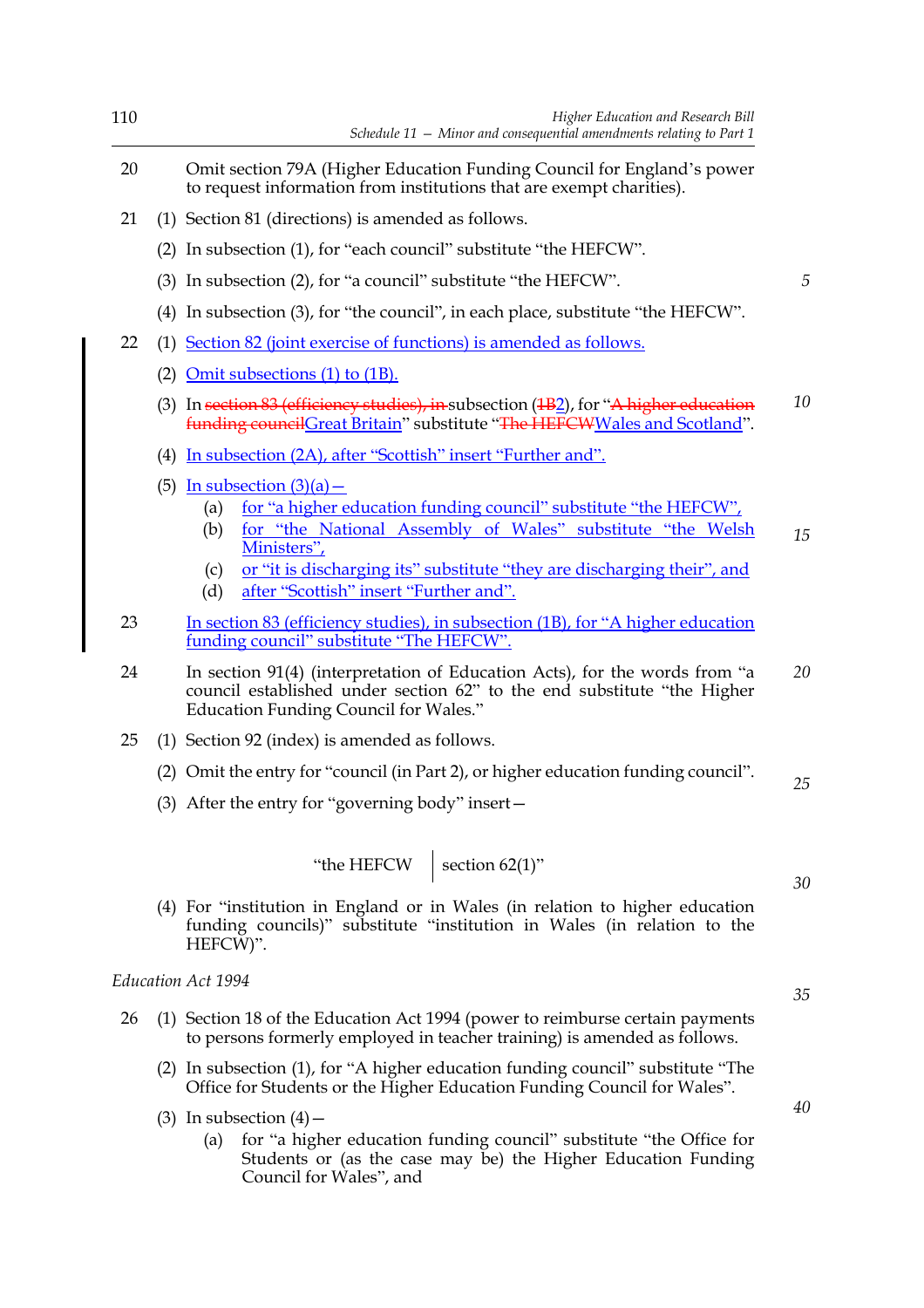(b) for "the council" substitute "they".

*Education Act 1996*

- 27 In section 13 of the Education Act 1996 (local authorities' general responsibility for education), for subsection  $(2)(b)$  substitute –
	- "(b) the Higher Education Funding Council for Wales, or
	- (c) the Office for Students."

*Freedom of Information Act 2000*

- 28 (1) Schedule 1 to the Freedom of Information Act 2000 (public authorities to which Act applies) is amended as follows.
	- (2) In Part 4 (educational institutions), in paragraph  $53(1)$  -
		- (a) after paragraph (a) insert—
			- "(aa) a registered higher education provider of a description prescribed by regulations made by the Secretary of State for the purposes of section 37(1) of the Higher Education and Research Act 2016," $\frac{1}{7}$
		- (b) in paragraph (c), after "institution" insert "in Wales" $\frac{1}{r}$ , and
		- (c) in paragraph (e), after "institution of" insert "a registered higher education provider which falls within paragraph (aa) or".
	- (3) In Part 4, in paragraph  $53(2)$  -
		- (a) after paragraph (a) insert—
			- "(aa) "registered higher education provider" has the meaning given by section 3(10) of the Higher Education and Research Act 2016;"<sub>i, and</sub> *20*
		- (b) in paragraph (c), after "paragraph (c)," insert "the reference to an institution in Wales is to be construed in accordance with section 62(7) of that Act, and".
	- (4) In Part 6 (other public bodies), omit the references to  $-$ 
		- (a) the Director of Fair Access to Higher Education, and
		- (b) the Higher Education Funding Council for England.

#### *Higher Education Act 2004*

 $\overline{\phantom{a}}$ 

- 29 (1) The Higher Education Act 2004 is amended as follows.
	- (2) Omit sections 22 to 41 and Schedule 5 (student fees and fair access).
	- (3) In section 47 (orders and regulations)—
		- (a) in subsection (3), omit paragraphs (a) and (c), and
		- (b) omit subsection (4).
	- (4) In section 48 (general interpretation) omit the definition of "the 2005 Act".
	- (5) In Schedule 6 (consequential amendments)—
		- (a) omit paragraph 1 (amendment to the Public Records Act 1958),
		- (b) in paragraph 4 (amendment to the House of Commons Disqualification Act 1975), omit ""Director of Fair Access to Higher Education."", and

*5*

*10*

*15*

*25*

*30*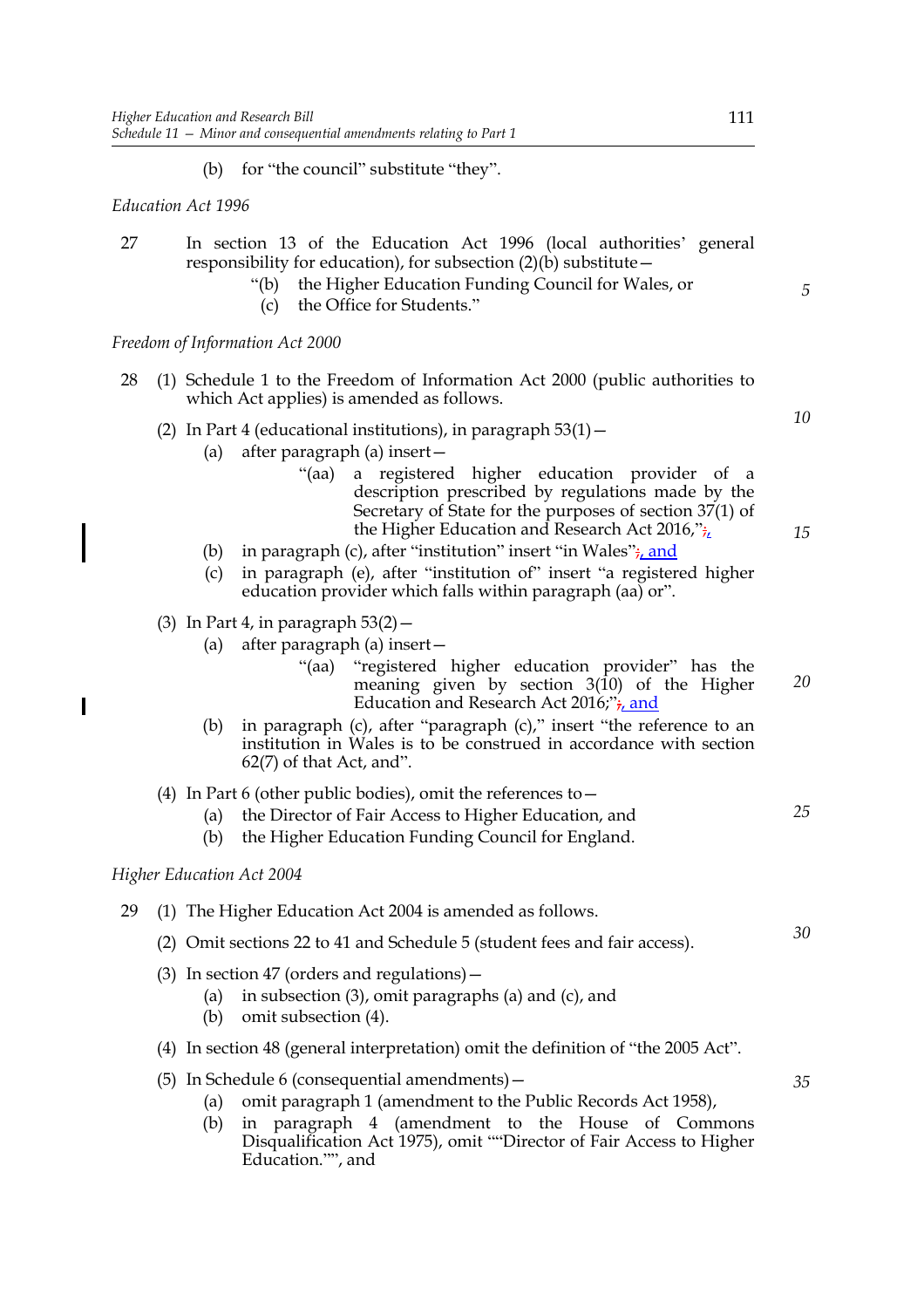(c) in paragraph 10 (amendment to the Freedom of Information Act 2000), omit ""The Director of Fair Access to Higher Education.""

#### *Education Act 2005*

30 In Schedule 14 to the Education Act 2005, omit paragraphs 26 to 35 (which amend provisions of Part 3 of the Higher Education Act 2004 which are repealed by this Schedule).

#### *Equality Act 2010*

*Education Act 2011*

31 In Part 1 of Schedule 19 to the Equality Act 2010 (public authorities subject to public sector equality duty), omit "The Higher Education Funding Council for England".

- 32 In the Education Act 2011, omit the following (which amend provisions of Part 3 of the Higher Education Act 2004 which are repealed by this Schedule)—
	- (a) section 77;
	- (b) paragraphs 18 to 29 of Schedule 5;
	- (c) paragraph 22 of Schedule 16.

#### *Charities Act 2011*

33 In Schedule 7 to the Charities Act 2011, omit paragraph 97 (which amends section 40 of the Higher Education Act 2004 which is repealed by this Schedule). *20*

*Counter-Terrorism and Security Act 2015*

34 In section 32(5)(b) of the Counter-Terrorism and Security Act 2015 (monitoring of performance: further and higher education bodies) for "Higher Education Funding Council for England" substitute "Office for Students". *25*

SCHEDULE 12 Section 110115

*30*

MINOR AND CONSEQUENTIAL AMENDMENTS RELATING TO PART 3

#### *Geological Survey Act 1845*

 $\overline{\phantom{a}}$ 

1 In section 1 of the Geological Survey Act 1845 (power of persons employed in geological survey to enter land) for "the Natural Environment Research Council", in both places, substitute "United Kingdom Research and Innovation". *35*

#### *Mining Industry Act 1926*

2 In section 23 of the Mining Industry Act 1926 (facilities to be given when shafts or boreholes are sunk)— *40*

*5*

*10*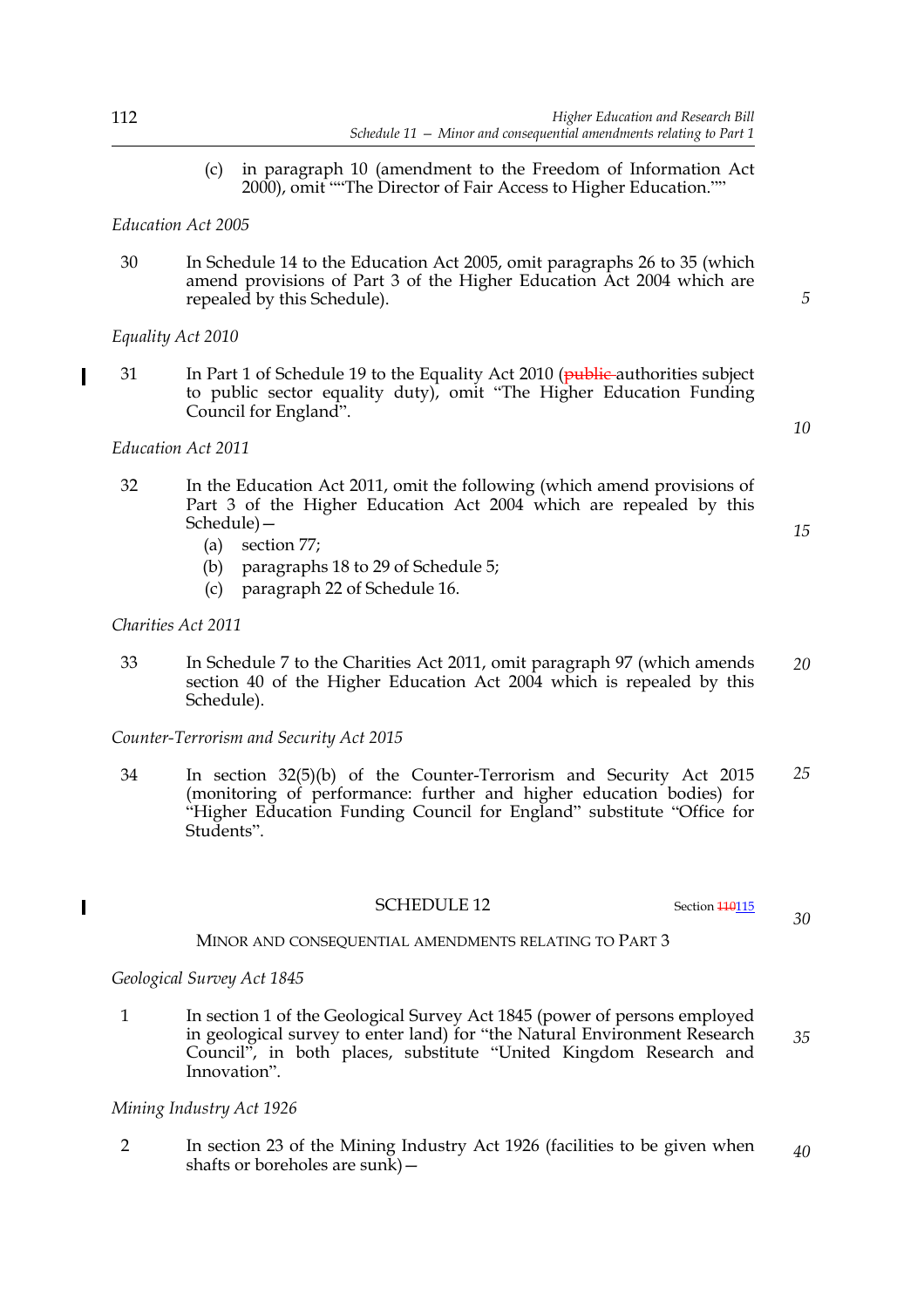$\overline{\mathbf{I}}$ 

|   |                         | (a) in the heading, for "Department of Scientific and Industrial<br>Research" substitute "United Kingdom Research and Innovation",                                                                                                                                                                                                                                                                            |    |
|---|-------------------------|---------------------------------------------------------------------------------------------------------------------------------------------------------------------------------------------------------------------------------------------------------------------------------------------------------------------------------------------------------------------------------------------------------------|----|
|   | (b)                     | in subsection (1), for "the National Environment Research Council"<br>substitute "United Kingdom Research and Innovation", and                                                                                                                                                                                                                                                                                |    |
|   | (c)                     | in subsections (1) to (3) and (5), for "the Council", in each place,<br>substitute "UKRI".                                                                                                                                                                                                                                                                                                                    |    |
|   | Public Records Act 1958 |                                                                                                                                                                                                                                                                                                                                                                                                               |    |
| 3 |                         | In Part 2 of the Table in paragraph 3 of Schedule 1 to the Public Records Act<br>1958 (definition of public records). Omit the following entries $-$<br>"Arts and Humanities Research Council."<br>"Economic and Social Research Council."<br>"Engineering and Physical Sciences Research Council."<br>"Medical Research Council."<br>"Natural Environment Research Council."<br>"Technology Strategy Board." | 10 |
|   |                         | Science and Technology Act 1965                                                                                                                                                                                                                                                                                                                                                                               | 15 |
| 4 |                         | (1) The Science and Technology Act 1965 is amended as follows.                                                                                                                                                                                                                                                                                                                                                |    |
|   | (a)<br>(b)<br>(c)       | (2) In section 1 (the research councils) $-$<br>in subsection (1), omit paragraphs (a) and (b) (and the "and" after<br>paragraph (b)),<br>also in subsection (1), in paragraph (c) omit "other", and<br>omit subsections (2) and (3).                                                                                                                                                                         | 20 |
|   | (a)<br>(b)              | (3) In section 2 (expenses and accounts of research councils) -<br>omit subsection (4), and<br>in subsection $(5)$ –<br>for the words from ", in the case" to "expenses of the Council"<br>(i)<br>substitute "the expenses of a Research Council", and<br>omit "in section $1(2)$ or $(3)$ above or".<br>(ii)                                                                                                 | 25 |
|   | (a)<br>(b)              | (4) In section 3 (re-allocation of activities connected with scientific research) $-$<br>omit subsections $(1)$ to $(3)$ , and<br>in subsection (5), omit the words from "; and the provisions" to the<br>end.                                                                                                                                                                                                | 30 |
|   |                         | (5) Omit Schedule 3 (transitional provisions).                                                                                                                                                                                                                                                                                                                                                                |    |
|   |                         | Parliamentary Commissioner Act 1967                                                                                                                                                                                                                                                                                                                                                                           |    |
| 5 |                         | In Schedule 2 to the Parliamentary Commissioner Act 1967 (departments etc.)<br>subject to investigation) omit the following entries -<br>"Arts and Humanities Research Council."<br>"Biotechnology and Biological Sciences Research Council."<br>"Economic and Social Research Council."                                                                                                                      | 35 |

"Engineering and Physical Sciences Research Council."

"Medical Research Council."

"Natural Environment Research Council."

113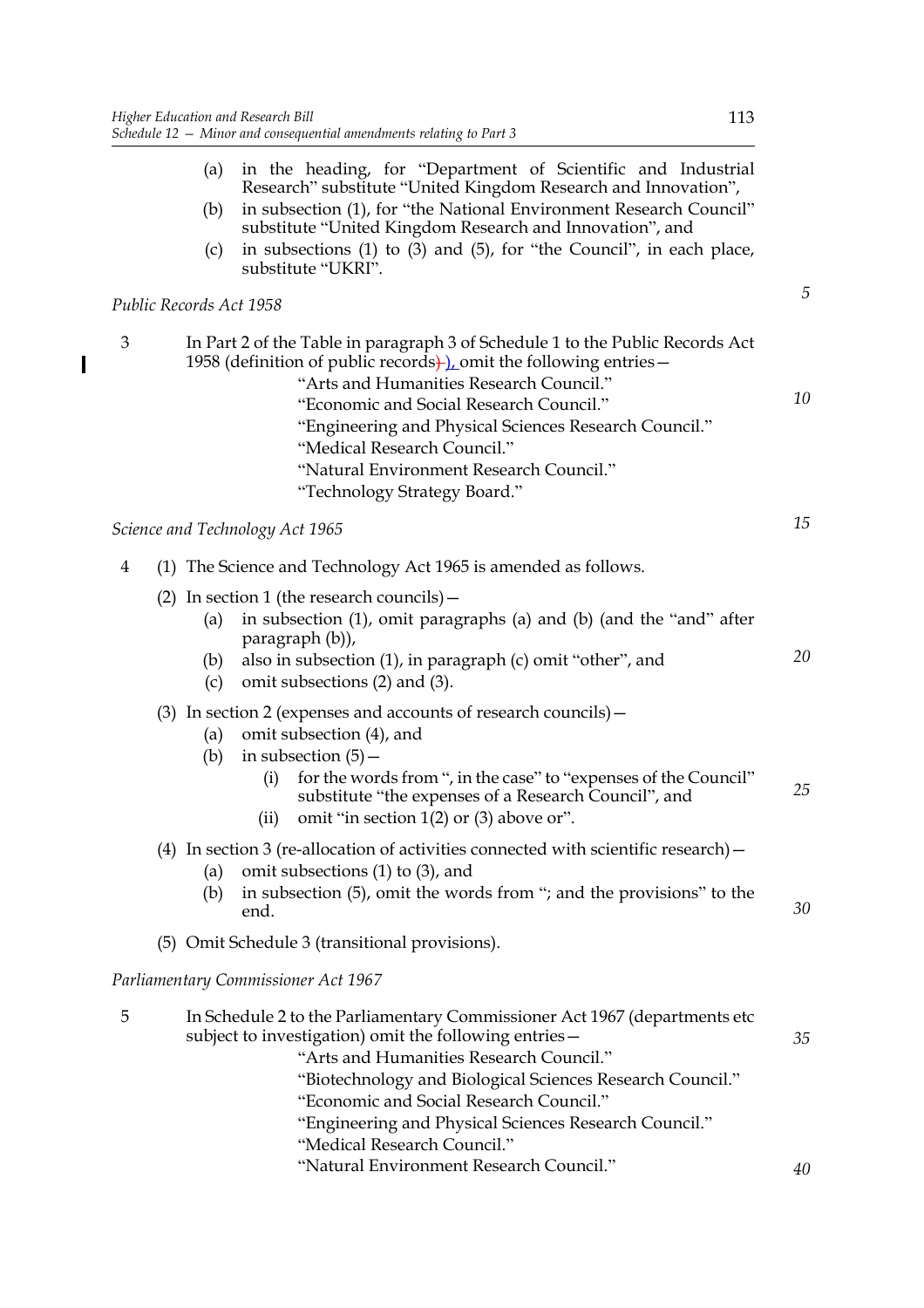*30*

"Science and Technology Facilities Council." "Technology Strategy Board."

*Agriculture Act 1967* 

- 6 In section 50(3) of the Agriculture Act 1967 (provisions on control of sale not to apply to transfers to and from persons listed) for paragraph (f) substitute—
	- "(f) United Kingdom Research and Innovation,".

*Conservation of Seals Act 1970* 

| 7 | The Conservation of Seals Act 1970 is amended as follows.                                                                                                                                                                                                                                                                                                                                       | 10 |
|---|-------------------------------------------------------------------------------------------------------------------------------------------------------------------------------------------------------------------------------------------------------------------------------------------------------------------------------------------------------------------------------------------------|----|
|   | (2) In each of the following provisions, for "the Council" substitute "UKRI" -<br>section 3(1) (consultation before orders prohibiting killing seals),<br>(a)<br>section $10(3)(a)$ (consultation before granting licence to kill etc),<br>(b)<br>section 11(1) (consultation before entry onto land), and<br>(c)<br>section 13 (duty to give advice on management of seal populations).<br>(d) | 15 |
|   | $(3)$ In section 15 (interpretation) –<br>omit the definition of "the Council", and<br>(a)                                                                                                                                                                                                                                                                                                      |    |
|   | at the end insert $-$<br>(b)<br>""UKRI"<br>United Kingdom Research<br>means<br>and<br>Innovation."                                                                                                                                                                                                                                                                                              | 20 |
|   | Chronically Sick and Disabled Persons Act 1970                                                                                                                                                                                                                                                                                                                                                  |    |
| 8 | In section 24 of the Chronically Sick and Disabled Persons Act 1970 (institute                                                                                                                                                                                                                                                                                                                  |    |

of hearing research) for "the Medical Research Council" substitute "United Kingdom Research and Innovation". *25*

*Mineral Exploration and Investment Grants Act 1972* 

9 In section 1(3) of the Mineral Exploration and Investment Grants Act 1972 (conditions for making contributions in respect of mineral exploration) for "the Natural Environment Research Council" substitute "United Kingdom Research and Innovation".

*Supply Powers Act 1975* 

10 In section 7 of the Supply Powers Act 1975 (interpretation) in paragraph (a) of the definition of "articles required for the public service", after "Civil Aviation Authority" insert ", United Kingdom Research and Innovation". *35*

*House of Commons Disqualification Act 1975*

- 11 In Part 3 of Schedule 1 to the House of Commons Disqualification Act 1975 (disqualifying offices) ), omit the following entries  $-$ "Chair or Chief Executive of the Science and Technology Facilities Council." "Chair, Deputy Chair or Chief Executive of the Technology *40*
	- Strategy Board."

 $\overline{\phantom{a}}$ 

 $\overline{\phantom{a}}$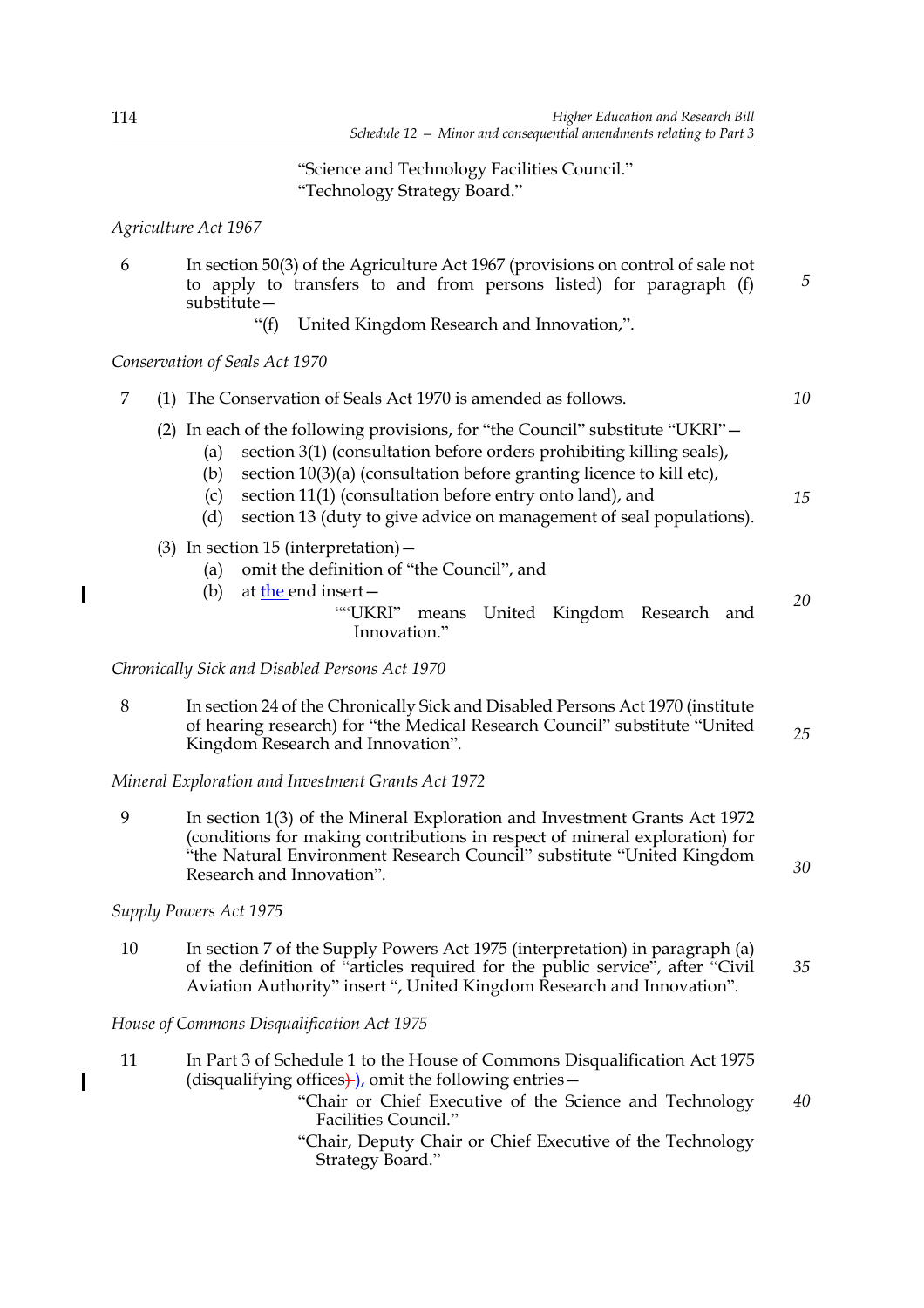"Chairman, Deputy Chairman or Chief Executive of the Arts and Humanities Research Council."

- "Chairman, Deputy Chairman, or Chief Executive of the Biotechnology and Biological Sciences Research Council." "Chairman, Deputy Chairman or Chief Executive of the
- Economic and Social Research Council." "Chairman, Deputy Chairman or Chief Executive of the
- Engineering and Physical Sciences Research Council."
- "Chairman, Deputy Chairman or Chief Executive of the Medical Research Council."
- "Chairman, Deputy Chairman or Chief Executive of the Natural Environment Research Council." *10*

*Northern Ireland Assembly Disqualification Act 1975*

12 In Part 2 of Schedule 1 to the Northern Ireland Assembly Disqualification Act 1975 (bodies of which all members are disqualified) omit the following entry—

"The Advisory Board for the Research Councils."

#### *Patents Act 1977*

13 In section 41(3) of the Patents Act 1977 (assignment of right in patent)—

- (a) after "Where the Crown" insert ", United Kingdom Research and Innovation", *20*
- (b) for "or, as the case may be, Research Council" substitute ", United Kingdom Research and Innovation or the Research Council (as the case may be)", and
- (c) omit the words from "or the Arts" to the end.

#### *Further Education Act 1985*

14 In section 2(4)(a) of the Further Education Act 1985 (cases in which requirement that goods or services supplied at open market value disapplied) for the words from "the Arts" to "2004)" substitute "United Kingdom Research and Innovation".

*Water Resources Act 1991* 

- 15 (1) The Water Resources Act 1991 is amended as follows.
	- (2) In section 198 (information about underground water)—
		- (a) in subsection (1), for "the Natural Environment Research Council" substitute "United Kingdom Research and Innovation ("UKRI")",
		- (b) in subsection (2)(a), for "the Natural Environment Research Council" substitute "UKRI",
		- (c) in subsection (2)(b) and (c), for "that Council" substitute "UKRI", and
		- (d) in subsection (4), for "the Natural Environment Research Council" substitute "UKRI".
	- (3) In section 205 (confidentiality of information about underground water)—
		- (a) in subsection  $(1)$  -

*30*

*25*

*15*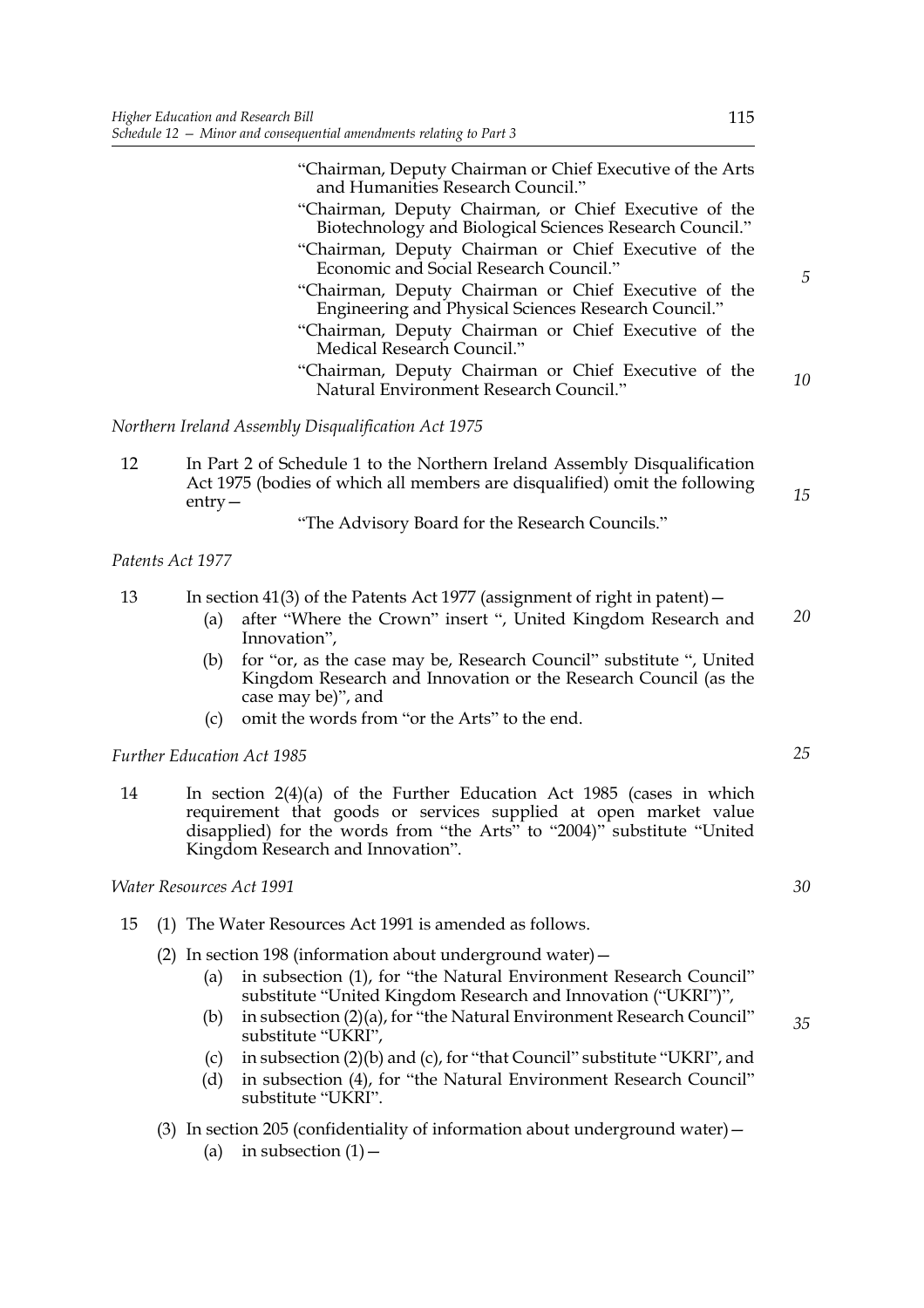- (i) for "the Natural Environment Research Council" substitute "United Kingdom Research and Innovation ("UKRI")", and
- (ii) for "that Council" substitute "UKRI", and
- (b) in subsections  $(2)$  and  $(4)$  -
	- (i) for "the Natural Environment Research Council" substitute "UKRI", and *5*
	- (ii) for "that Council" substitute "UKRI".

#### *Scotland Act 1998*

|  | 16 (1) In Part 2 of Schedule 5 to the Scotland Act 1998 (specific reservations) section |  |
|--|-----------------------------------------------------------------------------------------|--|
|  | C12 is amended as follows.                                                              |  |

- (2) In the heading, at the beginning insert "United Kingdom Research and Innovation and".
- (3) After the heading insert the following entry— "United Kingdom Research and Innovation."
- (4) In the entry beginning "The subject-matter of section 5", after "relating to" insert "United Kingdom Research and Innovation and". *15*
- (5) Omit the entry relating to the Arts and Humanities Research Council.
- (6) In the entry beginning "The subject-matter of section 10"—
	- (a) for "that Act" substitute "the Higher Education Act 2004", and
	- (b) for "that Council" substitute "United Kingdom Research and Innovation". *20*

#### *Northern Ireland Act 1998*

- 17 In Schedule 3 to the Northern Ireland Act 1998 (reserved matters) for paragraph 35A substitute—
	- "35A United Kingdom Research and Innovation."

#### *Freedom of Information Act 2000*

 $\overline{\phantom{a}}$ 

| 18 | In Part 6 of Schedule 1 to the Freedom of Information Act 2000 (public<br>authorities to which that Act applies $\frac{1}{2}$ omit the following entries – |    |
|----|------------------------------------------------------------------------------------------------------------------------------------------------------------|----|
|    | "The Arts and Humanities Research Council."                                                                                                                | 30 |
|    | "The Biotechnology and Biological Sciences Research<br>Council."                                                                                           |    |
|    | "The Economic and Social Research Council."                                                                                                                |    |
|    | "The Engineering and Physical Sciences Research Council."                                                                                                  |    |
|    | "The Medical Research Council."                                                                                                                            | 35 |
|    | "The Natural Environment Research Council."                                                                                                                |    |
|    | "The Science and Technology Facilities Council."                                                                                                           |    |
|    | "The Technology Strategy Board."                                                                                                                           |    |

#### *Higher Education Act 2004*

19 Omit sections 1 to 9 of the Higher Education Act 2004 (which establish and make provision in relation to the Arts and Humanities Research Council).

*40*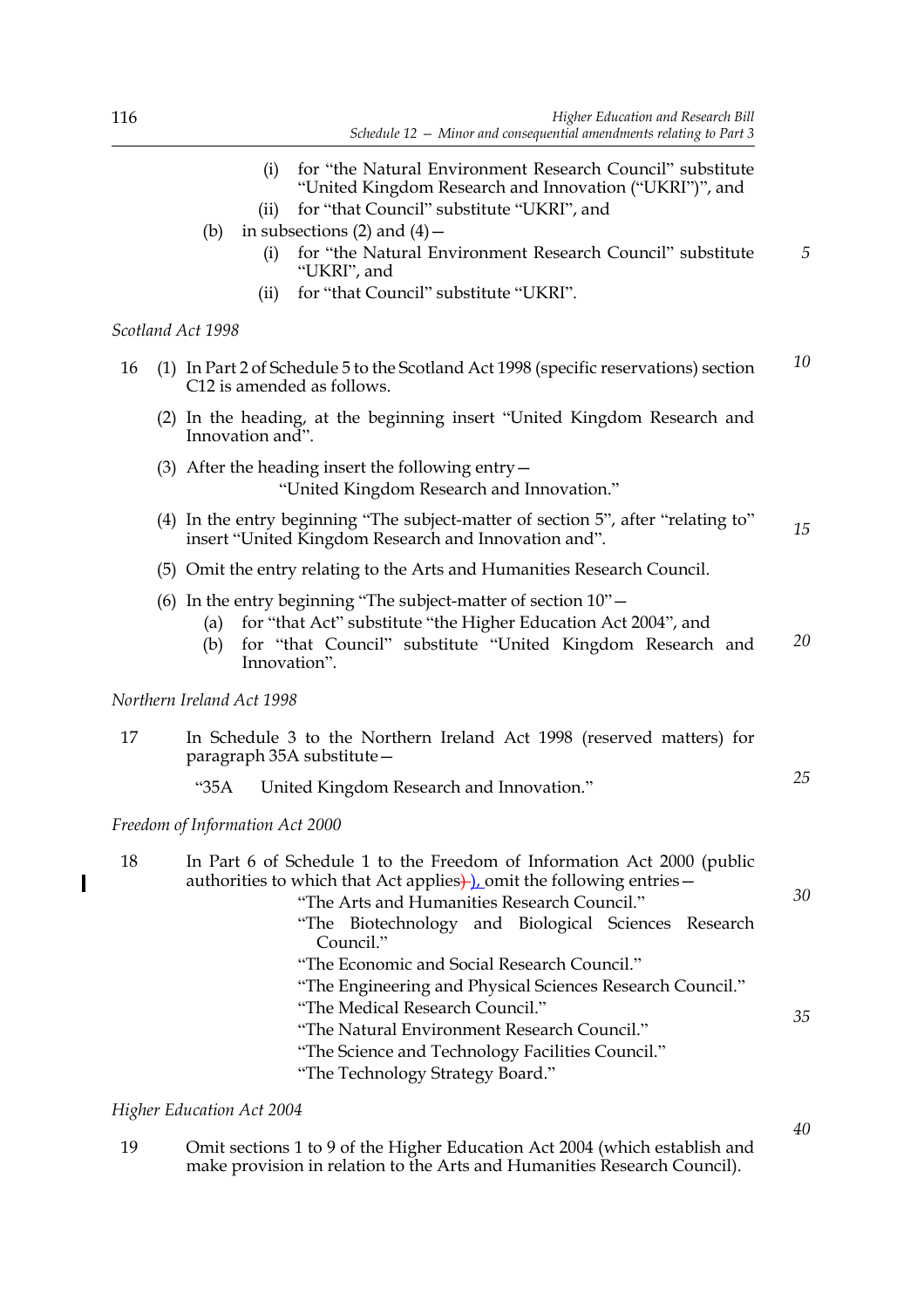*Natural Environment and Rural Communities Act 2006* 

20 In paragraph 9(a) of Schedule 5 to the Natural Environment and Rural Communities Act 2006 (application of enforcement provisions for the purposes of the Conservation of Seals Act 1970) for "the Natural Environment Research Council" substitute "United Kingdom Research and Innovation".

*Government of Wales Act 2006* 

- 21 The Government of Wales Act 2006 is amended as follows.
- 22 (1) Schedule 3A (functions exercisable concurrently or jointly with the Welsh Ministers) (which is inserted by the Wales Act 2016) is amended as follows. *10*
	- (2) In the Table in paragraph  $1(2)$ , in the entry relating to the Science and Technology Act 1965, in the column headed "Functions", after "relating to" insert "United Kingdom Research and Innovation and".
- 23 In paragraph 5 of Part 1 of Schedule 7 to the Government of Wales Act 2006 (Acts of the National Assembly for Wales: subject of education and training) before "Research Councils" insert "United Kingdom Research and Innovation and". *15*
- 24 (1) In Part 2 of Schedule 7A (specific reservations) (which is inserted by the Wales Act 2016), Section C11 (Research Councils) is amended as follows.
	- (2) In the heading, at the beginning insert "United Kingdom Research and Innovation and". *20*
	- (3) In paragraph 85—
		- (a) at the beginning insert "United Kingdom Research and Innovation ("UKRI"), and", and
		- (b) after "relating to" insert "UKRI and".
	- (4) In paragraph 86—
		- (a) omit "Arts and Humanities Research Council within the meaning of Part 1 of the Higher Education Act 2004, and the",
		- (b) for "that Act" substitute "the Higher Education Act 2004", and
		- (c) for "that Council" substitute "UKRI".

*Marine (Scotland) Act 2010 (asp 5)*

- 25 In sections 116(1), 117, 118(2), 120(1), 121(1), 125 and 129(2)(b) of the Marine (Scotland) Act 2010 (duties on Scottish Ministers to consult) for "the Natural Environment Research Council" substitute "United Kingdom Research and Innovation".
- *Welsh Language (Wales) Measure 2011 (nawm 1)*
	- 26 (1) The table in Schedule 6 to the Welsh Language (Wales) Measure 2011 (public bodies etc: standards) is amended as follows.
		- (2) Omit the entries relating to—
		- (3) In the English language text, omit the entries relating to  $-$ 
			- (a) the Arts and Humanities Research Council,

*5*

*35*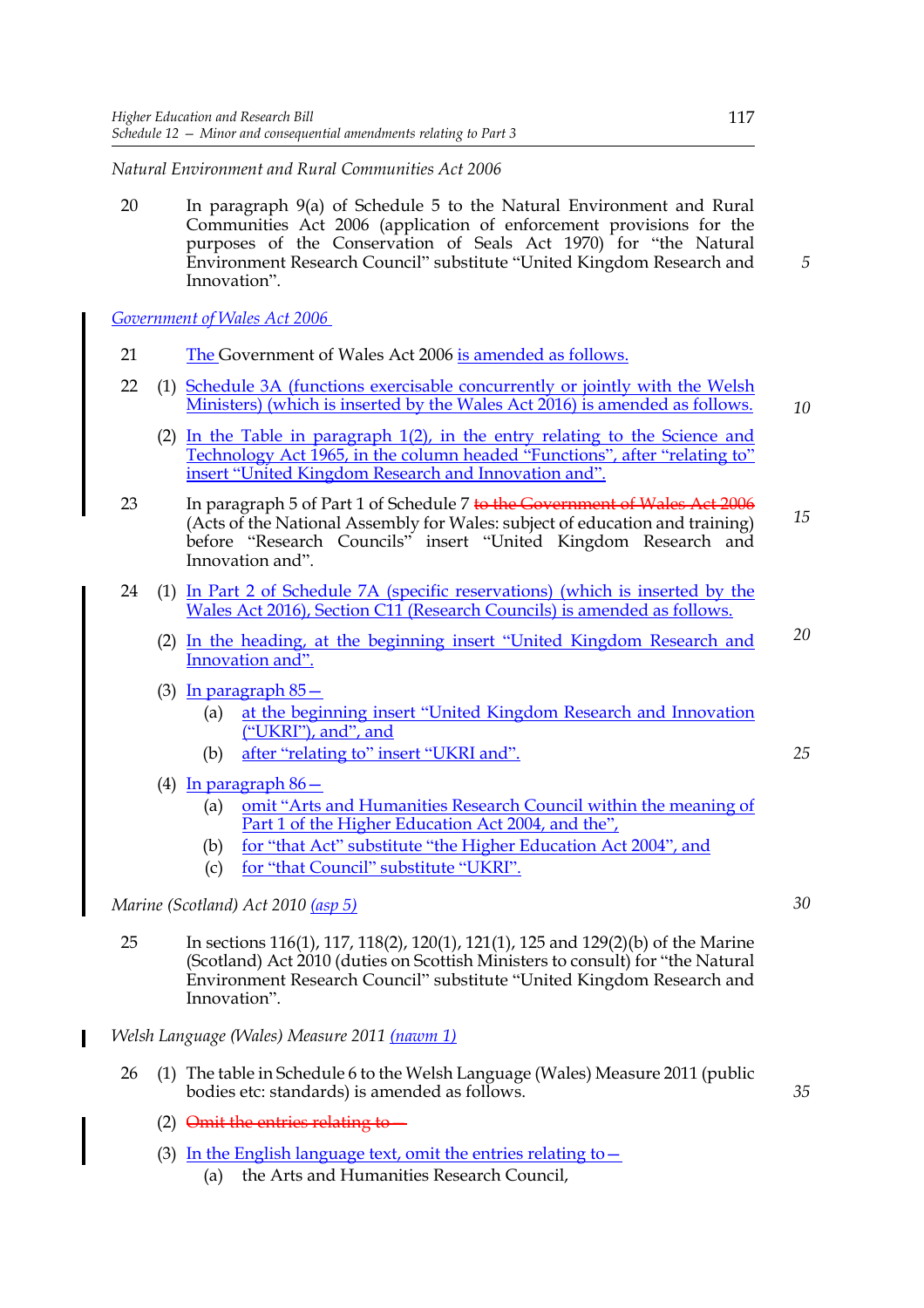| (b)<br>(c)<br>(d)<br>(e)<br>(f)<br>(g)                                                                                                                                     | the Economic and Social Research Council,<br>the Medical Research Council,<br>the Natural Environment Research Council, and<br>the Science and Technology Facilities Council. | the Biotechnology and Biological Sciences Research Council,<br>the Engineering and Physical Sciences Research Council, |    |  |
|----------------------------------------------------------------------------------------------------------------------------------------------------------------------------|-------------------------------------------------------------------------------------------------------------------------------------------------------------------------------|------------------------------------------------------------------------------------------------------------------------|----|--|
| (4) In the Welsh language text, omit the entries relating to $-$                                                                                                           |                                                                                                                                                                               |                                                                                                                        |    |  |
| (a)                                                                                                                                                                        | 5<br>Cyngor Cyfleusterau Gwyddoniaeth a Thechnoleg,                                                                                                                           |                                                                                                                        |    |  |
| (b)                                                                                                                                                                        | Cyngor Ymchwil Biotechnoleg a Gwyddorau Biolegol,                                                                                                                             |                                                                                                                        |    |  |
| (c)                                                                                                                                                                        | Y Cyngor Ymchwil Economaidd a Chymdeithasol,                                                                                                                                  |                                                                                                                        |    |  |
| (d)                                                                                                                                                                        | Y Cyngor Ymchwil Meddygol,                                                                                                                                                    |                                                                                                                        |    |  |
| (e)                                                                                                                                                                        | Cyngor Ymchwil Peirianneg a Gwyddorau Ffisegol,<br>10                                                                                                                         |                                                                                                                        |    |  |
| (f)                                                                                                                                                                        | Cyngor Ymchwil yr Amgylchedd Naturiol, and                                                                                                                                    |                                                                                                                        |    |  |
| (g)                                                                                                                                                                        |                                                                                                                                                                               | Y Cyngor Ymchwil i'r Celfyddydau a'r Dyniaethau.                                                                       |    |  |
| (5) Insert In the English language text, insert at the appropriate place under the<br>heading "general"-                                                                   |                                                                                                                                                                               |                                                                                                                        |    |  |
| "United Kingdom Research<br>Service delivery standards<br>and Innovation<br>"United Kingdom Research<br>and Innovation ("Ymchwil ac<br><b>Arloesedd y Deyrnas Unedig")</b> |                                                                                                                                                                               |                                                                                                                        | 15 |  |
|                                                                                                                                                                            |                                                                                                                                                                               | Policy making standards                                                                                                |    |  |
|                                                                                                                                                                            |                                                                                                                                                                               | <b>Operational Standards</b>                                                                                           | 20 |  |
|                                                                                                                                                                            |                                                                                                                                                                               | Record keeping standards"                                                                                              |    |  |
| In the Welsh language text, insert at the appropriate place under the heading<br>(6)<br>"cyffredinol"-                                                                     |                                                                                                                                                                               |                                                                                                                        |    |  |

| "Ymchwil ac Arloesedd y Safonau<br>Deyrnas Unedig ("United gwasanaethau<br>Kingdom Research<br>and | cyflenwi                |
|----------------------------------------------------------------------------------------------------|-------------------------|
|                                                                                                    | Safonau Ilunio polisi   |
|                                                                                                    | Safonau gweithredu      |
|                                                                                                    | Safonau cadw cofnodion" |

*Antarctic Act 2013* 

- 27 In section 10(4) of the Antarctic Act 2013 (the Crown) for paragraph (a) substitute—
	- "(a) United Kingdom Research and Innovation, and".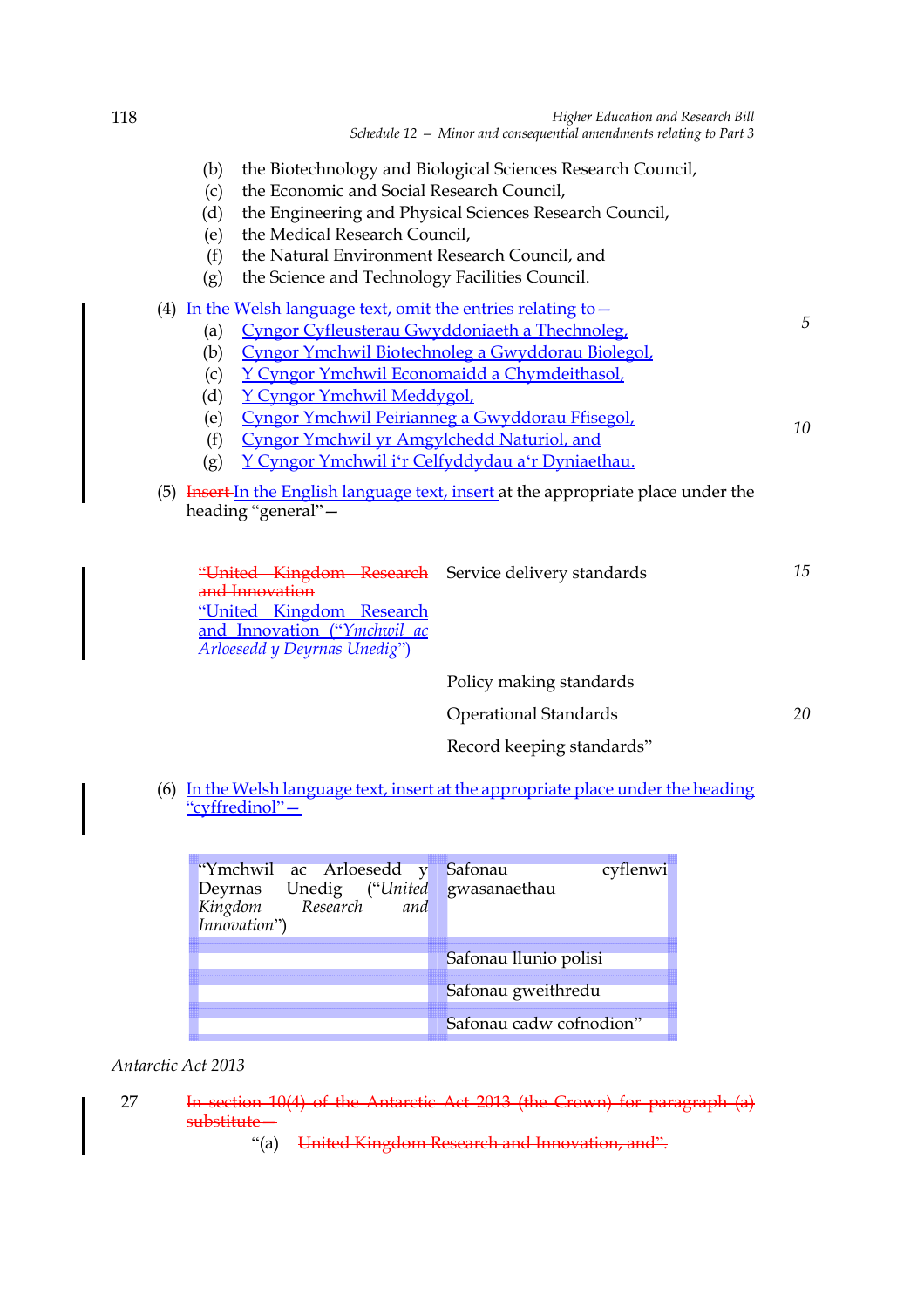*Schedule 12 — Minor and consequential amendments relating to Part 3*

- 28 (1) In section 10(4) of the Antarctic Act 2013 (the Crown), in paragraph (a), for "the Natural Environment Research Council" substitute "United Kingdom Research and Innovation".
	- (2) Subsections (2) and (3) of section 34 of the Antarctic Act 1994 (power to extend to the Channel Islands, Isle of Man and British overseas territories) apply in relation to section 10 of the Antarctic Act 2013 as amended by subparagraph (1).

*Public Service Pensions Act 2013* 

 $\overline{\phantom{a}}$ 

- 29 (1) Schedule 10 to the Public Service Pensions Act 2013 (public bodies whose pension schemes must be restricted) is amended as follows.
	- (2) Omit paragraphs 1, 2, 5, 6, 7, 9 and 12.
	- (3) After paragraph 14 insert—
		- "15 United Kingdom Research and Innovation."

#### *Psychoactive Substances Act 2016*

30 In paragraph 4 of Schedule 2 to the Psychoactive Substances Act 2016 (exempted activities) in paragraph (b)(iii) of the definition of "relevant ethics review body", at the beginning insert "United Kingdom Research and Innovation or".